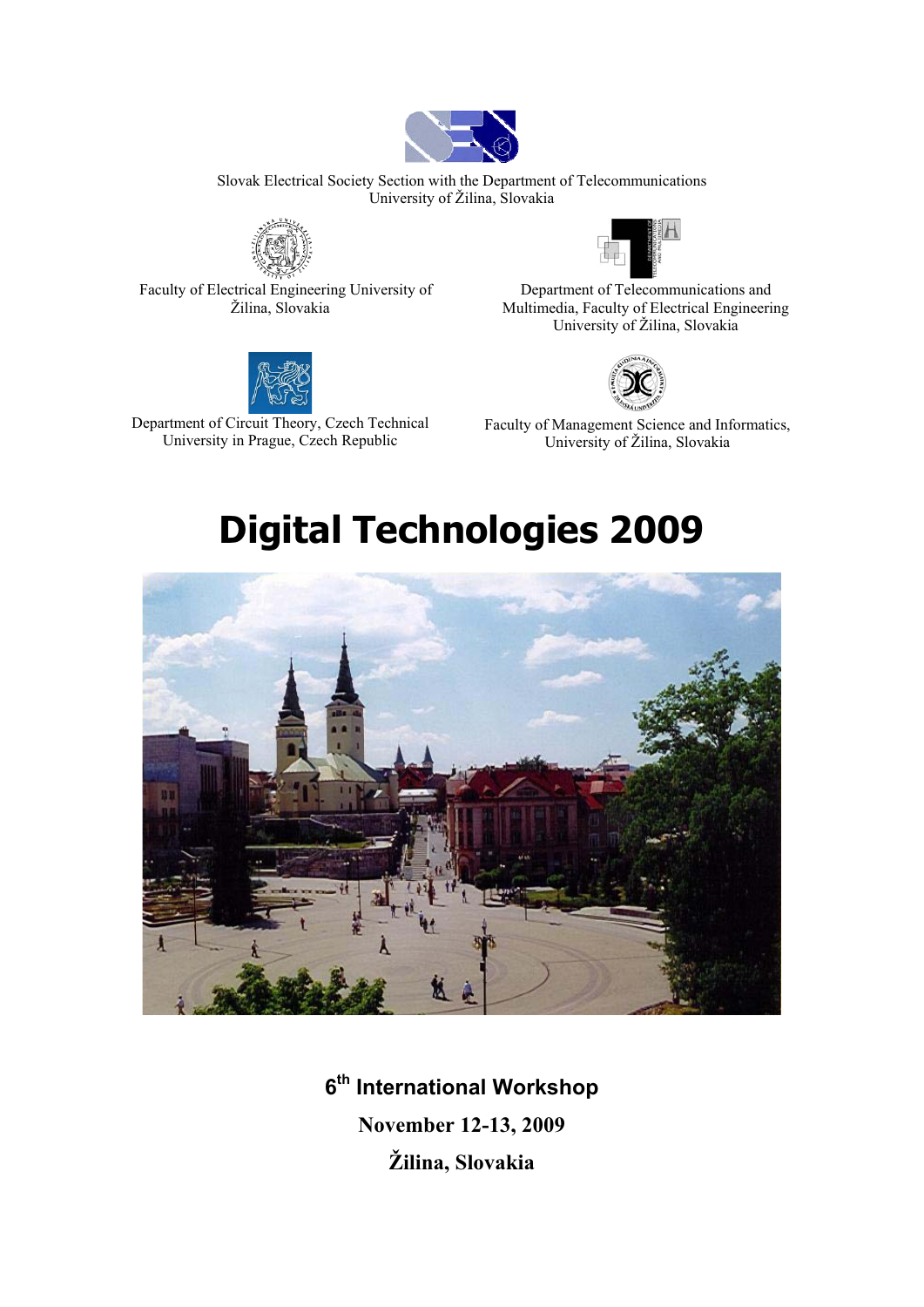# **Digital Technologies 2009**

# **6th International Workshop**

**November 12-13, 2009** 

# **Žilina, Slovakia**

# *The Workshop is organised by:*

Slovak Electrical Society Section with the Department of Telecommunications University of Žilina, Slovakia



Faculty of Electrical Engineering University of Žilina, Slovakia



Department of Telecommunications and Multimedia, Faculty of Electrical Engineering, University of Žilina, Slovakia



Faculty of Management Science and Informatics, University of Žilina, Slovakia



Department of Circuit Theory, Czech Technical University in Prague, Czech Republic

# **In cooperation with:**

United Institute of Informatics Problems of the National Academy of Sciences of Belarus, Belarus

Belarusian State University, Belarus

# **Under the auspices of:**



Association of Slovak Scientific and Technological Societies



# *Address for Contacts:*

Dr. Dasa Ticha DT'2009 Organizing Committee University of Žilina, EF Department of Telecommunications and Multimedia Univerzitna 1 010 26 Zilina, Slovakia *dtses@fel.uniza.sk; dasa.ticha@fel.uniza.sk*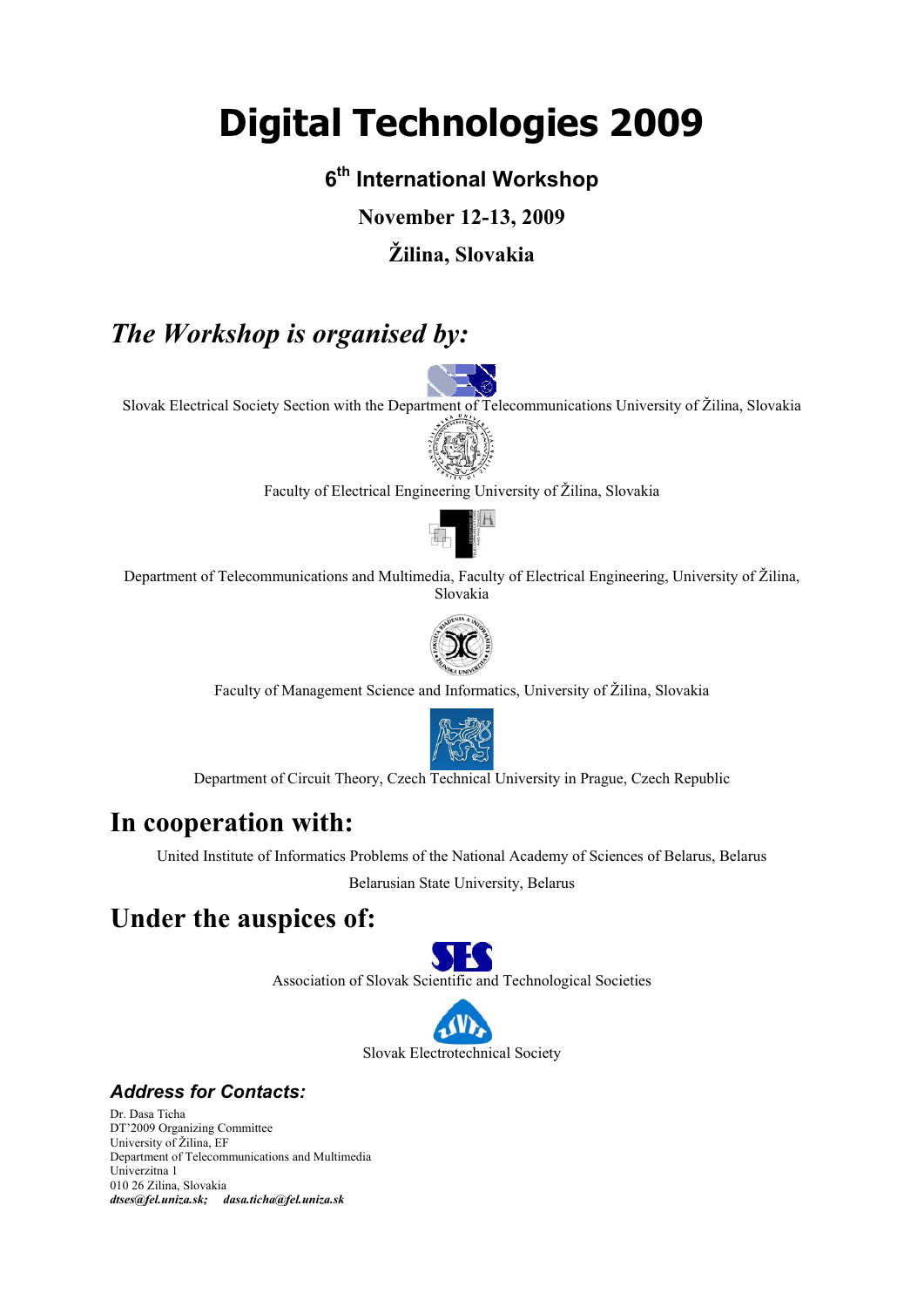# **International Program Committee**

#### General Chairman:

**Daša Tichá**, University of Žilina, Žilina, Slovakia

*Scientific program committee:*  **Sergey Ablameyko**, Belarusian State University, Minsk, Belarus **Petr Boreš**, Czech Technical University , Prague, Czech Republic **Radim Briš**, VSB-Technical University of Ostrava, Ostrava, Czech Republic **Ilia Frenkel**, Shamoon College of Engineering, Beer Sheva, Israel **Georgi Graschew**, Surgical Research Unit OP 2000, Berlin, Germany **Jíří Hospodka**, Czech Technical University, Prague, Czech Republic **Roman Jarina**, University of Žilina, Žilina, Slovakia **Michal Kuba**, University of Žilina, Žilina, Slovakia **Georgy Kukharev**, The West Pomeranian University of Technology, Szczecin, Poland **Anatoly Lesnianski**, Israel Electric Corporation Ltd., Haifa, Israel **Vitaly Levashenko**, University of Žilina, Žilina, Slovakia **Gregory Levitin**, Israel Electric Corporation Ltd., Haifa, Israel **Jíří Masopust**, University of West Bohemia, Pilsen, Czech Republic **Hugh Melvin**, National University of Ireland, Galway, Ireland **Miroslaw Narbutt**, Dublin Institute of Technology, Dublin, Ireland **Lubomir Pramatarov**, InterComponentWare SP Ltd., Sofia, Bulgaria **Vadim Seleznev**, Alfargus, s.r.o., Sarov, Russia **Vlad Shmerko**, University of Calgary, Calgary, Canada **Marian S. Stachowicz**, University of Minnesota, Duluth, USA **Alexey Tsymbal**, Siemens, AG Corporate Technology, Erlangen, Germany **Aleksandr Tuzikov**, United Institute of Informatics Problems, Minsk, Belarus **Jíří Vodrážka**, Czech Technical University, Prague, Czech Republic **Rudolf Volner**, VSB-Technical University of Ostrava, Ostrava, Czech Republic **Svetlana Yanushkevich**, University of Calgary, Calgary, Canada **Elena Zaitseva**, University of Žilina, Žilina, Slovakia

# *Local Arrangements:*

**Ladislav Schwartz**, University of Žilina, Žilina, Slovakia **Miroslav Markovi**, University of Žilina, Žilina, Slovakia **Marián Leitman**, University of Žilina, Žilina, Slovakia Peter Počta, University of Žilina, Žilina, Slovakia **Michal Chmulík**, University of Žilina, Žilina, Slovakia Juraj Paleček, University of Žilina, Žilina, Slovakia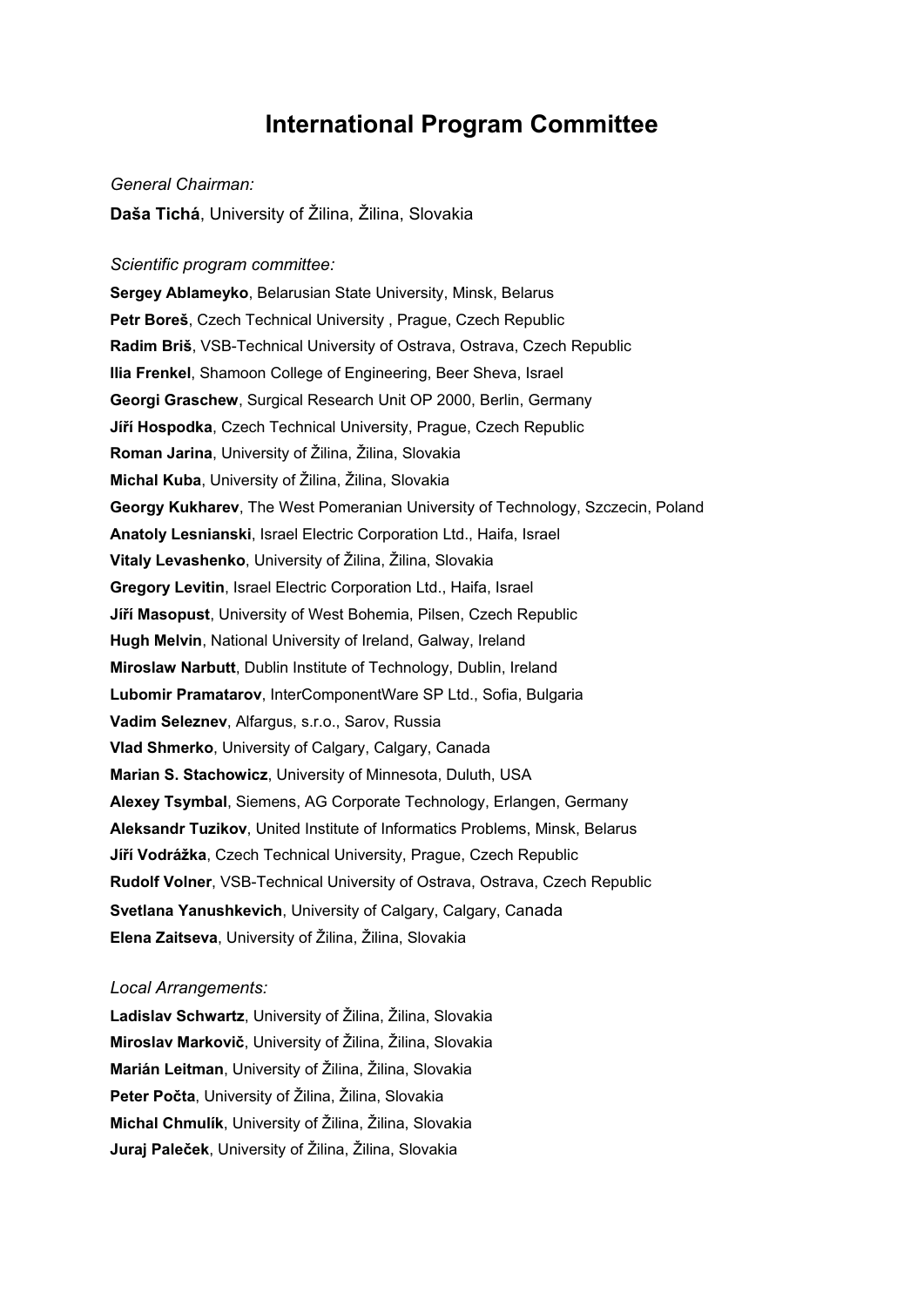# **Workshop program**

# Place: **Stravovacie zariadenie Žilinskej univerzity v Žiline** (Canteen, University Campus)  **Vysokoškolákov 26, 010 08 Žilina, SLOVAKIA**

Room: Zasadačka vedeckej Rady (Room of the University Scientific Board)

# Date: **November 12, 2009 Schedule**

| 08:00-08:45 | <b>REGISTRATION IN ATRIUM</b>                          |
|-------------|--------------------------------------------------------|
| 08:45-10:15 | <b>INFORMATION SYSTEMS AND KNOWLEDGE MANAGEMENT I.</b> |
| 10:15-10:30 | <b>COFFEE BREAK</b>                                    |
| 10:30-12:00 | <b>SPEECH PROCESSING</b>                               |
| 12:00-12:45 | <b>LUNCH</b>                                           |
| 12:45-14:15 | <b>COMMUNICATIONS NETWORKS I.</b>                      |
| 14:15-14:30 | <b>COFFEE BREAK</b>                                    |
| 14:30-15:40 | <b>COMMUNICATIONS NETWORKS II.</b>                     |
| 15:40-15:50 | <b>COFFEE BREAK</b>                                    |
| 15:50-17:00 | <b>COMMUNICATIONS NETWORKS III.</b>                    |
| 17:00       | SOCIAL EVENT                                           |

# Date: **November 13, 2009 Schedule**

| 08:00-08:30 | <b>REGISTRATION IN ATRIUM</b>                           |
|-------------|---------------------------------------------------------|
| 08:30-10:00 | <b>IMAGE AND BIOSIGNALS PROCESSING</b>                  |
| 10:00-10:15 | <b>COFFEE BREAK</b>                                     |
| 10:15-11:50 | <b>CIRCUIT TECHNOLOGIES</b>                             |
| 11:50-13:15 | <b>LUNCH</b>                                            |
| 13:15-15:00 | <b>COMMUNICATIONS NETWORKS IV.</b>                      |
| 15:00-15:15 | <b>COFFEE BREAK</b>                                     |
| 15:15-17:00 | <b>INFORMATION SYSTEMS AND KNOWLEDGE MANAGEMENT II.</b> |
| 17:00       | <b>CLOSING OF THE WORKSHOP</b>                          |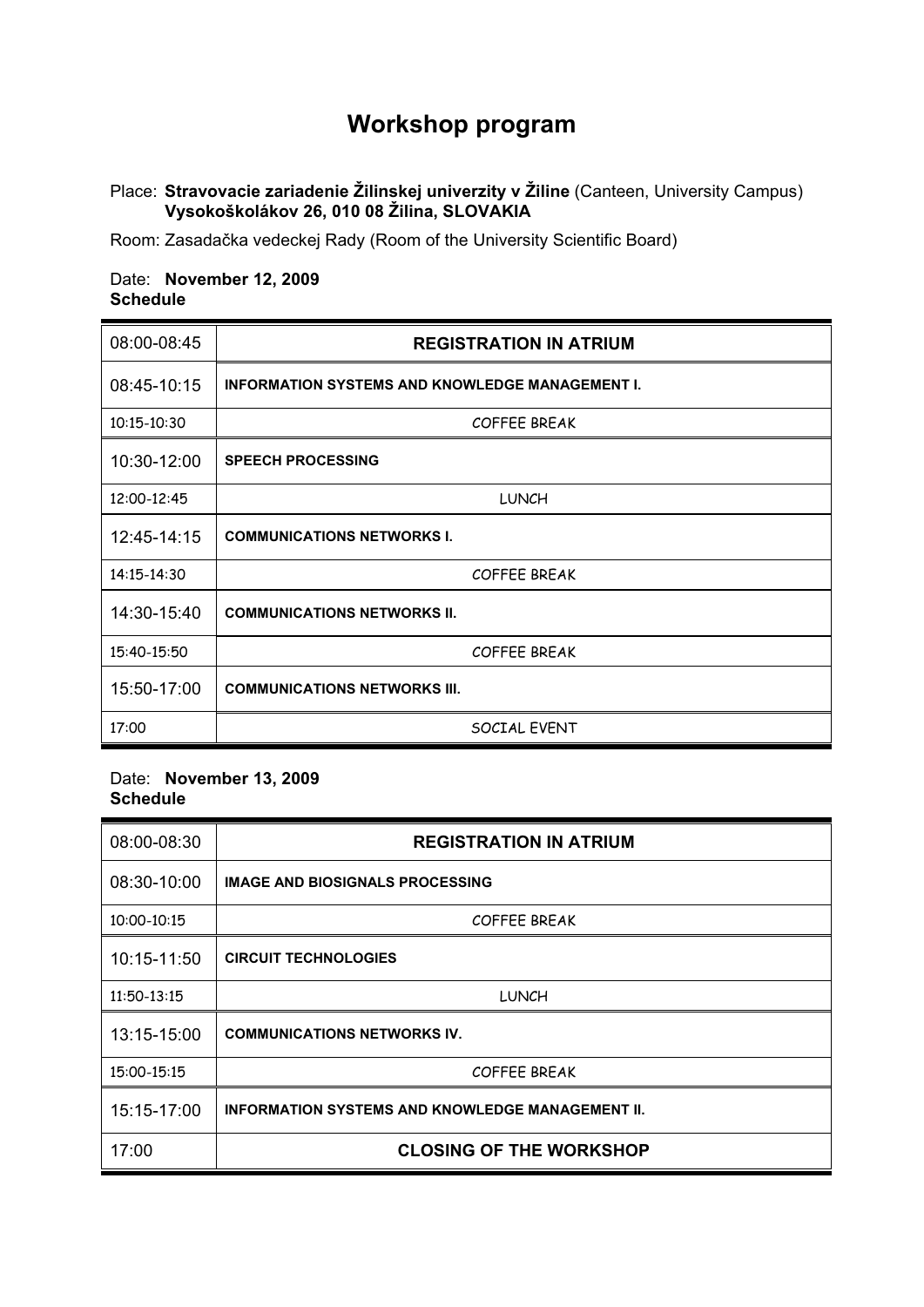# **TECHNICAL PROGRAM, DATE: November 12, 2009**

| 08:45-10:15                                        | <b>INFORMATION SYSTEMS AND KNOWLEDGE MANAGEMENT I.</b>                             |
|----------------------------------------------------|------------------------------------------------------------------------------------|
| Novoselova,<br>N.A.-Tom,<br>$LE.$ :                | METHOD OF EVOLUTIONARY FUZZY CLUSTERING                                            |
| Chmulík, M.-<br>Paleček, J.:                       | ON PARTICLE SWARM OPTIMIZATION AND ITS COMPARISON<br><b>WITH GA</b>                |
| Šulhin, A.-<br>Solenský, P.-<br>Levashenko,<br>V.: | ANALYSIS OF ALGORITHMS OF DECISION-TREES MAKING                                    |
| Sebesta, J.:                                       | CASCADE INTEGRATOR-COMB FILTER FREQUENCY<br><b>RESPONSE OPTIMIZATION</b>           |
| Kútna, A.-<br>Palásthy, H.:                        | PRINCIPLE OF ELECTRONIC STUDY MATERIALS CREATION                                   |
| Nedvěd, J.:                                        | LARGE MEASUREMENT DATA SET AUTOMATED<br><b>PROCESSING</b>                          |
| 10:30-12:00                                        | <b>SPEECH PROCESSING</b>                                                           |
| Hric, M.-<br>Jarina, R.:                           | AUTOMATIC SPEAKER IDENTIFICATION USING GMM WITH<br>LIMITED AMOUNT OF TRAINING DATA |
| Bartů, M.:                                         | SPEECH PARAMETRIZATION FOR OPERATOR MAPS                                           |
| Tučková, J.:                                       | EMOTIONS AS A COMPONENT OF PROSODY                                                 |
| Zetocha, P.:                                       | SELF-ORGANIZING MAP IN DEVELOPMENTAL DYSPHASIA<br><b>ANALYSIS</b>                  |
| Krejčí, R.-<br>Hanžl, V.:                          | SPEECH PROCESSING ALGORITHMS ON HARDWARE<br>PLATFORM TEXAS INSTRUMENTS OMAP-L137   |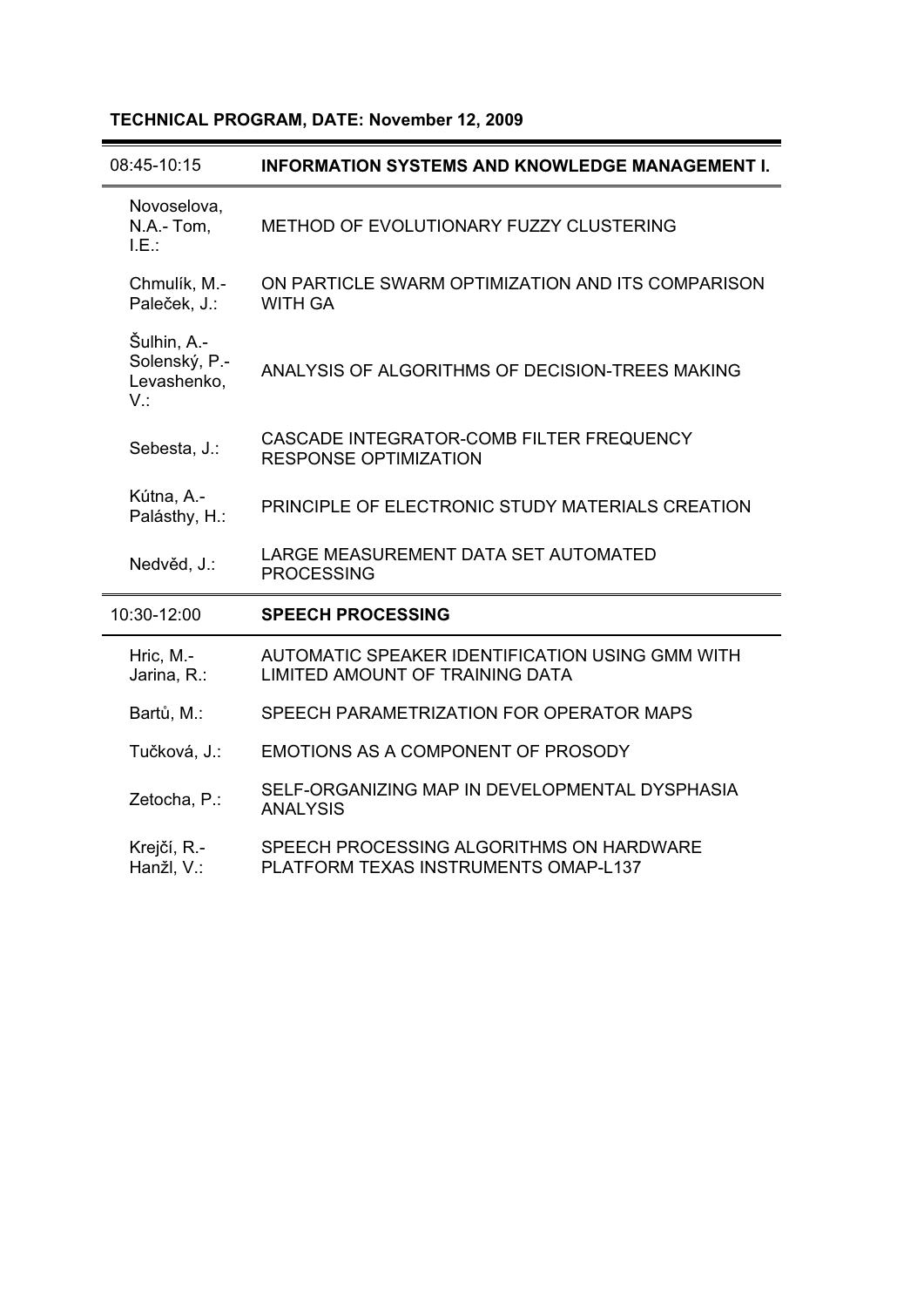# **TECHNICAL PROGRAM, DATE: November 12, 2009**

| 12:45-14:15                                                | <b>COMMUNICATIONS NETWORKS I.</b>                                                                          |
|------------------------------------------------------------|------------------------------------------------------------------------------------------------------------|
| Serafin, J.-<br>Brabec, Z.:                                | OPERATION OF IT/ICT PRACTICE FRAMEWORKS                                                                    |
| Kocur, Z.-<br>Pravda, M.-<br>Vodrazka, J.:                 | ENHANCEMENT ETHERNET NETWORK SIMULATOR                                                                     |
| Vanek, T.-<br>Rohlik, M.:                                  | SIMULATION OF THE SELECTED NETWORK ATTACKS ON<br>THE TESLA AUTHENTICATION PROTOCOL                         |
| Machaj, J.:                                                | SIMULATION MODEL FOR LOCALIZATION IN AD HOC<br><b>NETWORKS</b>                                             |
| Paleček, J.-<br>Vestenický, M.:                            | <b>EMULATOR OF GPS RECEIVER</b>                                                                            |
| Jarinová, D.:                                              | AUTOREGRESSIVE-BASED LONG TERM PREDICTION OF<br><b>RAYLEIGH FADING CHANNEL</b>                             |
| 14:30-15:40                                                | <b>COMMUNICATIONS NETWORKS II.</b>                                                                         |
| Holub, J.-<br>Veřmiřovský, R.:                             | NETWORK SIMULATOR FOR CONVERSATIONAL QUALITY<br><b>MEASUREMENTS</b>                                        |
| Vodrážka, J.:                                              | <b>VOICE QUALITY ESTIMATION FOR NARROWBAND AND</b><br><b>WIDEBAND PHONE COMMUNICATION</b>                  |
| Schukat, M.-<br>Connolly, C.:                              | A GSM-BASED INFRASTRUCTURE FOR LARGE<br><b>GEOGRAPHICALLY DISTRIBUTED SPARSE SENSOR</b><br><b>NETWORKS</b> |
| Connolly, C.-<br>Schukat, M.:                              | TRANSPARENT REMOTE WAVE DIVISION MULTIPLEXING<br>PASSIVE OPTICAL ARCHITECTURE                              |
| 15:50-17:00                                                | <b>COMMUNICATIONS NETWORKS III.</b>                                                                        |
| Shannon, J.-<br>Melvin, H.:                                | SYNCHRONISATION CHALLENGES FOR WIRELESS<br><b>SENSOR NETWORKS</b>                                          |
| Ó Flaithearta,<br>P.- Melvin, H.:                          | NS-2 EXTENSION FOR DYNAMIC OPTIMISATION WITHIN<br>MULTIPLE VOIP SESSIONS OVER WIRELESS NETWORKS            |
| Yuste, L.B.-<br>Melvin, H.:                                | <b>INTER-MEDIA SYNCHRONISATION FOR IPTV: A CASE</b><br><b>STUDY FOR VLC</b>                                |
| Baroňák, I.-<br>Janata, V.-<br>Kovačik, M.-<br>Janata, J.: | <b>VIRTUAL NETWORK WITH MPLS SUPPORT</b>                                                                   |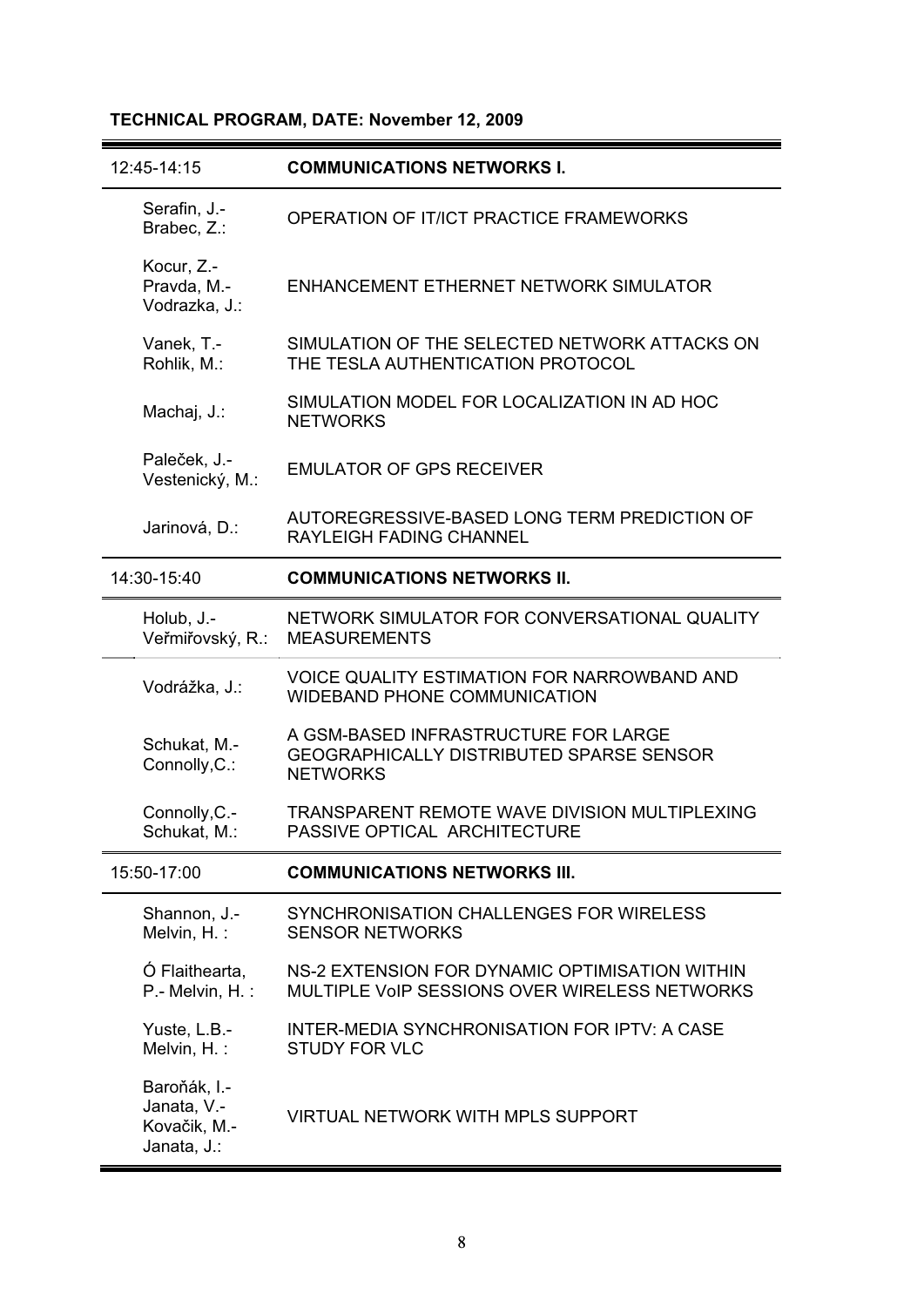# **TECHNICAL PROGRAM, DATE: November 13, 2009**

| 08:30-10:00                                                   | <b>IMAGE AND BIOSIGNALS PROCESSING</b>                                             |
|---------------------------------------------------------------|------------------------------------------------------------------------------------|
| Goncharov, D.-<br>Nedzved, A.-<br>Ablameyko, S.:              | <b>BUILDING VOLUMETRIC DISTANCE MAPS: ANALYSIS OF</b><br><b>METHODS</b>            |
| Jelšovka, D.-<br>Brezňan, M.:                                 | 3D MODEL RECONSTRUCTION OF THE 2D IMAGES BY<br><b>VOXEL COLORING ALGORITHM</b>     |
| Kamencay, P.:                                                 | ALGORITHMS FOR RECONSTRUCTION OF 3-D IMAGE AND<br><b>3DTV TECHNOLOGIES</b>         |
| Bortel, R.-<br>Sovka, P.-<br>Chaloupka, Z.-<br>Vondrášek, M.: | ROBUST HEART RATE ESTIMATION BASED ON<br><b>IMPERFECT QRS DETECTION</b>            |
| Vondrášek, M.:                                                | <b>COMPARISON OF DIRECTIONAL HEARING FOR</b><br><b>COCHLEAR IMPLANTS</b>           |
| Sprindzuk, M.V.<br>et al.                                     | COMPUTER-AIDED DIAGNOSIS OF THE PULMONARY<br><b>NODULE</b>                         |
| 10:15-11:50                                                   | <b>CIRCUIT TECHNOLOGIES</b>                                                        |
| Valenta, M.-<br>Martinek, P.:                                 | <b>IMPROVED CURRENT CONVEYOR OPTIMIZATION VIA</b><br><b>DIFFERENTIAL EVOLUTION</b> |
| Výrostko, M.:                                                 | METHODS OF KEY MANAGEMENT SYSTEMS USED IN<br>SAFETY-RELATED APPLICATIONS           |
| Žiška, P.:                                                    | ON THE DESIGN OF ESD PROTECTIONS                                                   |
| Vojtech, L.-<br>Neruda, M.-<br>Hajek, J.:                     | MEASUREMENT OF ELECTROMAGNETIC SHIELDING<br>EFFICIENCY OF PLANAR TEXTILES          |
| Šubrt, O.-<br>Kubař, M.-<br>Martinek, P.:                     | ON THE STATIC ADC NON-LINEARITY EVALUATED FOR<br>RSD CYCLIC A/D CONVERTER CASE     |
| Tichá, D.-<br>Martinek, P.-<br>Boreš, P.:                     | <b>VIDEOFILTERS FOR DIGITAL TV</b>                                                 |
|                                                               |                                                                                    |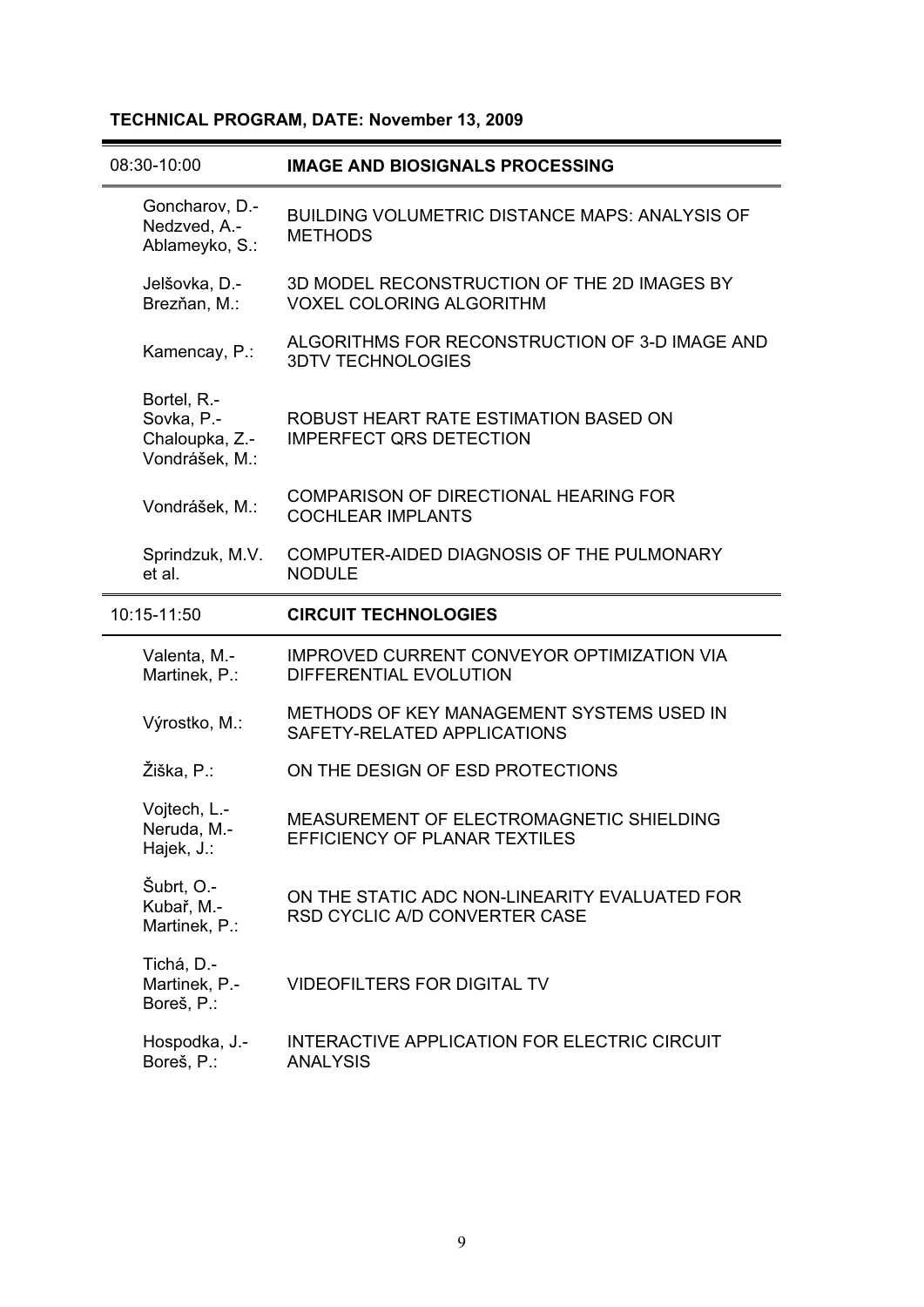# **TECHNICAL PROGRAM, DATE: November 13, 2009**

| 13:15-15:00                                                      | <b>COMMUNICATIONS NETWORKS IV.</b>                                                                                                     |
|------------------------------------------------------------------|----------------------------------------------------------------------------------------------------------------------------------------|
| Bešťák, R.-<br>Hlaváček, J.:                                     | NEW MODEL FOR THE SERVICE PROVIDERS: CAPABILITY<br><b>MATURITY MODEL INTEGRATION FOR SERVICES</b>                                      |
| Benikovský, J.:                                                  | LOCALIZATION IN GSM NETWORKS USING RADIO<br><b>FINGERPRINTING</b>                                                                      |
| Dolnák, I.-<br>Kortiš, P.:                                       | NETWORK ADDRESS TRANSLATION TRAVERSAL ISSUE IN<br><b>VOIP NETWORK</b>                                                                  |
| Martyscak, V.:                                                   | DRAFT FOR METHODOLOGY FOR COMPARING THE STATE OF<br>ICT INFRASTRUCTURE IN DEVELOPED WORLDWIDE<br>COUNTRIES BASED ON KNOWLEDGE OF TREND |
| Markovič, M.-<br>Dubovan, J.:                                    | SIMULATION OF SEGMENT-BASED ROBUST FAST OPTICAL<br><b>RESERVATION PROTOCOL</b>                                                         |
| Frič, M.-<br>Hudec, R.:                                          | DETECTION OF SPECTRAL PROPERTIES OF THE SPECIAL<br><b>FIBERS</b>                                                                       |
| 15:15-17:00                                                      | <b>INFORMATION SYSTEMS AND KNOWLEDGE MANAGEMENT II.</b>                                                                                |
|                                                                  |                                                                                                                                        |
| Ladovský, T.:                                                    | THE MATRIX PERMUTATION PROBLEM IN FUZZY ARITHMETIC                                                                                     |
| Adamko, D.-<br>Orgoň, M.:                                        | TOOLS FOR IMPLEMENTATION OF AUDIT SOFTWARE                                                                                             |
| Pottosina, S.A.-<br>Kovalenko,<br>$1.V.$ :                       | SCORING SYSTEM FOR EXTRACTION KNOWLEDGE TO MAKE<br><b>DECISIONS FOR GIVING CREDIT</b>                                                  |
| Zhelezko, B.A.-<br>Podgornaya,<br>$G.N. -$<br>Skrebneva,<br>Y.V. | PERFECTION OF INFORMATION INFRASTRUCTURE OF RETAIL<br><b>TRADE NETWORK</b>                                                             |
| Shved, O.-<br>Zhivitskaya, H.:                                   | THE EXPERT INFORMATION SYSTEM FOR THE THIRD PARTY<br><b>LOGISTIC PROVIDER'S CHOICE</b>                                                 |

÷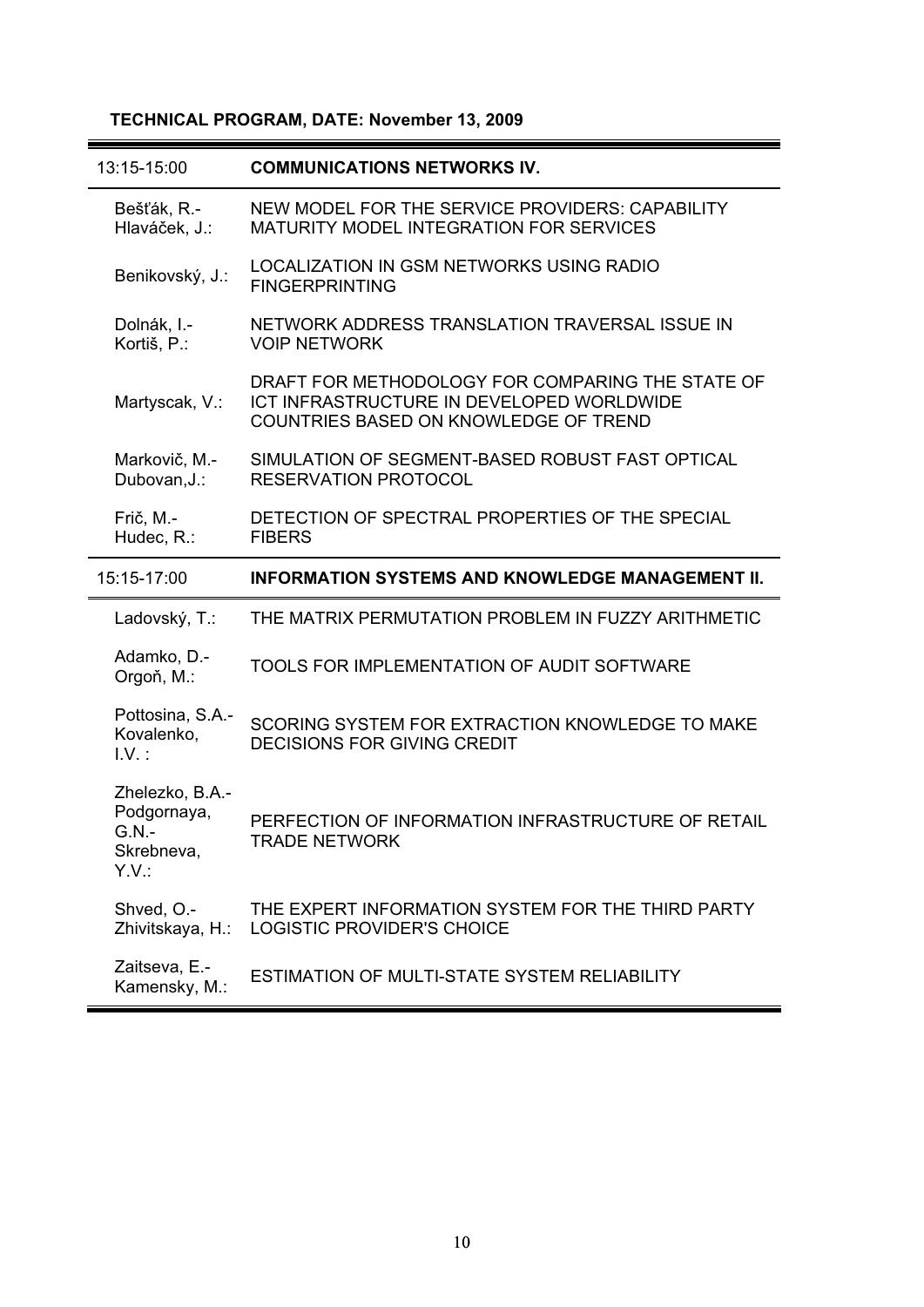# **Tools for Implementation of Audit Software**

Daniel Adamko, Miloš Orgoň

*Slovak University of Technology Faculty of Electrical Engineering and Information Technology Department of Telecommunication FEI STU*  Ilkovičova 3, 812 19, Bratislava, Sovakia *e-mail: adamko@ktl.elf.stuba.sk;Milos.Orgon@stuba.sk* 

Contribution entitled "Tools for the implementation of audit software" deals with the optimal procedure for software auditing and software management.

Under the phrase "software audit" means a release of software (inventory, licenses). It consists of several steps that are to be followed for the proper conduct software audits. The task of software auditing is to detect possession of legitimate software installed in companies. An integral part of the knowledge audit software portfolio. Based on the analysis of knowledge to propose a flowchart, which will provide optimal solutions software audit steps. The contribution is carefully analyzed in detail the various steps software audit. Flowchart consists of several steps that must be designed for different companies for different structures in society.

Obtaining information applied various steps software audit, whereby the achieved results which are compared with the facts of the licenses. To obtain correct results it is necessary to use audit software, which is subject to contribution. The paper also discussed the issue alignment state licenses. This step is an integral part of the software audit, whereby it is possible that "illegal" software to validate. The application of such action is necessary to know the licensing policies of software companies.

An integral part of the audit software is a software management. It serves us as a means to coordinate the software policy within the company. The work contained the basic steps of management software designed to improve the licensing of the facts in the society and also provides recommendations for the conservation of the execution audit software, which saves considerable funds for the purchase of new software.

Output Final is a software audit report, which consists of information received, incorporated therein results and recommendations of software management, evaluate the information acquired after the execution of a software audit and not least the final report provides the facts, the risks may be associated with retention of facts and recommendations to be followed to maintain the state after a software audit. The work included recommendations consist of formalization of software management procedures, elimination of interference in the workstation using the central management and control of the efficient use of software management.

In conclusion, the work is evaluated software audits carried out in Slovakia and the graphically illustrated results of these audits. Based on the analysis of the final audit reports have suggested some changes in the implementation of software audits and refinement of tools contained in the software management.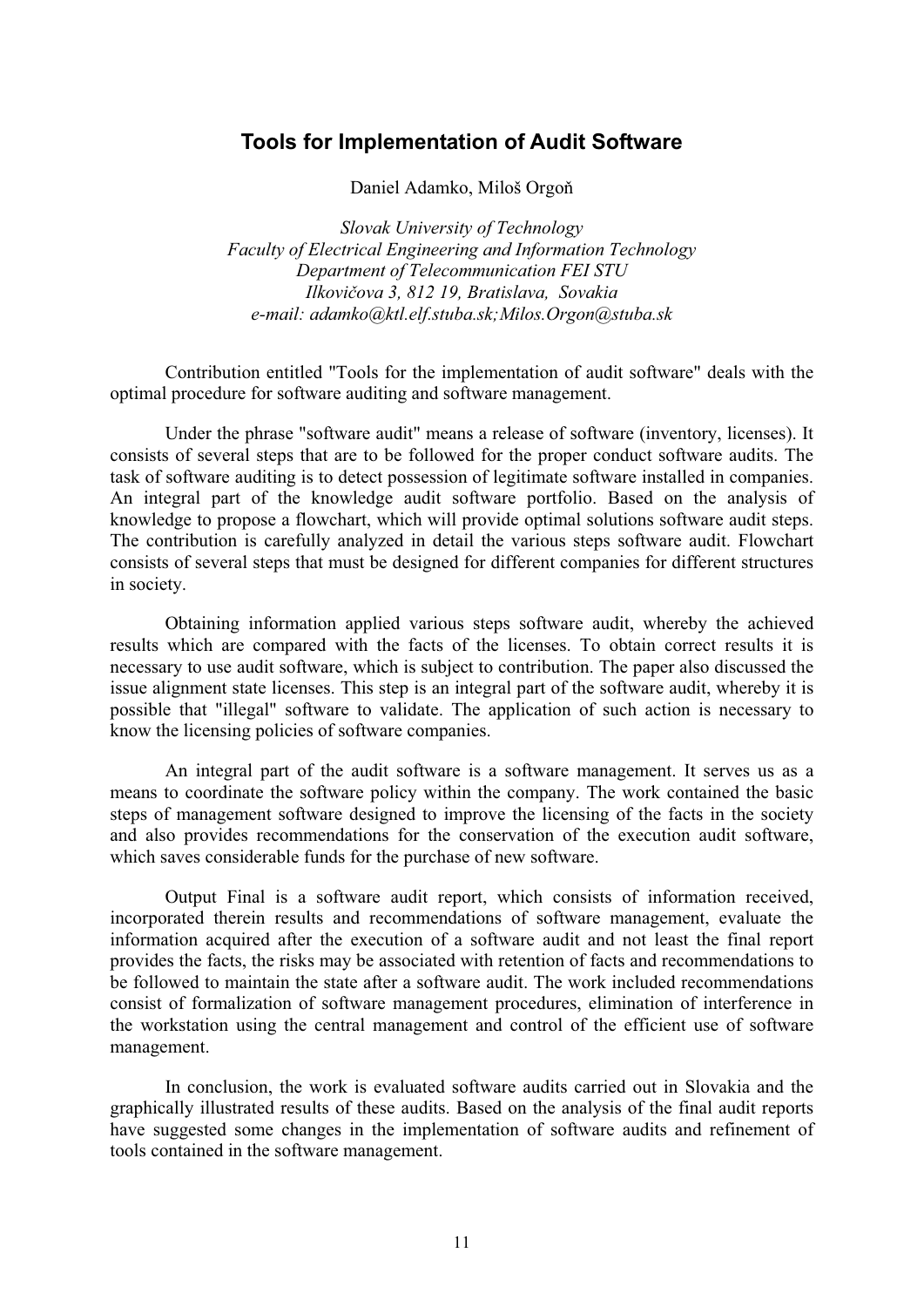# **Virtual Network with MPLS Support**

Ivan Baroňák, Viktor Janata, Matúš Kovačik, Ján Janata

*Slovak University of Technology Faculty of Electrical Engineering and Information Technology Department of Telecommunication FEI STU*  Ilkovičova 3, 812 19, Bratislava, Sovakia *e-mail: janata@ktl.elf.stuba.sk* 

Now, in age of real-time multimedia services and traffic, the interest is taken on questions around Quality of Service (QoS) and its implementation. In stage of Next Generation Network (NGN), Multiprotocol Label Swiching (MPLS) can be introduced as one of technologies used as a Transport Layer technology. With its ability to provide connection oriented transfer mode via non-connection oriented underlayerd technology and support of RSVP-TE and traffic engineering, MPLS is capable to satisfy QoS requirements of today multimedia services and providers. Diffserv-MPLS and Virtual Private Network VPN via MPLS are most known services that can be supported by MPLS networks.

In stage of studying transport layer technologies, simulation and emulation tools are mostly used, because of unavailability of these technologies from view of practical experience. This simulation tools are mostly developed with major interest taken into statistics results. For purpose of technology presentation, the virtual implementation of physical system can be the better approach. Of course some commercial examples, like CCNA Network Simulator and CCNP Network Simulator, from Cisco Inc. exists and are available yet. But commercial software like this is mostly not the cheapest solution. On the other side, there are some abilities in Open Source systems like Linux. These implementations are well documented and still under development.

This Article is focused on possible chances in virtualisation of components like Label Switching Routers (LSR) and Label Edge Routers (LER) that stands as parts of network with MPLS support. At the beginning of our article some basic information about MPLS and its support of Diffserv are introduced. In the next part the interest is taken into introduction and chose of virtualization tools like Virtualbos or Wmware. First of two mine article parts is dedicated to implementation and configuration feasibilities of routers based on OS Linux. In the next part examples and results of configured topologies and scenarios on virtual network was realised and presented.

This Project was realised as a team work on department of telecommunications and the result is the virtual platform that is convenient for presentation purposes of MPLS technology abilities. Conclusion of this work is oriented eventual opportunities in usability and potential upgrading of this project.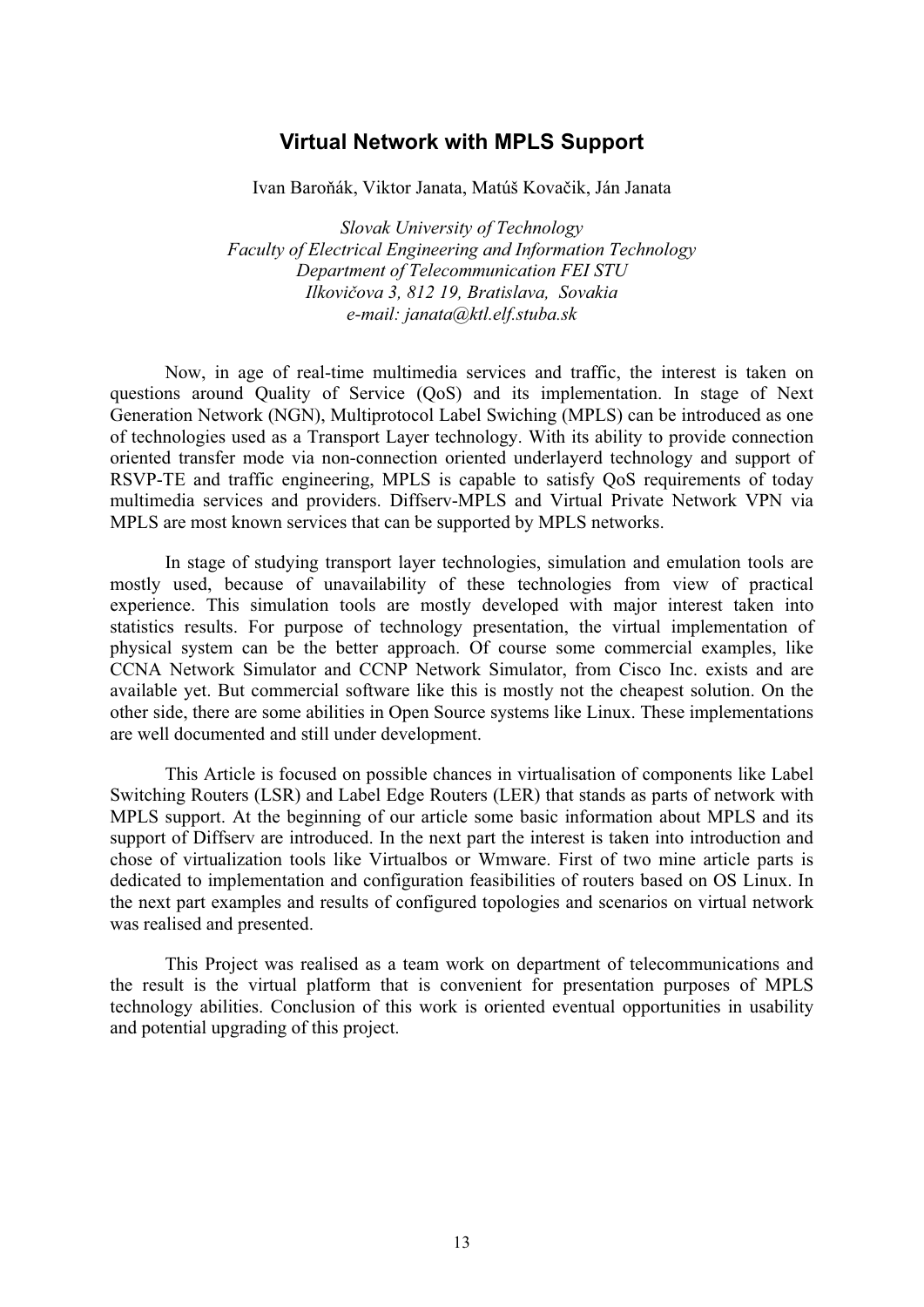# **Speech Parametrization for Operator Maps**

Marek Bárt

*Laboratory of Artificial Neural Networks Applications Czech Technical University Prague, Faculty of Electrical Engineering Department of Circuit Theory Technická 2, 166 27 Prague 6, Czech Republic e-mail: bartum1@feld.cvut* 

The paper describes application of the artificial neural network with unsupervised learning, operator maps. They were developed to implement selective responses to dynamic phenomena. Main idea is that neuron weights poses parameters of a system. In the terms of operator maps, neurons are called operators. These operators represent a kind of filters for signal features. Adaptation of the filters is performed using unsupervised training algorithm similar to the algorithm utilized in Kohonen self-organizing maps.

For utilization of operator maps, the most important is to consider carefully proper signal parametrization. In the papers is described approached where speech signal is parametrized using filter bank based on MFCC and PLP coefficients. The results obtained are compared with the approach that described signal by Matching Pursuit algorithm. Utilization of Matching Pursuit algorithm could impose advantage over traditional parametrization of speech signal. The aim of described experiment was to find suitable speech parametrization that help operator maps find features in speech signal.

Whole network than represent transformation where filters for signal features are ordered in the two-dimensional output space. The ordering preserves the relations between features in signal. According to the origin of the Operators maps algorithm, the results could be shown using software developed for KSOMs. Moreover, all the methods how to visualize KSOM are applicable (e.g. U-matrices). Originally, the method works with various parametrizations of children speech and using KSOM to distinguish between ill and healthy children [2]. It is based on the fact that some disorders, for example Developmental Dysphasia, have direct impact on speech production. The method utilizes KSOMs trained on parametrized speech of healthy children to classify speech of speaker.

#### **Acknowledgement**

This work was supported by the grant of Czech Grant Agency No. GD102/08/H008.

- [1] KOHONEN, T.: *Self-Organizing Maps.* Springer-Verlag 2001, 3th edition.
- [2] BÁRTŮ, M., TUČKOVÁ, J.: *A Classification Method of Children with Developmental Dysphasia Based on Disorder Speech Analysis.* In the Proceedings of the International Conference on Artificial Neural Networks (ICANN'08).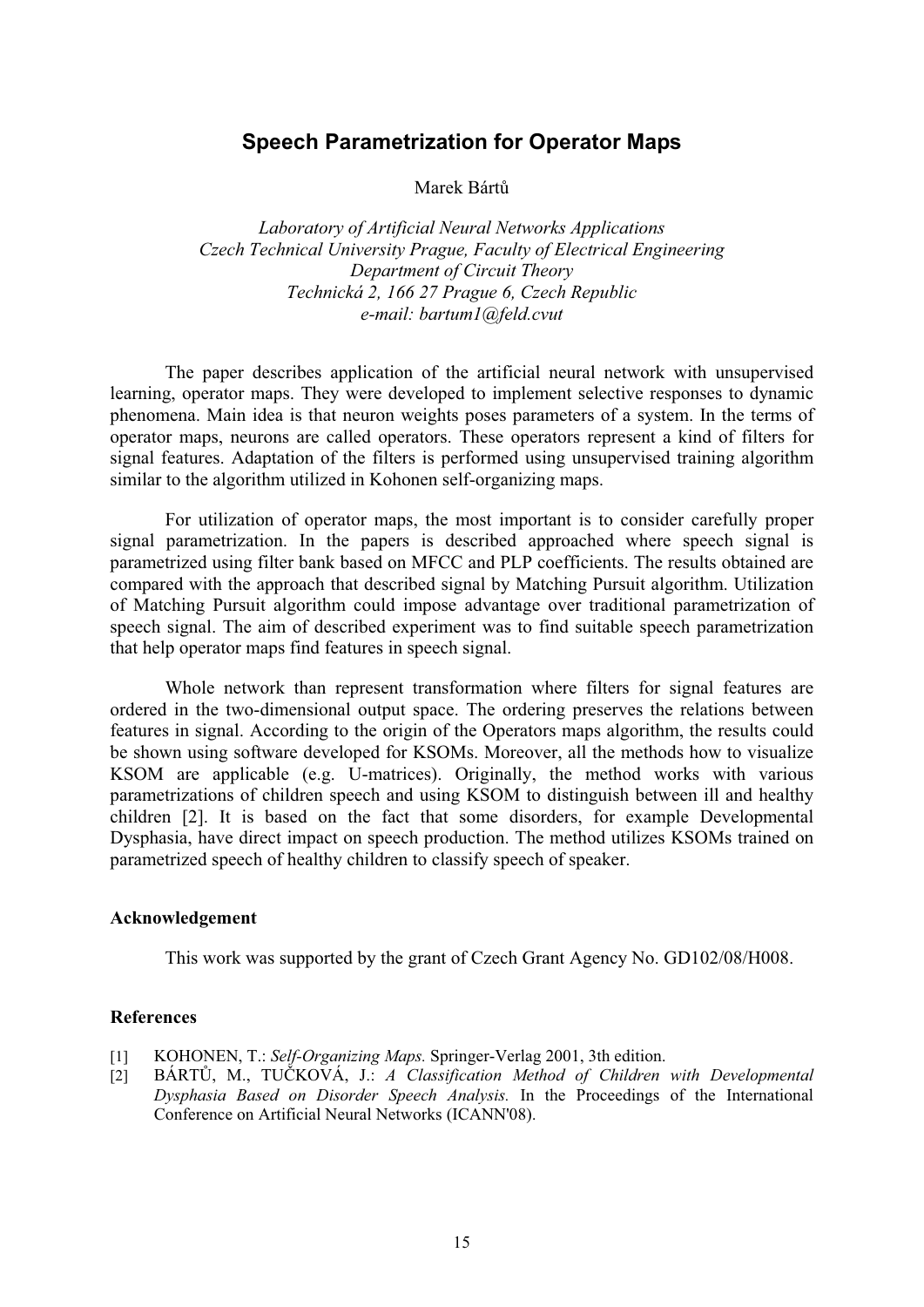# **Localization in GSM Networks using Radio Fingerprinting**

Jozef Benikovský

*University of Žilina, Faculty of Electrical Engineering Department of Telecommunications and Multimedia Univerzitná 8215/1, 010 26 Žilina, Sovakia e-mail: jozef.benikovsky@fel.uniza.sk* 

This paper attempts to present current state in the area of user localization in cellular networks and shows custom solution for positioning using pocket computer and fingerprint method also known as fingerprinting. It operates in Global System for Mobile communications (GSM) network; however fingerprinting is also applicable in other wireless networks, such as Universal Mobile Telecommunications System (UMTS), Bluetooth or 802.11. Implementation is explained and it is compared to existing solutions.

Entire system uses centralized database as well as central computation server. It is designed in service-oriented architecture, which is usable be service providers, such as GSM operators. The system structure allows easy implementation of changes, central maintenance and further optimization of accuracy and performance. It is usable by multiple users, which is one of the basic requirements for a network service.

Main focus is aimed to GSM network, because it is currently most used standard in global mobile market with over 3450 millions of connection and it takes over 80% market share [1]. Motivation for localization ser-vices as it is one of the most developing markets is also discussed. In order to explain GSM network, cellular networks are briefly introduced. Particular components, such as Base Transceiver Station (BTS) and Mobile Station (MS), which are necessary for fingerprinting, are shortly clarified. Components, which are not necessary for understanding of fingerprinting in GSM network, such as Base Station Controller (BSC) or Network Subsystem (NSS) are not explained.

The paper then shortly discusses localization techniques used in GSM networks nowadays, such as Cell Identification (Cell ID), Angle of Arrival (AoA), Time of Arrival (ToA), Received Signal Strength (RSS) and more [2]. This section also explains basic properties of fingerprinting, online and offline phases, as well as its pros and cons. It is explained, what accuracy (or average localization error) is provided by current localization methods. The accuracy is later on compared to the one achieved with the solution utilizing pocket computer and fingerprint method.

Last chapters contain printed screens, which show possible visualizations of data collected with pocket computer while building up radio map. This data are basically various parameters of radio signals in GSM network. For instance coverage of specific base station or end-user localization utilizing Google MapsTM API is shown.

Conclusion shows usability of this solution, for instance the achieved results conform to Federal Communications Commission (FCC) Wireless 911 Requirements standard [3] which makes this solution applicable for emergency calls.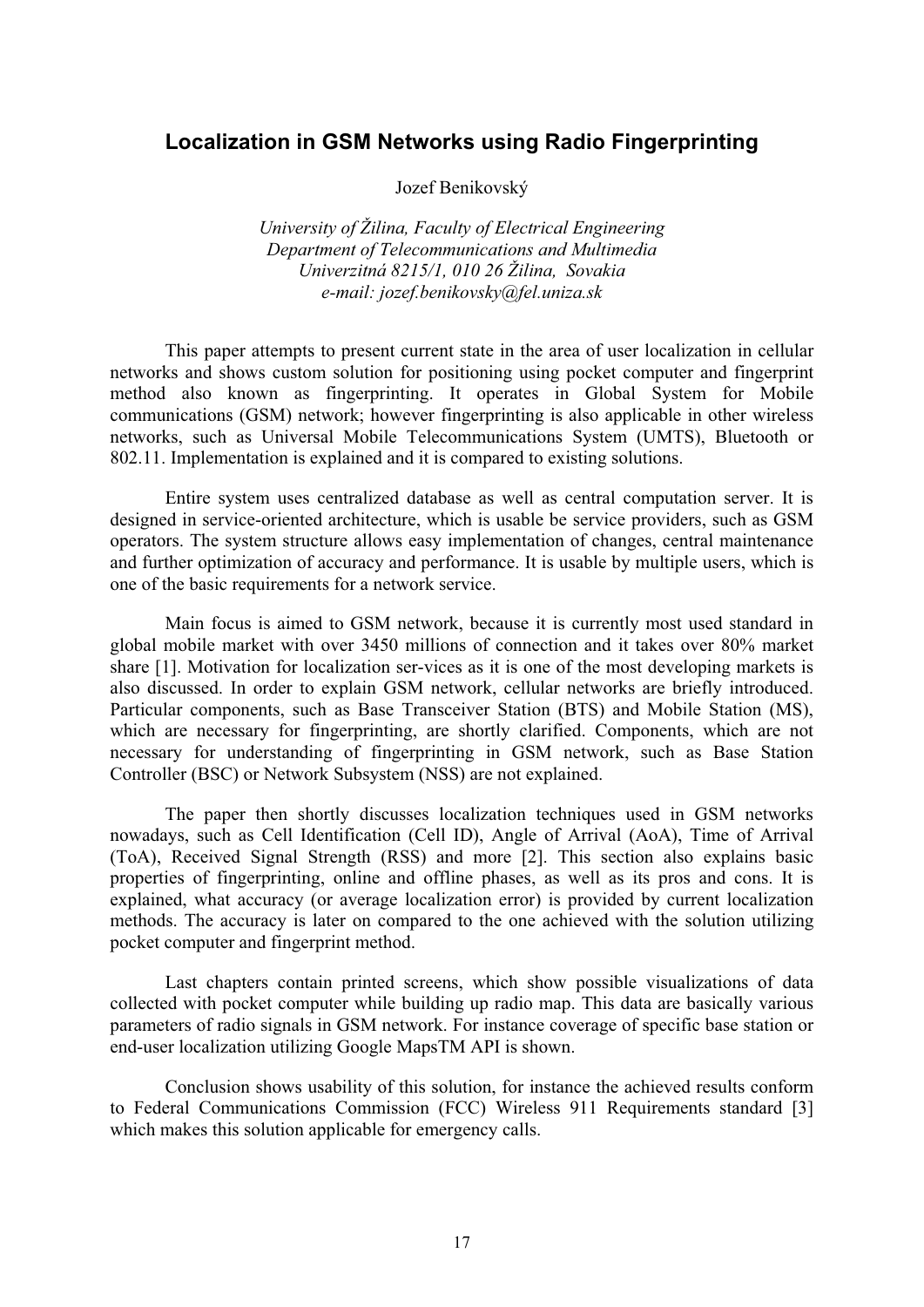# **Acknowledgement**

The work on this paper was supported by the grant VEGA 1/4065/07 of Scientific Grant Agency of the Slovakia.

- [3] GSM Association, *Market Data Summary (Q2 2009) Connections by Bearer Technology*, electronic file available at http://www.gsmworld.com/newsroom/marketdata/market\_data\_summary.htm, 19/10/2009.
- [4] BRIDA, P. CEPEL, P. DUHA, J. "Mobile Positioning in Next Generation Networks" *(Chapter XI).* In Kotsopoulos, S. & Ioannou, K. (Ed.), Handbook of Research on Heterogeneous Next Generation Networking: Innovations and Platforms (pp. 223 - 252). New York, Hershey: IGI Global (Information science reference), 10/2008. ISBN 978-1-60566-108-7 (hardcover).
- [5] WTB/Policy, FCC Wireless 911 Requirements, 01/2001.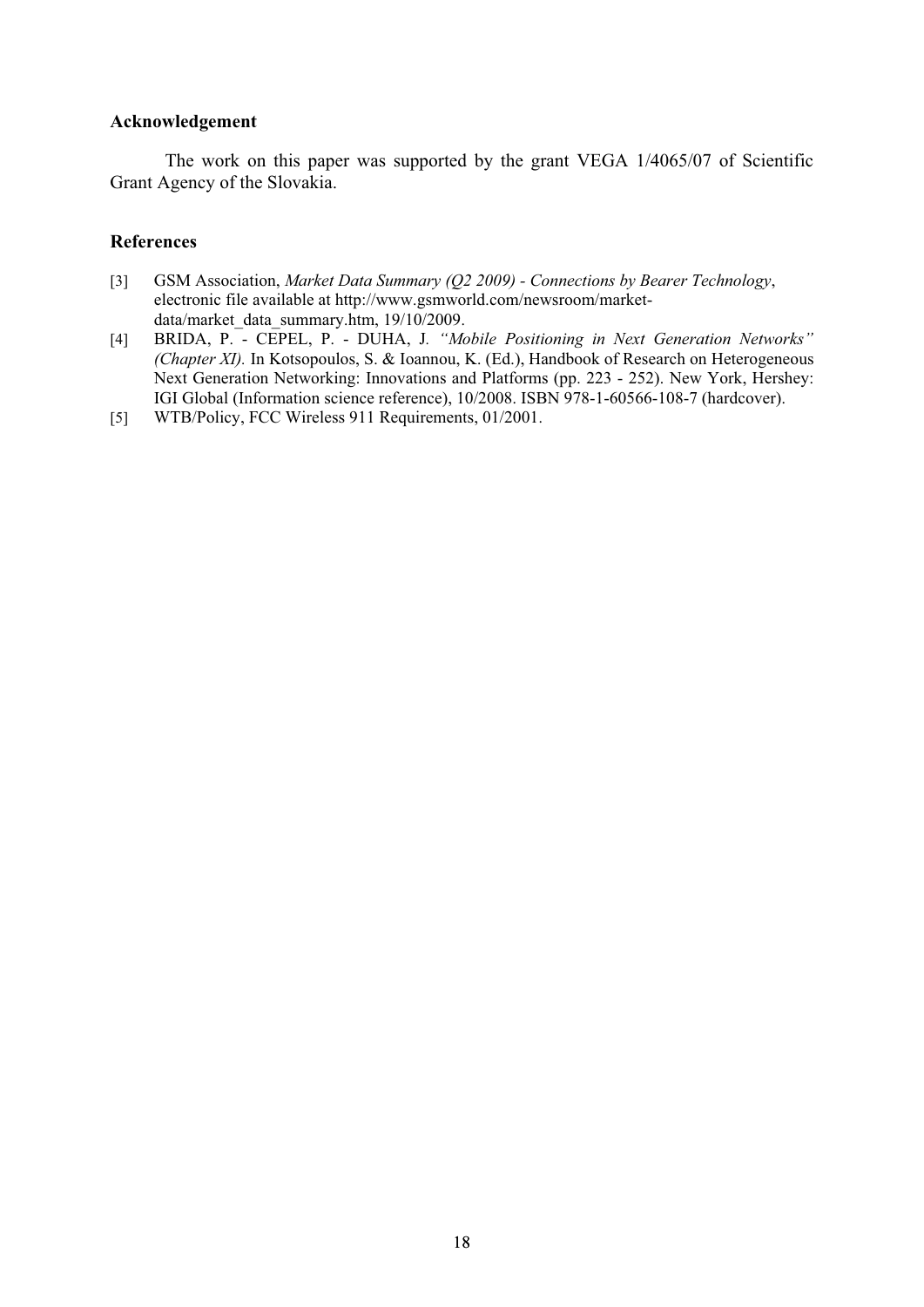# **New Model for the Service Providers: Capability Maturity Model Integration for Services**

Robert Bešťák, Jiří Hlaváček

*Czech Technical University Prague, Faculty of Electrical Engineering Department of Telecommunication Engineering Technická 2, 166 27 Prague 6, Czech Republic e-mail: [bestar1, hlavaj1]@fel.cvut.cz* 

Quality is one of the most important factors for service providers. Excellence of services cannot be achieved without effective service management. As in other sectors, the quality is achieved by application of standardized processes. Since February 2009 a new collection of standardized processes called Capability Maturity Model Integration for Services (CMMI-SVC) is available. This model is based on Capability Maturity Model Integration for Development (CMMI-DEV), which was modified and developed to answer service management needs. In this work we present the history, structure and evaluation practice of the CMMI model and particularly of the CMMI-SVC. CMMI-SVC is in competition with other models and standards like ISO 20000 or Information Technology Infrastructure Library. This model is interesting since it is not limited for information technologies services. CMMI is process oriented; it means that the focus is on the task performance rather than on the output of the activity. The Carnegie Mellon Software Engineering Institute (SEI) issued the first CMMI model in the beginning of 2002. The first model was oriented on the development, later it was extended by a model oriented on acquisition of products and services, service oriented part was added a few months ago. CMMI doesn't propose any certification, its evaluation method is called appraisal. Specific evaluation method called Standard CMMI Appraisal Method for Process Improvement (SCAMPI) was elaborated by the SEI and its description is available on the website of the SEI. The appraisal method specifies three classes of appraisal, two for internal use and an official one, which needs to be performed in order to get the SEI official rating. CMMI proposes two ways of maturity representation, continuous and staged representations. Staged representation evaluates a maturity of the whole organization. Continuous representation represents the maturity of each group of process defined by the CMMI model using capability levels. It gives a detailed view of the quality management in the organization and allows identification of poorly controlled processes. The goals of the CMMI model are completely processes controlled using quantitative techniques and are continuously improved. CMMI defines areas of processes with associated practices called process areas. These sets of practices have to be performed in order to achieve goals specified for that area. These goals are verified during appraisals. CMMI models are using a set of commons process areas called CMMI Model Foundation. Each model (CMMI for Development, CMMI for Acquisition and CMMI for Services) adds a set of its proper process areas. CMMI–SVC contains 24 process areas, 16 of them commons to all models and 8 CMMI-SVC specific process areas. Every process area defines followings components: required components, expected components and informative components. Required components describe objectives that are verified during the appraisal. Expected components are recommended in order to achieve required components, it's a kind of guide how to achieve required components. Informative components are examples and explications of required and expected components. This paper analyses the CMMI-SVC model, gives an overview of its structure and describes a method of appraisal. The model for services is very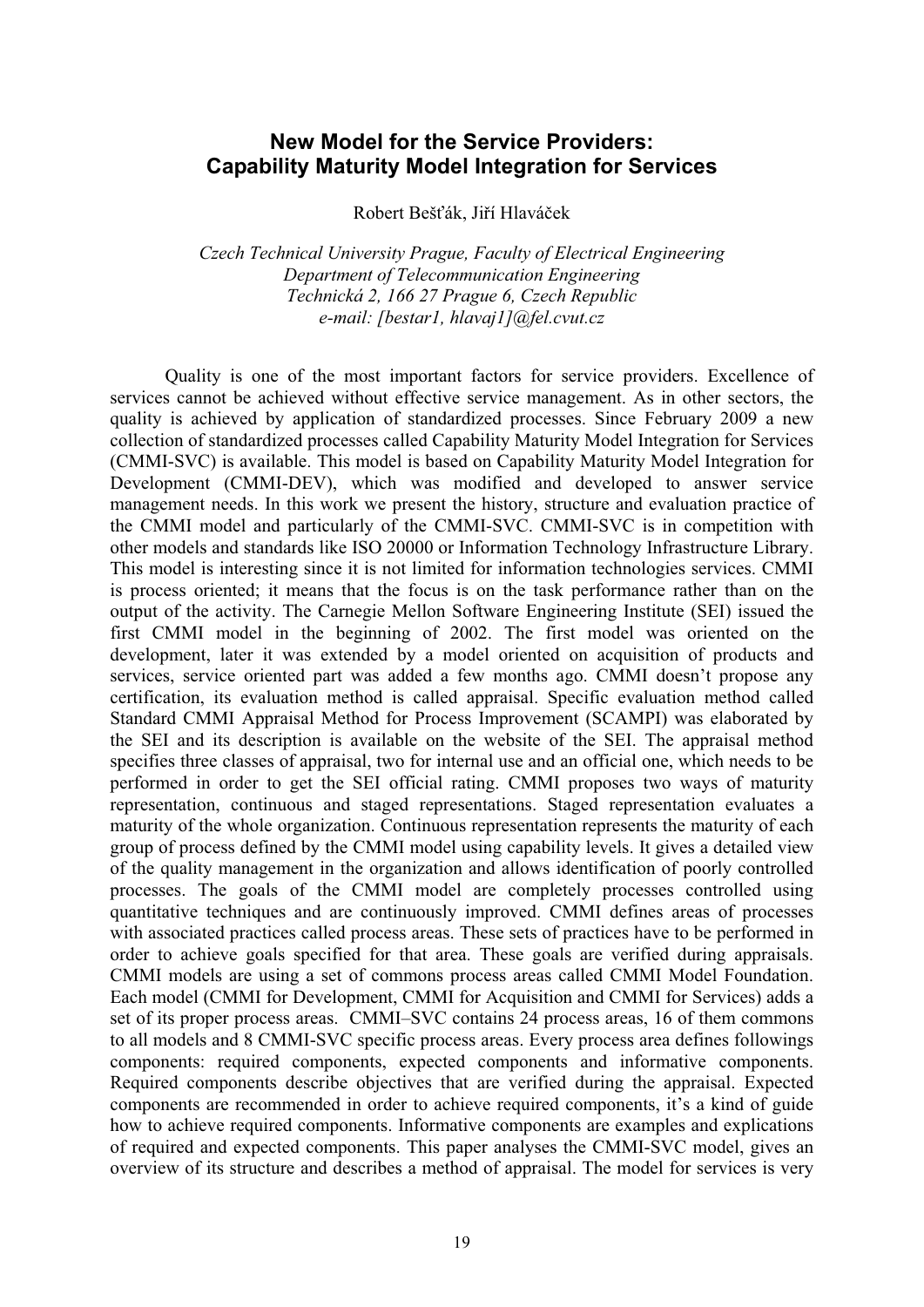recent; the SEI made some pilots with positive results. Stated benefits are improved quality of services, better view of processes, better communication between development and service staff etc. One of the main advantages of the CMMI model is the common base of the CMMI-DEV and CMMI-SVC and therefore a reduction of implementation costs. The CMMI-SVC model is the first model that covers all industry service needs. Other models are oriented to some specific kind of services, often information technologies.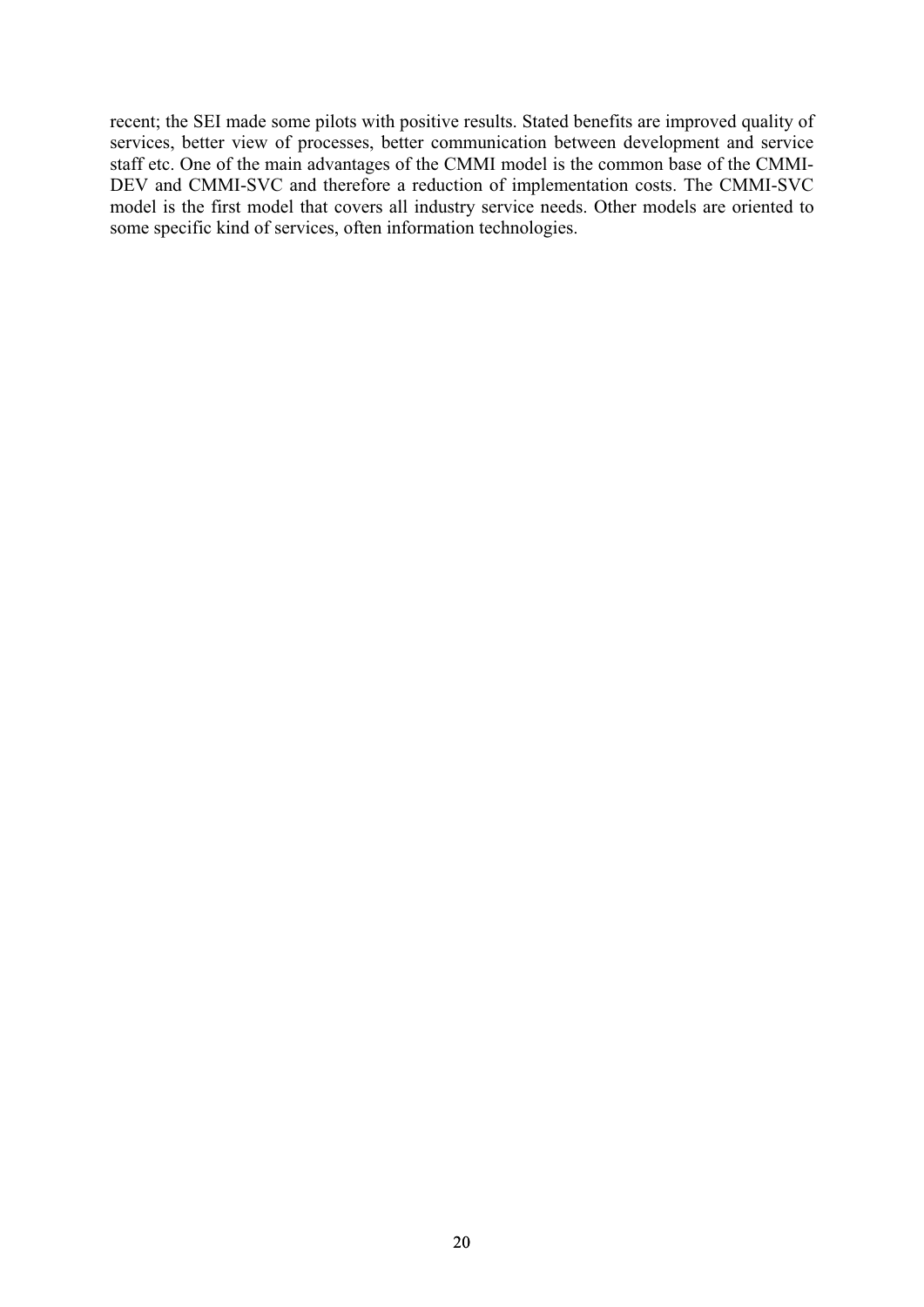# **Robust Heart Rate Estimation Based on Imperfect QRS Detection**

Radoslav Bortel, Pavel Sovka, Zdeněk Chaloupka, Martin Vondrášek

*Czech Technical University in Prague, Faculty of Electrical Engineering Department of Circuit Theory Technická 2, 166 27 Praha 6, Czech Republic e-mail: radoslav.b@email.cz;chaloupka.z@centrum.cz* 

This paper presents an algorithm for the estimation of heart rate (HR) based on imperfect detection of QRS complexes. It aims to be applicable in real world HR measurement on individuals working in highly stressful and harsh environments (fireman, soldiers, etc...). Under these circumstances the electrocardiogram (ECG), from which the HR is estimated, can be often corrupted by the strong presence of various artifacts caused by electrode movement (or even skin contact loss), activity of skeleton muscles or external electromagnetic interference (primarily power noise). Additionally, the HR changes can be rapid and wide, ranging from the resting to the maximum HR. Under these conditions even the best of QRS complex detectors are not guaranteed to correctly identify all the heartbeats. Faulty detections can occur, and QRS complexes can be missed in time intervals stretching over several tens of seconds. It is therefore necessary to further process QRS complex detections, and devise a robust estimator that can reconstruct HR in a stable and reliable way.

So far only limited work has been done in the field of HR estimation from corrupted detection of QRS complexes. Most commonly, HR is estimated directly from R-R intervals, where the only correction is the exclusion of physiologically unfeasible data (e.g. [1]). A simple attempt to deal with noisy data was presented in [2], where HR was estimated based on RR interval most commonly occurring in a given time window; however, this method provides no confidence intervals, gives HR estimation only after it collects a certain number of QRS complex positions (thus introducing a time delay), and its averaging nature can cause trouble with rapidly changing HR.

In this paper we describe an algorithm that processes the data provided by QRS detector we previously presented in [3]. This algorithm is based on Bayesian framework and grid filters which utilize prior information in the form of a supergaussian probability distribution of HR changes. The algorithm was designed to follow even rapidly changing HR, whilst withstanding a series of missed QRS detections and false QRS detections. Also, the HR estimate is complete with confidence intervals to allow the identification of moments, where a precise HR estimation was not possible. Additionally, the computational complexity of this algorithm is acceptable for battery powered portable devices.

Upon testing on data obtained from subjects performing bauds of vigorous physical exercise, it was observed that the algorithm was able to cope with the aforementioned difficulties. When an interval of several missed QRS detection was encountered the HR continued to be estimated but the confidence interval started to widen. Faulty detections were rejected, and did not corrupt the HR estimate. The rapid HR changes were well followed.

Overall, the described algorithm proved to be a robust method for the estimation of HR based on intensely corrupt ECG that can be recorded on individuals performing dangerous, physically demanding and stressful tasks.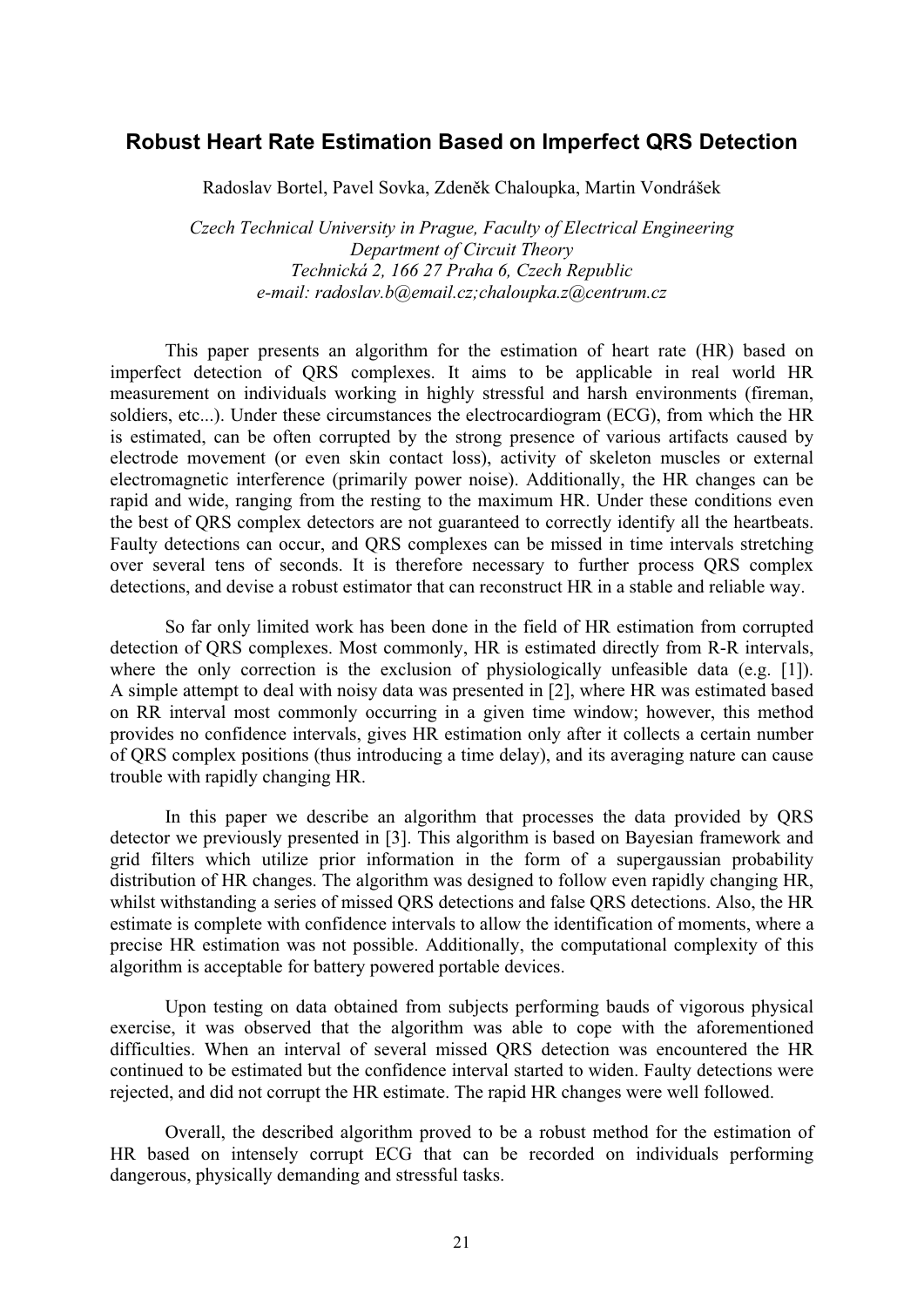- [1] B. KOHLER, C. HENNIG, and R. ORGLMEISTER, "The principles of software QRS detection," In *IEEE Engineering in Medicine and Biology Magazine*, vol. 21, no. 1, pp. 42-57, 2002.
- [2] J.-L. CHENG, J.-R. JENG, and Z.-W. CHIANG, "Heart rate measurement in the presence of noises," In *Pervasive Health Conference and Workshops, 2006*, 2006, pp. 1-4.
- [3] R. BORTEL, P. SOVKA, Z. CHALOUPKA, and M. VONDRÁŠEK, "Robust and computationally efficient QRS detector for HR estimation," In *International Workshop Digital Technologies 2008,* vol. 1. University of Zilina, 2008.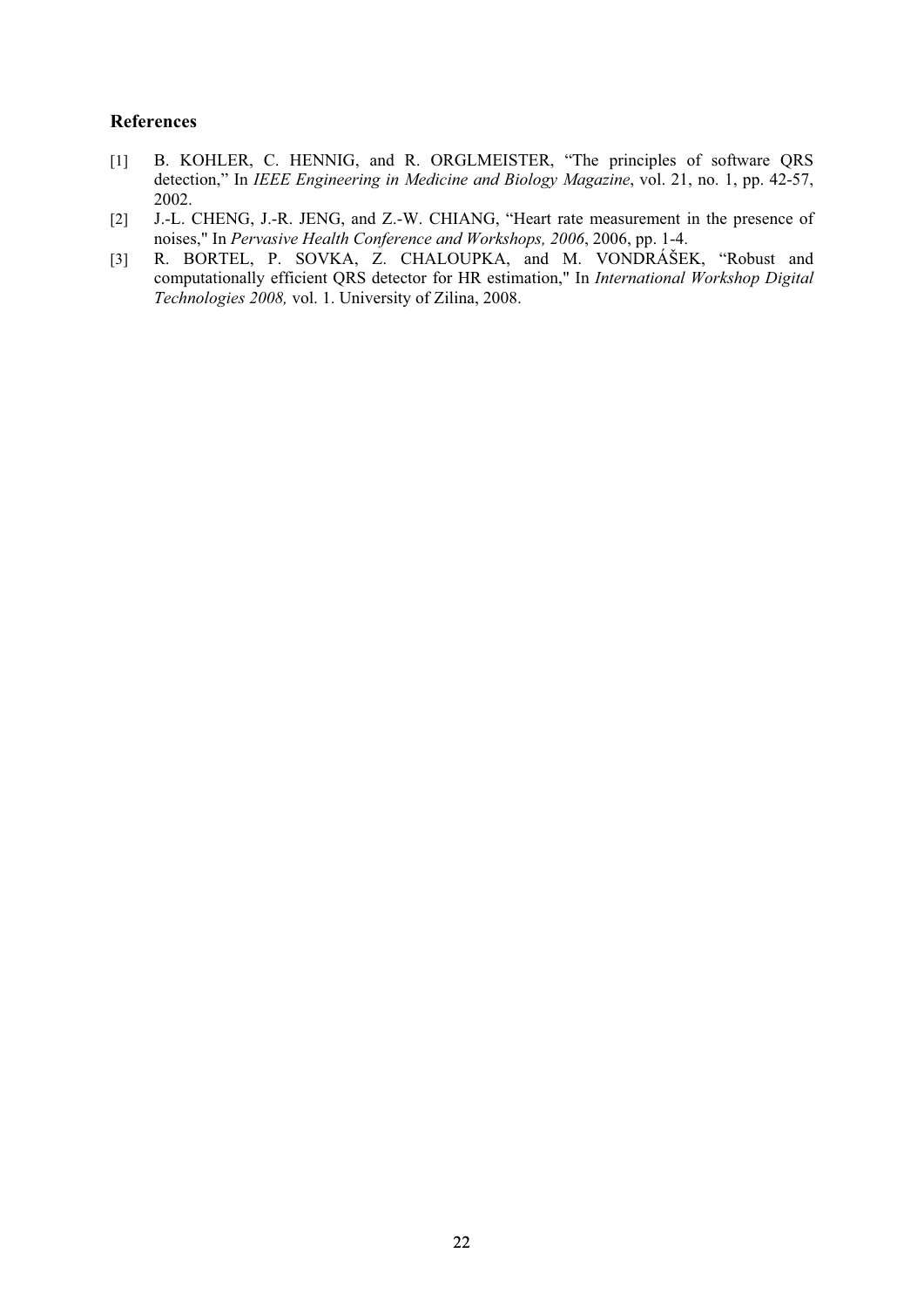# **Transparent Remote Wave Division Multiplexing Passive Optical Architecture**

Colm Connolly, Michael Schukat

*School of Engineering and Informatics NUI Galway, Galway, Ireland e-mail: c.connolly1@nuigalway.ie, michael.schukat@nuigalway.ie* 

The presented passive optical architecture is based on Wave Division Multiplexing (WDM) and provides a solution to problems associated with current Passive Optical Networks (PON). It has various advantages over existing PONs and AONs (Active Optical Networks) including enhanced security, increased bandwidth and greater achievable distance.

PONs and AONs are different FTTx (Fibre To The x) technologies. PONs are cheaper to deploy, they use less fibers, work on low power (cheaper) lasers and have much better economies of scale. AONs on the other hand have dedicated bandwidth per subscriber and can achieve better distances than PONs. AONs are still the most prevalent type of optical network. While both systems have their advantages there are disadvantages regarding their setups: PON splitters reduce the distance that can be achieved between active components, more users can be affected by a single point of failure and a high splitting ratio reduces the bandwidth per subscriber. AONs have a much higher deployment cost due to additional fibers. Active electronics in the field and high power lasers increase the maintenance of AONs compared with PONs. The maintenance costs of AONs are estimated to be somewhere between 20%-30% higher compared with PONs.

The combination of future data-rate projections and traffic patterns coupled with recent advances in WDM technology may result in WDM-PONs becoming the preferred solution for a future proof fiber-based access network [2]. While most of these WDMPON networks are being developed in the lab, Korea has built some real world tests using WDM-PON.

The proposed system can be used in backhaul systems. Internet Services Providers (ISP), businesses, government and scientific institutes would be the initial market for the proposed system. Incorporating the proposed passive network with AON technologies can provide greater bandwidth to the switch or router, hence delivering greater bandwidth to users.

Bandwidth requirements are growing rapidly in many areas of society. Governments are seeing the potential in using fiber optic communications to reduce costs and deliver better services. E-Government, E-Health and Tele-Education are some of the services that will benefit from a superior communications infrastructure. These services can only reliably come from fiber optic networks [3]. Among the various types of PON, WDMPON is considered to be the most future-proof technology, given that it can deliver a very large amount of dedicated bandwidth with protocol transparency [4].

This is supported by the fact that a WDM-PON network is protocol transparent. Therefore it is realistic to expect it integrated into current telecommunications systems to increase bandwidth and reduce bottlenecks.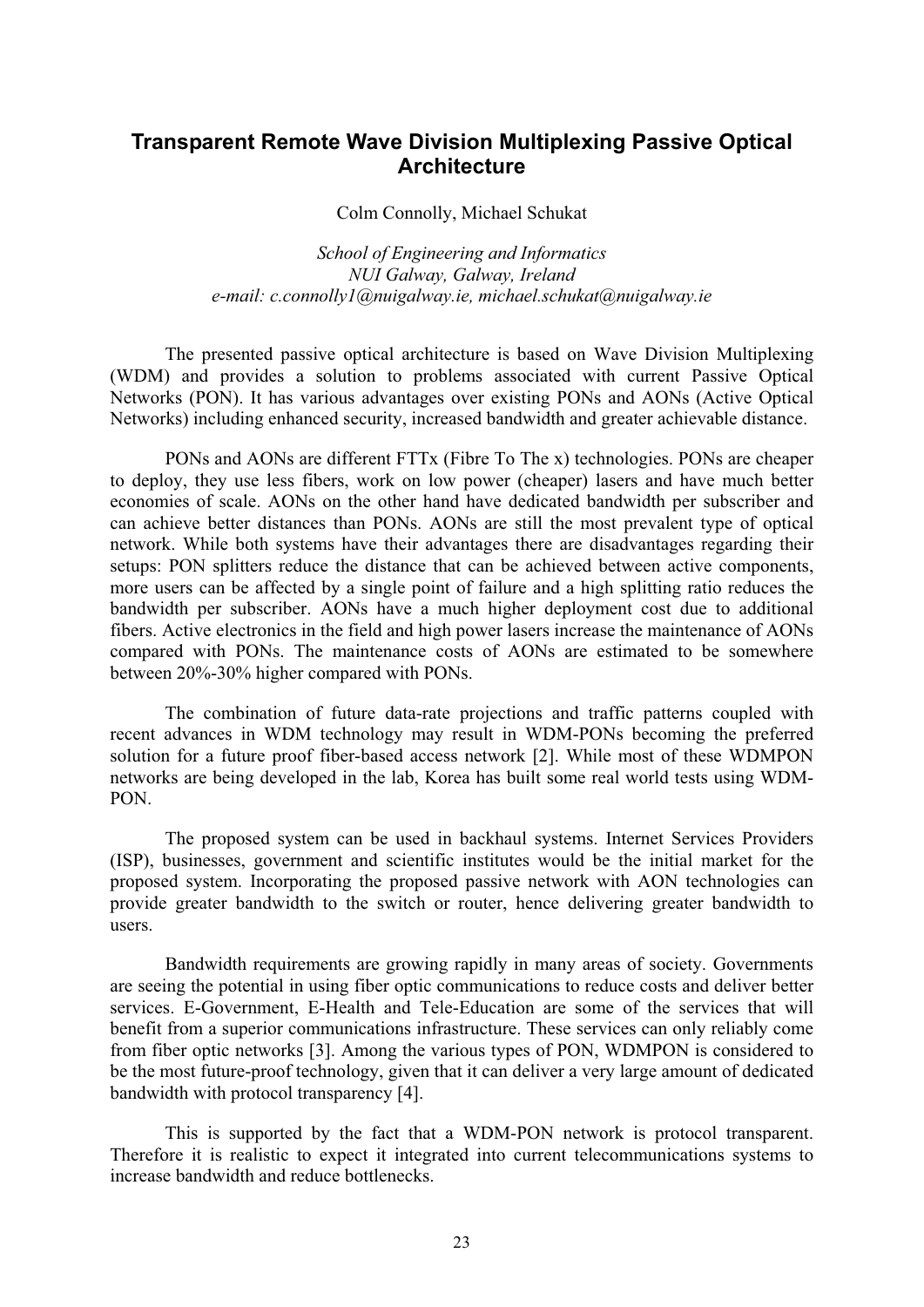This paper discusses the overall architecture of the proposed system, preliminary test results and an assessment/evaluation of its core features/benefits.

It also examines various modulation techniques and outlines the advantages of using Non Return-to-Zero (NRZ) over Return-to Zero (RZ) conversion (with NRZ modulation being extensively used in many data communications systems because of its relative ease of generation)[1].

- [1] B. SCHWANKE and K. NELLIS, JANUARY 2009. *NRZ-to-RZ data conversion using highspeed OR/AND.* Online Available: http://www.inphi-corp.com/technologyoverview/ Inphi-Design\_NRZtoRZ\_Jan2009\_FINAL\_Print.pdf.
- [2] CHANG-HEE LEE, SANG-MOOK LEE, KI-MAN CHOI, JUNG-HYUNG MOON, SIL-GU MUN,, KI-TAE JEONG, JIN HEE KIM, and BYOUNGWHI KIM "WDM-PON experiences in Korea" Journal of Optical Networking (2007).
- [3] The Evolution of Health-Care Records in the Era of the Internet, *Stanford Medical Informatics (SMI), Stanford University, Stanford, California USA 9430.* Edward H. Shortliffe.
- [4] C.-H. LEE, W. SORIN, and B.-Y. KIM, "Fiber to the home using a PON infrastructure," Journal of Lightwave Technology (2006).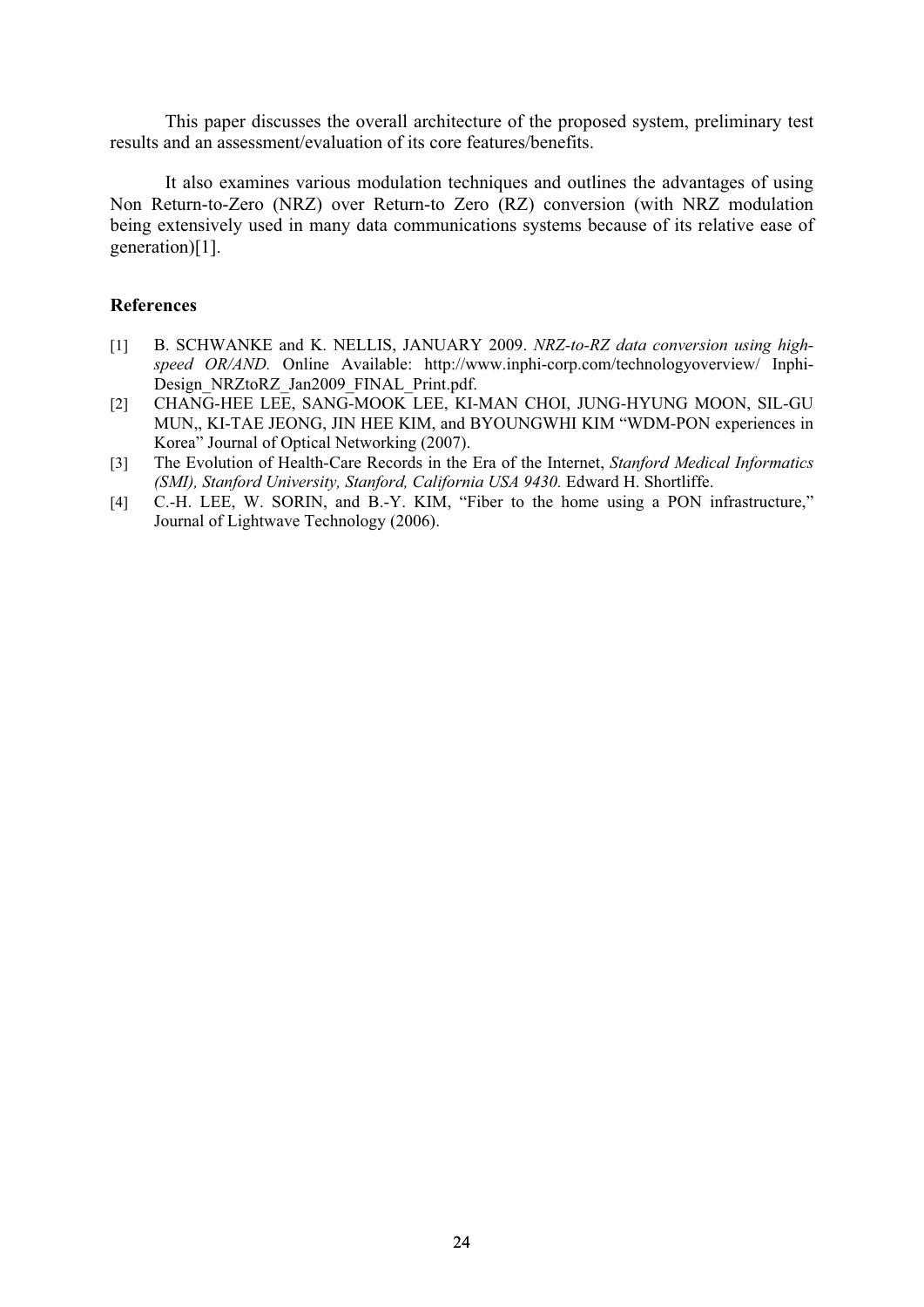# **Network Address Translation Traversal Issue in VoIP Network**

Ivan Dolnák, Peter Kortiš

*University of Žilina, Faculty of Electrical Engineering Department of Telecommunications and Multimedia Univerzitná 8215/1, 010 26 Žilina, Sovakia e-mail: ivan.dolnak@fel.uniza.sk; tel.: +421 41 5132248; e-mail: peter.kortis@fel.uniza.sk; tel.: +421 41 513 2259* 

Network Address Translation (NAT) is a technology commonly used by routers to allow multiple LAN network devices with private IP addresses to share one or multiple public IP addresses on the router WAN interface. In order to allow communication of LAN network devices to the Internet, router does translation between private a public IP addresses. This technique is commonly referred as Network Address Translation (NAT) or IP Masquerading. The passing of traffic through router doing NAT is called NAT Traversal.

The NAT principle is simple. When a network device on the LAN initiates connection to the Internet, this device sends all packets to router first. Then router replaces the source IP address (the private address) with its own public address before passing the traffic to its destination. When a response is received, the router searches its translation table to find the original source of communication in LAN, from which the communication originally started and then passes the response to that device.

The way in which VoIP is designed is creating a problem to some kind of traffic passing through a router doing NAT. Conventional VoIP protocols deal with call signalization of telephone connection. The audio traffic is handled by another protocol(s), and unfortunately, the port on which all the audio traffic is sent is random. The NAT router is able to handle call signalization, but it hasn't knowledge about audio traffic and it's relation with call signalization. As a result, audio traffic is not translated and router has no way of knowing that it should be passed to the same device the signaling traffic was passed to.

Voice over IP (VoIP) is being rapidly embraced as an alternative to the traditional public-switched telephone network (PSTN). The issue of NAT Traversal is a major problem for the widespread VoIP deployment. It is significant problem with non trivial solution. However, the easiest way is to avoid using NAT. Unfortunately, it's not possible in IPv4 environment today.

This article provides description of the NAT Traversal issue in VoIP network and put emphasis on explanation of call signalization and audio traffic flow between devices with public and private IP addresses.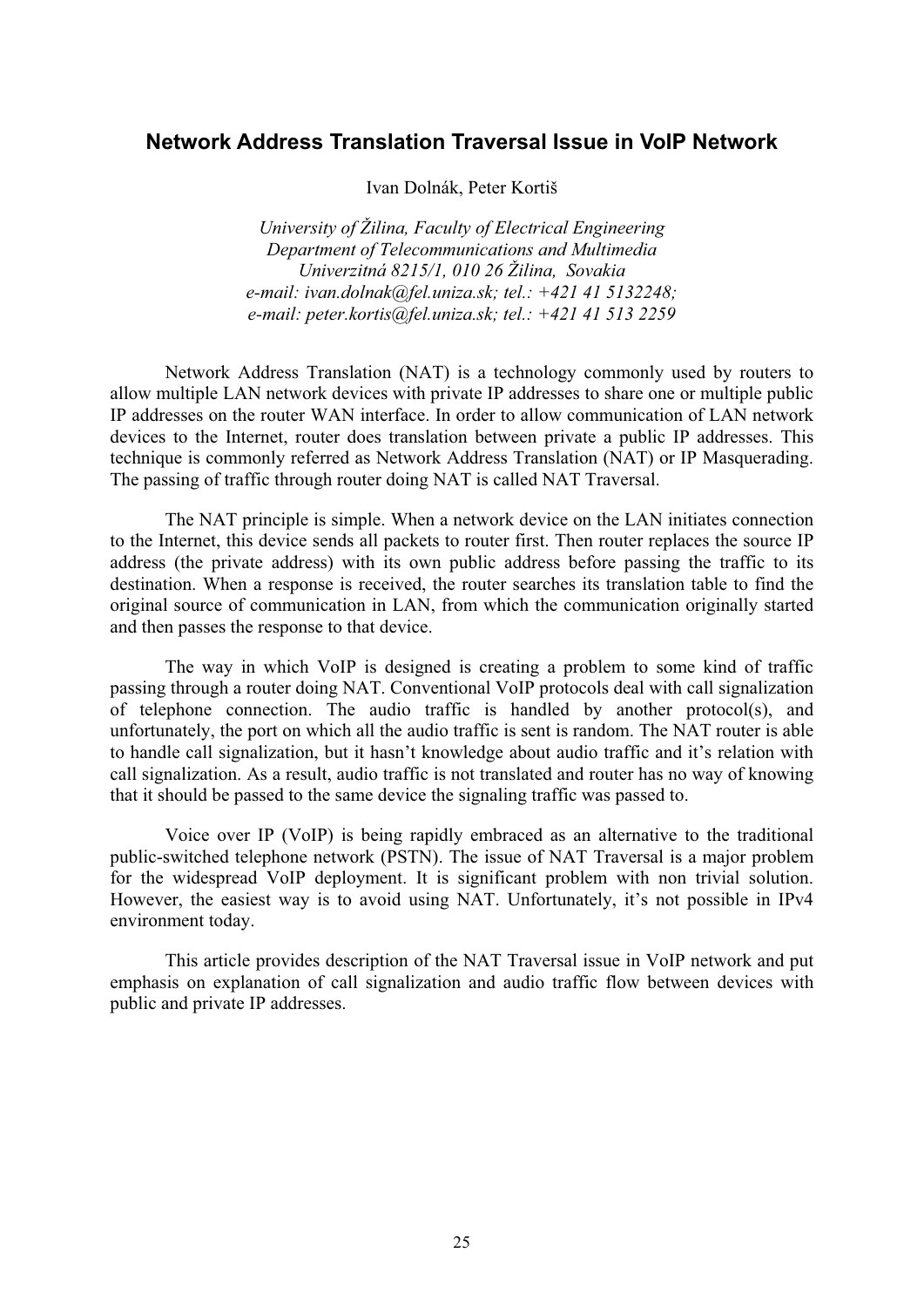# **Detection of Spectral Properties of the Special Fibers**

Miroslav Frič, Róbert Hudec

*University of Žilina, Faculty of Electrical Engineering Department of Telecommunications and Multimedia Univerzitná 8215/1, 010 26 Žilina, Sovakia e-mail: [miroslav.fric, robert.hudec]@fel.uniza.sk* 

In present time, the claims for bandwidth due to increased volume of provided multimedia services based on TCP/IP protocol is still growing. It appears that these needs can be successfully satisfy by optical infrastructure. Moreover, the service providers evolve major effort to tighten the optical fiber to the customer's home. In a modern optical infrastructure not only the conventional fibers for data transmission application but the special optical fibers for wide application like the optic-fiber sensors are most popular. In these applications just the special fibers are better than conventional ones. In this paper, the family of special fibers, namely, the PCF (Photonic Crystal Fiber), TCF (Twin Core Fiber) and DC-TCF (Dual Core TCF) will by introduced.

In conventional fibers used in today's telecommunications infrastructure, the light propagation is caused by different refraction index between core – cladding. On the other hand, in PCFs no reflections on the two environments interface, but the interface of regularly arranged defects surrounding the fiber's core cause the light propagation. These defects are created by holes, which are imposed along the x-axis of optical fiber. There are two possible mechanisms of the light guiding inside the microstructure (photonic) fibers, namely, the index guiding PCF and bandgap guiding PCF. In the index guiding fibers, the light inside the fiber is guided by modified total internal reflection. On the other side, in the bandgap guiding fiber the light is guiding by fiber core with lower refractive index than the cladding.

In this paper, the detections of the spectral properties of the photonic twin-core fibers for optic sensor applica-tions are described. In experiments, the TCF fiber with total length of 8.5 cm was used. This fiber is characterized by one core, which is located in the fiber's axis. The experiments were realized in wide range of wave-lengths 1450 - 1700 nm, where the monochromator was set up at 0.04 mm. The experiment shows that the achieved signal power never reaches the maximum value of power and even dropped to zero. This can be associated to non-homogeneous material forming the fiber, eventually to a higher cores distance for better power spilling between them. On the other hand, it can be explained as the influence of coupling length dependent on the wavelength. Anyway, if the signal is growing, the signal want to achieved the maximum power to another core and then periodic change wavelength caused a change coupling length.

In second experiment, the DC-PCF fiber at length 28.51 mm with 90  $\mu$ m in diameter was used. The measured optic fiber consists of two cores with 2 mm in diameter and with average holes separation at 3 mm (centre distance hole to hole) produced from the same material. The experiment realized on the special optical fibers detects that spilled optical power between individual cores depends on coupler length and it is for each wavelength different. Realized experiments approve that the behaviours of conventional dual core optic fibers and dual core microstructure fibers are very similar and also that microstructure dual core fibers have a higher frequency oscillations than the dual-core fiber. That is caused by differences in phase constants of symmetric and asymmetric modes.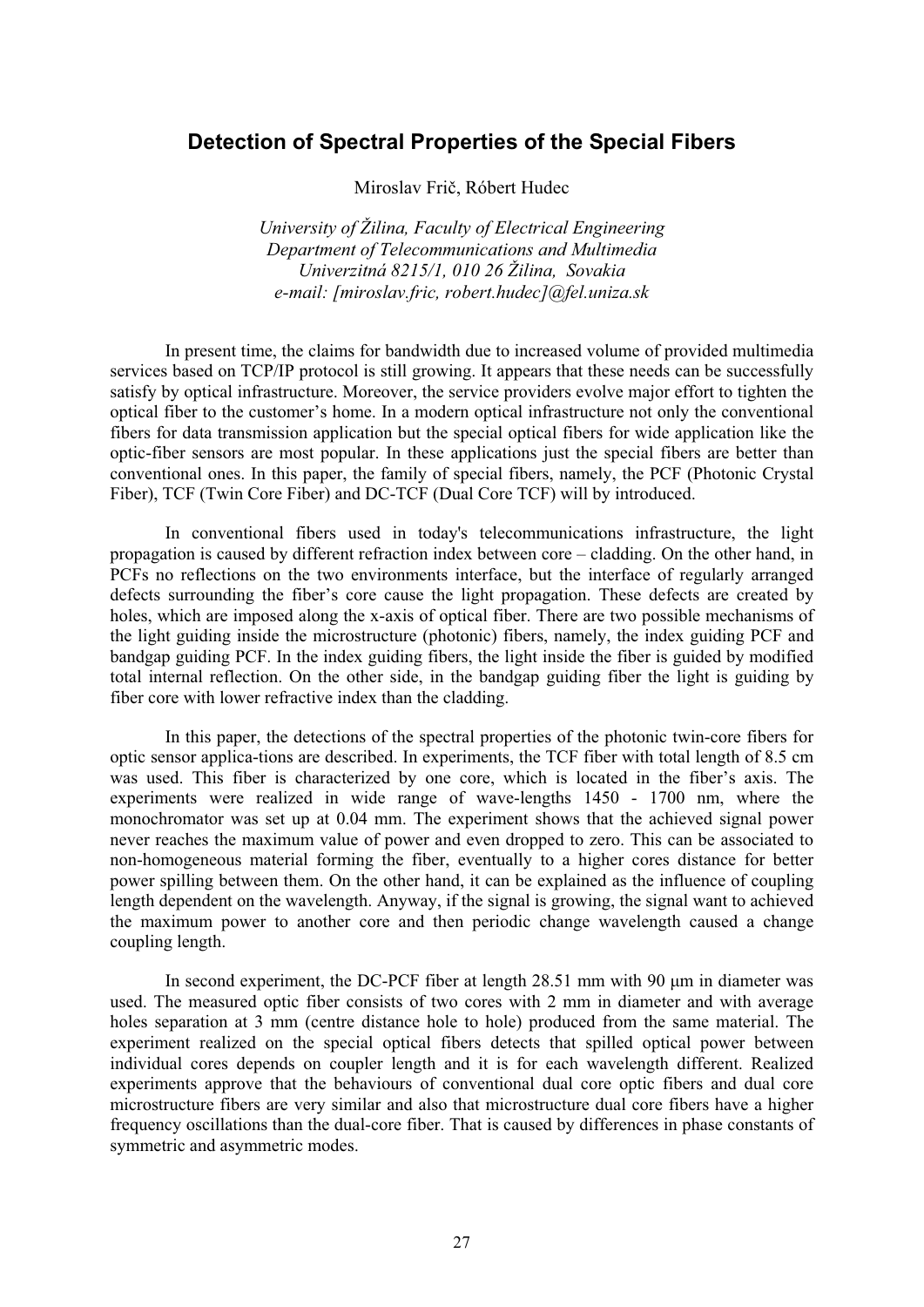# **Building Volumetric Distance Maps: Analysis of Methods**

Dmitry Goncharov<sup>1</sup>, Alexander Nedzved<sup>2</sup>, Sergey Ablameyko<sup>1,2)</sup>

*1) Belarusian State University* 

*2) United Institute of Informatics Problems of the National Academy of Sciences of Belarus e-mail: goncharovda@gmail.com; nedzveda@newman.bas-net.by* 

The distance map is data representation where at each point of object we know distance to the nearest point of some area. The operation for distance map construction is named distance transform. In the image literature distance transforms (DT) have appeared in 1966 in work Rozenfeld and Pfaltz [1] where they have applied a chamfer distance transform to construction of a skeleton of object. But algorithms of distance map transform are improved every time. Also alternative decisions have been invented. DT have been studied for various representations of data: hexagonal grids [2], point lattices [3], elongated voxel grids [4]. DT are applied in many areas of image processing (morphology [5], [6], skeletonization and medial axes [7], [8], [9]); object decomposition [10], which greatly diminishes the complexity of a recognition task; visualization (ray-tracing, endoscopy), modeling (collision detection, morphing, animation, constructive solid geometry). Last time many methods of 3D-objects construction was created. In this connection, there was a necessity for fast and exact algorithms for construction of 3D distance fields. In this paper the most popular approaches are considered and compared with each other, as a result it is possible to answer on a question, in what case using different method of distance maps building is better.

The methods were coded in C<sup>++</sup> by using open source library Insight ToolKit (ITK, www.itk.org). The code was released under the GPL free software license. Algorithms were compared on several tests in the sizes. The first test – a point in the area centre. The second – the image of a bone with a cavity. The third – "tree" with set of segments of a small thickness.

#### **Acknowledgement**

This work is fully supported by ISTC project B-1489.

- [1] A. ROSENFELD and J. L. PFALTZ. Sequential operations in digital picture processing. *Journal of the ACM,* 13 (4):471-494, 1966.
- [2] R. STRAND, G. BORGEFORS: Distance transforms for three-dimensional grids with noncubic voxels, *Computer Vision and Image Understanding*, 100:294-311, 2005.
- [3] C. FOUARD, R. STRAND, G. BORGEFORS: Weighted distance transforms generalized to modules and their computation on point lattices, *Pattern Recognition*, 40: 2453 – 2474, 2007.
- [4] IDA-MARIA SINTORN, GUNILLA BORGEFORS: Weighted distance transforms for volume images digitized in elongated voxel grids, *Pattern Recognition Letters*, 25:571–580, 2004.
- [5] J. SERRA. *Image Analysis and Mathematical Morphology*. Academic Press, 1982.
- [6] M. W. JONES. Facial reconstruction using volumetric data. *Proceedings of the Vision Modelling and Visualization Conference 2001*, 135-150, 2001.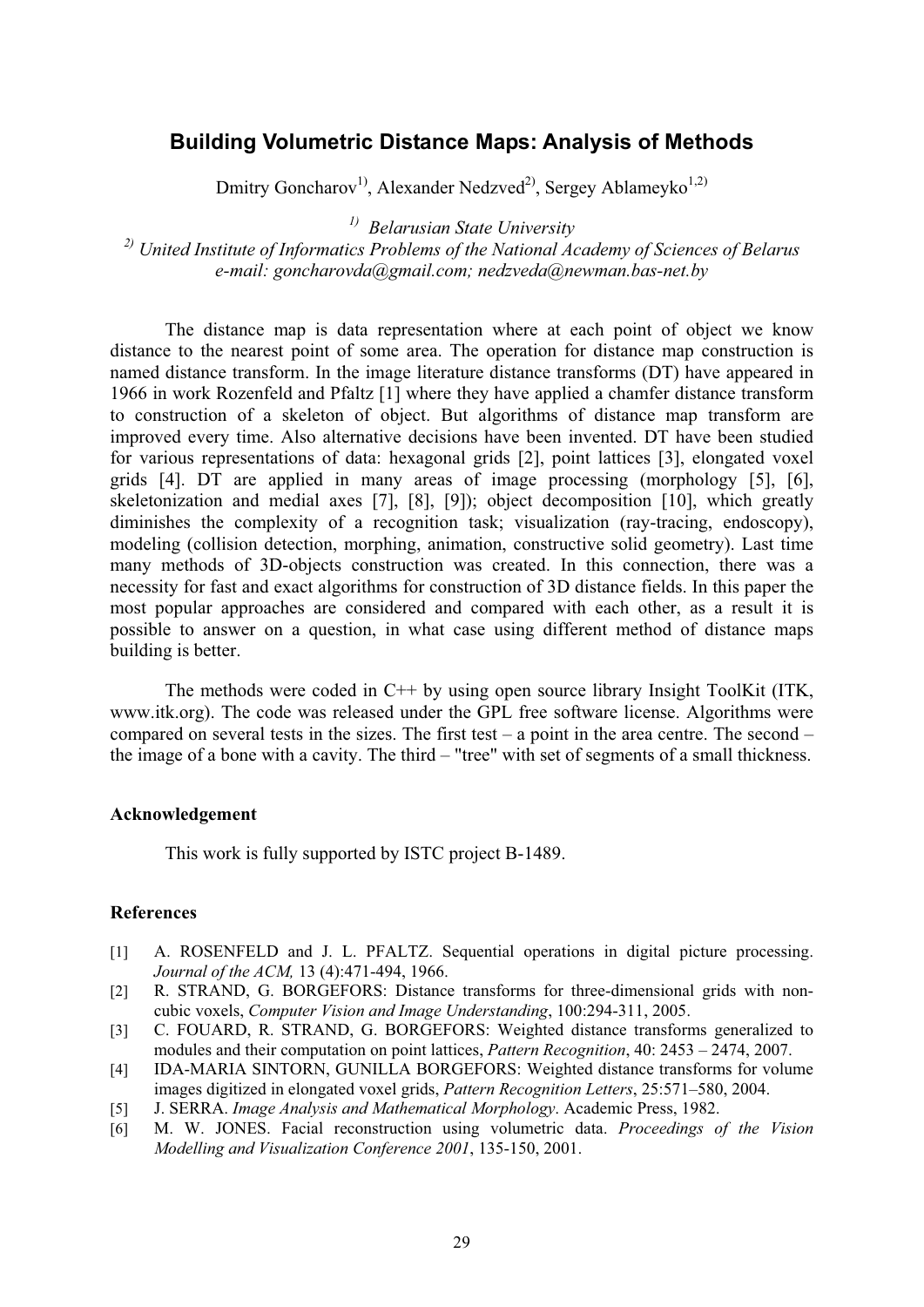- [7] I. BITTER, A. E. Kaufman and M. Sato. Penalized distance volumetric skeleton algorithm. *IEEE Transactions on Visualization and Computer Graphics*, 7 (3):195-206, 2001.
- [8] G. BORGEFORS, I. NYSTRÖM, G. SANNITI DI BAJA: Computing skeletons in three dimensions. *Pattern Recognition*, 32(7):1225-1236, 1999.
- [9] C. ARCELLI, G. SANNITI DI BAJA, LUCA SERINO: A parallel algorithm to skeletonize the distance transform of 3D objects. I*mage and Vision Computing*, 2008.
- [10] S. SVENSSON, G. SANNITI DI BAJA: Using distance transforms to decompose 3D discrete objects, *Image and Vision Computing*, 20: 529–540, 2002
- [11] M. ŠRÁMEK and A. KAUFMAN. Fast ray-tracing of rectilinear volume data using distance transforms. *IEEE Transactions on Visualization and Computer Graphics*, 6 (3):236-252, 2000.
- [12] M. WAN, A. SADIO and A. KAUFMAN. Fast and reliable space leaping for interactive volume rendering. In *Proceedings of the conference on Visualization' 02*, pages 195-202. IEEE Press, 2002. [13] O. Cuisenaire and B. Macq. Applications of the region growing Euclidean distance transform: Anisotropy and skeletons. In ICIP97 VOLI, pages 200–203, 2000.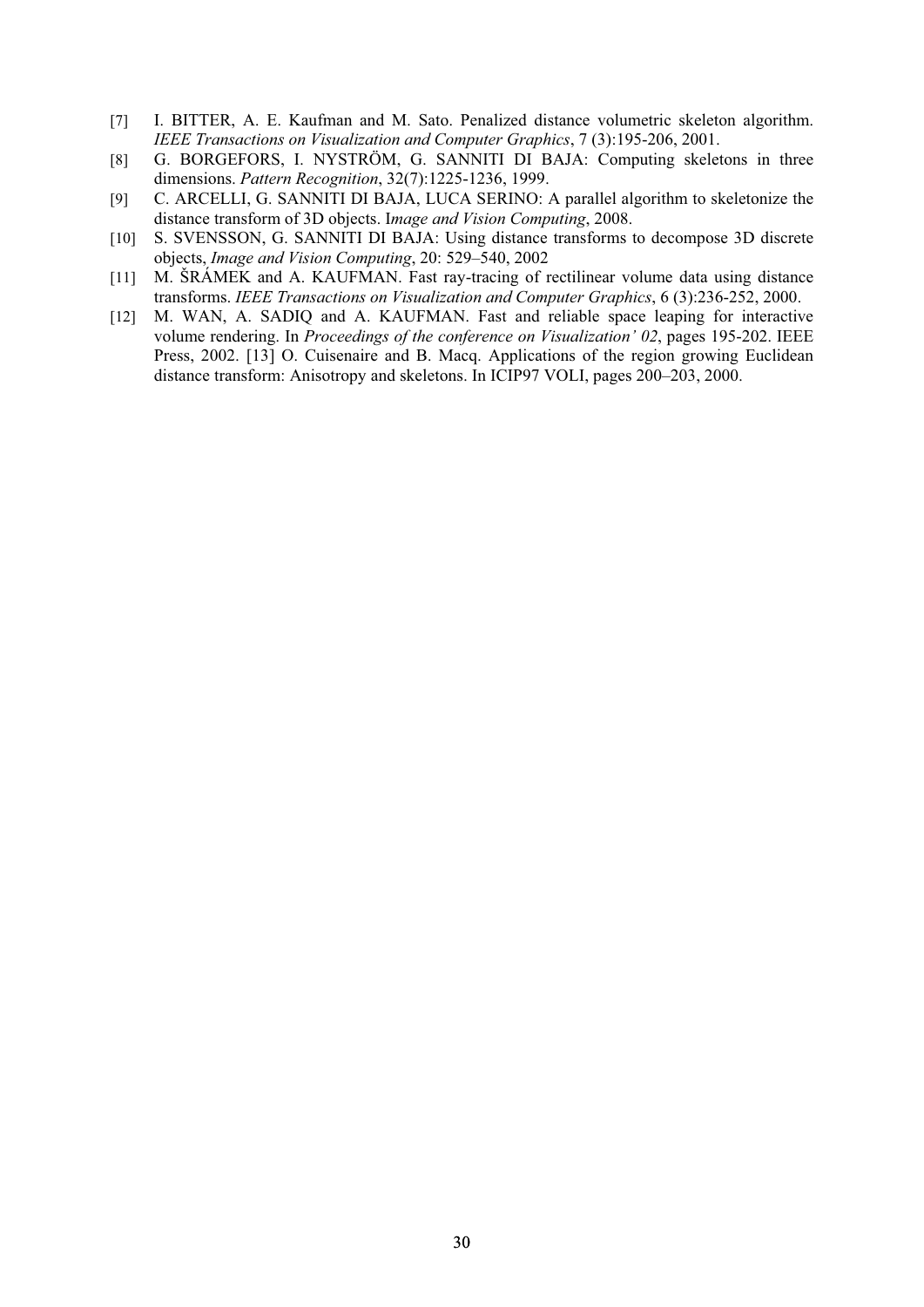# **Network Simulator for Conversational Quality Measurements**

Jan Holub, Radek Veřmiřovský

*Czech Technical University in Prague, Faculty of Electrical Engineering Department of Measurement 13138 Technická 2, 166 27 Praha 6, Czech Republic e-mail: holubjan@fel.cvut.cz* 

End-to-end telecommunication network simulator design and its realization is described in the paper. The main applications of the simulator are conversational tests e.g. as per ITU-T P.800 and demonstrations. The simulator can be also used as a replacement of telecommunication chain part that is missing during end-to-end testing or measurements.

To run subjective conversational tests, the following is needed (except of test subjects):

- Defined test environment (two anechoic or semi-anechoic rooms with known reverberation times and background noise) as stated e.g. in ITU-T P.800

- Tested communication network or its real-time model (network simulator). The network simulator must replace tested network as accurately as possible in terms of subjectively perceptible impairments (signal level and its variations, signal drop-outs caused e.g. by packet loss, signal distortions caused e.g. by used voice coding or even multiple coding techniques, signal reflections (echo), etc.)

The deployment of network simulator is much more convenient than real network usage due to the need of laboratory test environment (anechoic rooms are typically not available at the telecom exchange premises).

The designed network simulator consists of the following components: User Terminals, DSP blocks for signal coding, frequency filtering, delay and echo simulation and IP simulator (NistNet) for jitter and packet loss simulation.

In the full text, examples of achieved subjective test results are presented, including their scoring obtained by PESQ.LQ (ITU-T P.862 and P.862.1) and 3SQM (ITU-T P.563).

## **Acknowledgement**

This work has been supported by the Czech ministry of Education: MSM 6840770014 "Research in the Area of the Prospective Information and Navigation Technologies" and by WINTSEC (Wireless Interoperability for Security), a project under the EU's PASR 2006.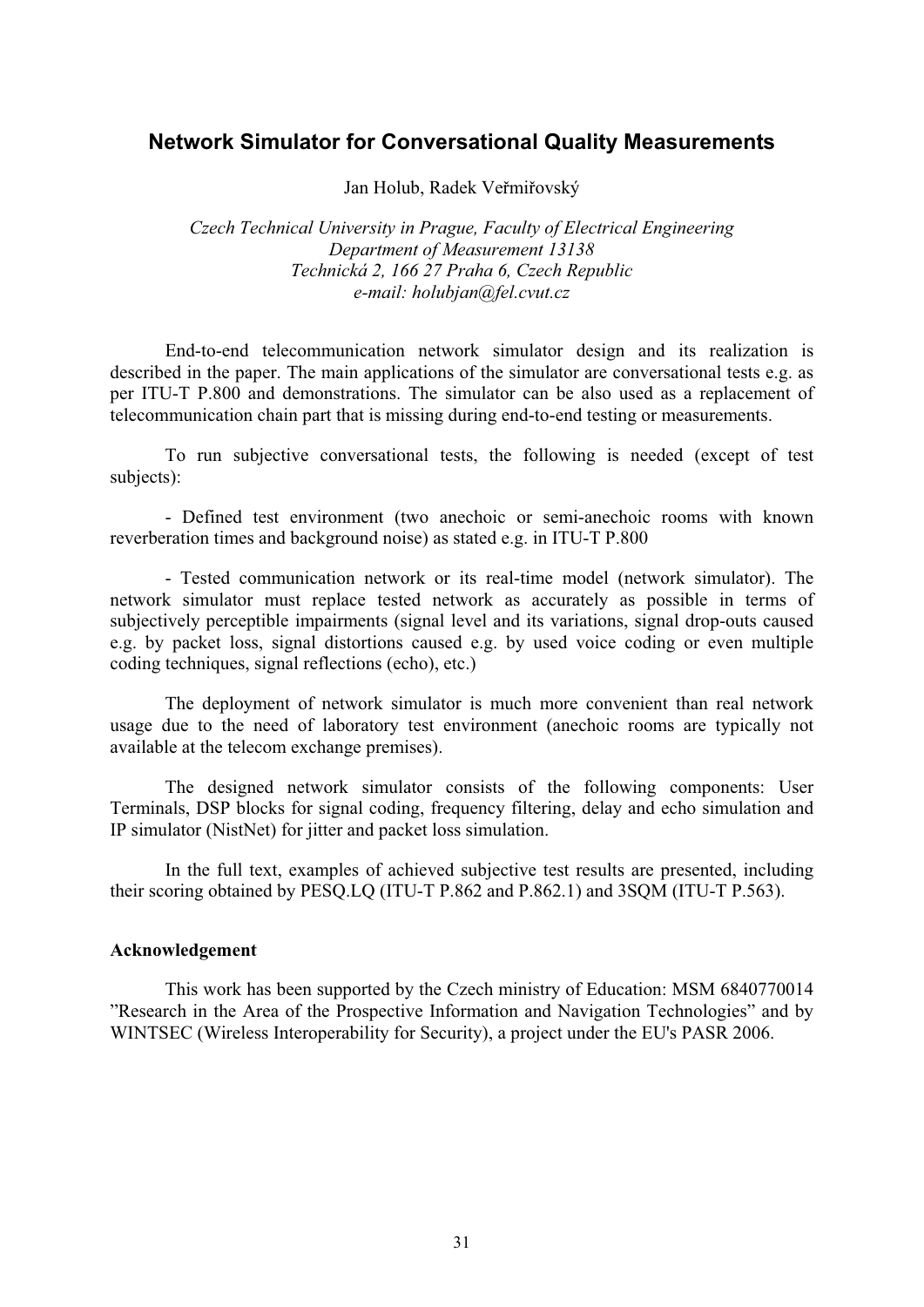# **Interactive Application for Electric Circuit Analysis**

Jiří Hospodka, Petr Boreš

*Czech Technical University Prague, Faculty of Electrical Engineering Department of Circuit Theory Technická 2, 166 27 Prague 6, Czech Republic e-mail: [hospodka,bores]@fel.cvut.cz* 

The paper presents interactive application for analysis of electric and electronic circuit through internet. The application is based on PHP scripts and use Spice and Maple with PraCAn [4] package for circuit simulation. Numeric results of analysis are produced when SpiceOPUS [3] is used, while symbolic or semisymbolic analysis is invoked in case of Maple and PraCAn package. Continuous-time linear and nonlinear circuits as well as periodically switched linear (PSL) circuits can be analyzed. Description of the circuit can be entered through graphical schematic editor as a Java applet. The whole system is developed at the Department of Circuit Theory, for research and teaching support.

The application is based on client-server conception [1] analogous to [2], where programs are installed and run on the server side. However the described system offers better user interface and greater scope of simulations including symbolic analysis and analysis of periodically switched linear (PSL) circuits, i.e., circuit with switched capacitors (SC) or switched currents (SI).

It runs on using batch-processing which is necessary for utilization in the interface where the programs are called by the PHP scripts [1]. The programs solve the tasks of simulations, create graphs and formulas with graphic representation, ... According to client requests the results are presented by the dynamically created www pages. These pages created also by PHP scripts are provided to the client by means of HTTP server Apache.

Circuit is represented on the basis of text description using so called netlist. The netlist can be created directly by user or by schematic editor where the user creates graphic representation of circuit. The schematic editor is designed as a Java applet. The application supports plugins, which are loaded dynamically on the application start. Plugins can receive notifications in case of scheme modification, so they can update properly.

The application was created especially to teaching support on Faculty of Electrical Engineering, Czech Technical University (CTU) in Prague. It should help the students to make analysis of electric and electronic circuits easy without any program installation and without learning of any command syntax.

Operating of the interface is very easy. Circuit description can be entered using graphical interface of schematic editor. All pages of application are supplemented by interactive help. User can use the interface without any manual or study of syntax. The analysis can be very easy created and modified.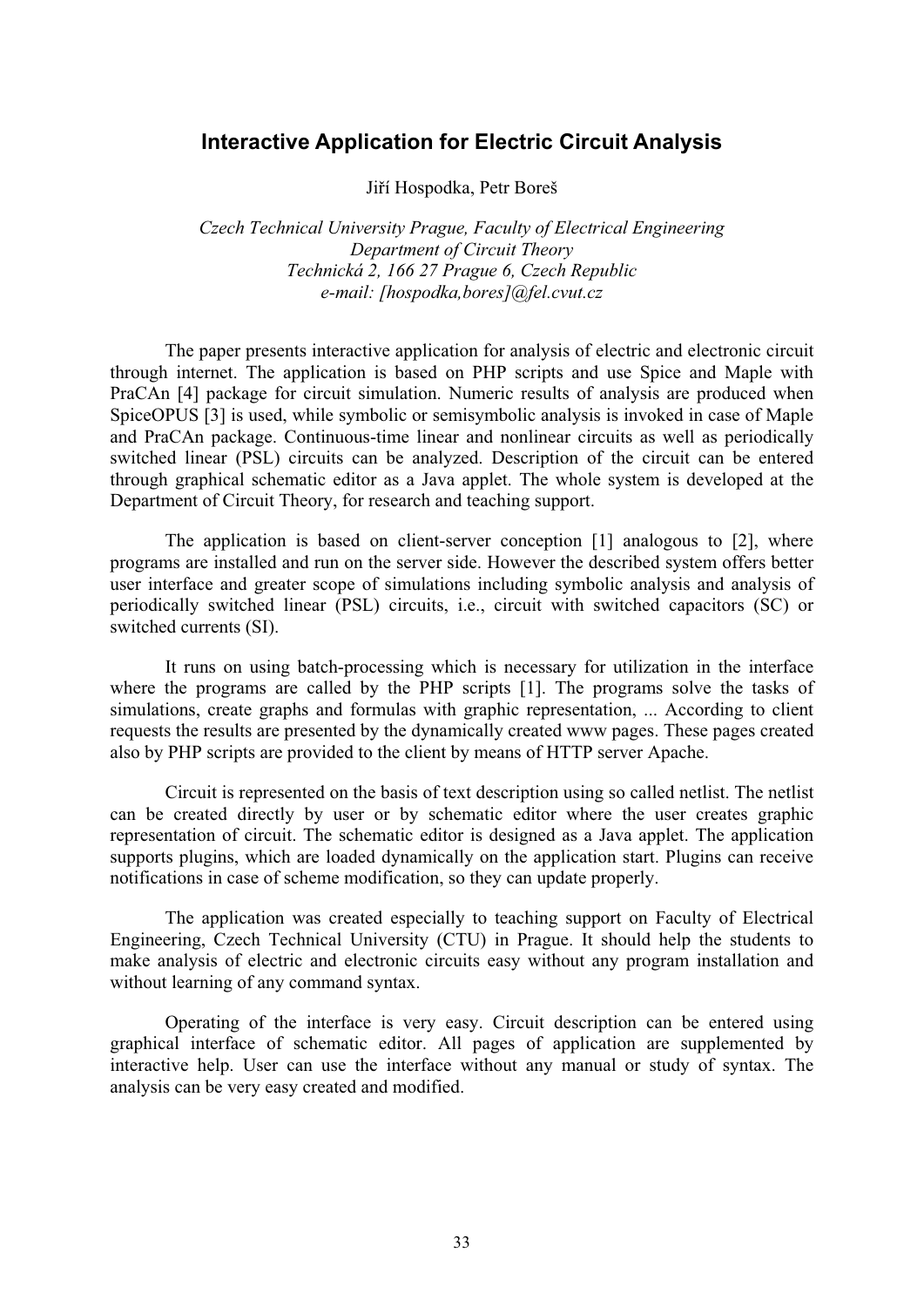- [1] J. HOSPODKA and O. KOBLIHA, Internet Pages as an Interface between a User and Computing Program, *Digital Communications'03*, EDIS Žilina University Publisher, Žilina, 2003, pp. 45-48, ISBN 80-8070-165-2.
- [2] B. M. WILAMOWSKI, A. MALINOWSKI and J. REGNIER, SPICE based Circuit Analysis using Web Pages, *ASEE 2000 Annual Conference*, St. Louis, MO, June 18 to 2, 2000, CD-ROM session 2520.
- [3] SpiceOPUS SPICE with integrated Optimization UtilitieS, URL [2009]: http://www.fe.unilj.si/spice/.
- [4] J. BICAK and J. HOSPODKA, PraCAn Maple Package for Symbolic Circuit Analysis, *Digital Technologies 2008*, EDIS Žilina University Publisher, Žilina, 2008, ISBN 978-80-8070-953-2.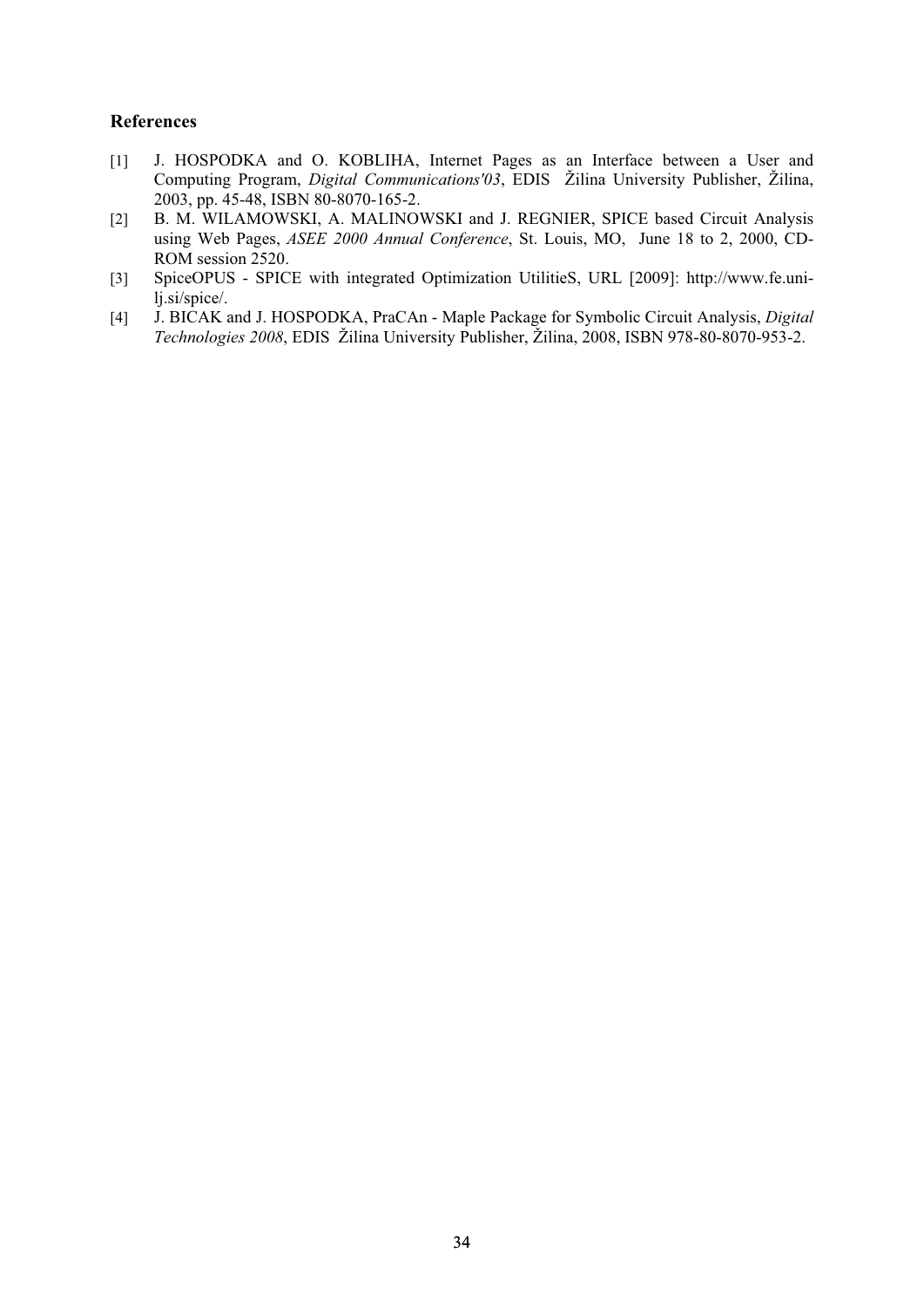# **Automatic Speaker Identification using GMM with Limited Amount of Training Data**

Martin Hric, Roman Jarina

*University of Žilina, Faculty of Electrical Engineering Department of Telecommunications and Multimedia Univerzitná 8215/1, 010 26 Žilina, Sovakia e-mail: hric@fel.uniza.sk; jarina@fel.uniza.sk* 

The paper presents Automatic Speaker's Identification (ASRI) system based on Gaussian Mixture Model (GMM), which is used as a statistical representation of speaker's patterns. The paper deals with an influence of statistical model parameters and feature vector dimension to overall accuracy of the system. ASRI allows to recognize "who is talking" from speech signal. This technique assigns verification of speaker identity based on biological individuality similarly like the fingerprints or palm prints. One of the advantage of ASRI is that it is not dependent on ID cards, keys, passwords, etc., which might be easily lost or forgotten. Among various application, we can mention convenient voice-based access to secure areas or implementation to systems of automatic retrieval of audio documents. The recognition process can by divided into three basic steps: 1) Feature extraction where original speech signal is replaced by much more effective compressed parametric representation; 2) Estimation of GMM based statistical model for each speakers in the database; 3) Decision if the input voice belongs to the known speaker, whose voice model is in the set of known speakers.

The features used in the experiment are Mel Frequency Cepstral Coefficients (MFCC) together with their first and second time derivates, which serve as descriptors of speech spectral dynamics. The distribution of feature vectors extracted from speech is modelled by a mixture of Gaussian density functions. Complete GMM is defined by mean vector, covariance matrix and mixture weights. Here, diagonal covariance matrix is used, which usually gives better results in recognition compared to full covariance matrix. The best results in parameter estimation are achieved by using the iterative Expectation Maximization (EM) algorithm..

One of the practical problems in many ASRI applications is a lack of appropriate amount of speech training data. Usually the speech of a person lasts only a few seconds which may not be sufficient to estimate speaker's model. The developed ASRI system was evaluated on such constrained training data to better understand its limit in the sense of a minimal sufficient length of training speech sequence.

The CSRI system was evaluated on the subset of the TIMIT speech database that consisted of 630 speakers where only 12 seconds of speech for each speaker was available. Half of the speech signal of each speaker was used for training and the rest for testing. The input utterance was divided into frames of 100 ms duration and windowed by Hamming window. From all of these frames, MFCC coefficients of dimension 12 and 20 complemented by its time derivates were extracted. Also various number of Gaussians in GMM were evaluated. During recognition, a decision was performed on 1 second speech segments.

## **Acknowledgment**

This work was partially supported by the Slovak Research and Development Agency under the contract No. APVV-0369-07.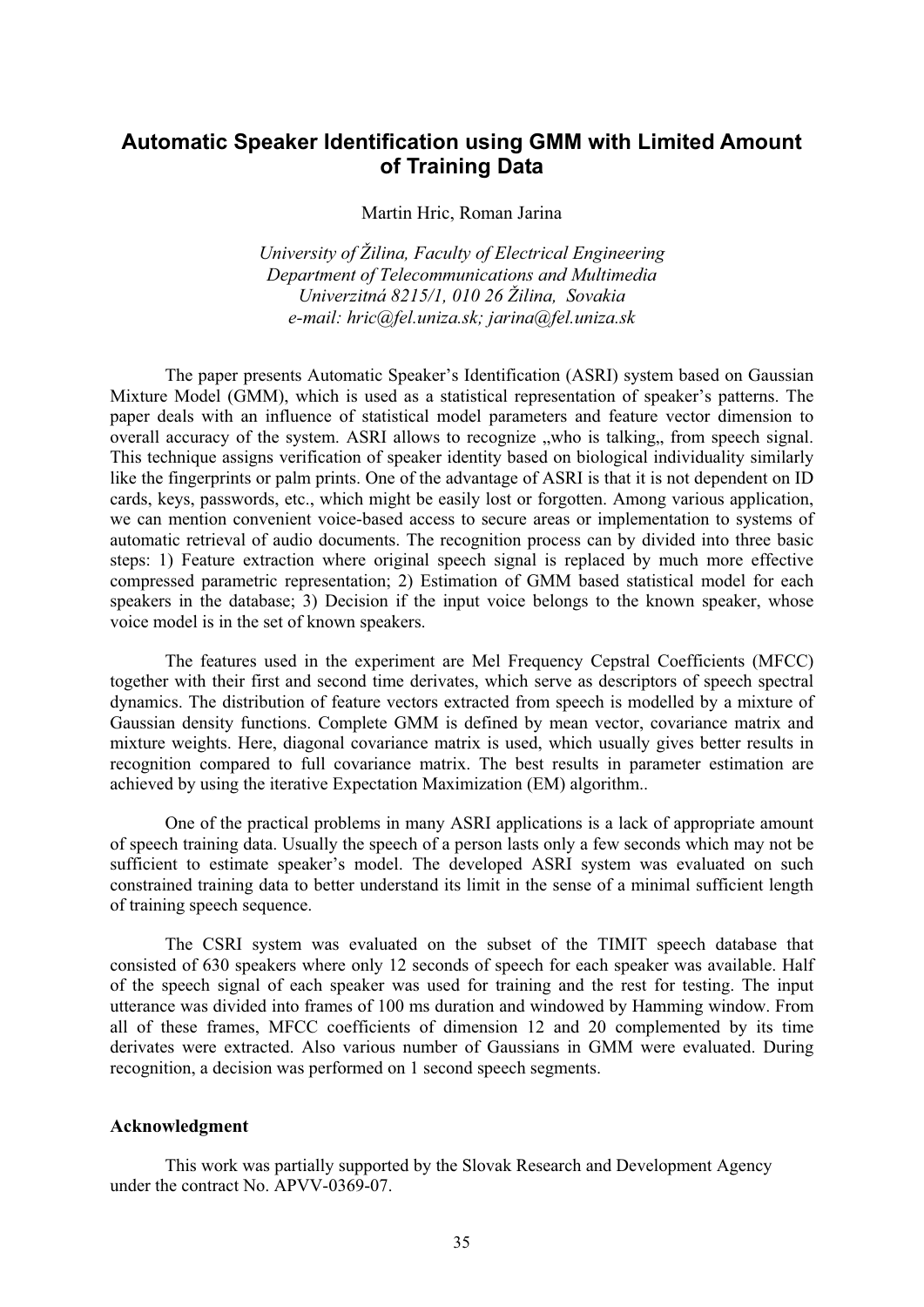# **On Particle Swarm Optimization and its Comparison with GA**

Michal Chmulík, Juraj Paleček

 *University of Žilina, Faculty of Electrical Engineering Department of Telecommunications and Multimedia Univerzitná 8215/1, 010 26 Žilina, Sovakia e-mail: {michal.chmulik, juraj.palecek}@fel.uniza.sk* 

In this article, a relatively new approach to the optimization problems called Particle Swarm Optimization (PSO) designed by Eberhart and Kennedy in 1995, is presented and compared with more common Genetic Algorithm (GA) approach. PSO is inspired by social behaviour of animal communities, particularly birds. For instance, while searching for food the most of the individuals tend to follow the one that has found the "best" food – this principle is integrated into PSO. It has been recently used in the area of neural networks training, image classification, digital filter design or speaker segmentation.

PSO works as follows. Every individual from the community represents one single solution in the search area. Each of these individuals has its location in the search area, velocity directing its "flight" and remembers its own best location. The system is initialized by the population of random solutions (called particles) and tries to find optimal solution creating new generations (populations) with better solutions. The fitness is counted for each randomly located particle. The particle with the best fitness stores its location into global "memory" (gBest). Except this memory shared by all particles, a personal memory of each particle also exists, in which the best individual solution is stored (pBest). Every particle in the population compares the present fitness value with its personal best and global best values, and if appropriate, replaces the values in the memory (personal or global) by the best one. When every particle knows gBest and pBest, new velocity and position is counted. Particles move to the new locations with new velocities. New fitness of each particle is counted again and the whole cycle is repeated. PSO uses only primitive mathematical operations therefore it is computational inexpensive. It achieves a fast convergence however it may tend to the premature convergence on a complex problem with many optimums.

GAs are other very often and successfully used evolutional optimization methods. Its origin reaches to the middle of seventies when James Holland applied Darwin's evolutional principles working in the nature These very well known techniques use evolutionary operators selection, crossover and mutation - that affect the convergence speed of GA. But GAs often suffer from slow convergence due to requirements of a large number of function evaluation.

We have performed comparison of PSO and GA in the meaning of speed and accuracy of their optimal solution. Four test functions were chosen for PSO and GA to find its global minimum – Ackley's, Rastrigin's, Griewangk's and Schwefel's functions. All these functions have many local minimums and only one global minimum. The search algorithms are potentially prone to convergence in a wrong direction. Very remarkable function is the Schwefel's one. It is deceptive in the way that the global minimum is geometrically distant from the next best local minima in the parameter space. The test, consisted of 20 runs for both algorithms, was performed in the Matlab program. The results show that PSO is noticeably faster and reaches higher speed of convergence. For all the test functions PSO has found a better solution than GA, though the mean value of Ackley's and Griewangk's functions was worse for PSO. PSO also reached, in spite of Schwefel's function problem expectation, markedly better solution in comparison with GA.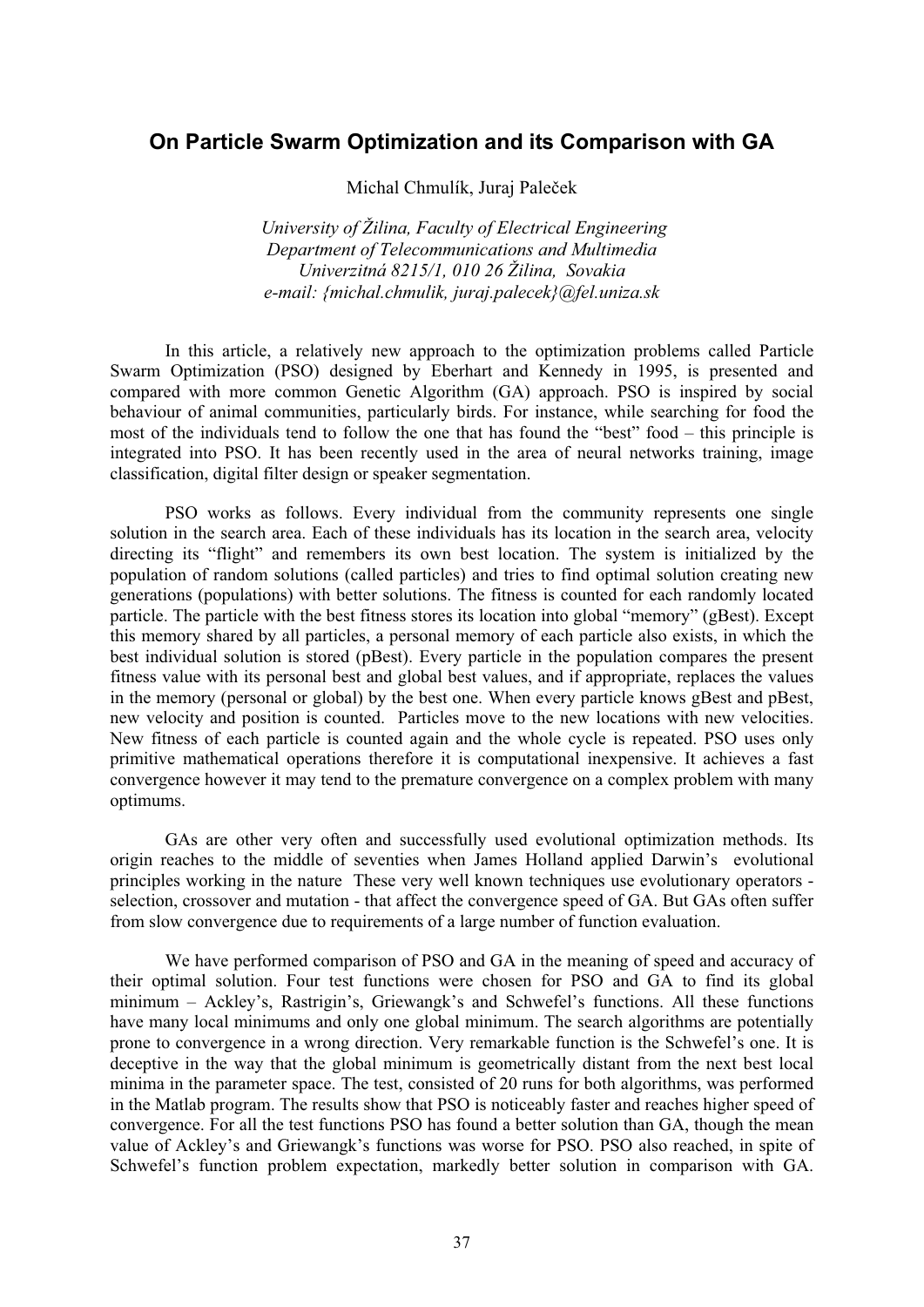# **Autoregressive-Based Long Term Prediction of Rayleigh Fading Channel**

Darina Jarinová

 *University of Žilina, Faculty of Electrical Engineering Department of Telecommunications and Multimedia Univerzitná 8215/1, 010 26 Žilina, Sovakia e-mail: darina.jarinova@fel.uniza.sk* 

One of the fundamental limitations of mobile radio communication is time-varying fading nature of radio channel. In adaptive transmission systems, the channel state information (CSI) needs to be predicted ahead for rapidly time variant fading channels [1]. This paper addresses the utilization of fading amplitude prediction and thus more efficient use of CSI to improve reliable communication. To enable adaptive transmission, a fading prediction algorithm must predict the fading signal at least for the upcoming transmission frame. Such predicted information about channel state in near future is fed back (uplink) to the transmitter (base station). Prediction ranges in adaptive transmission applications are typically much larger than in channel estimation, signal detection, decoding and other receiver-based methods. The desired prediction range can vary from a millisecond to many milliseconds, depending on the application and transmission system specification (CDMA, OFDMA, MIMO systems, etc.)

Linear prediction algorithms are one of the most common and favourite because of their good tractability, very well developed theory and simple implementation [1]. Works, recently published, have shown that the prediction accuracy of time sequences of the fading channel amplitudes is comparable with or even outperforms other more complex prediction methods. Various aspects of linear prediction of fading channel gain by autoregressive (AR) modelling [2] are studied in the paper.

Tests are performed on Rayeigh flat fading channel simulated by generally well accepted Clarke-Jakes model. The prediction accuracy is evaluated for various values of AR model order, prediction horizon, and adaptation rates of AR parameters together with different fading scenarios, such as change of fading rates, number of paths and scatters for signal propagation and/or change of sampling periods for observations of CSI.

- [1] A. DUEL-HALLEN: Fading Channel Prediction for Mobile Radio Adaptive Transmission Systems, *Proc. of the IEEE*, vol.95, no.12, Dec. 2007, pp.2299-2313.
- [2] K. E. BADDOUR, N. C. BEAULIEU. Autoregressive modelling for fading channel simulation, *IEEE Trans. on Wireless Communications*, vol. 4, July 2005, pp.1650–1662.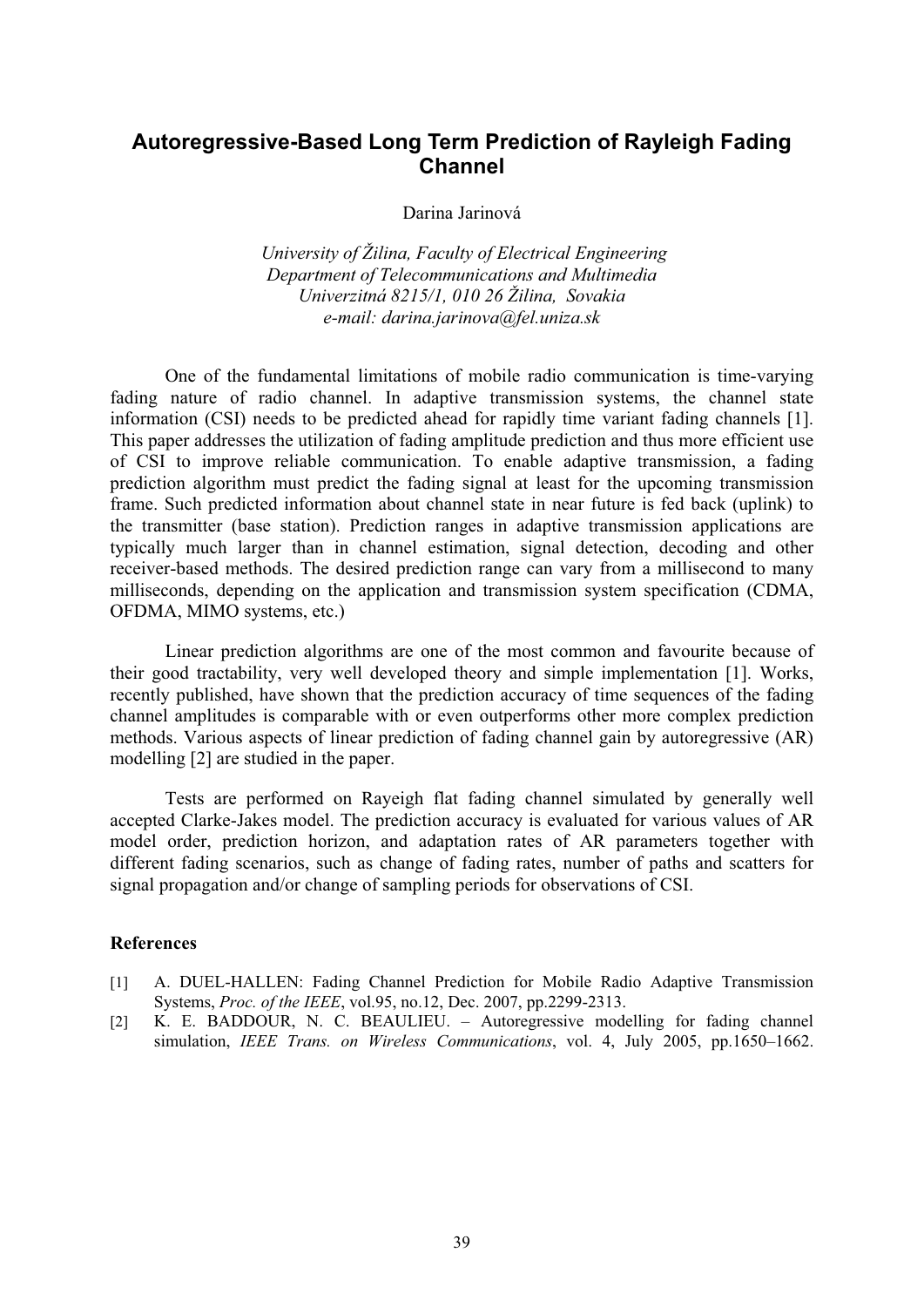# **3D model Reconstruction of the 2D Images by Voxel Coloring Algorithm**

Dominik Jelšovka, Martin Brezňan

*University of Žilina, Faculty of Electrical Engineering Department of Telecommunications and Multimedia Univerzitná 8215/1, 010 26 Žilina, Sovakia e-mail: jelsovka@fel.uniza.sk, breznan@fel.uniza.sk* 

This paper presents a efficient method for volumetric scene reconstruction from multiple views. Voxel coloring can reconstruct a 3D scene from multiple photographs with known camera location (intrinsic and extrinsic parameters). The algorithm identifies a special set of invariant voxels which together form a spatial and photometric reconstruction of the scene, fully consistent with the input images. The principle for understanding this algorithm is epipolar geometry, which expresses attitude between two images. It is used to calculate 3D coordinates and calibrate matrix.

Epipolar geometry is used for scene geometry reconstruction and is used reconstruction coordinates of images on principle two or more images too. Epipolar geometry expresses attitude between two images. Epipolar geometry is derived only from intrinsic camera parameters and the mutual positions of camera. Fundamental matrix F describe attitude between three-dimensional coordinates of object and two-dimensional coordinates. Fundamental matrix is a 3x3 matrix. In this way, fundamental matrix can restrict the searching area of a matching point in a line in each image, because the correct matching point must exist in the corresponding epipolar line in each image. Camera calibration is the process after during is detected intrinsic and extrinsic camera parameters. Intrinsic parameters are used to expresses as is the point projection into the eventual image. We know the four intrinsic camera parameters: focal length, principal point, skew coefficient, distortions. Extrinsic camera parameters : are two rotations, translations.

Voxel coloring is an algorithm to reconstruct the 3D shape from a number of input photographs with known camera locations. The reconstruction consists of a regular grid of cube-shaped voxels. Voxels are 'volume elements' in analogy with pixels. Like a pixel, every voxel is associated with a color [2]. Voxel coloring is the assignment of colors to points in a 3D volume as to be consistent with the input photographs. We used calibration Toolbox for Matlab to detected intrinsic and extrinsic camera parameters. And we used these parameters to correct distortion of images. We had images object on chessboard. We used thirty views spanning 360° object rotation. Entire calibration is time-consuming because we have to each of all images manually to calibrate [1]. When we have done calibration with all of images and we have calibration matrix K, than we start main 3-D reconstruction. We used Voxel coloring framework. Finally reconstruction is timeconsuming and it depends on achievement of PC. The voxel coloring algorithm is relatively involved on time a comprehensive because it uses complicated mathematical form but is reliable and has no problem with absorbing colors.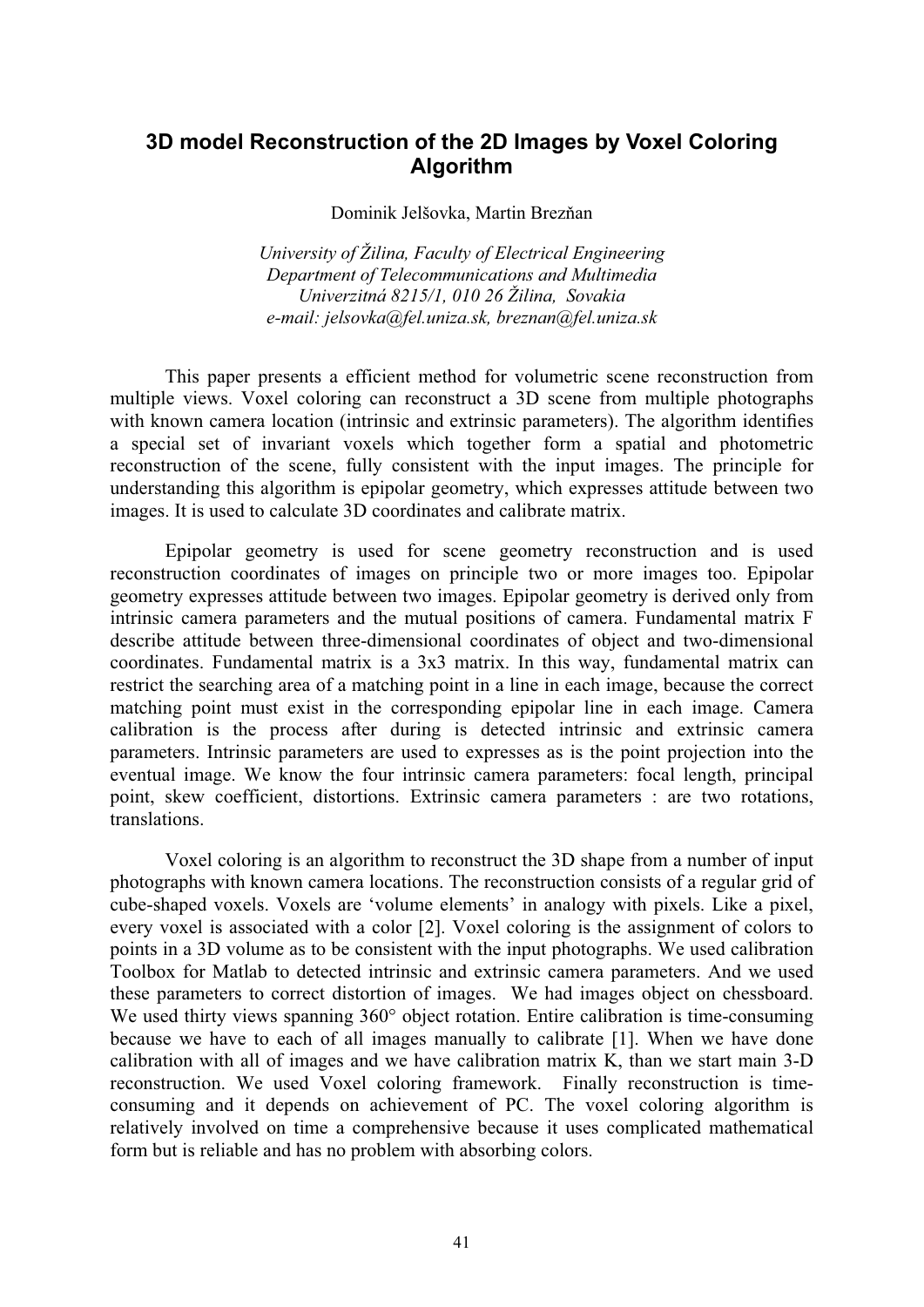- [1] JEAN-YVES BOUGET. Camera calibration toolbox for Matlab. http://www.vision.caltech.edu/bougetj/calib\_doc.
- [2] STEVEN M. SEITZ and CHARLES R. DYER. Photorealistic scene reconstruction by voxel coloring. In *Proceedings of the Computer Vision and Pattern Recognition Conference*, pages 1067-1073, 1997.
- [3] KOEN E.A. VAN DE SANDE. A Practical Setup for Voxel Coloring using off-the-shelf Components. *Bachelor Thesis*, University of Amsterdam, June 2004.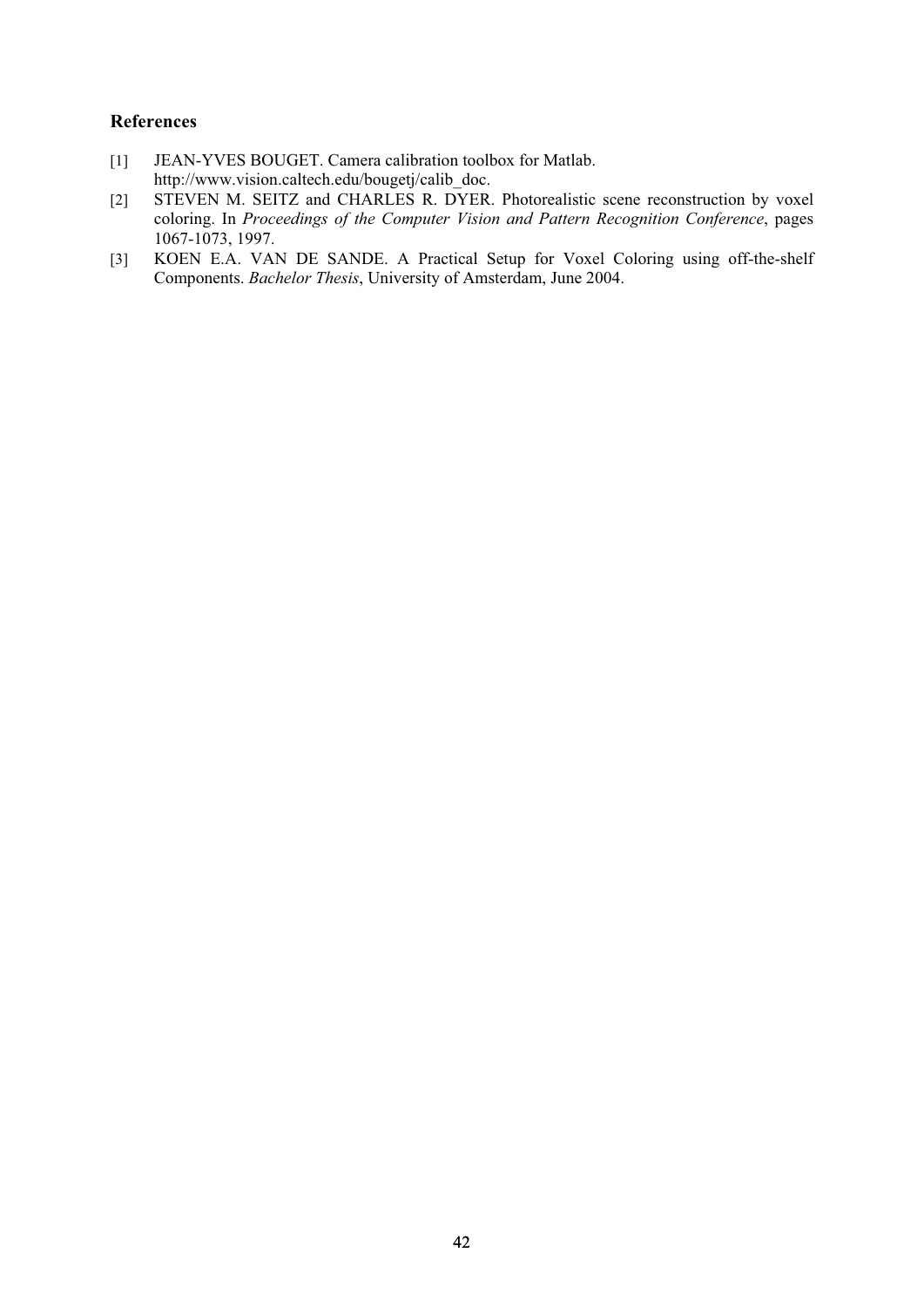# **Algorithms for Reconstruction of 3-D Image and 3DTV Technologies**

Patrik Kamencay

*University of Žilina, Faculty of Electrical Engineering Department of Telecommunications and Multimedia Univerzitná 8215/1, 010 26 Žilina, Sovakia e-mail: kamencay@fel.uniza.sk* 

Processing, reconstruction and the subsequent creation of 3-D image plays a very important role especially in the development of modern three-dimensional television and still newer imaging technologies, displays. The display is the last component in a chain of activity from image acquisition, compression, coding transmission and reproduction of 3-D images. 3-DTV is one of areas which recently achieved a huge expansion. However, certainly 3DTV is still waiting for an intense progress in nearest future.

We live in a three-dimensional dynamic world and possess stereo vision thanks to the pair of our eyes. The fundamental problem of computer vision is to obtain 3D geometric information of the scene from captured planar images. This process is traditionally termed 3D reconstruction.

The display is the last, but not the least, significant aspect in the development of 3DTV and vision. As has been outlined in other papers in this issue, there is a long chain of activity from image acquisition, compression, coding transmission and reproduction of 3-D images.

There are more attitudes in development of 3DTV, they deal with reconstruction of 3d picture, namely stereoscopy, auto-stereoscopy and holography. For reconstruction of 3D scene is necessary to scan it with several video cameras, because reconstruction from more video records leads to simpler and more accurately techniques. Stereoscopic method belongs to the oldest and simplest methods. A Stereoscopy method is based on natural perceiving of the world with two eyes whereby each eye perceive slightly shifted picture of scene, what creates the illusion of depth of field. Unfortunately for watching of this kind of picture is necessary to use special equipment (glasses), which is uncomfortable. This small disadvantage is eliminated by auto-stereoscopy. Holography is based on principles of real light duplication, which is giving us complete information about 3D space.

3DTV display technologies:

- Stereoscopic
- Autostereoscopic
- Holographic
- Volumetric

Holography is a newer technology compared to stereoscopy, and there are indicators that satisfactory holographic 3DTV. The term "autostereoscopic", strictly speaking, describes all those displays which create a stereoscopic image without any special glasses [1].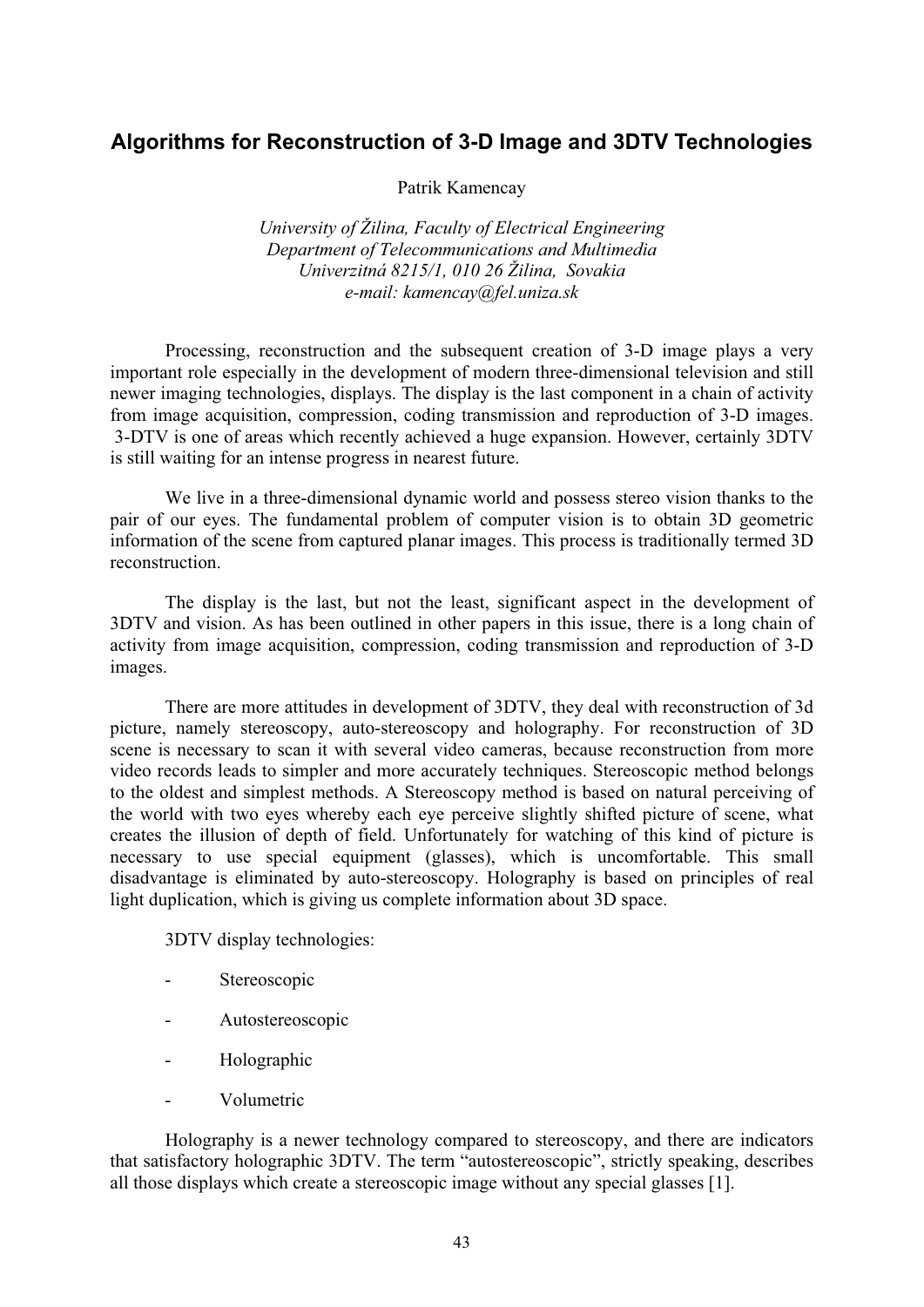## EXPERIMENTS WITH SELECTED ALGORITMS

The reconstructed 3-D image is closely related to the following experiments calibration, detection outstanding corners in the image and find the corresponding pairs, calculate the fundamental matrix, rectification. These experiments are carried out in MATLAB.

# CALIBRATION

Recovering 3D structure from images becomes a simpler problem when the images are taken with calibrated cameras. For our purposes, a camera is calibrated if the mapping between image coordinates and directions relative to the camera center are known. However, the position of the camera in space (i.e. its translation and rotation with respect to world coordinates) is not necessarily known.

Calibration is a matter of translating what the camera sees in sensor co-ordinates (pixels) to world coordinates in e.g. millimetres For achieving of exact data is necessary to calibrate both cameras. With calibration are defined inside camera parameters (calibration matrix, coefficients of distortion) and outside camera parameters (relative position and orientation of cameras).

Extrinsic Parameters

- R, 3x3 rotation matrix
- T, 3-D translation vector

Intrinsic Parameters

- the x-coordinate of the the center of projection, in pixels
- the y-coordinate of the the center of projection, in pixels
- effective focal length in pixel
- centre of projection

# EPIPOLAR GEOMETRY AND FUNDAMENTAL MATRIX

Epipolar geometry refers to the geometry of stereo vision. Typical use case for epipolar geometry - two cameras take a picture of the same scene from different points of view. The epipolar geometry then describes the relation between the two resulting views [2].

*The epipole* is the point of intersection of the baseline, with the image plane.

*The epipolar* plane is the plane defined by a 3D point M and the optical centres C and C'.

*The epipolar line* is the straight line of intersection of the epipolar plane with the image plane.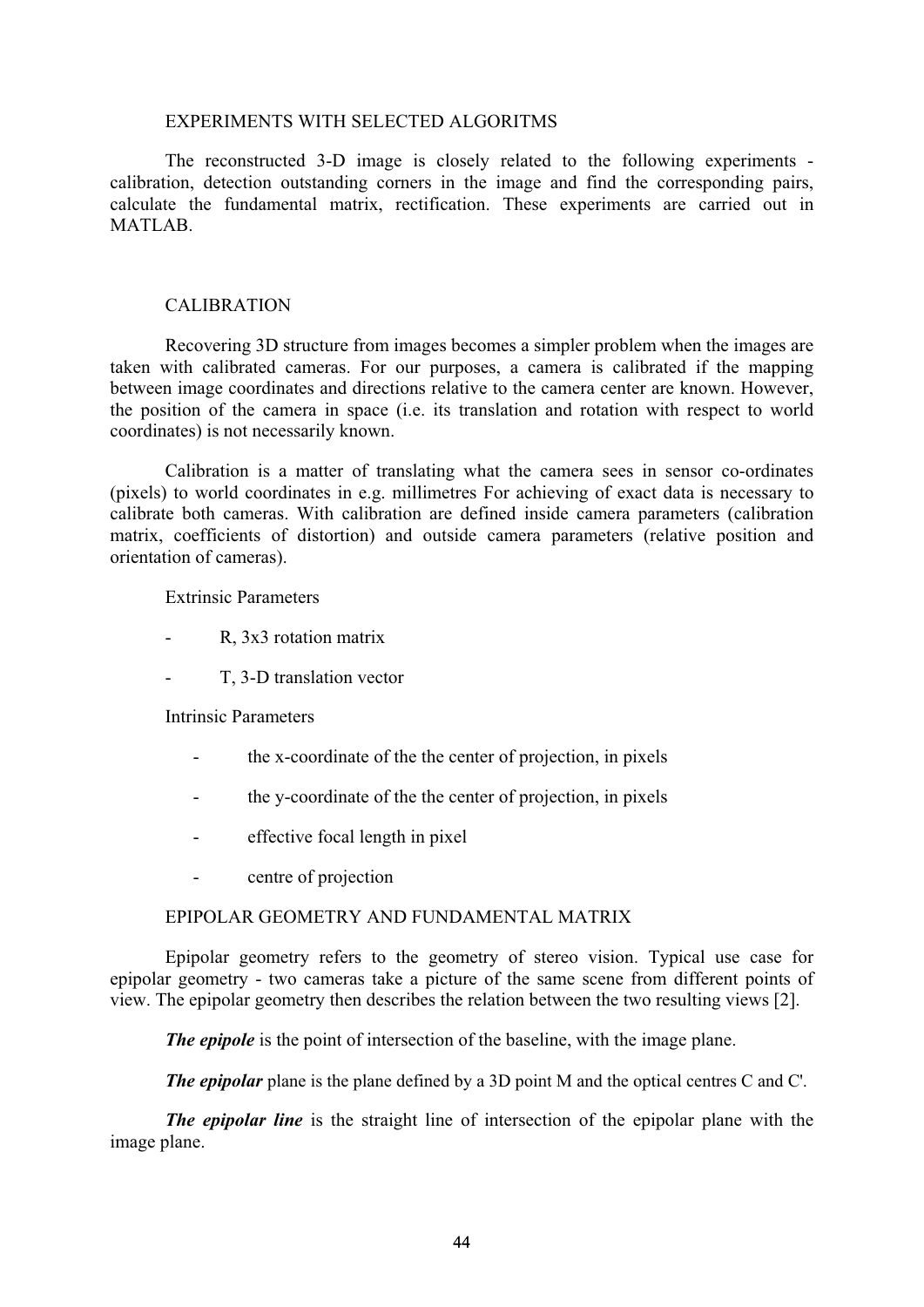## RECTIFICATION

Image rectification is a transformation process used to project multiple images onto a common image surface. It is used to correct a distorted image into a standard coordinate system. The process of rectification makes it very simple to impose this constraint by making all matching epipolar lines coincident and parallel with an image axis. Many stereo algorithms assume this simplified form because subsequent processing becomes much easier if differences between matched points will be in one direction only [3], [4].

I mentioned some manners allowing a 3dimensional reconstruction of picture or object in this article. These methods of 3D picture processing finding great application in sphere of medicine, for example detection and identification of tumor in brain. However, it is progressively finding application also in other branches as physics, astronomy, biology or geography.

A Matlab environment has been used for final realization of experiment.

- [1] L. ONURAL, T. SIKORA, J. OSTERMANN, A. SMOLIC, J. WATSON : An Assessment of 3DTV technologies 2006.
- [2] http://homepages.inf.ed.ac.uk/rbf/CVonline/LOCAL\_COPIES/OWENS/LECT10/node3.html. http://en.wikipedia.org/wiki/Epipolar\_geometry.
- [3] M. POLLEFEYS, R. KOCH, and L. VAN. GOOL. A simple and efficient rectification method for general motion. In Proc. ICCV, pages 496–501, Corfu, 1999.
- [4] A. FUSIELLO, E. TRUCCO, and A VERRI.: A compact algorithm for rectification of stereo pair, Machine Vision and Applications, 2000.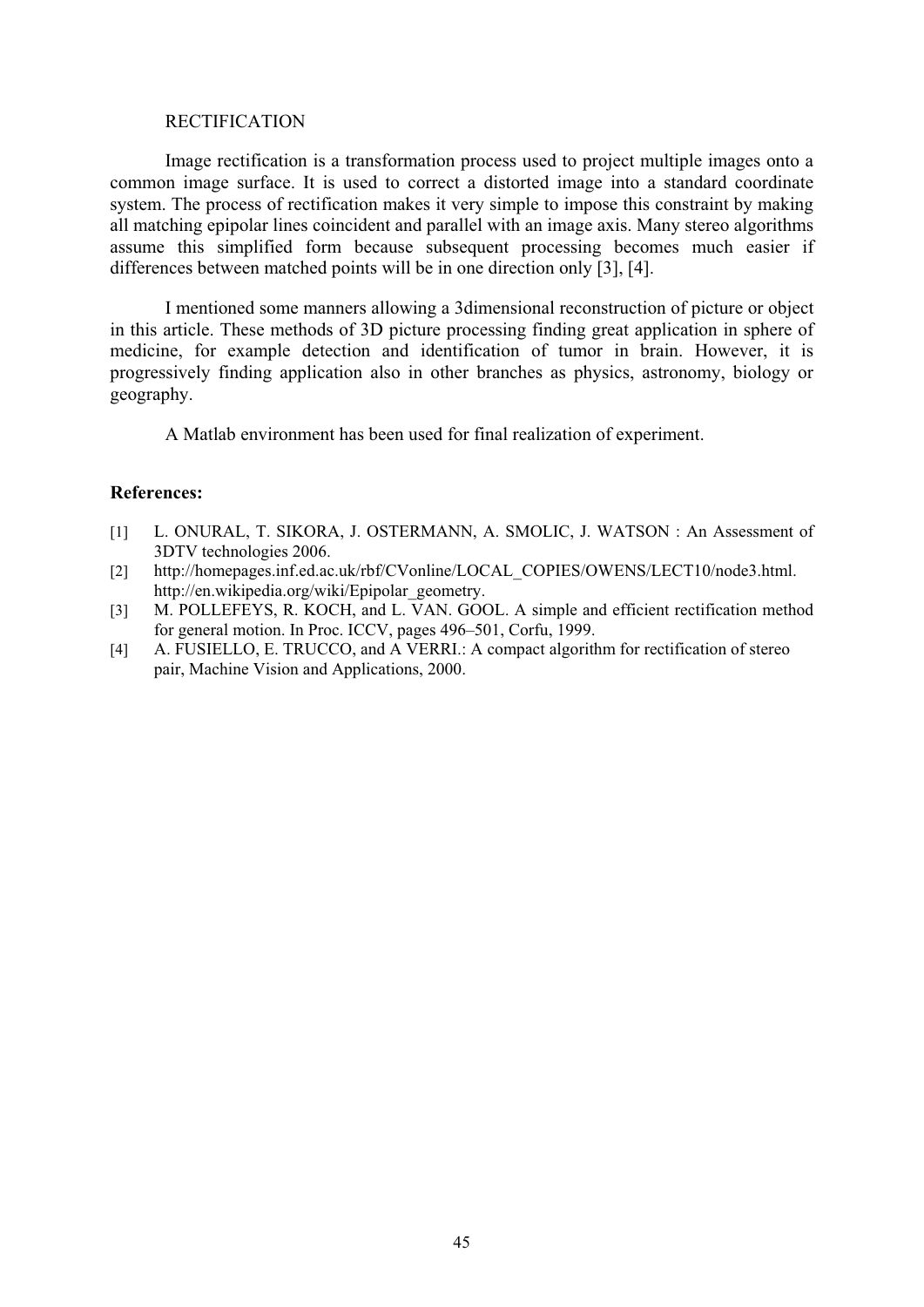# **Enhancement Ethernet Network Simulator**

Zbynek Kocur, Michal Pravda, Jiri Vodrazka

 *Czech Technical University Prague, Faculty of Electrical Engineering Department of Telecommunication Engineering Technická 2, 166 27 Prague 6, Czech Republic e-mail: zokl@fel.cvut.cz* 

The Next Generation Networks are built mainly on the Internet Protocol (IP) stack and the Ethernet. The simulator of the Ethernet and the IP network can be used for testing of new network elements and services. The Ethernet Network Simulator "EtherShaper" was developed on the Telecommunication Technology Department of the Faculty of Electrical Engineering of the Czech Technical University in Prague. The feature and capability of the EtherShaper include following:

- Two RJ-45 ports for Ethernet testing (port A and port B).
- Supported Ethernet versions: 10Base-T, 100Base-Tx
- Duplex mode: Half, Full, auto-negotiation
- Speed: 10 Mbit/s, 100 Mbit/s, auto-negotiation
- Minimal Ethernet frame size: 50 bytes
- Maximal Ethernet frame size: 1500 bytes
- Independent adjustable true linear delay in both directions in range from 0.5 ms to  $30 s$

Independent adjustable "RAMP" delay in both directions. RAMP is defined with start delay, end delay and incremented in s per ms.

- Independent adjustable loss in both directions in range from  $0\%$  to  $100\%$
- Load/Save user configuration

The Ethernet Network Simulator is based on a PC platform with double LAN card and OS Linux. The user interface of the EtherShaper is designed to be intuitive and easy to use. Using the monitor and keyboard, you can set up the Ethernet frames processing. The navigation through the program menu is carry out by the cursor keys (Left, Right, Up, Down or Tab key) while the selection must be confirmed by Enter key.

The EtherShaper can be connected between the Ethernet Generator and Analyzer anywhere in a broadcast domain. In this case generated Ethernet traffic is modified in the EtherShaper and sent to the Analyzer. The ethernet traffic can be modified only in one direction. Both - the EtherShaper Unit and the measuring equipment must be placed in the same broadcast domain.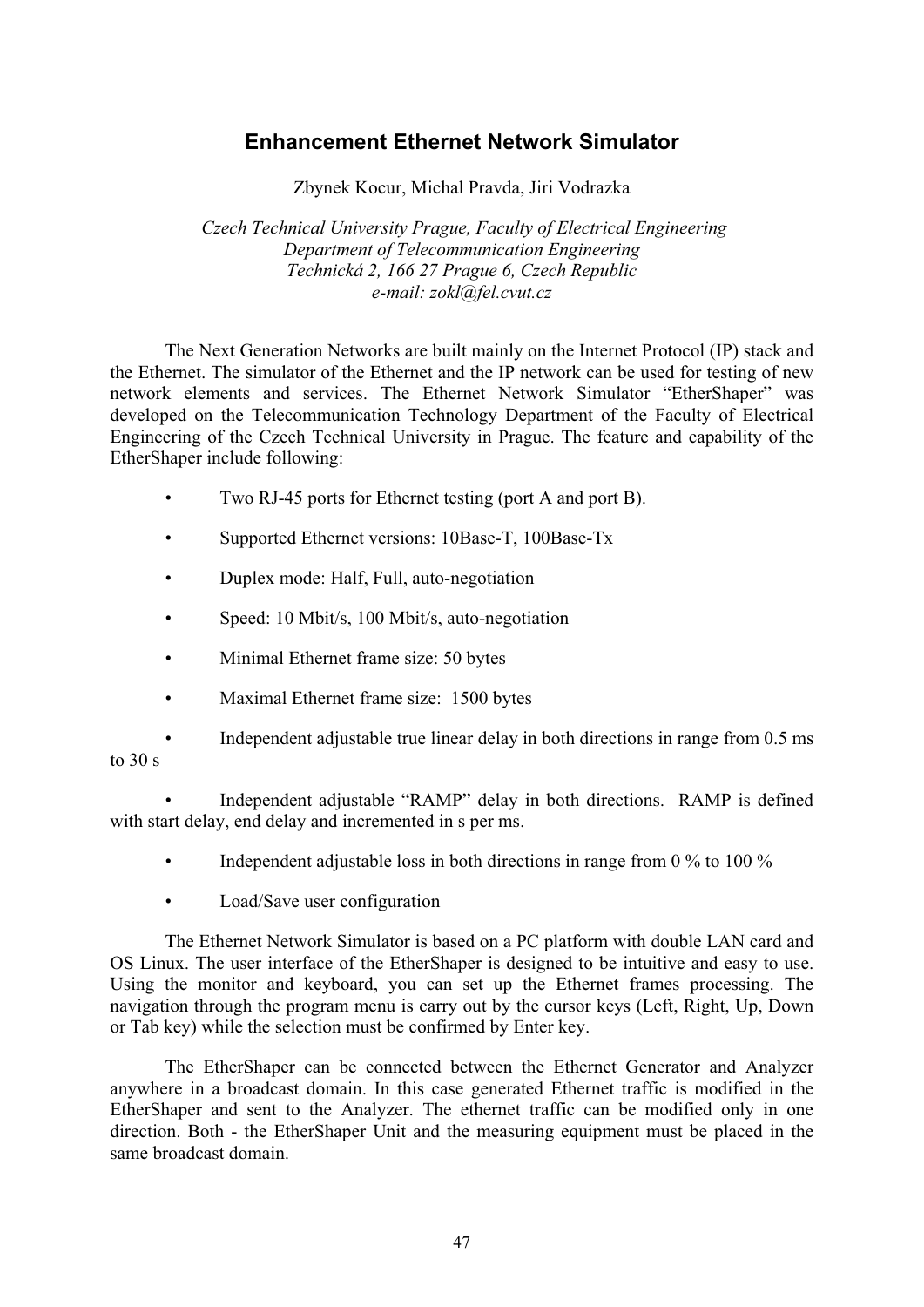The Ethernet Network Simulator EtherShaper Unit can be connected between the Ethernet Generator/Analyzer and the loopback units placed anywhere in a broadcast domain. In this case, the generated Ethernet traffic is modified in the EtherShaper and sent afterwards to the loopback device. The Loopback device loops the traffic back to the analyzer through the EtherShaper. The Ethernet traffic can be modified on both directions. The EtherShaper and measuring equipment must be placed in the same broadcast domain.

The Ethernet Network Simulator EtherShaper Unit can be utilized in networks that are compatible with the Ethernet standard. Placing the EtherShaper Unit into the same broadcast domain (as the devices whose traffic is shaped) is necessary condition for a good function.

The paper will be represented the integration of the EtherShaper Unit within a common wired and wireless networks based on the Ethernet. Adding software modules for other types of variable delay will be developing during this year. The extension for simulation network with E1 interfaces and TDM over IP transmission will develop in next phase. The standard serial produced converters which change E1 to Ethernet and can be used for connecting to the EtherShaper Unit. The program hast to calculate the adding process delay for TDM to the packet conversion.

#### **Acknowledgment**

This work was supported by the Grant Project MSM6840770038.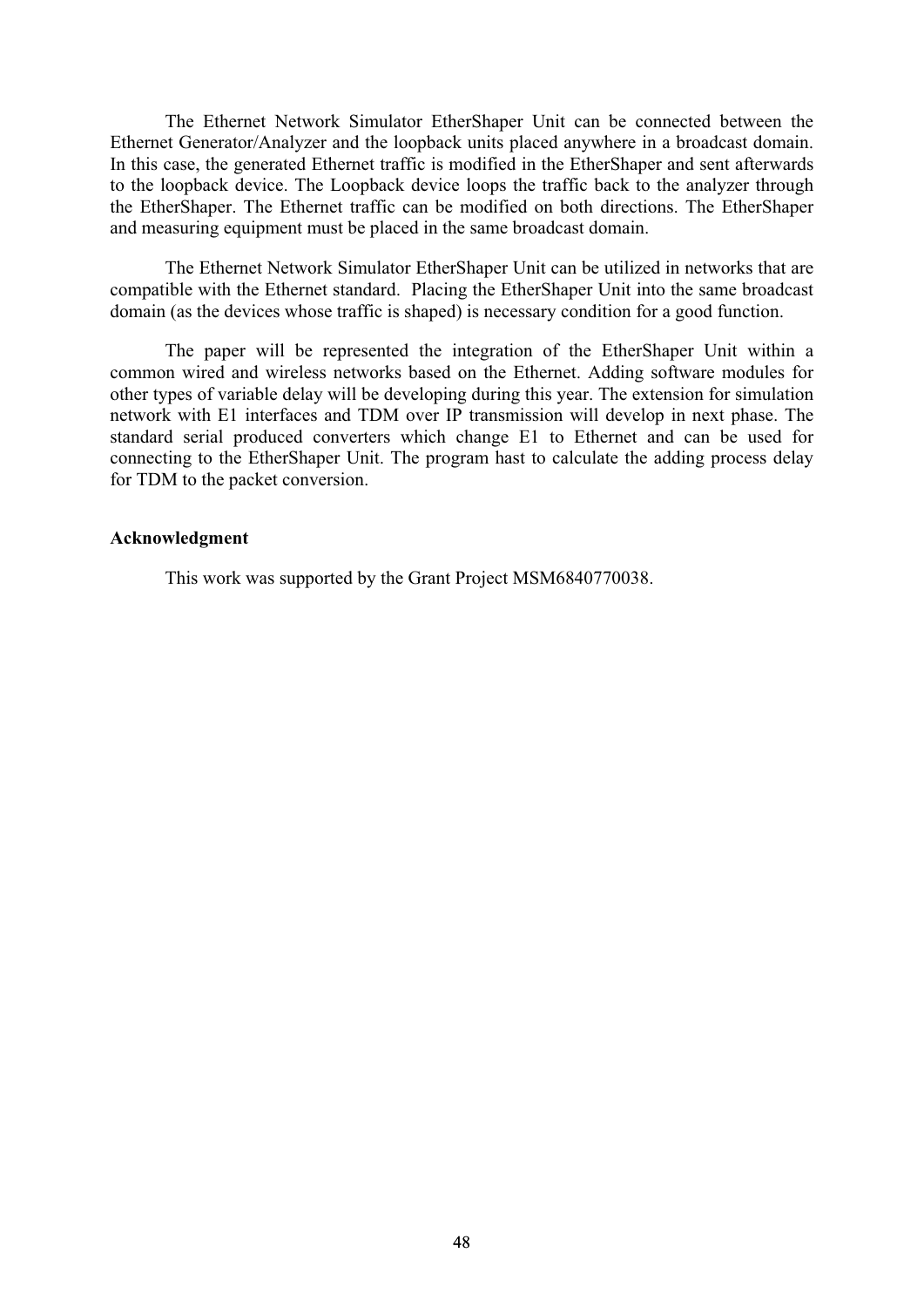# **Speech Processing Algorithms on Hardware Platform Texas Instruments OMAP-L137**

Robert Krejčí, Václav Hanžl

*Czech Technical University Prague, Faculty of Electrical Engineering Department of Circuit Theory Technická 2, 166 27 Prague 6, Czech Republic e-mail: robert.krejci@centrum.cz* 

There are types of real-time speech recognition tasks where it is not possible to use "normal" PC platform with the x86 processor (for example there are requirements for low power, small size, portability of equipment or cost minimizing). Therefore it is necessary to find another hardware platform that would meet these requirements, despite the more limited system resources, such as lower processor clock speed, less RAM, etc. The relatively lower performance of the platform should be replaced by more efficient performance of algorithms, but often at the cost of reducing accuracy of calculations.

As one of the suitable platforms for speech recognition, we have selected the dual-core processor from Texas Instruments OMAP-L137 and we performed basic experiments to test some algorithms, which are part of the speech recognizer. OMAP-L137 is a hybrid processor, which is composed of one core of digital signal processor "TMS320C647x" and one core of general purpose processor "ARM926EJ-S". Both cores are currently well-known industry standard, thus a large amount of documentation and software is available.

TMS320C647x core, as is known, computes with the fixed and floating-point format of numbers and its VLIW (Very Long Instruction Word) architecture would allow to carry out operations in eight parallel units, but for example only two Multiply-and-Accumulate instructions simultaneously. ARM926EJ-S core also includes an extended instruction set for digital signal processing.

A part of the speech recognition process is to calculate a probability b() function. This is a very computationally intensive operation. This function evaluates the similarity of a parametrised segment of the signal with before trained data of acoustic model of trifons. The core of the function consists of several elementary operations (difference, multiplication, square, accumulation), followed by other operations such as logarithm of sums of exponential functions approximation. The results of our experiments show that the greatest contribution to accelerating of calculations has the optimization of the innermost core of the b() function.

We have performed a number of optimizations, which resulted in a multiple increase of the speed of calculations compared with the original function taken from the source code for the PC platform. Good results can be achieved by just turning on automatic optimization of the C language compiler (the speed increased by about 67%). On the TMS320C6000 platform can be achieved an optimal balance between speed and precision of multiplication, if the input data is expressed in 16-bit format and the result is in 32-bit format in fixed point. Further acceleration of calculations can be achieved by appropriate locating of frequently used data into a faster access memory (memory of "near" type).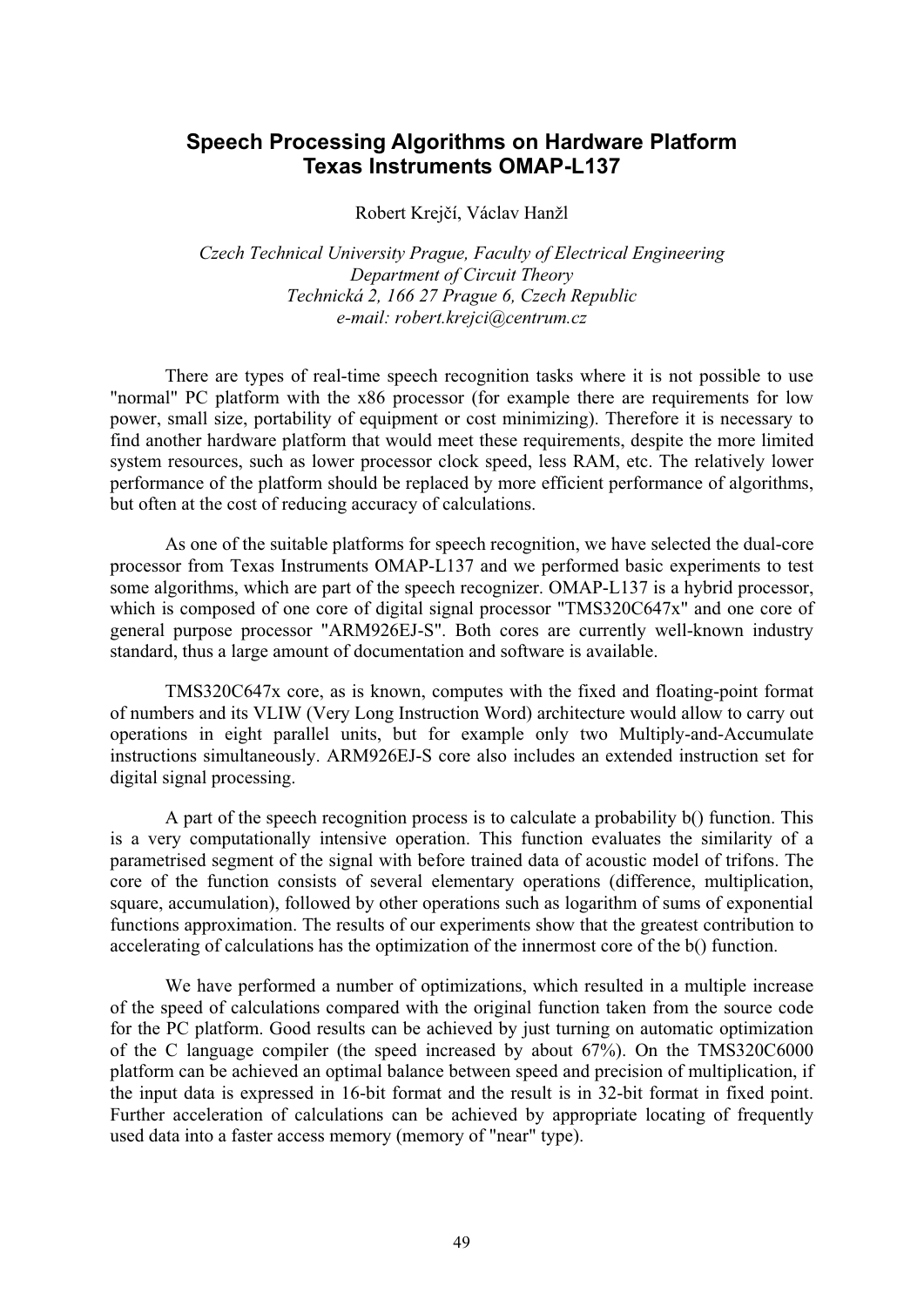By rearranging the source code (written in C programming language) can be achieved a better continuity of instructions without waiting for reading data from memory (this is socalled the "Code scheduling" method). Significant further acceleration can be achieved using so-called "intrinsic functions" that are almost direct access to special instructions of the specific processor architecture in C language programming environment, which would be otherwise probably unused by the compiler. The possibilities of the architecture can be fully used with these functions, such as vectorization (calculating with multiple operands in one instruction, for example c1 = a1  $*$  b1, c2 = a2  $*$  b2) and macro-operations (calculation of multiple operations in one instruction, such as  $c = a1 * b1 + a2 * b2$ .

TMS320C647x architecture also provides the floating-point arithmetic, although the possibility of optimization is limited compared with calculations in fixed-point format of numbers.

The combination of digital signal processor (DSP) and general purpose processor (GPP) is proving to be very suitable for embedded systems for speech recognition. GPP, which operates on an operating system (for example Linux) here makes overall system function, interface for communication with the user, input-output processes, network connections, etc., while the DSP is repeatedly called to calculate the time-consuming operations.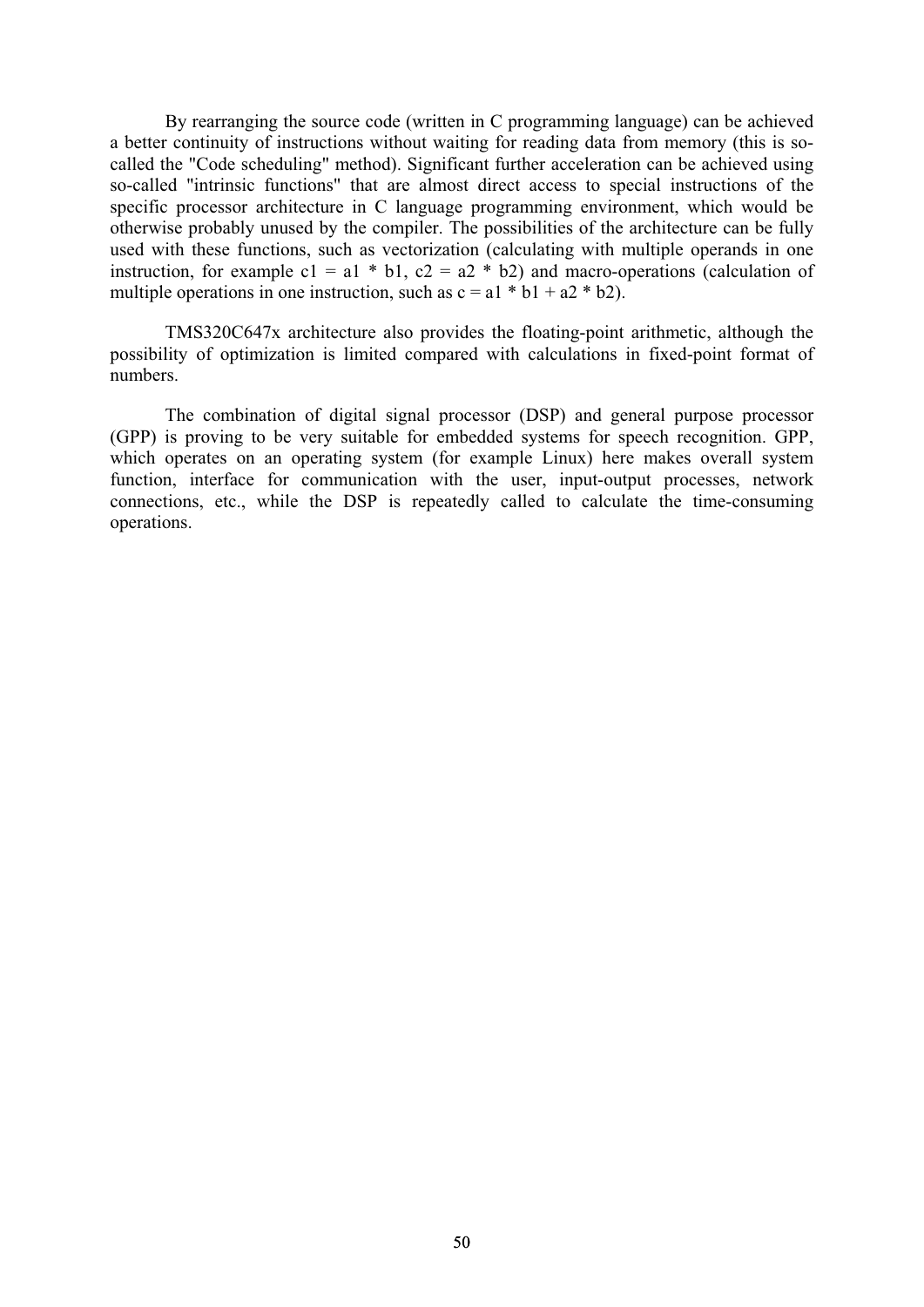# **Principle of Electronic Study Materials Creation**

Anna Kútna, Hedviga Palásthy

*Catholic University in Ružomberok, Pedagogical faculty Department of Informatics Námestie A.Hlinku 56/1 034 01 Ružomberok, Sovakia e-mail: hedviga.palasthy@ku.sk, anna.kutna@ku.sk* 

With the development of new information and communication technology, there is the creation of study materials in electronic form. Their importance is often overrated. Some authors consider that the electronic study materials are usable virtually everywhere and always, consider them almost as self-redemptive. There are study materials of different qualities, which may be of practical use questionable.

In creating the educational materials should be always well-considered goals that we want to achieve and by teaching it to develop an appropriate study material for the target user group and the form of teaching. Creation of an overhaul of electronic learning materials is not easy, and it is very time-consuming and financially demanding. It is always necessary to choose the reasonable option..

Under the term electronic learning we understand, that student gets the main part of necessary knowledge and skills on topic, which they study by e-learning. The creation of electronic studying materials is not only technical question but also social question. The creation requires new approach of education and learning. It's impossible to manage this difficult task only as second task of education, because we don't have any material, which can clearly explain methodology like this.

The basis of e-learning courses is to prepare an electronic material. LMS (Learning Management Systems) offers information, content, communication and testing tools. Total material carries general information about the course (e.g., title, teachers, objective ...) and then is divided into logical parts - chapters, which can be studied separately; each chapter has its own single structure (e.g., interpretation, its application, discussion, tests ...). Electronic material should be similarly structured as classically written book: title, introduction: input assumptions determination (year, specialization), the objective content - generated automatically, schedule and support for the main components - modules, dates of tests, transmission projects, requirements, contact the teacher, needed software support, a glossary, a list of abbreviations and signs, a summary of the module guide - link chapters, feedback satisfaction surveys before and after the course, self-testing - "blind trial" before stabbing the verification of knowledge. Some of these parts take itself LMS system; educators should focus in particular on the content page.

Feedback is part of e-learning, and each electronic textbook plays an important role. The student needs to process the subject matter, to verify to what extent he really understood and determine whether it satisfies specified objectives. Information on the results of the study is an important component of quality electronic study material and expressive factor motivating the students for their further studies. The role of tutors is to ensure the activity of students using different types of questions, exercises, tasks and tests. Each activity must be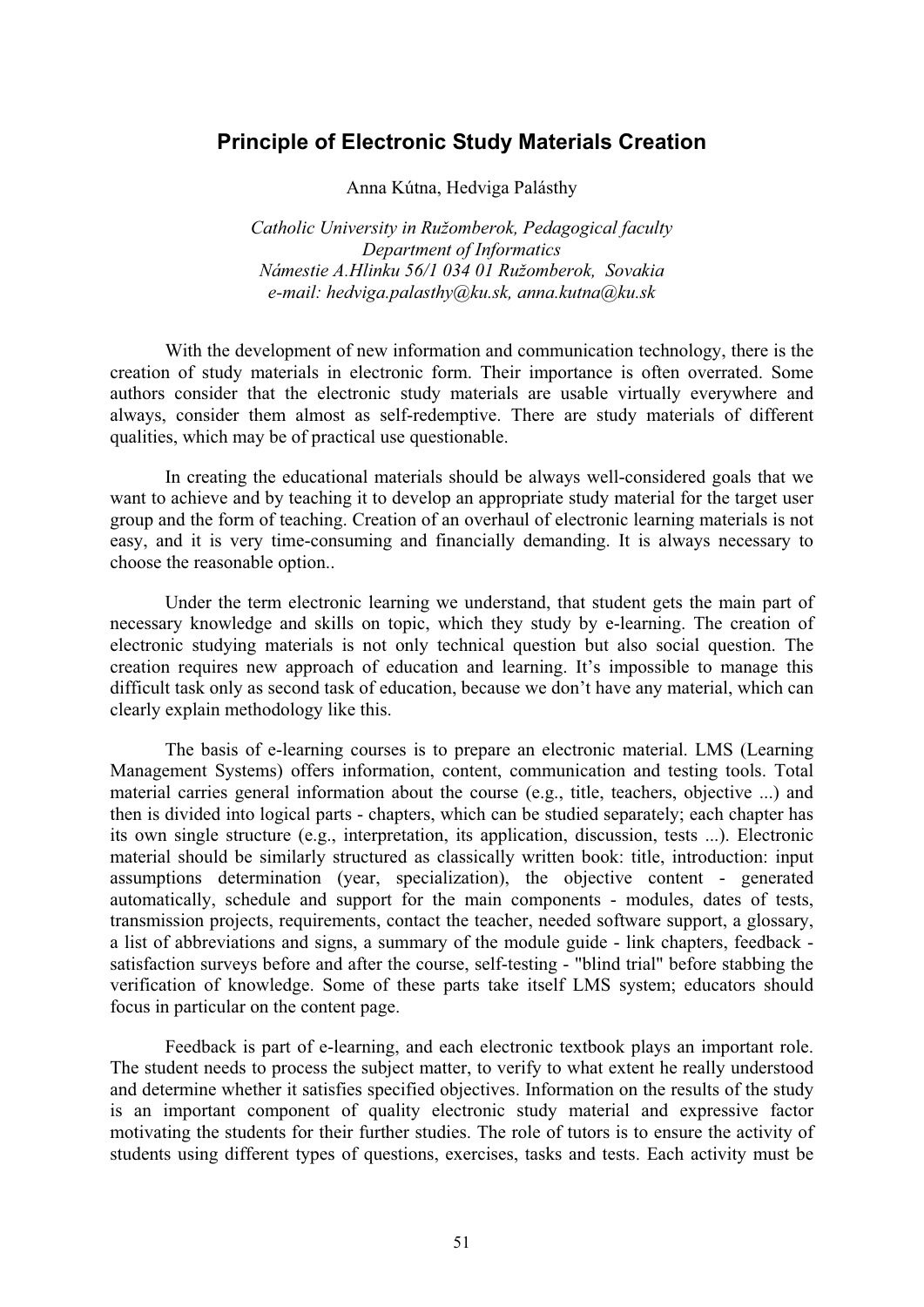clearly explained to the student understand what to do; otherwise it may happen that a student misses activity.

Part of each test is the test results. Individual tasks didactic test are not grade, but assign numbers. Scoring of each task provides students with information about the outcome. Total of all points gained in the development of a student, called the score. Sometimes we meet with the notion of individual scores, as it applies to a particular student. Some tutors to create assessment tests used express the result as a percentage It is appropriate to add for total score verbal rating scale in one sentence, that briefly describes the level of student knowledge. Control all outputs, results of operations is based on student comparison.

They compare the goals of education to what students actually achieve. Tutor studying the test results as a testimony, examine their accuracy and precision. It follows the process solutions, compares the results of peer students in different roles, as well as throughout the test. Analysis tasks, tutor found the most common mistakes students who did not solve the task. It is an overview of the errors committed by the students in the testing of knowledge is valuable information for a mentor for the improvement of test tasks and plan for changes in teaching.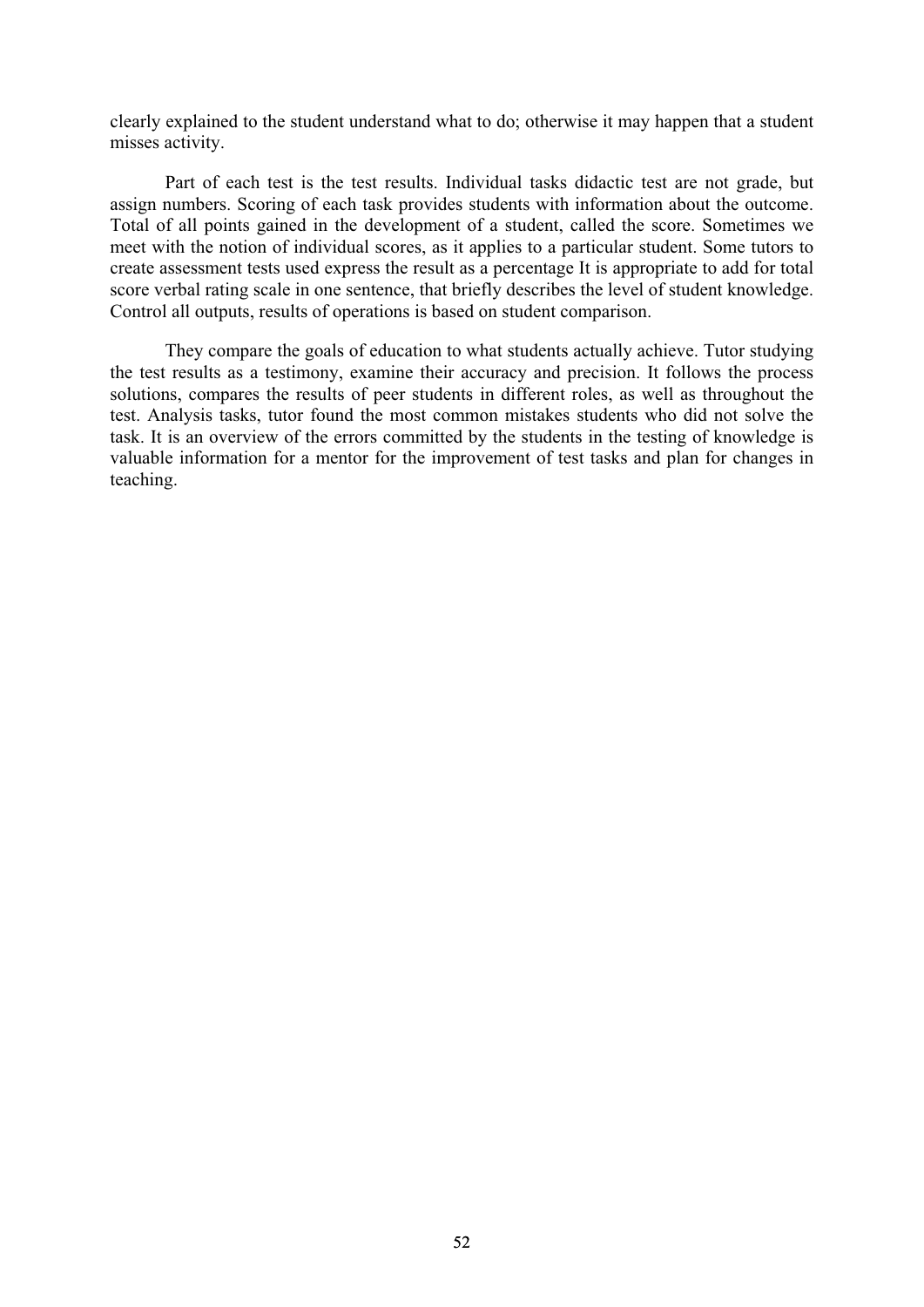# **The Matrix Permutation Problem in Fuzzy Arithmetic**

Tomáš Ladovský

*University of Žilina Faculty of Management Science and Informatics Univerzitná 8215/1, 010 26 Žilina, Sovakia e-mail: tomas.ladovsky@gmail.com* 

Article deals with the problem of permuting the elements within columns of the fuzzy matrix. The goal is to minimize a fuzzy-valued function (irregularity measure) of the row sums. Article is motivated by practical need of the regularity in the job scheduling where inputs are vague or unprecisely given. We are primary concerned with the two columns case application. Solution of the problem is based on a systematic extension of the traditional formulation of the LP problem, in this case linear assignment problem.

#### **Acknowledgment**

This work was supported by the grant VEGA 1/0135/08.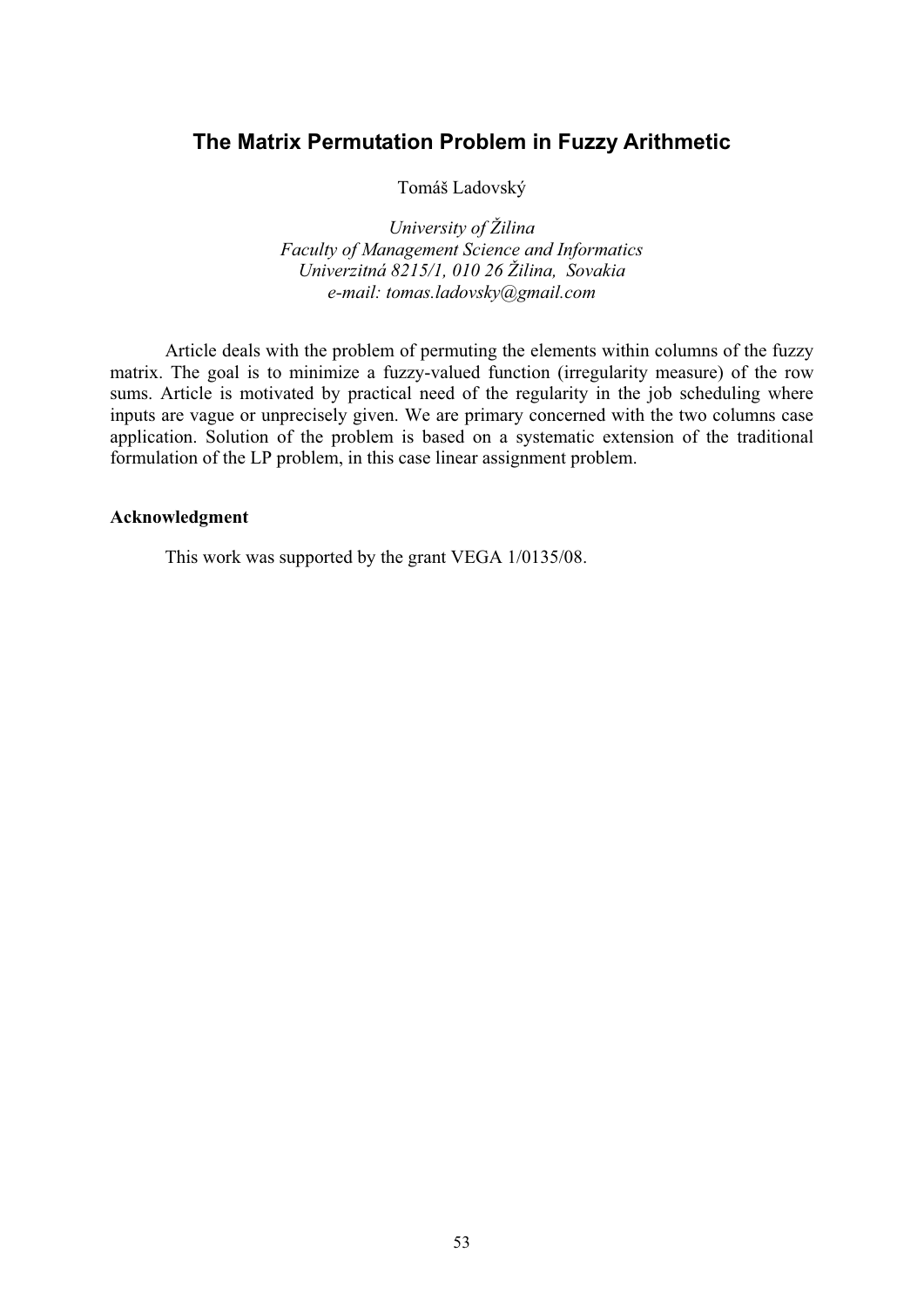## **Simulation Model for Localization in Ad Hoc Networks**

Juraj Machaj

*University of Žilina, Faculty of Electrical Engineering Department of Telecommunications and Multimedia Univerzitná 8215/1, 010 26 Žilina, Sovakia e-mail: machaj@fel.uniza.sk* 

Ad hoc networks are one of the most perspective areas of mobile wireless networks. The idea of Ad hoc wireless networks has been under development since 70s and 80s of 19th century [1]. In the half of 90s new standards for wireless communication has come and research community found in ad hoc networks new possibilities of radio networks evolution.

In many ad hoc networks applications is often important to know position nodes, that can be achieved by implementation of GPS receivers into nodes, but this is not effective from economic point of view, because it is expensive to have GPS receiver in each node. In case that we use GPS receivers in every node is problem with battery consumption, on which depends whole operating life of network. These were reasons for developing numbers of localizations algorithms that can estimate position of nodes in network.

Most of localization algorithms use data from two main sources: information about Angle of Arrival (AoA) or information about distance. Information about distance can be achieved in two ways. First way is to measure Received Signal Strength (RSS), the second is measure Time of Arrival (ToA), respectively time difference of arrival (TDoA). When RSS is used, we need to know signal strength of transmitter, if we use time measurement is important accurate synchronization between transmitter and receiver [2].

Many research teams still works on new, more accurate localization algorithms, or on improvement of existing algorithms. We created complex simulation model for comparing of localization algorithms and their improvements. It will be described in this paper.

This is the second generation of simulation model, its vision and basic parameters can be found in [4]. Our simulation model for localization in ad hoc wireless networks was created in programming environment of Matlab. In designing we put emphasis on robustness and extremely easy expandability of new localization algorithms and their parts. It is open system which can be enlargement of new localization and optimization algorithms in future.

Simulation model allows comparing performance of localization algorithms and evaluating the impact of individual parameters of the network. Simulation model can be divided into three main parts – input part, localization part and part of processing of results [3].

In localization part is placed section for mathematical methods of position calculation and base of localization algorithms that contains all implemented localization algorithms. Actually there is nine algorithms based on AoA, RSS, ToA and on hop count too. Radio channel can be simulated as simple fading channel with additive white Gaussian noise (AWGN), channel with Rayleigh fading or channel with Rician fading.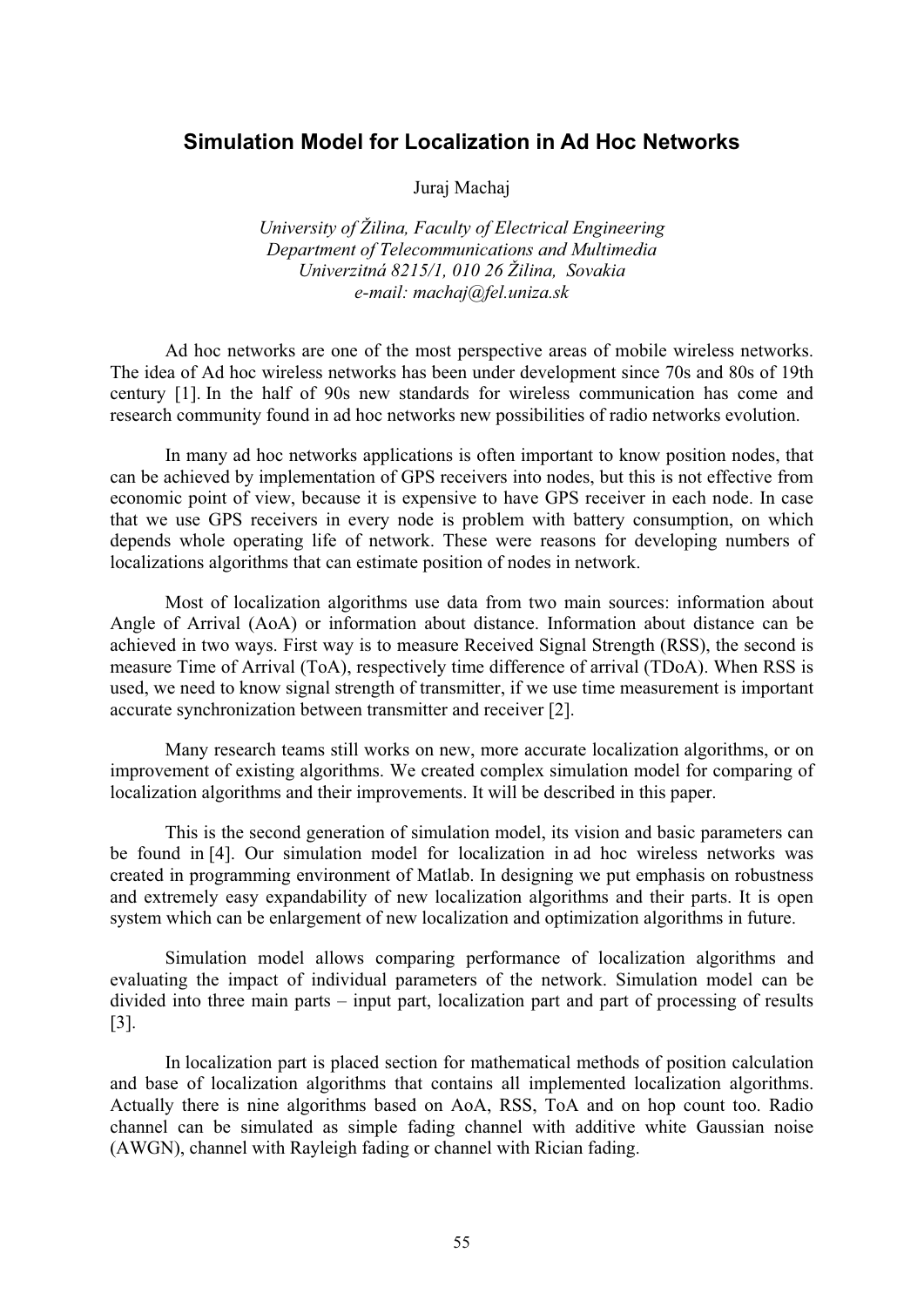In part of results processing, function for achieving data from simulation results is placed. The performance of the localization algorithms can be easily evaluated by this data [3].

Proposed simulation model for localization in mobile ad hoc networks allows us to compare performance of different localization algorithms, based on localization accuracy. Biggest advantage of this simulation model is fact that it is open system that can be anytime renewed with new functions, whether localization, optimization algorithms, or mathematical method of position calculating.

#### **Acknowledgments**

The work on this paper was partially supported by the grant VEGA 1/4065/07 of Scientific Grant Agency of the Slovakia and LPP-0126-09 of Slovak Research and Development Agency.

- [1] ERBAS F., KYAMAKYA K., JOBMANN K, *On the Use of Position Information of Nodes in Mobile Ad hoc Networks,* University of Hanover, Institute for Communications Engineering, 2004
- [2] LI M., LU Y., *Angle of arrival estimation for localization and communication in wireless networks,* EUSIPCO, 2008
- [3] DOBRUCKÝ R., *Creation of simulation model for localization in mobile ad hoc wireless networks,* Diploma work, Žilina, 2009 (in Slovak)
- [4] BRÍDA P., MATULA M., Simulation Model for Positioning in mobile ad hoc Networks In proceedings of KIT 2007, 3-5 October 2007, Tatranské Zruby, pp. 5\_2. ISBN 978-80-8040- 325-6. (in Slovak)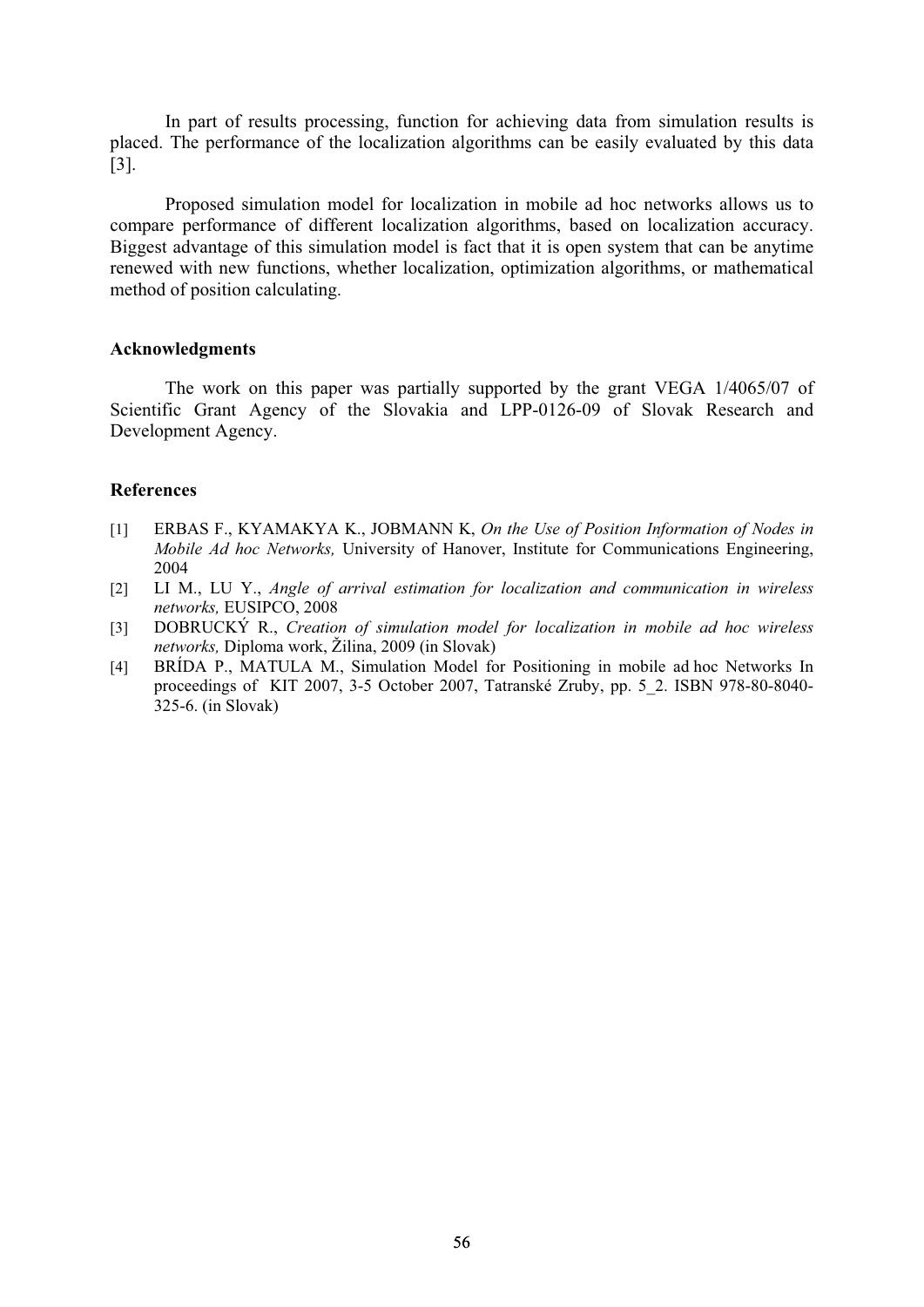# **Simulation of Segment-based Robust Fast Optical Reservation Protocol**

Miroslav Markovič, Jozef Dubovan

*University of Žilina, Faculty of Electrical Engineering Department of Telecommunications and Multimedia Univerzitná 8215/1, 010 26 Žilina, Sovakia e-mail: [markovic, dubovan]@fel.uniza.sk* 

Every year we could see increase demand on transfer speed optical networks. We also need create robust and sophisticated nods. On the present we give accent to transfer speed and quality, but not to effects and simplicity. In robust wide area network with very fast transfers we must create enough efficient reservation signalling protocols that are able make prevention before loss big amount of dates.

On the present are various reservation signalling protocols, such as Resource Reservation Protocol - Traffic Engineering (RSVP-TE), Intermediate-node Initiated Reservation (IIR), Robust Fast Optical Reservation Protocol (RFORP) and Segment-based Robust Fast Optical Reservation Protocol (S-RFORP). In paper we show only from best one S-RFORP, which taking advantage of the parallel segment-based discovery/reservation.

Each reservation signalling protocol must be able solve various problems such as minimize discovery, reservation and blocking recovery delays, and avoids costly path-based recovery processing.

As we wrote before, S-RFORP has only two phases. The first is path discovery and the second is reservation.

Discovery phase starts in source node of the first segment. Source node sent parallel discovery initialization message to the all head nodes in all segments. After received this message each segment is in discovery phase, i.e. each node in segment must insert information about his free wavelengths (e.g.  $\lambda_1$ , ...,  $\lambda_4$ ) into the discovery message. When discovery message has arrived into the tail node in the segment, tail node must evaluate information about wavelengths and determine optimal wavelength in a given segment.

When discovery phase is finish, next phase is reservation. In this phase could be two cases. The first, reservation in the segment when pass correctly, i.e. tail node in the segment sent serial reserve message with choice wavelength (e.g.  $\lambda_1$ ) to each node until arrive to the head node in segment. Head node sent a reservation results to the source and destination node.

In the second case, if reservation will fail in one node of segment, because this node hasn't free resources (wavelength choice). After detection, node without free resources sent a fail message to the tail node and tail nod must activate blocking recovery phase. In this case, tail node use a backup wavelength  $(\lambda_4)$  and sent new reserve message along with release message, because nodes, which had reserved first wavelength  $(\lambda_1)$  must release it and reserve a new wavelength  $(\lambda_4)$ . When new reserve message arrive to the head node, head node sent a reservation results to the source and destination node. If is backup wavelength in segment not free, head node sent fail reservation results to the source and destination node.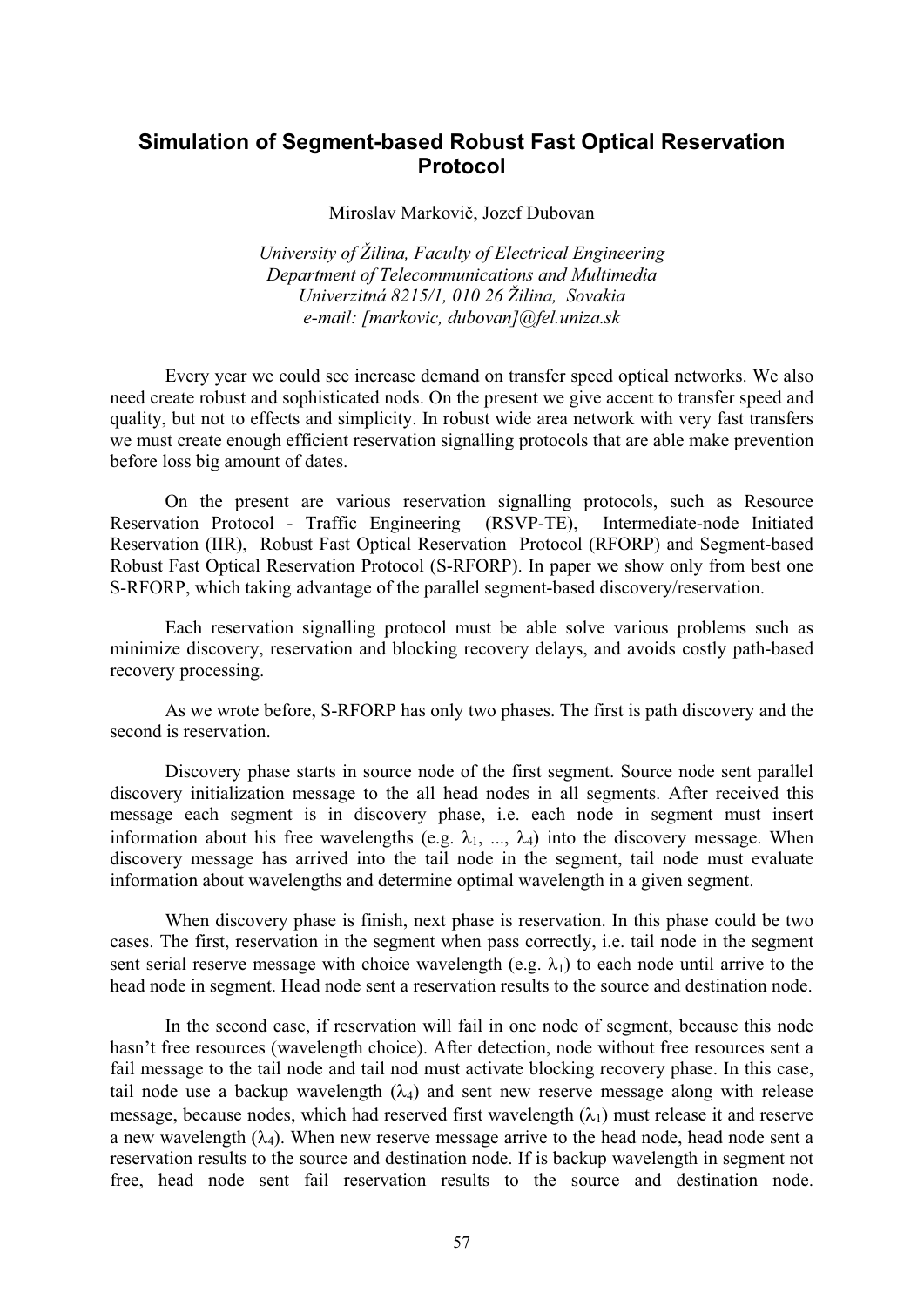# **Draft for Methodology for Comparing the State of ICT Infrastructure in Developed Worldwide Countries Based on Knowledge of Trend**

Vladimir Martyscak

*Institute of Next Generation Networks Bytcicka cesta 2, 011 06 Zilina, Slovakia e-mail: Vladimir.martyscak@ingn.sk* 

Rapid development of information and communication technologies supported by research in optics has brought sufficient bandwidth for new broadband services and applications. New opportunities became evident not only in technological area of information and communication infrastructure, but also in expected increase in number of broadband access. Broadband access and services in nowadays, are seen as crucial for business development and overall country prosperity. Thanks to that, the Internet is not only a service, but it is a platform, which has a significant impact on all areas of society.

Implementation of research results and deployment of broadband accesses in OECD countries is different despite expectations. The major factors influencing broadband services usage are following: broadband penetration, utilization of broadband services in the households, the geographic relief of the country, offers of services/access speeds and cost of access/services. In generally, we speak about the groups of technological, financial and social criteria.

Analyzing the implementation steps of broadband access in the countries with the highest penetration of broadband accesses gives an opportunity to the other countries to utilize appropriate know-how for their own benefit and growth with respect to their own specific market environment. This should be also supported by this new methodology of ICT infrastructure evaluation, which will be based on comparative analysis of chose key criteria.

An important part of presented methodology is the choice of evaluation criteria. According to abovementioned groups of successful growth of broadband accesses, I rate the group of selected countries based on 8 criteria. These criteria include: increase in broadband penetration per year, the number of broadband users per 100 inhabitants, the number of Internet customers per 100 inhabitants, the growth of internet penetration, price for 1 kbit/s calculated in U.S. dollars converted to purchasing power parity (PPP), investments in telecommunications technologies, the average gross domestic product per working hour, economic unit e-readiness. To each criterion was set its weight according to its importance. Criterion weight = Weighting its importance during the process is determined by a factor of 1, 1.5 or 2. The most important technological criterion is the number of broadband users per 100 inhabitants and it has a weighting factor 2. However, 'the value of gross domestic product per working hour' criterion, which depends on several factors has, the weighting coefficient 1. Other criteria with the same importance for the growth in broadband accesses are rated with coefficient of 1.5. Sum of all criteria multiplied by the rating factor gives us the overall country score. The country with the score higher than an average and concurrently with high growth in broadband and Internet penetration is a country with good processes for the growth of broadband access. Calculation of best practice (BP) boundaries identifier is defined as the sum of average score for all countries and weighting coefficients. The country scores higher or equal than BP is the country with the best practices for implementing broadband into life.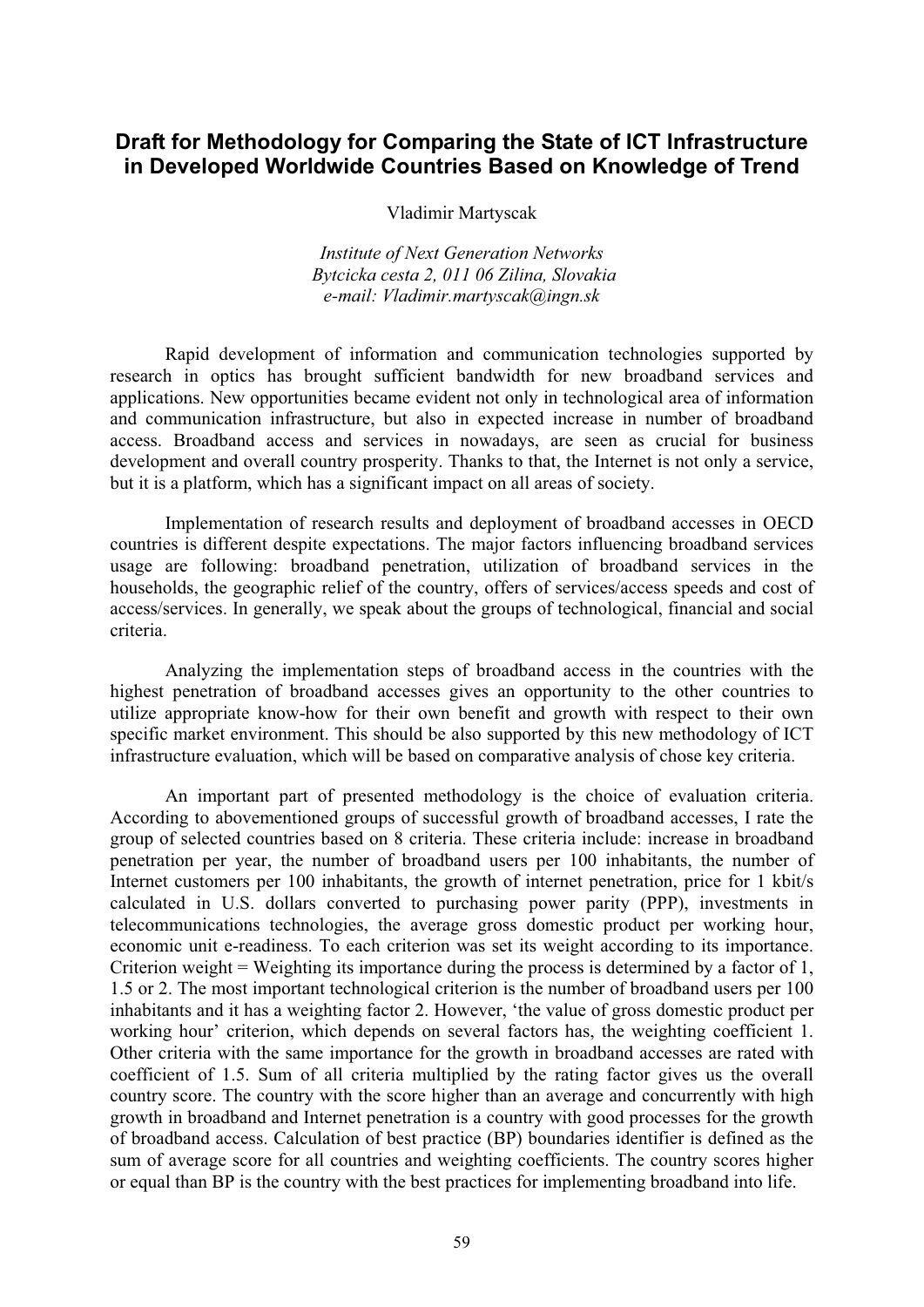Conclusion of the methodology is dedicated to the description of activities and processes, which significantly support the growth of in broadband accesses. These activities include: improving user skills in ICT, increase internet penetration rates, tax relief, coverage of broadband access in remote areas, development of broadband services, changing regulating/regulation frameworks, digital content development, synergies promote between the private and public sector, improvement of broadband access / services and funding of research projects focused on ICT.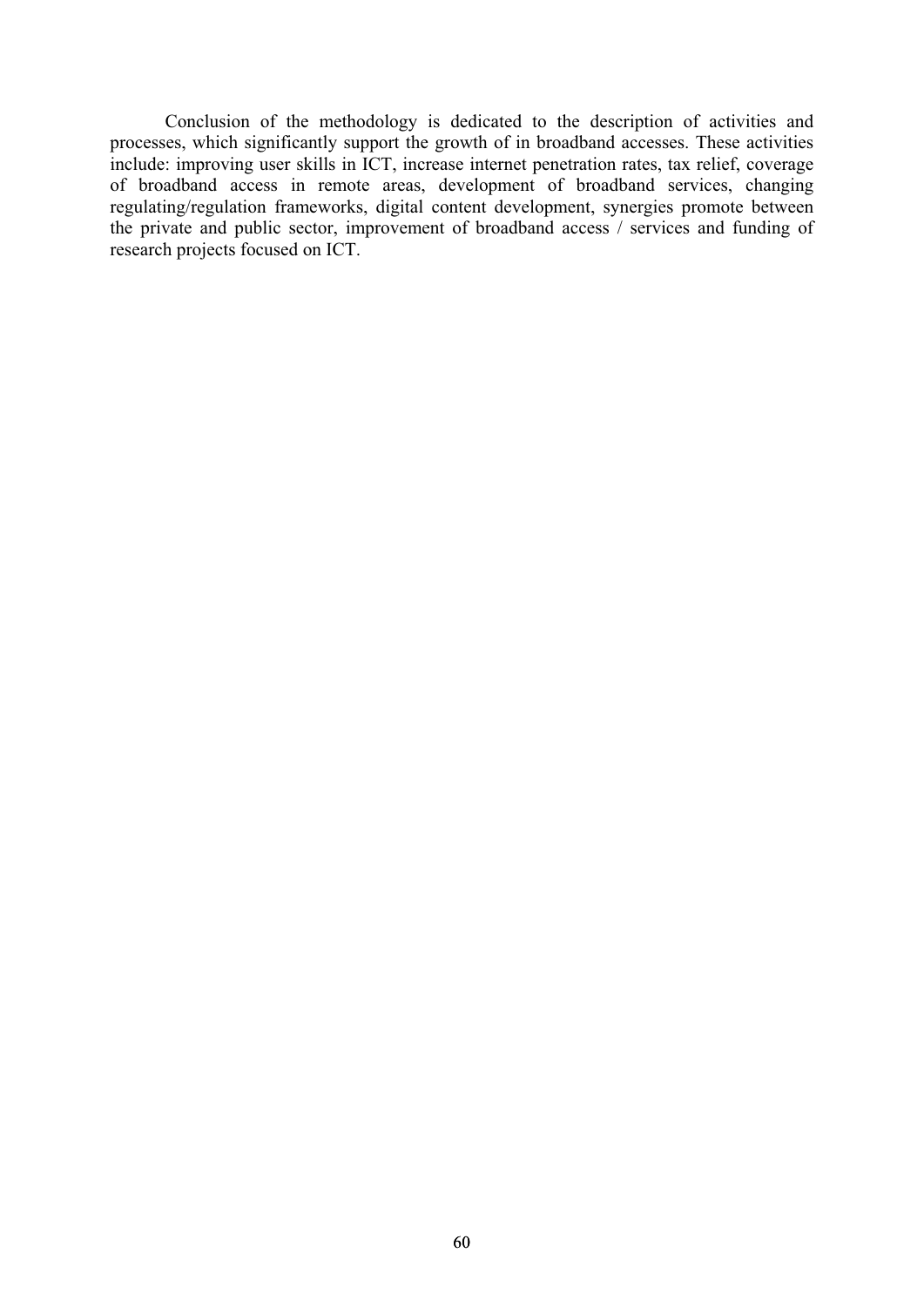## **Large Measurement Data Set Automated Processing**

Jiří Nedvěd

*ASICentrum s.r.o, Novodvorská 994, 142 21 Prague 4, Czech Republic e-mail: jiri.nedved@asicentrum.cz* 

 This article will discuss the methods and tools used to process and analyze the data acquired during automated laboratory measurement. It emphasizes the advantages of the usage of SQL database computer language for managing the measurement data set with large amount of members and, secondly, it highlights the use of Gnuplot command-line program that generates overview plots of data selected by user for comprehensive results presentation.

The measured object used in this article as the data source example is the function of the radio- frequency receiver data demodulator. The measurement laboratory bench provides theautomated method of data acquisition as well as automated external parameters settings, such as received field level, modulation index, data bit rate, temperature etc. The functionality of the demodulator under this different parameters setup is then expressed as measured values of data delay, data pulse width etc. as well as the oscilloscope screen- shot that holds the measurement time instant screen situation for possible off-line user inspection.

There are good reasons why store the measurement data in the database and not keep them using other conventional storage methods like office spreadsheets. Firstly, the amount of the measured data may become too large for the spreadsheet to swallow. Secondly, while the number of measured members continuously grows as the measurement experiment goes on, the user already wants to run the analysis on the data set that has been already measured. This is quite an easy task for database queries and SQL standard language for accessing and manipulating databases is on hand to be used.

The SQLite program has been selected for managing the measurement results database due to its simplicity of operation, possible embedding into other programs and, moreover, the program is preferred due to the availability in the public domain. Nowadays, the SQLite is most widely deployed SQL database engine.

The graphs are usually the best way to understand the data. They give a comprehensive presentation of the analyzed results and may give a hint on existing dependencies within the measurement data members. In this article the Gnuplot tool capabilities will be used to explore data dependencies. It provides a wide variety two- and three- dimensional plot types like line, scatter, bar, histogram, contour, surface or schmoo plots. It also provides flexible text labels to be sticked around the plotted data. Again, last but not least reason why Gnuplot program got user preference is because it comes with open source license.

The topic discussed in this article will, as the author believes, give positive a feedback on using the cited tools in scientific or engineering practice.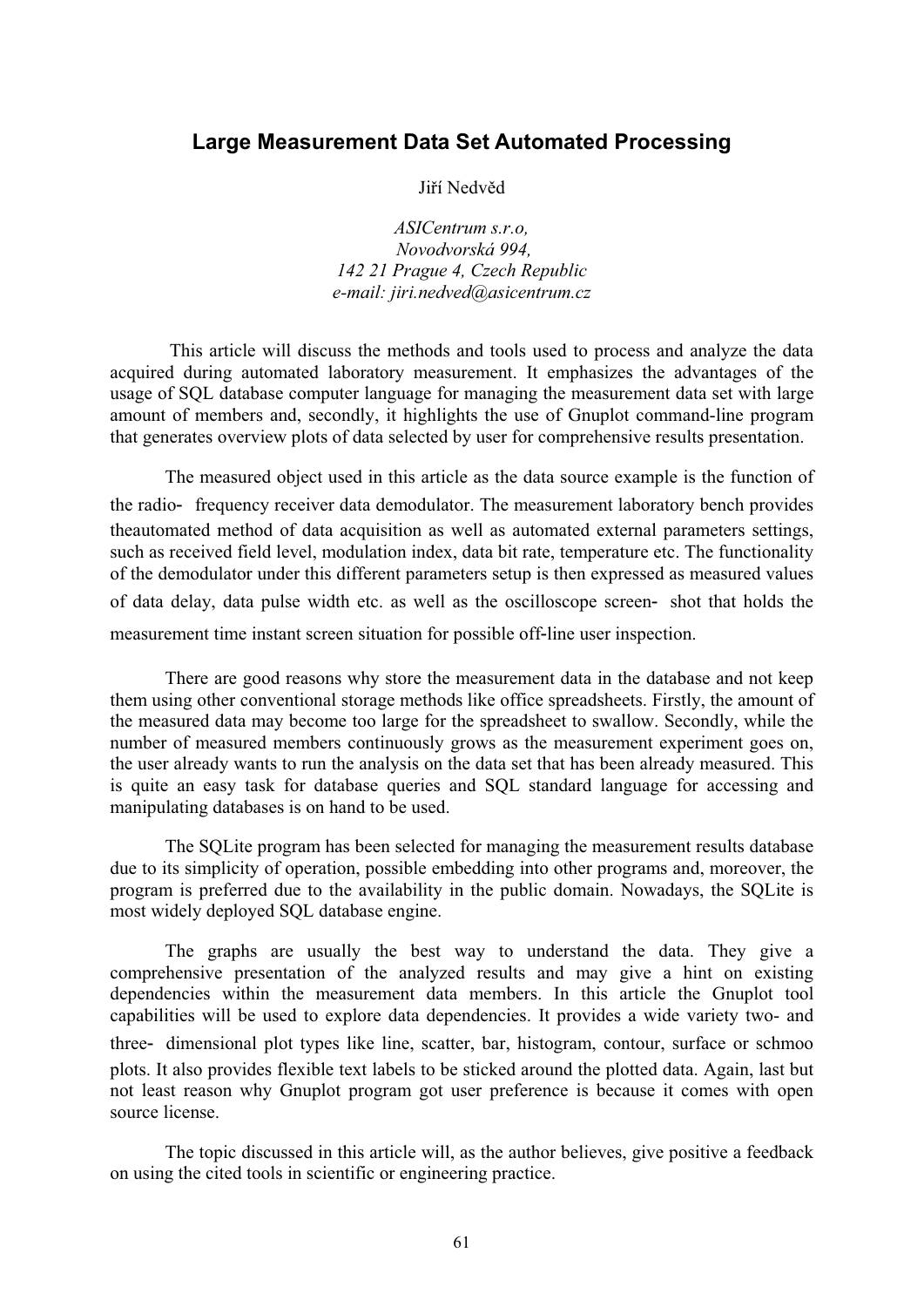- [1] Wikipedia, SQL, http://en.wikipedia.org/wiki/SQL (Structured Query Language)
- [2] SQLite, http://www.sqlite.org (SQL database engine)
- [3] Wikipedia, Gnuplot, http://en.wikipedia.org/wiki/Gnuplot (two- and three-dimensional data plots)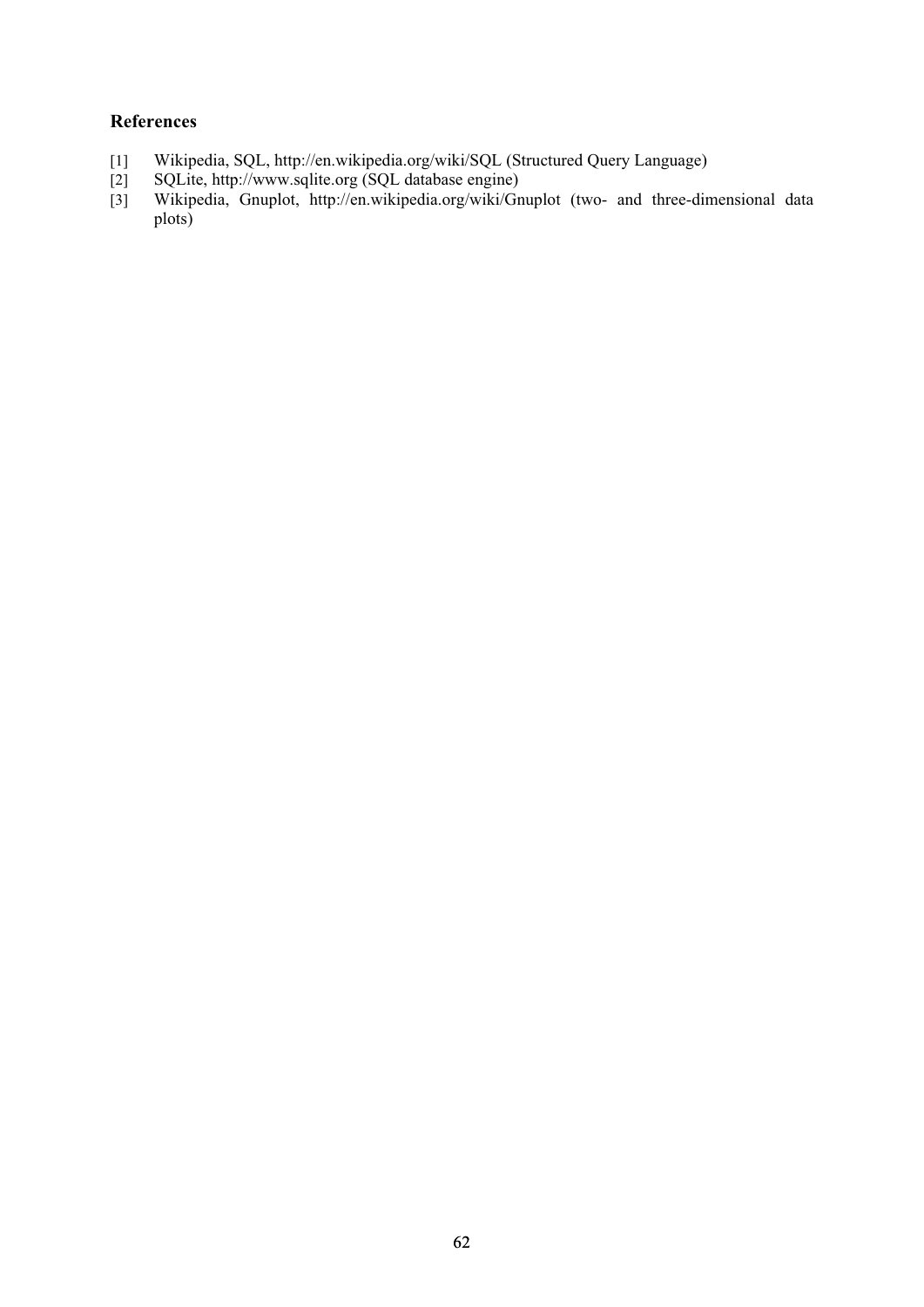### **Method of Evolutionary Fuzzy Clustering**

Natalja A.Novoselova, Igor E.Tom

*United Institute of Informatics Problems, National Academy of Sciences of Belarus, Belarus e-mail: [novosel, tom]@newman.bas-net.by* 

Cluster methods are widely used as a pattern recognition tool for the analysis of multivariate data in medical, industrial, financial and other applications. In these applications it is necessary to reveal the groups of objects with similar features and behavior and on the basis of defined groups to make a decision about new data object by estimating its similarity to one or another previously defined group. One of the major problems in clustering is the determination of the number of clusters in data. That cluster number specifies the further course of clustering algorithm and as a rule is unknown in advance. A widely known and simple approach to circumvent this drawback consists of repeatedly executing the clustering algorithm multiple times for different number of clusters and then selecting the particular number of clusters that provide the best result according to a specific cluster validity criterion [1]. Such a sequential procedure with increasing number of clusters may be efficient if the optimal number of clusters is "small", what is not be always fulfilled in practice. Therefore the development of methods for automatic determination of the cluster number during the clustering process is of particular importance.

In this paper the original method of evolutionary fuzzy clustering using genetic algorithm (GA) is proposed. The method enables in one GA run to find the near optimal data partition into clusters and automatically determine the cluster number during the clustering process. GA encodes the solution of clustering task, using the variable-length chromosomes, which provides the extended search for the coordinates of cluster centers. The number of clusters together with the corresponding cluster coordinates simultaneously evolve in the process of GA execution. As the chromosome length is variable, a single population can contain the individuals, encoding the different number of cluster centers. The value of fitness function indicates the degree of goodness of the GA individual and the efficiency of the solution of optimization task. In proposed method the inverse value to the Xie-Beni [2] index is used as the GA fitness function  $f = 1/XB(U, V, X)$ . The optimal fuzzy partition corresponds to the maximal value of function *f*.

The main distinctive features of the proposed method are the following:

- Specially developed coding scheme of GA chromosomes.
- Specially developed crossover operation, which takes into account the constraints on minimum number of cluster centers.
- Using the Xie-Beni validity index as a fitness function.

The results of clustering were used as input to the procedure of classification rules' construction, which includes the determination of the antecedent and consequent membership functions for each rule. Each obtained cluster determines a single fuzzy rule and the new data object classification is performed using all the set of rules*.* The efficiency verification of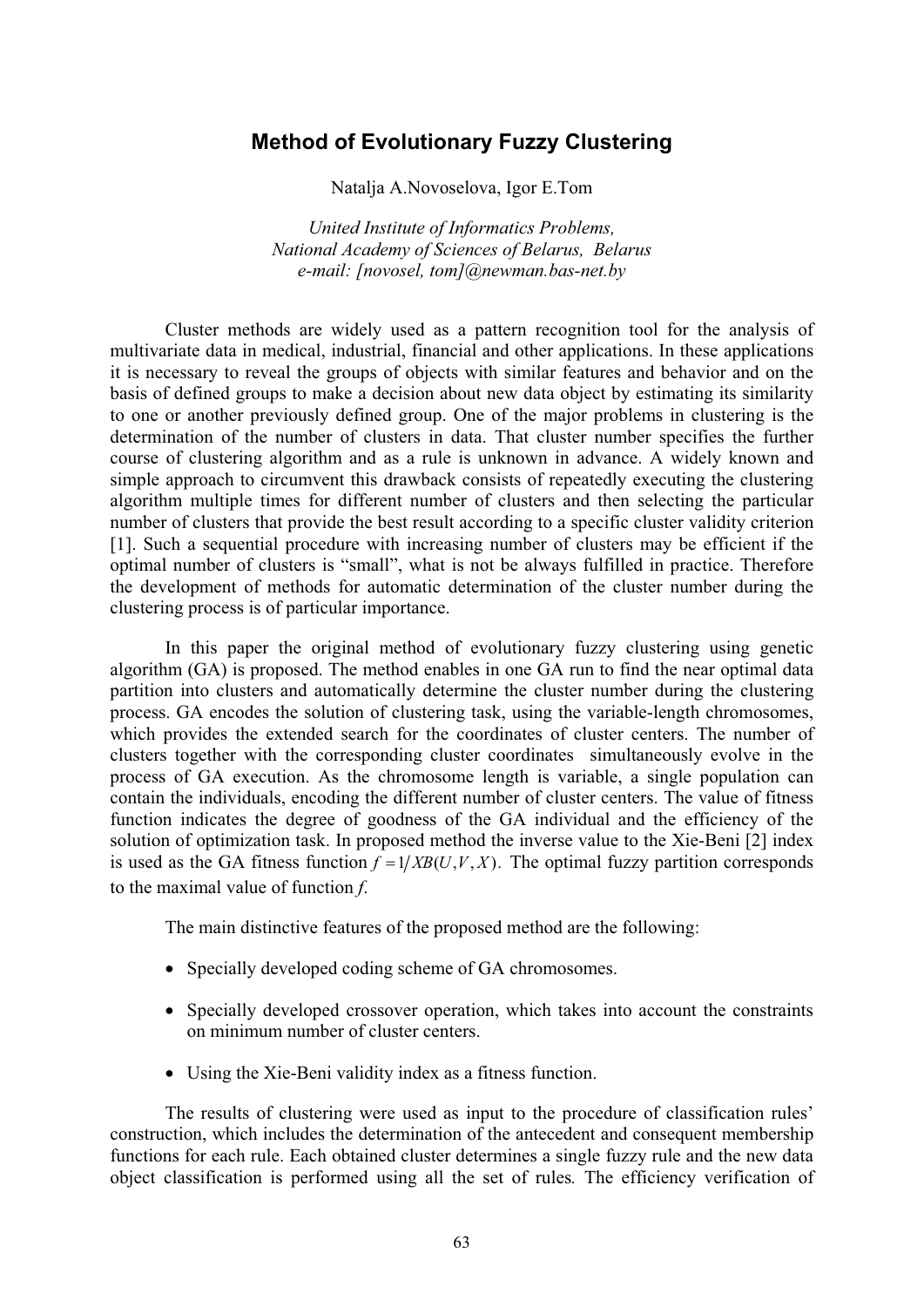classification rules, constructed on the basis of proposed fuzzy clustering method in comparison to standard repetitive *FCM*-clustering was performed on the artificially generated dataset *set all* and on the dataset *Iris* from the international data archive on machine learning. The results have indicated the possibility of the new fuzzy clustering method not only to define automatically the number of clusters and to perform the data clustering with the better value of Xie-Beni index in comparison with clustering method *FCM*, but also to construct the fuzzy classification rules, that more accurately classify the data objects.

- [1] F. HOPPNER ET AL. Fuzzy Cluster Analysis– John Wiley and Sons, 1999. 289 p.
- [2] XIE, X.L., BENI, G. A Validity Measure for Fuzzy Clustering // IEEE Transactions on Pattern Analysis and Machine Intelligence. – 1991. – Vol. 13,  $\mathcal{N}_2$  4. – P. 841–846.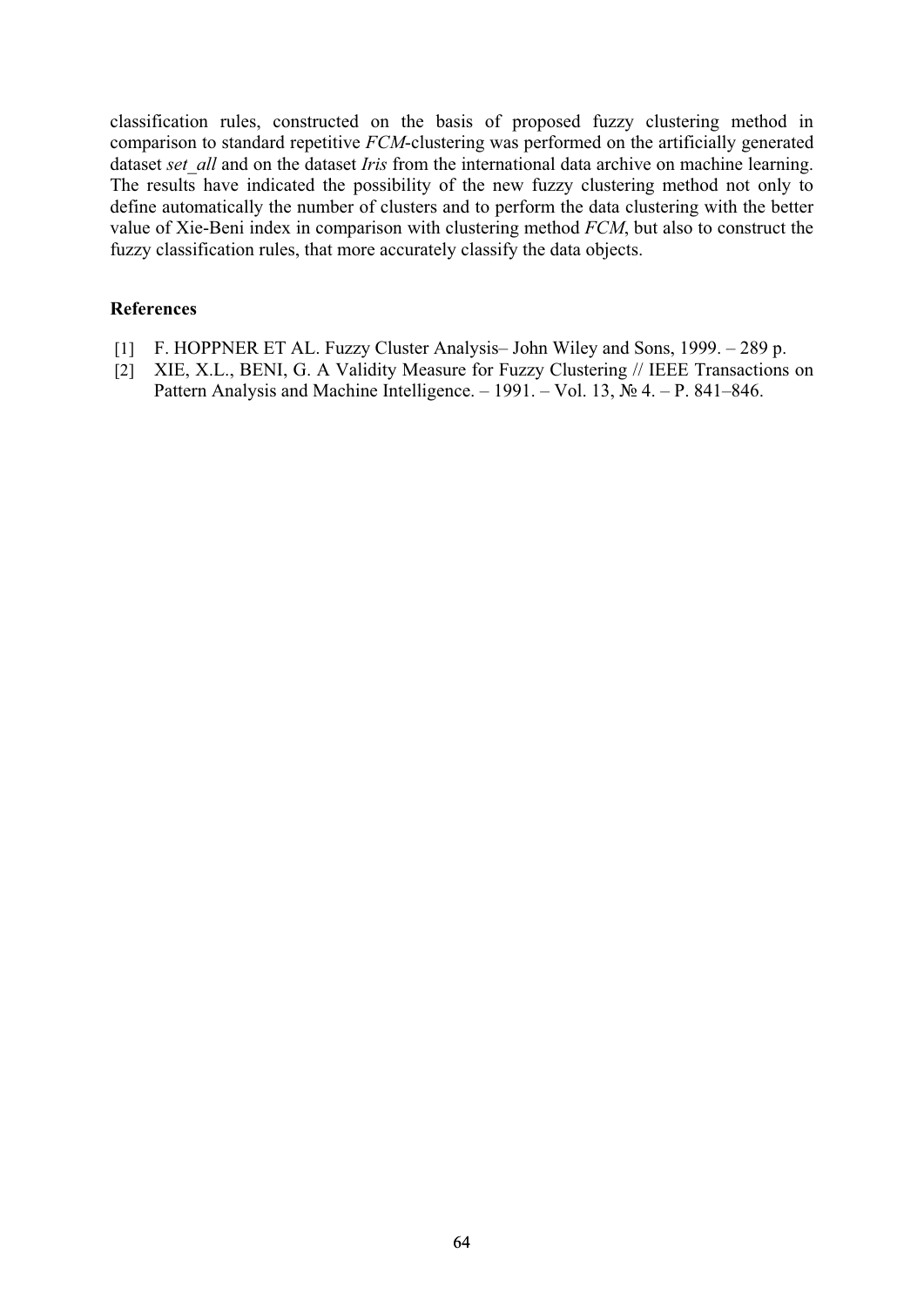## **NS-2 Extension for Dynamic Optimisation within Multiple VoIP Sessions over Wireless Networks**

Padraig Ó Flaithearta, Hugh Melvin

*College of Engineering and Informatics, NUI Galway Galway, Ireland e-mail: poflaithearta1@nuigalway.ie, hugh.melvin@nuigalway.ie* 

**Introduction.** The Network Simulator NS-2 is a discrete event simulator targeted at networking research. It provides support for simulation of many protocols over wired and wireless networks. To investigate network performance, researchers can use an easy-to-use scripting language to design and configure a network, or a series of network tests, and then observe results generated by NS-2.

There is an urgent need for supporting Quality of Service (QoS) in 802.11-based WLANs. IEEE 802.11e goes some way towards meeting this need, however, severe congestion leading to unacceptable delays and packet loss can still occur.

In a broader context, our research aims to investigate how synchronized time implemented in end terminals and/or access points can aid in dynamically optimizing 802.11e parameters to improve QoS for VoIP. In particular this paper will look at the Network Simulator (NS-2), and outline how we plan to build an extension to the open source simulator which maps to our research. As well as running simulations, our broader research will involve constructing a wireless test-bed to back up our research.

**NS-2.** The Network Simulator version 2 [1] is an open source discrete event simulator used in networking research. NS-2 provides substantial support for simulation of TCP, UDP, 802.11 and other routing protocols over wired and wireless networks. NS-2 is written in C++ and has an OTcl interpreter as a frontend. OTcl should be used for configuration, setup and "one-time" actions, and in situations where existing  $C++$  objects can be manipulated. Coding in C++ is required where processing of each packet in a flow is required, or if the behaviour of an existing C++ class needs to be changed in ways that weren't anticipated.

The basis of our research is to quantify the extent to which synchronized time can improve the QoS of VoIP over wireless networks. With precise knowledge of each way M2E (Mouth to Ear) delays and the facility to assign priority (tuning EDCA parameters) to VoIP sessions that have large one-way packet delays [3] (due to long geographical distances, e.g; a voice call between Ireland and the US), relative to VoIP sessions with lower delays, we can equalize overall M2E delay (wireless to AP and beyond) for all VoIP sessions in an 802.11 BSS. We will quantify any improvements using the ITU-T E-Model [4]. We have run preliminary NS-2 simulations for multiple simultaneous voice calls, which have shown clear improvements in delay values for VoIP sessions that have preset network delays, where we assigned priority to those sessions at the Wireless MAC layer.

**Current Status.** We are currently finalising the design of the extension to NS-2. On the initiation of a simulation with multiple VoIP sessions the patch will work as follows;

• Multiple VoIP sessions begin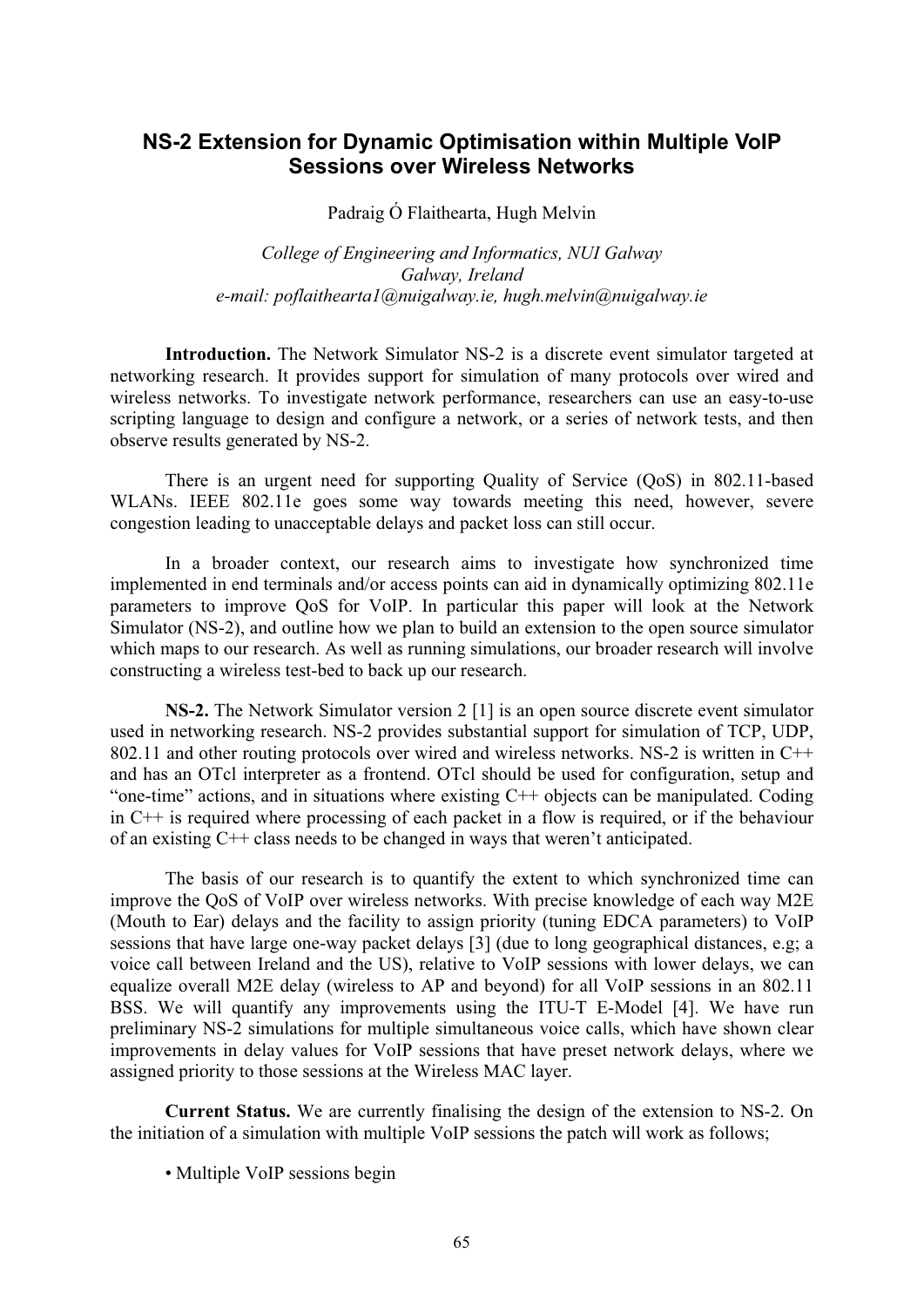- Calculate one-way delays for each individual session
- Two scenarios exist: Either uplink + downlink or just uplink delays will be considered *(downlink traffic would require multiple virtual queues within the AP*). This obviously has implications for real test-bed implementation.
- An algorithm will prioritize VoIP sessions, based on total one-way delay values
- Tune EDCA parameters to optimize QoS (based on our NS-2 simulation results) so that total M2E delays are equalised.

• Continue to monitor session data (Delay, Loss Rate etc..), and maintain an equalisation of delay values among sessions.

This functionality can be expanded to further break down the one-way delay into ([Wireless MAC] + [non-Wireless MAC]) delay, in order to calculate delays that are due to varying geographical distances. This patch will be developed in C++, and will build on the NS-2 802.11e extension [2] on which we have run our initial VoIP simulations.

**Future Work**. Along with the NS-2 extension we are constructing a wireless test-bed to re-produce results found in NS-2. Most of the hardware for the test-bed has been acquired and some preliminary wired to wireless VoIP tests have been carried out on the NUIG LAN with NTP time synchronization implemented at each end.

We plan to have our test-bed fully operational by early 2010, in order to re-create results obtained in NS-2. We expect our NS-2 extension to be complete by summer 2010.

This research is done within the Performance Engineering Laboratory (PEL) group at NUI Galway. PEL is a widely distributed research group based principally at University College Dublin and Dublin City University with links to other research institutes including NUI Galway. See http://pel.it.nuigalway.ie.

- [1] The Network Simulator NS-2. http://www.isi.edu/nsnam/ns/
- [2] An 802.11e EDCA and CFB Simulation Model for NS-2, S. Wietholter, C. Hoene. http://www.tkn.tu-berlin.de/research/802.11e\_ns2/
- [3] ITU-T Recommendation G.114 SERIES G*: "Transmission Systems and Media, Digital Systems and Networks",* One-way transmission time.
- [4] ITU-T Recommendation G.107 *"The E-Model: A Computational Model for Use in Transmission Planning"*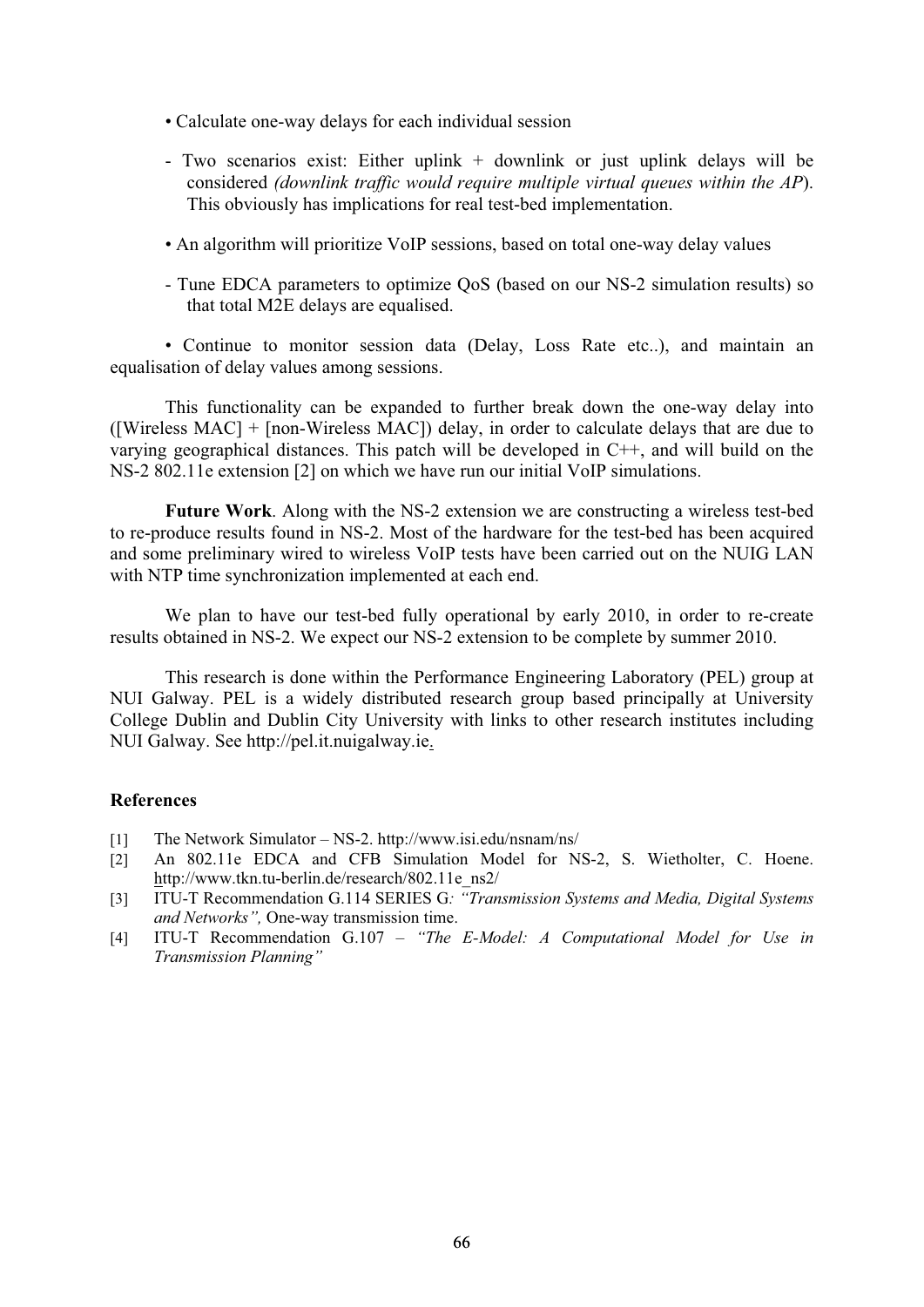# **Emulator of GPS Receiver**

Juraj. Paleček, Martin Vestenický

*University of Žilina, Faculty of Electrical Engineering Department of Telecommunications and Multimedia Univerzitná 8215/1, 010 26 Žilina, Sovakia [palecek,vestenicky]@fel.uniza.sk* 

This work deals with realization of software for GPS receiver emulation in accordance with documentation of navigation appliance GPS 18 made by Garmin company. Function of software is based on transmitting of standardized sentences via serial interface in accordance with NMEA0183 protocol.

Determination of geographic position was important for people in the world for long time ago. It was most interesting for sailors in the past, now is it used in all branches of traffic and a lot of another places. Thanks to the development of electronics, satellite systems and in effect of ambition people to travel and orient in the unknown places, there was a place for nascency of navigation systems. Most used became American navigation system GPS (global positioning system) thanks to his global accessability and relative high accuracy. With development of this navigation system many companies start producing various navigation devices, which can inform user about his current geographic position in graphical form through integrated display or in sentences form which are transmitted by its communication interface. Navigation devices are in present unthinkable components in our lives, therefore is advisable to learn how they are working. On this purpose can be used software for emulation of GPS receiver.

The main aim of this work was to create software application which can be used for definition of main transmitted sentences, which are used in communication between navigation device and computer. Software was created in accordance with manual for navigation device GP18 from Garmin company, which deals with this problem. Communication between devices is described in NMEA 0183 standard. The National Marine Electronics Association (NMEA) is a non-profit association of manufacturers, distributors, dealers and others interested in peripheral marine electronics occupations. The NMEA 0183 standard defines an electrical interface and data protocol for communications between marine instrumentation through three types of standardized sentences. The correct function of emulator of GPS receiver, is to composite data from individual edit boxes into a standardized sentence, and transmit this sentence via required communication interface. As a communication interface can be used serial link RS232 or Ethernet (sentences are accessible through UDP server). The sentences are composited in accordance to NMEA0183 standard, and they include data about geographical coordinates, speed, altitude, dilution of precision, information about satellites and about signals from them received, UTC time, date and another.

Basic transmitted sentences:

GPGGA GPS Fix Data. Time, Position and fix related data for a GPS receiver

GPGLL Geographic Position – latitude/longitude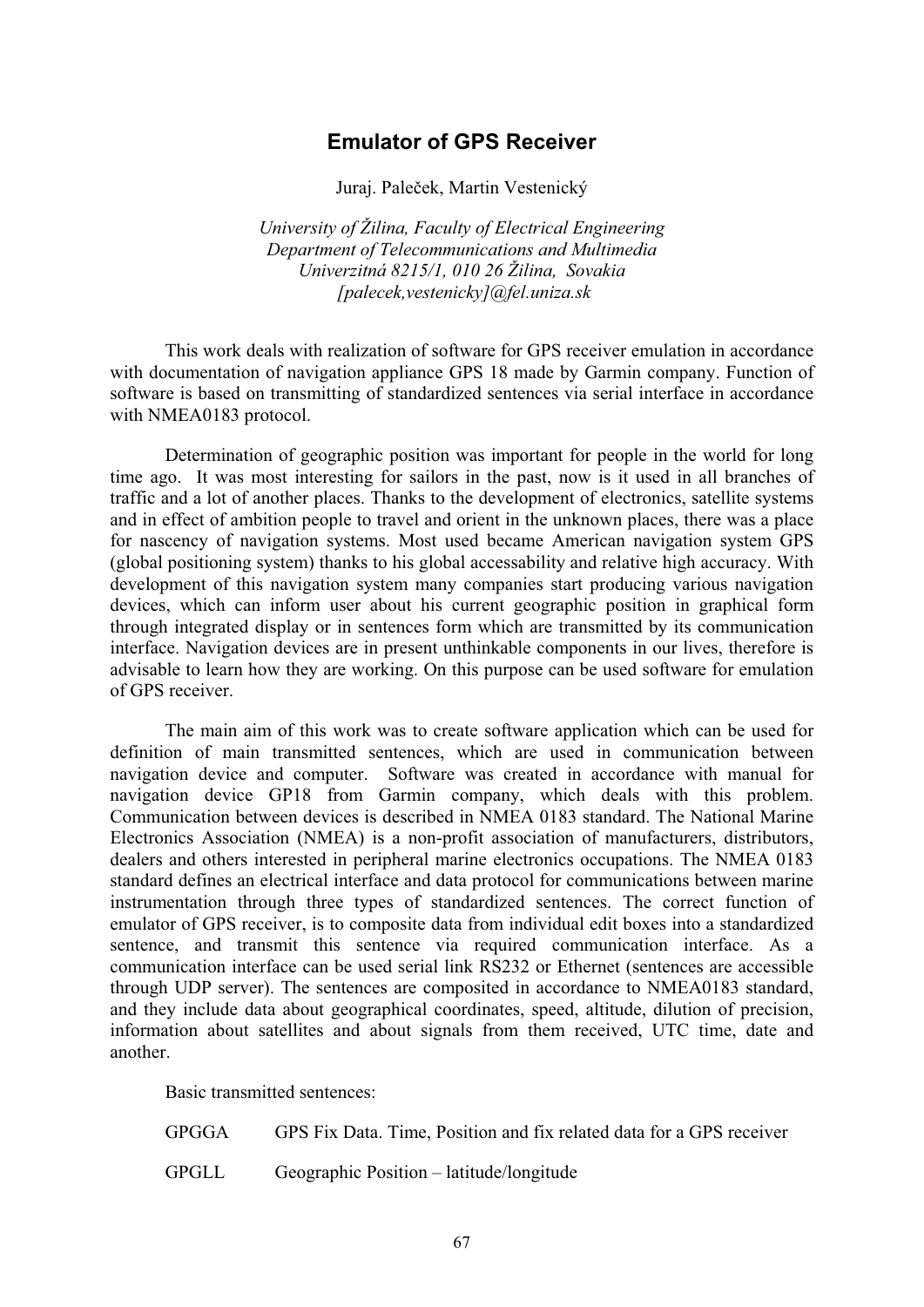| <b>GPGSA</b> | GPS dilution of precision and active satellites |
|--------------|-------------------------------------------------|
| <b>GPGSV</b> | satellites in view                              |
| <b>GPRMC</b> | recommended minimum navigation information      |
| <b>GPVTG</b> | Track Made Good and ground speed                |
| <b>PGRME</b> | <b>Estimated Position Error</b>                 |
| <b>PGRMF</b> | <b>Position Fix Sentence</b>                    |
|              |                                                 |

Received sentences:

Program can receive sentence via serial link too, and basically this sentence, it can change its behavior.

PGRMI - Sensor Initialisation Information – this received sentence can change

values of geographical coordinates and time

PGRMO - Output Sentence Enable/Disable.

For the possibility changing of geographical coordinates program includes function simulation of motion, where is change values of latitude and longitude based on start location, destination location and current speed. User can change simulation of motion in three different ways, scilicet vertical, horizontal and simulation of motion in both ways. For simplification work with program can user save data written in to edit boxes to the text file, and later can be data loaded from this file again. It´s a great opportunity to fill edit boxes with data from file at each new run of program. Because program may be used as education instrument, there was a big attention devoted to handling values of edit boxes. Handling is based on checking of minimal and maximal value and number of decimal places for number written in edit box. If is value incorrect, edit box changed its color to red, also is disabled transmitting of sentences. Function "handling of format" adjusts number with missing zeros to set correct format of number. Functionality of program was tested in three different ways, as transmitting sentences to serial port, communication via serial link and communication via Ethernet. Developed software application was realized in "Delphi" program environment.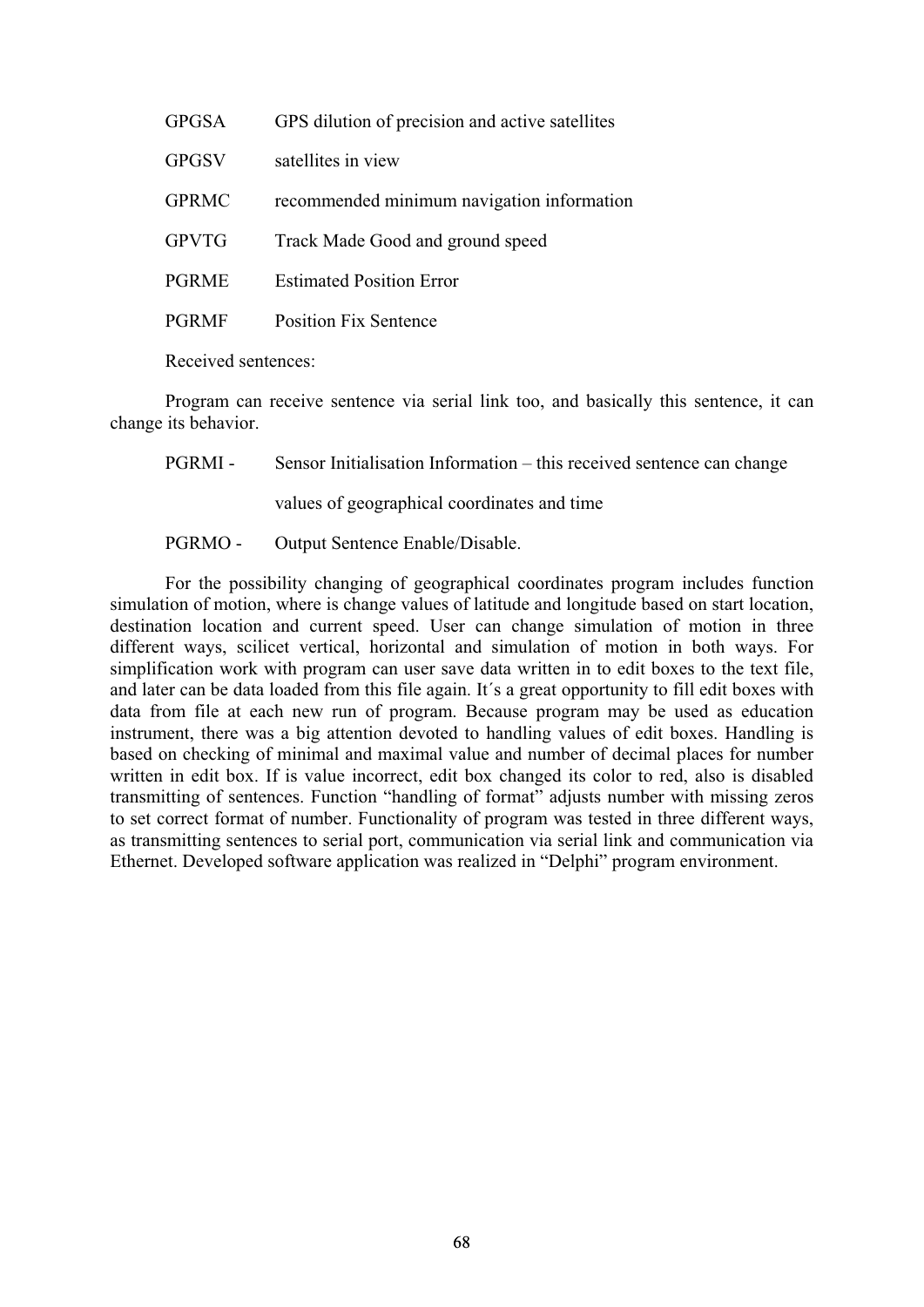# **Scoring System for Extraction Knowledge to Make Decisions for Giving Credit**

#### S. A.Pottosina, I. V. Kovalenko

#### *Belarusan State University of the Informatics and Radioelectronics Belarus*

On the base of the credit histories of the bank, the scoring system starting from the social demographic characteristics of the potential borrower estimates the probability of his default. The system is destined to accumulate and analyze unregulated information on the base of input and output forms for various types of data. The system automates all the sequence of operations – from receiving a request for a credit in a distant shop up to making decision for giving the credit and forming the document package.

The software consists of several parts:

Back- and front-office of distant workplaces;

Scheme of documents circulation (sequence of passing questionnaires through the bank services);

Data base containing the information on borrowers and the history of making decisions on them;

System of support of making decisions on credit giving and analytic accounts.

In the process of automating, all links are enabled – shop operator, security service, credit bank inspector, scoring model to support making decisions on giving credit and to study the decision sensitivity to initial data change.

To prove a decision on credit giving in the scoring system, the model of classification tree and the model of logistic regression were used. We investigated these models statistically based on the same credit history of the borrower. A sample was considered that consisted of 1000 observations and 20 variables with information about the clients of one of the German banks. A client of the bank was presented as a collection of characteristics that he indicated in the request- questionnaire for obtaining credit. To continue the work, we analyzed these data preliminarily. The correlation matrices of predictors and the significance matrices of those variables according the solvency (*Y*) were obtained. After analysis of main statistics, the following variables were chosen from 20 variables: "cur\_balance" (account current balance), "moral" (outgoing of previous credits), "savings" (sum of savings), "age" (age), "assets" (assets), "installment" (payment in percentage of income), "married" (social status / sex), "other\_credit" (other acting credits), "duration" (credit duration).

The process of decision making includes constructively the following stages: (1) formalization of the problem and object description; (2) identification of alternatives; (3) choice of the best alternative; (4) analysis of sensibility of alternatives to changing initial values. To describe discrete processes being in this system and implemented by components with several stable states, linguistic variables are used. These variables take values from a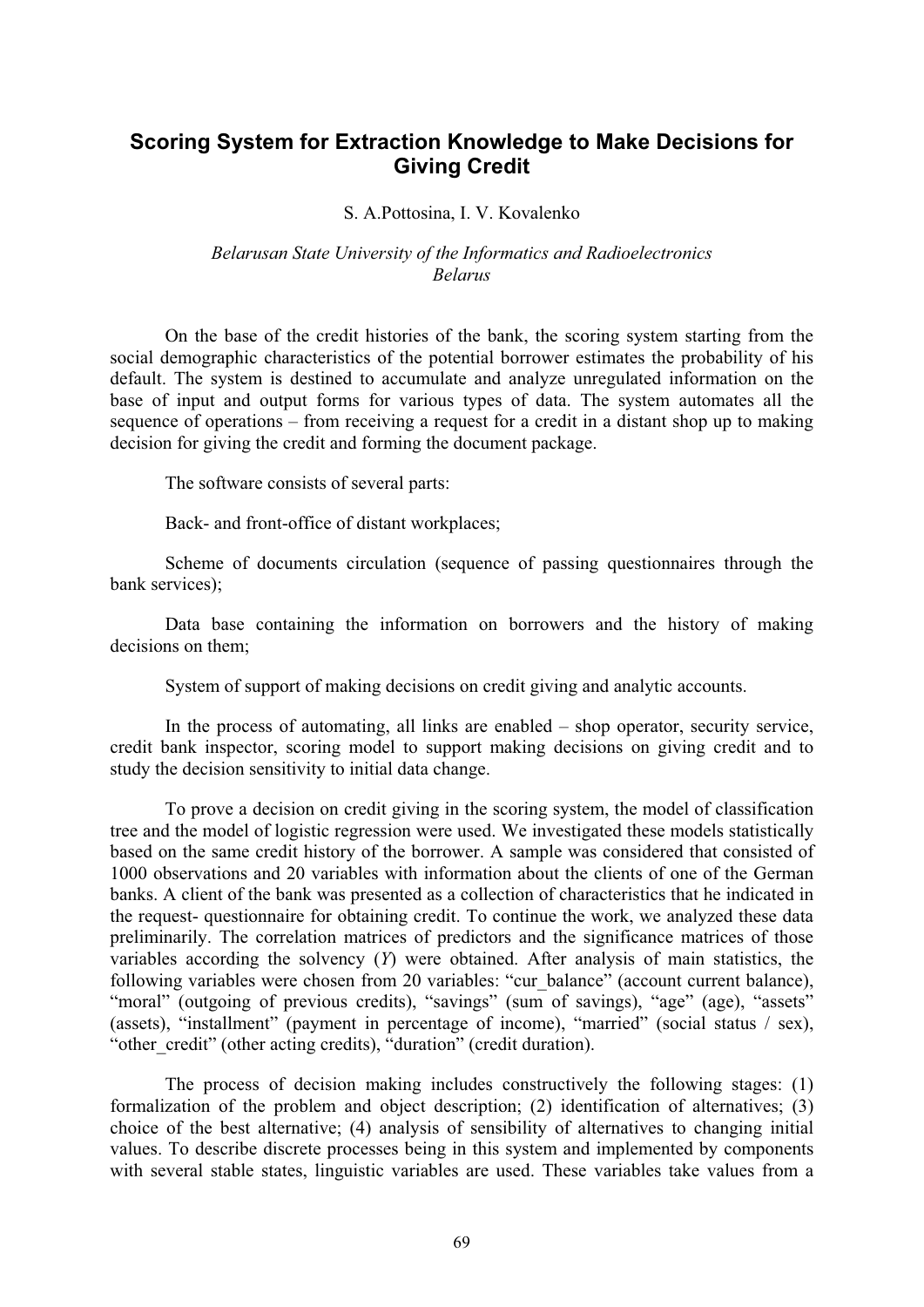finite set of size *m*. When these values are interpreted by positive integers, the transition to *m*valued data  $\{0, 1, ..., m-1\}$  occurs. The multi-valued logic is the mathematical instrument for processing these data.

Table 1 shows a fragment of interpretation of the resulting variables (*Y*) and the predicative ones (*X*)

| Variable | Description     | Categories                                                 | Value                       |  |
|----------|-----------------|------------------------------------------------------------|-----------------------------|--|
| y        |                 | Solvency:                                                  |                             |  |
|          | $1$ – solvent   |                                                            |                             |  |
|          | $0$ – insolvent |                                                            |                             |  |
| x1       | cur balance     | No balance or debit                                        | $\overline{2}$              |  |
|          |                 | $0 \leq -.000$                                             | 3                           |  |
|          |                 | $\ldots$ >=500\$ or account was checked in the last half a |                             |  |
|          |                 | year                                                       |                             |  |
|          |                 | No account current                                         |                             |  |
| x2       | duration        | Short-term                                                 |                             |  |
|          |                 | Medium-term                                                | $\mathcal{D}_{\mathcal{L}}$ |  |
|          |                 | Long-term                                                  |                             |  |

Table 1. Interpretation of attributes of thy structural function (fragment)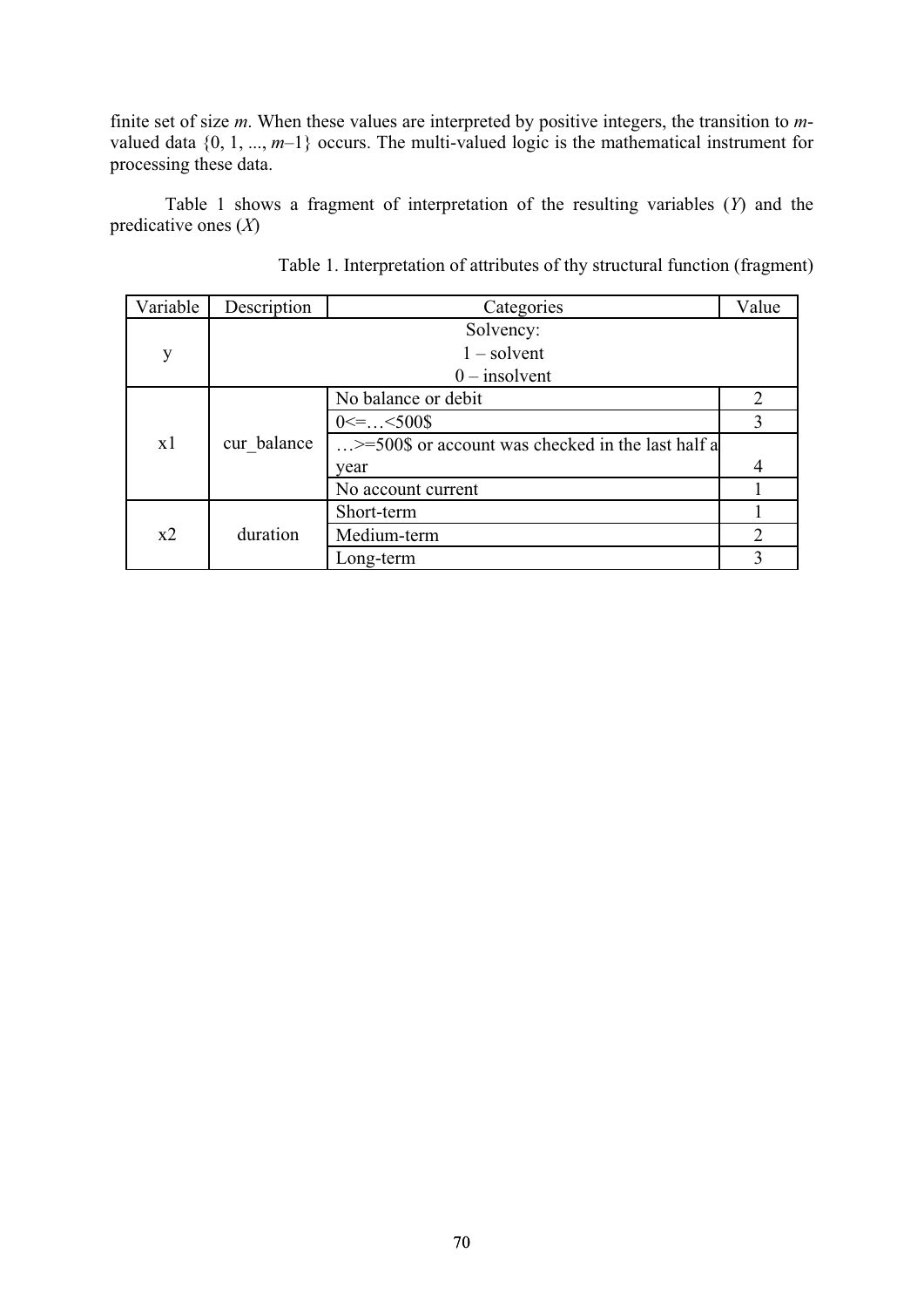### **Cascade Integrator-Comb Filter Frequency Response Optimization**

Jiri Sebesta

*Brno University of Technology, FEEB Department of Radio Electronics, Brno, CZECH REPUBLIC, 61200 e-mail: sebestaj@feec.vutb.cz* 

As data converters and digital circuits in software defined radio (SDR) become faster and faster, the application of narrowband extraction from wideband spectrum is becoming more important. Cascade integrator- comb (CIC) filters are the most frequently structure used in high-speed multi-rate digital receivers as a decimator or interpolator because their implementation in FPGA or DSP is relatively simple even if the sample rate change is very large. The CIC implementation of a decimation filter is the cascade of an integrator stage (otherwise accumulator), a comb stage, and a decimation process (decreasing of a sampling frequency by integer rate R) inserted between the accumulator and the comb stage. An interpolation is the inverse operation of decimation, it means that the structure of interpolator consist of a cascade: comb stage – increasing of sampling frequency – accumulator. The CIC filter can be implemented as the  $1<sub>st</sub>$  order architecture (one accumulator and one comb stage) or as the N-th order system (N accumulators and N comb stages). Consider a decimation process in SDR. The transfer function of the CIC has to be derived with respect to the high sample rate (sample rate of accumulators) and than it has the form

$$
H(z) = \left(\frac{1 - z^{-RM}}{1 - z^{-1}}\right)^N = \left(\sum_{m=0}^{RM-1} z^{-m}\right)^N,
$$
\n(1)

where M is a design parameter called as the differential delay (usually set to 1 or 2). The frequency response with respect to the higher input sample is

$$
H(f) = \left[\frac{\sin(f \cdot \pi \cdot RM)}{\sin(f \cdot \pi)}\right]^N.
$$
 (2)

This filter is a cascade of N copies of an RM-th order FIR filter whose coefficients specify a rectangular time-domain window with a linear phase.

The prepared paper will be focused on the analysis of CIC filters and their implementations. The decimation process with the output sample rate corresponding to the symbol rate (usually twice of symbol rate due to method of symbol timing synchronization) is the typical application of CIC filter in SDR for data demodulation. In this case, the bandwidth of the desirable incoming signal is the same as the bandwidth of the first zone after decimation. However, the magnitude of frequency response in the first zone is not flat (it is obvious from equation (2)) and the desired signal can be involved with these non-flatness of CIC response. Therefore, the main task of this contribution is the analysis and method of a compensation filter design which can be inserted behind comb stage. Ideally, the adjustment of the CIC frequency response requires the compensation filter with an infinite gain at the halfsampling frequency (respecting to the output sample rate of CIC), nevertheless such compensation filter can not be realized. In the paper, the compensation filters with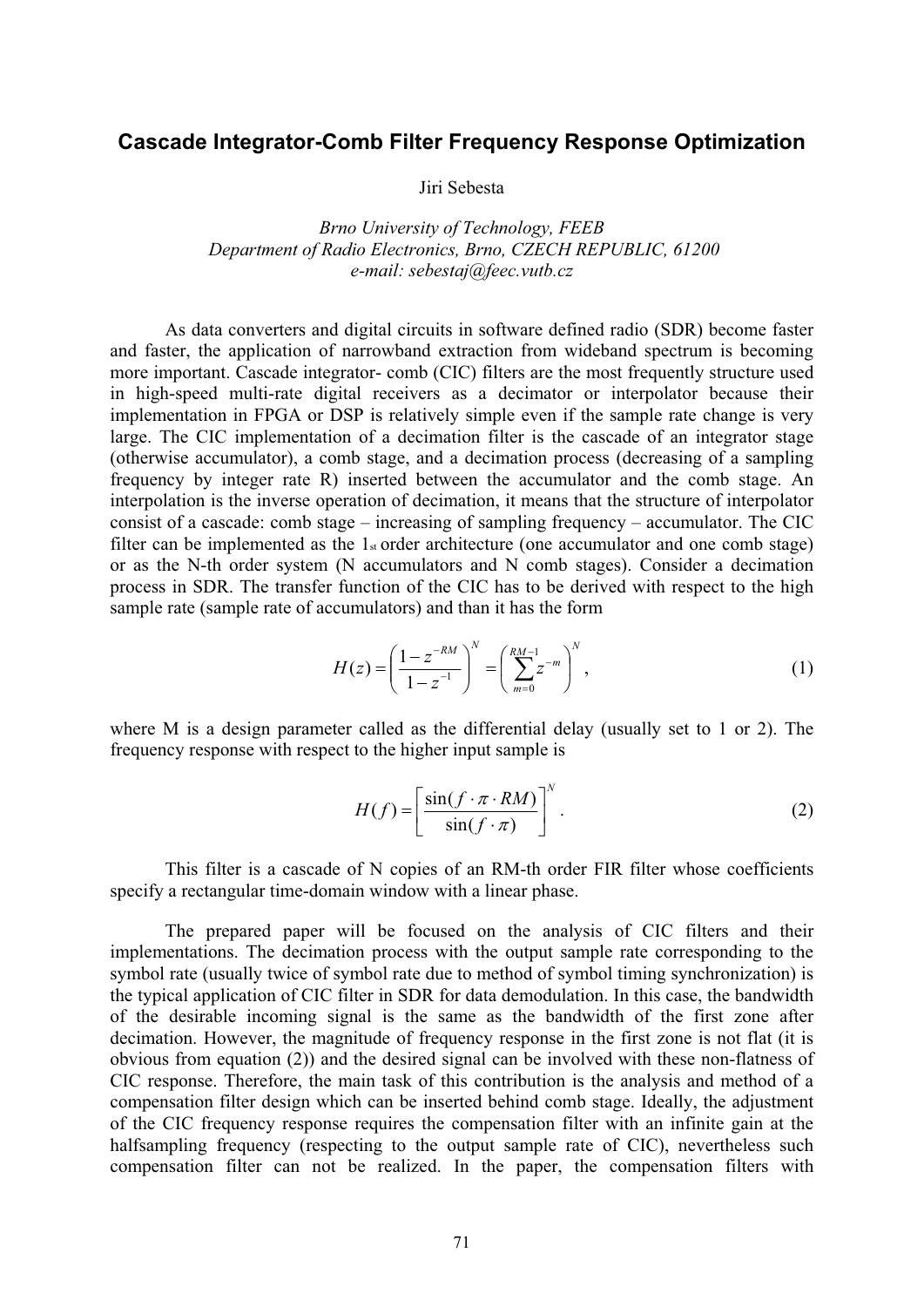approaching to ideal response, which can be practically implemented, will be shown. The compensation filter design is focused on simple implementation and responses with linear phase. In the paper will be analyzed a system stability too and discussed a problem of an aliasing.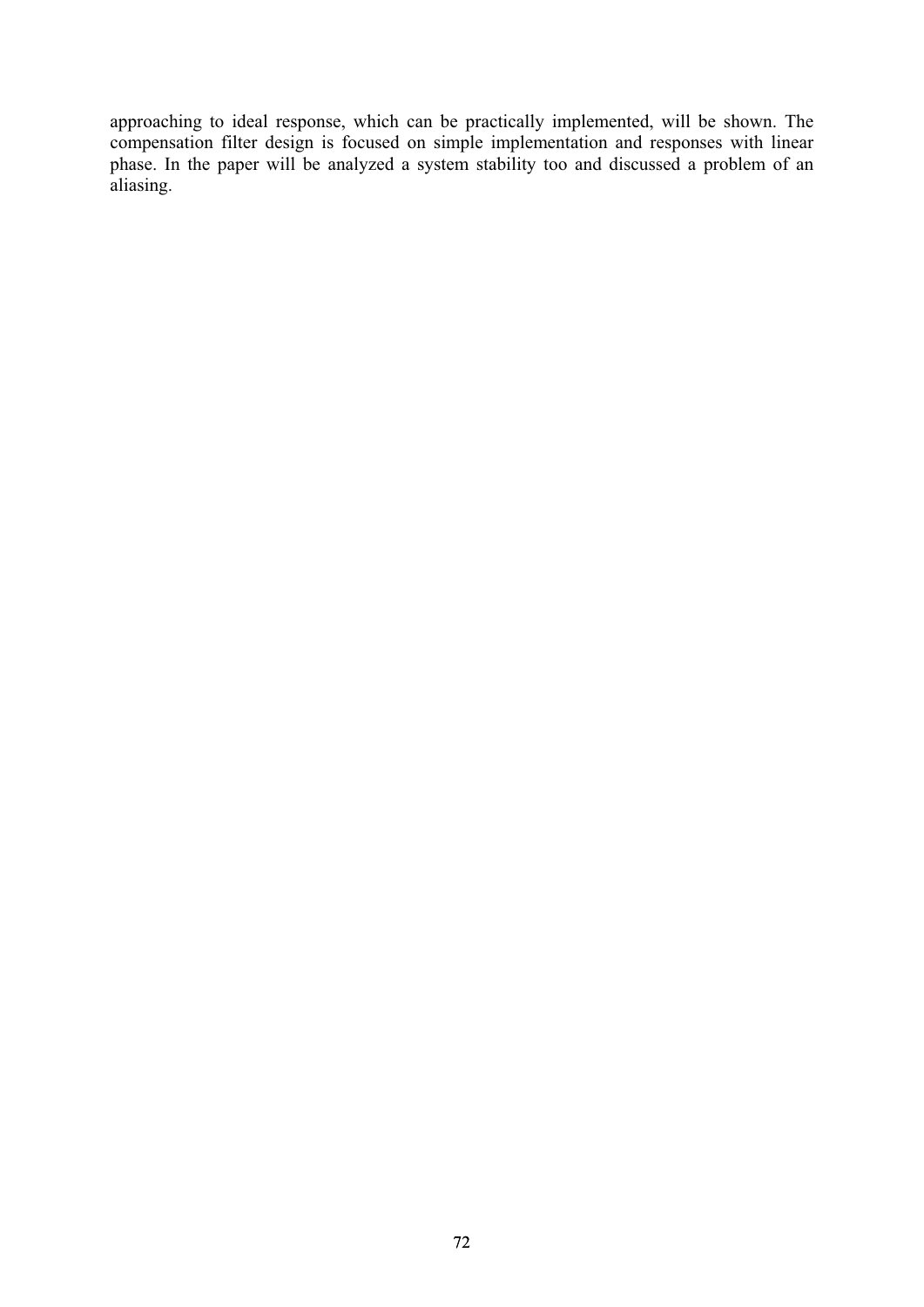## **Operation of IT/ICT Practice Frameworks**

Jakub Serafin, Zdeněk Brabec

*Czech Technical University, Faculty of Electrical Engineering Department of Circuit Theory, Technická 2, 166 27 Prague 6, Czech Republic e-mail: serafjak@fel.cvut.cz* 

The IT outsourcing service provider bears a great responsibility for a client's business success. Without a doubt, IT infrastructure is the heart of every business. The effectiveness of the IT is the effectiveness of the business. Therefore, the best known best practice of IT service management ITIL (*Information Technology Infrastructure Library*) often becomes one of the major acceptance criteria when companies hand over their business critical IT infrastructure to their outsourcing service providers. Typical examples are telecommunication companies in the world which are migrating to a NGN (*Next Generation Network*) based on IP technology. The IP-base technology is changing especially quickly, with new services appearing all the time while the life cycles of individual services tend to become shorter and shorter. With CSPs (*Communicating Sequential Processes*), the telecommunication network operation has usually been organizationally separate from the IT network operation. With convergence of telecommunication and IT technologies, the skills required become more flexible.

The TeleManagement Forum *(TM Forum)* has developed and published the eTOM (*enhanced Telecoms Operations Map*) which is business process framework that aims to describe all enterprise processes used by a service provider. A comprehensive reference point for process engineering this framework enjoys almost universal acceptance in the telecommunications world. TM Forum as well defined NGOSS (*New Generation Operations Systems and Software*) and along with eTom is extremely rich on detail and complicated beyond the highest level of aggregation. In addition, it is acknowledged that many practical problems must be addressed for successful implementation. Given the investments required to change organizations, software systems and the skills of people, many of the benefit derived from compliance to NGOSS ale likely to be experienced only in tactical or even strategic time frame. In a parallel effort, the IT community has developed the ITIL (*IT Infrastructure Library*) a widely accepted approach to IT service management. ITIL was developed by the Central Computer and Telecommunications Agency of the British government and adopted by many companies as their internal IT best practice. However, for many of the ICT (*Information, Communication and Technology*) service providers, especially in the Telecom industry, eTOM is more widely applied and deployed for end to end service delivery and support. This paper provides an overview of the similarities and the differences between ITIL and eTOM and how service providers can control the strength of both to deliver high quality services.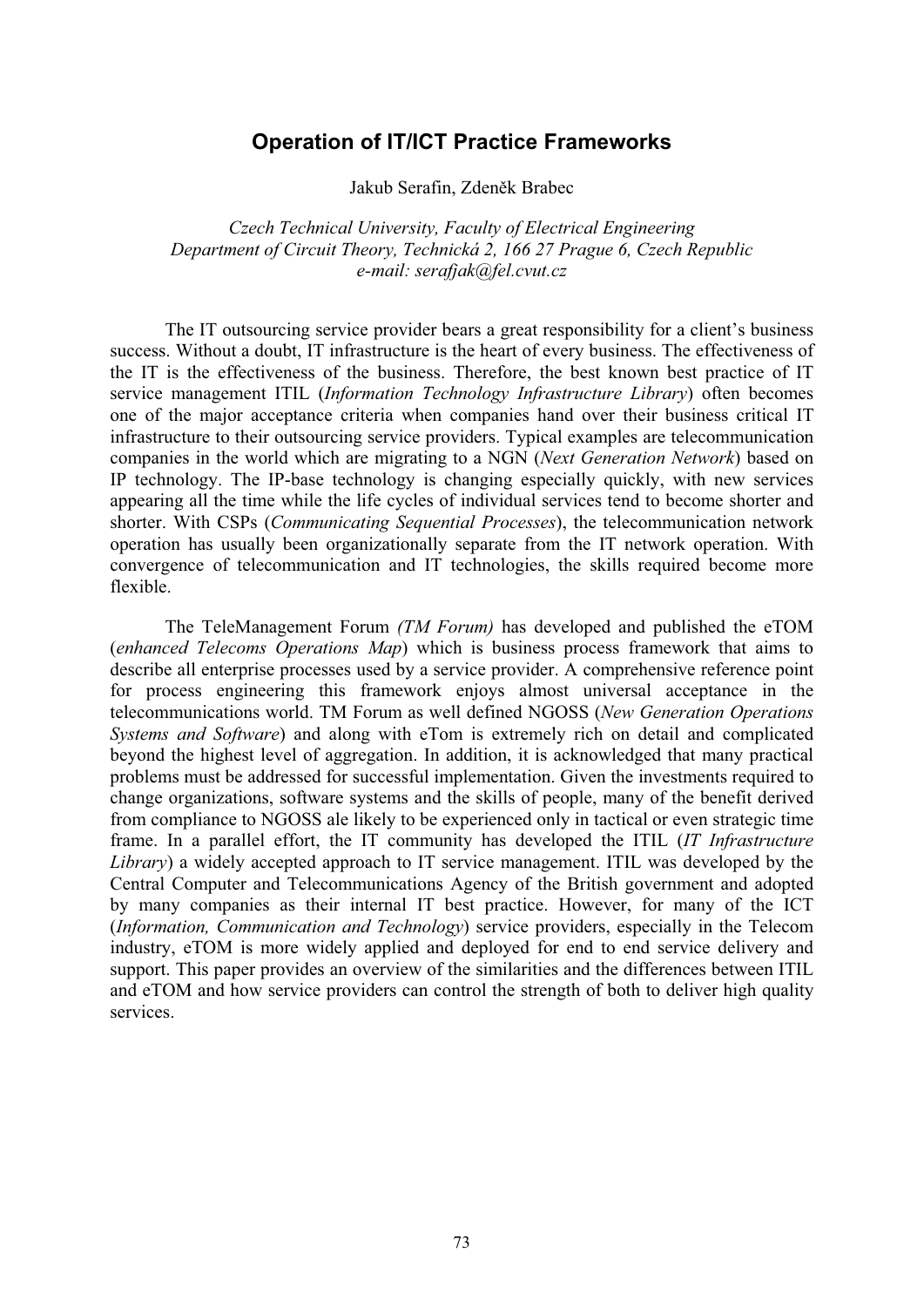### **Synchronisation Challenges for Wireless Sensor Networks**

Jonathan Shannon, Hugh Melvin

*College of Engineering and Informatics NUI Galway, Galway, Ireland e-mail: shannon.jonathan@gmail.com, hugh.melvin@nuigalway.ie* 

**Introduction.** The concept of time and the units used to measure it provide a means to sequence and measure the duration of events. Over the last number of centuries the granularity to which time can be recorded has increased from tens of minutes to nanoseconds, and with the growth of and reliance on Real-time computer systems and high-speed communication technologies, such granularity is increasingly important. The duration of a significant event or the interval between significant events in the life of a (perhaps distributed) computer system may be in the order of microseconds or less. It is this fact that drives us to find more accurate and reliable means of measuring and recording time.

In order to keep some order in the world, systems and people most conform to some time standard. The official time standard is Coordinated Universal Time (UTC) time which is based on International Atomic Time (TAI) time with the addition of leap seconds to account for the Earth's slowing rotation. Most computer systems rely on quartz crystal oscillators for time keeping. A quartz clock's performance is dictated by the manufacturing techniques used to create it and the physical environment it operates in. As such, these clocks are subject to both permanent and temporary frequency offsets which lead to subsequent drift from true time.

In a distributed computer environment, the challenge is even greater and conformance to a time standard such as UTC requires the use of a time protocol to keep the computer clocks synchronised. It is not enough to synchronise computer clocks once and allow them to free run because typical computer systems utilise inexpensive quartz crystals.

**Time Protocols.** Over the last number of decades a few notable time protocols have been created, each one suited to a different environment. The complexity of the operating environment dictates the protocol complexity and accuracy achievable by a time protocol and as such each protocol is tailored for a specific setting. The two most distinguished protocols are the Network Time Protocol (NTP) [1] and the Precision Time Protocol (PTP) [2]. The NTP protocol is designed to function in variable latency and dynamic packet switched networks. Its incorporated algorithms utilise proven statistical methods to determine the most accurate time reference from an array of time sources. The PTP protocol, in contrast, is designed for local managed networks that require very high accuracies. Rather than utilise sophisticated algorithms and numerous time references, PTP takes advantage of the fact that the network in which it operates is controlled. In an optimum PTP setup, a network's composite nodes are PTP-aware and incorporate dedicated hardware to allow for maximum accuracy.

While NTP and PTP differ to a high degree in their method of operation, they are related by the fact that they assume symmetrical path delays from the source to the destination and vice versa. It is this fact that often leads to a significant degradation of each protocol's performance when forced to operate over wireless networks. Wireless protocols such as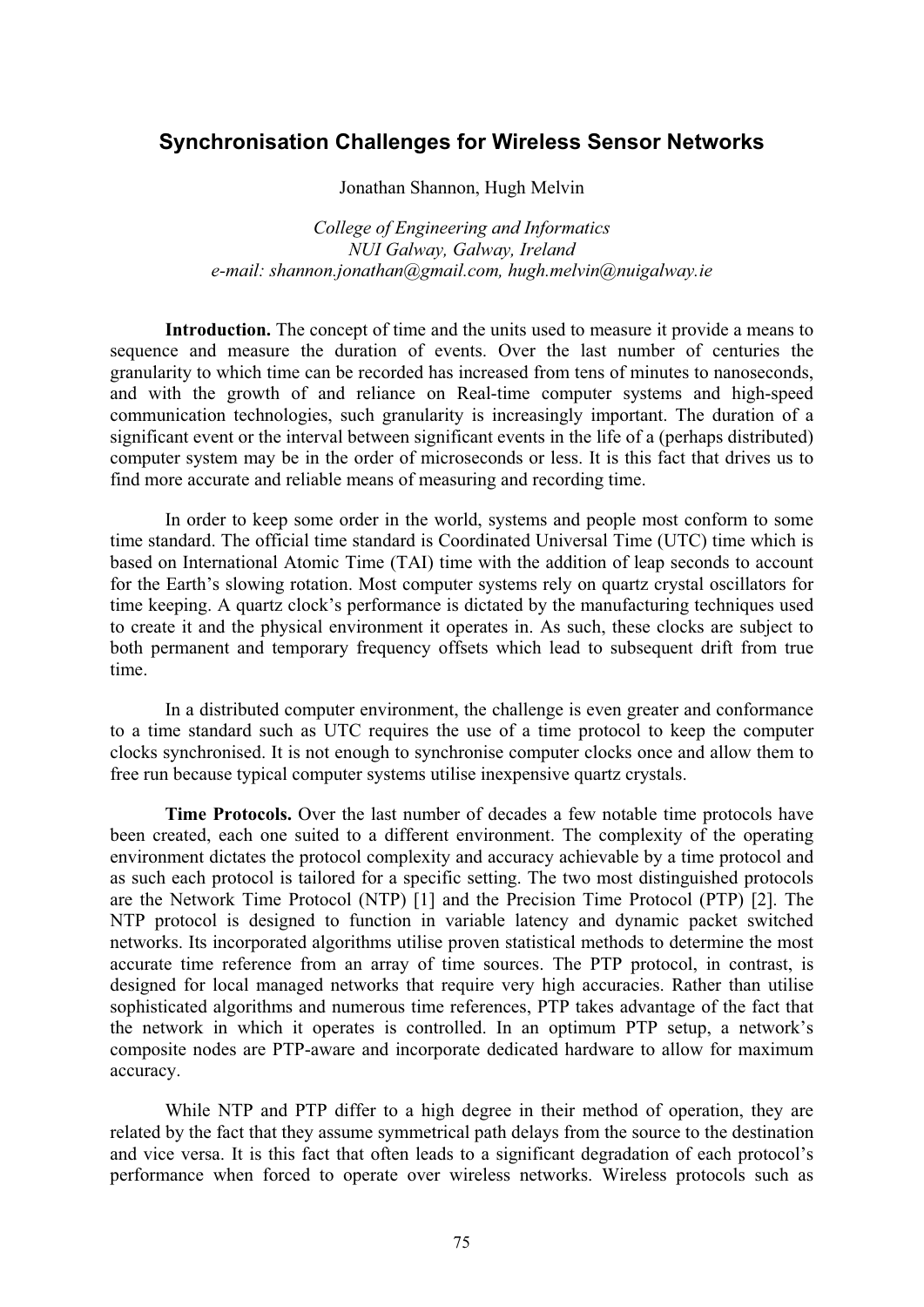802.11/802.15.4 operate in a limited frequency band and as such dictate that hosts share this band in some manner. In a situation where a large numbers of hosts are competing for the same wireless medium, there can be significant and asymmetric network delays due to Medium Access Control (MAC) procedures. Experiments performed by the authors over 802.11 confirm that these delays have a significant impact on time protocols. NS2 simulations [3] of NTP clients competing with web clients over 802.11 networks indicate time errors of over a hundred milliseconds, well beyond the requirements of many time sensitive applications.

**Synchronisation over Wireless Network.** An area in which time synchronisation over wireless networks is of critical importance is Wireless Sensor Networks (WSNs). A basic WSN consists of a group of wirelessly interconnected autonomous sensing devices. These devices are dispersed over a particular environment of interest and programmed to acquire and distribute specific physical data. In many WSNs the time at which a piece of data is acquired is crucial for allowing meaningful analysis of the data. A time protocol designed for a WSN is subject to a great deal of constraints since the nodes it must run on are severely limited in terms of memory and processing capabilities. In addition the protocol must achieve a certain degree of accuracy over a communication medium which can be subject to high contention delays. Current time synchronisation protocols for sensor networks include Lightweight Time Synchronisation (LTS) [4], Reference-Broadcast Synchronisation (RBS) [5] and Timing-sync Protocol for Sensor Networks (TPSN) [6]. At their core, each protocol uses a very different technique to achieve synchronisation but all are related by the fact that they require a time reference that conforms to an external timescale such as UTC.

In a widely distributed WSN composed of multiple nodes, the task of synchronising to an external time reference is bestowed on a few superior nodes with enhanced capabilities. These nodes typically synchronise to a GNSS (Global Navigation Satellite System) such as Global Positioning System (GPS) via an integrated GPS receiver. This method provides the best accuracy but is limited by the fact that receivers require a clear view of the sky. This reality and the (relatively) high cost of GPS hardware make it an unsuitable technology in many settings and as such an alternative approach is preferred. The research proposed in this paper aims to identify and remedy the shortfalls of distinguished time protocols, such as NTP and PTP, so that they operate effectively over widely distributed wireless networks. The enhancement of these protocols would allow them to recognise and adjust to varying traffic conditions and provide the accuracy that they currently attain over wired networks. Subsequently, these protocols would be used as a feasible alternative for synchronising WSNs to an external timescale.

This research is done within the Performance Engineering Laboratory (PEL) group at NUI Galway. PEL is a widely distributed research group based principally at University College Dublin and Dublin City University with links to other research institutes including NUI Galway. See http://pel.it.nuigalway.ie.

- [1] Network Time Protocol (NTP). http://www.faqs.org/rfcs/rfc1305.html
- [2] IEEE-1588 Standard for a Precision Clock Synchronization Protocol for Networked Measurement and Control Systems.
- [3] The Network Simulator ns-2. http://www.isi.edu/nsnam/ns/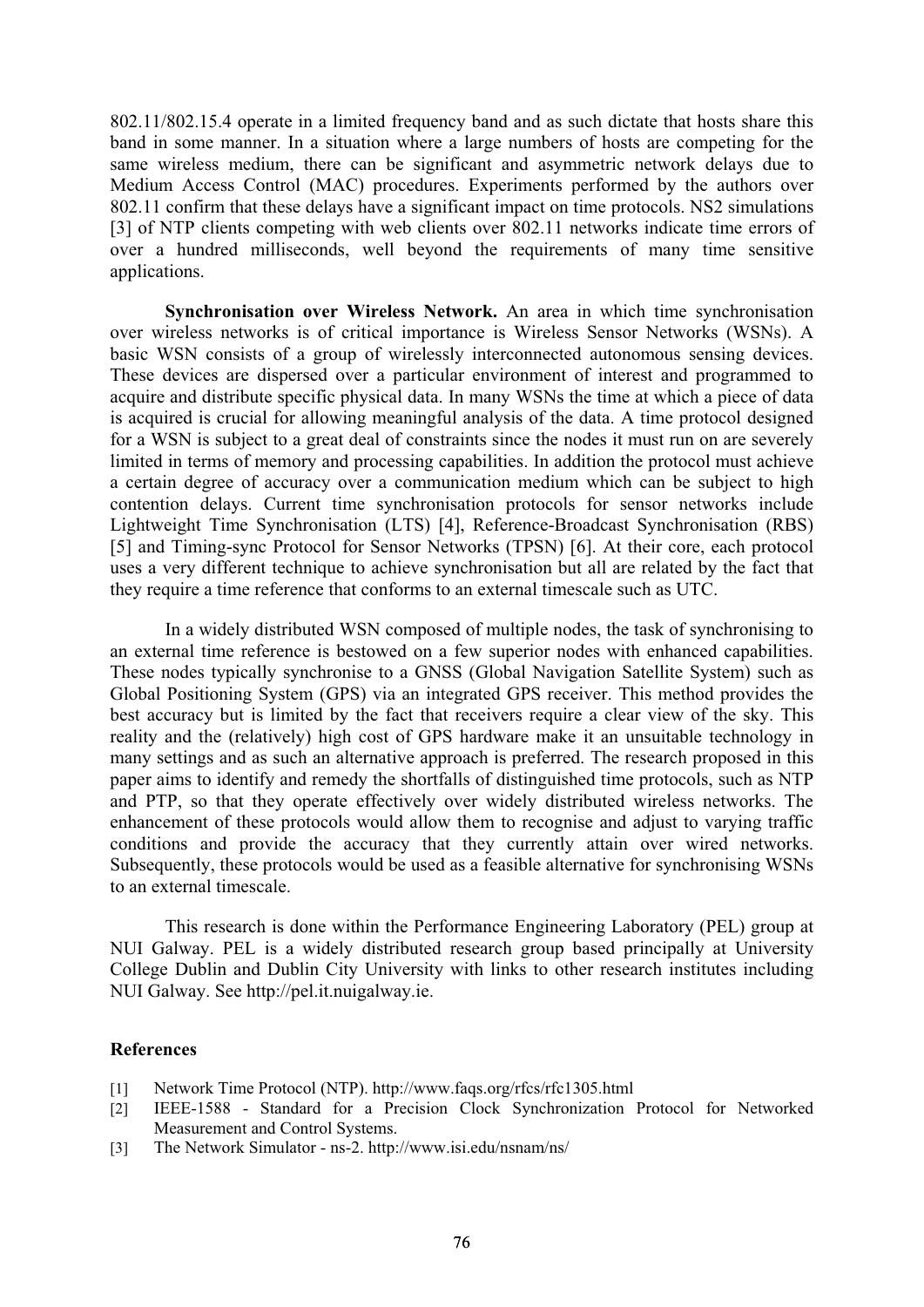- [4] JANA VAN GREUNEN, JAN RABAEY. *Lightweight Time Synchronization for Sensor Networks*. International Workshop on Wireless Sensor Networks and Applications (WSNA), p. 11–19, September 2003.
- [5] JANA VAN GREUNEN, JAN RABAEY. *Lightweight Time Synchronization for Sensor Networks*. International Workshop on Wireless Sensor Networks and Applications (WSNA), p. 11–19, September 2003.
- [6] SAURABH GANERIWAL, RAM KUMAR, MANI B. SRIVASTAVA. *Timing-sync Protocol for Sensor Networks*. The First ACM Conference on Embedded Networked Sensor System (SenSys), p. 138–149, November 2003.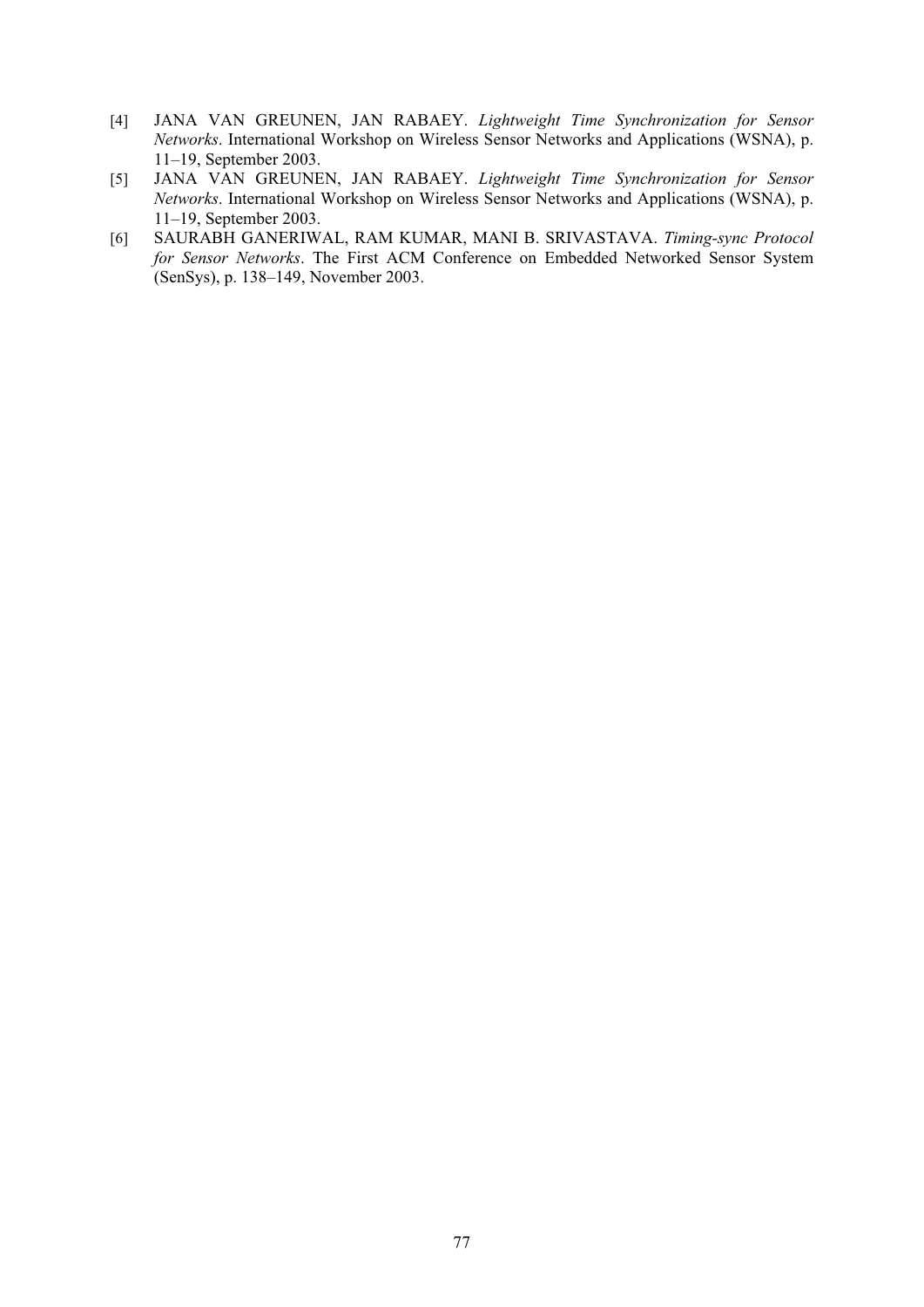# **The Expert Information System for the Third Party Logistic Provider's Choice**

#### Olga I. Shved, Helena N. Zhivitskaya

#### *Belarusian State University of Informatics and Radioelectronics, Belarus e-mail: jivitskaya@bsuir.by*

Direction "outsourcing of logistical services (Third Party Logistics Services-3PL/Logistics Outsourcing) " is defined as transfer of a part (all) of logistical functions to the external service logistical organizations and a way of optimization of enterprise's activity due to transfer of not profile functions (partial or full) and corporate roles to the external specialized companies (3PL-providers). Abroad outsourcing is practiced for a long time and more often in sphere of selling and distribution of finished goods.

The urgency of outsourcing of logistical services and question of a choice of the logistical provider consists that at transition from the market of the seller to the market of the buyer use of logistical intermediaries allows to reduce investments into auxiliary processes, to reduce their cost price, there is a flexibility of reaction to changes inside of the company and outside of it, financial parameters improve. It is obvious, that the companies aspire various ways to lower all logistical costs, and outsourcing is one of effective ways to make it. Packages of given services of logistical providers can include transportation, warehousing, integration and disaggregation cargoes, readdressing, storage, recommendations at the choice of rational logistical decisions, consulting, engineering, marketing, information services.

The market of logistical outsourcing is forming in Belarus and questions of its development are very actual. This process is influenced with following factors:

- Globalization of supplying and marketing networks and globalization of trade;
- Management of supply chains;
- Pressure of consumers;
- Application of outsourcing as business-model of the organization.

The developed software product has allowed to simplify decision-making at the choice of 3PL- provider for employees of a company and to optimize firm activity in organization and account of cargo transportations and logistics in whole. The given software is developed by a principle of dialogue with user, does not demand special training of the personnel to work with it. The simple user interface, convenient arrangement of action buttons, opportunity of fast access to any kind of information do the given product an integral part of enterprise success achievement.

Use of software product reduces expenses of logistics department work - instead of daily viewing papers and monthly forecasting of demand workers trace the data brought in the program, choose and analyze the necessary information on providers, shipments, transport charges, payments, analyze seasonal prevalence of sales under the constructed schedules. So, the developed program provides reduction of expenses of personnel work - management gets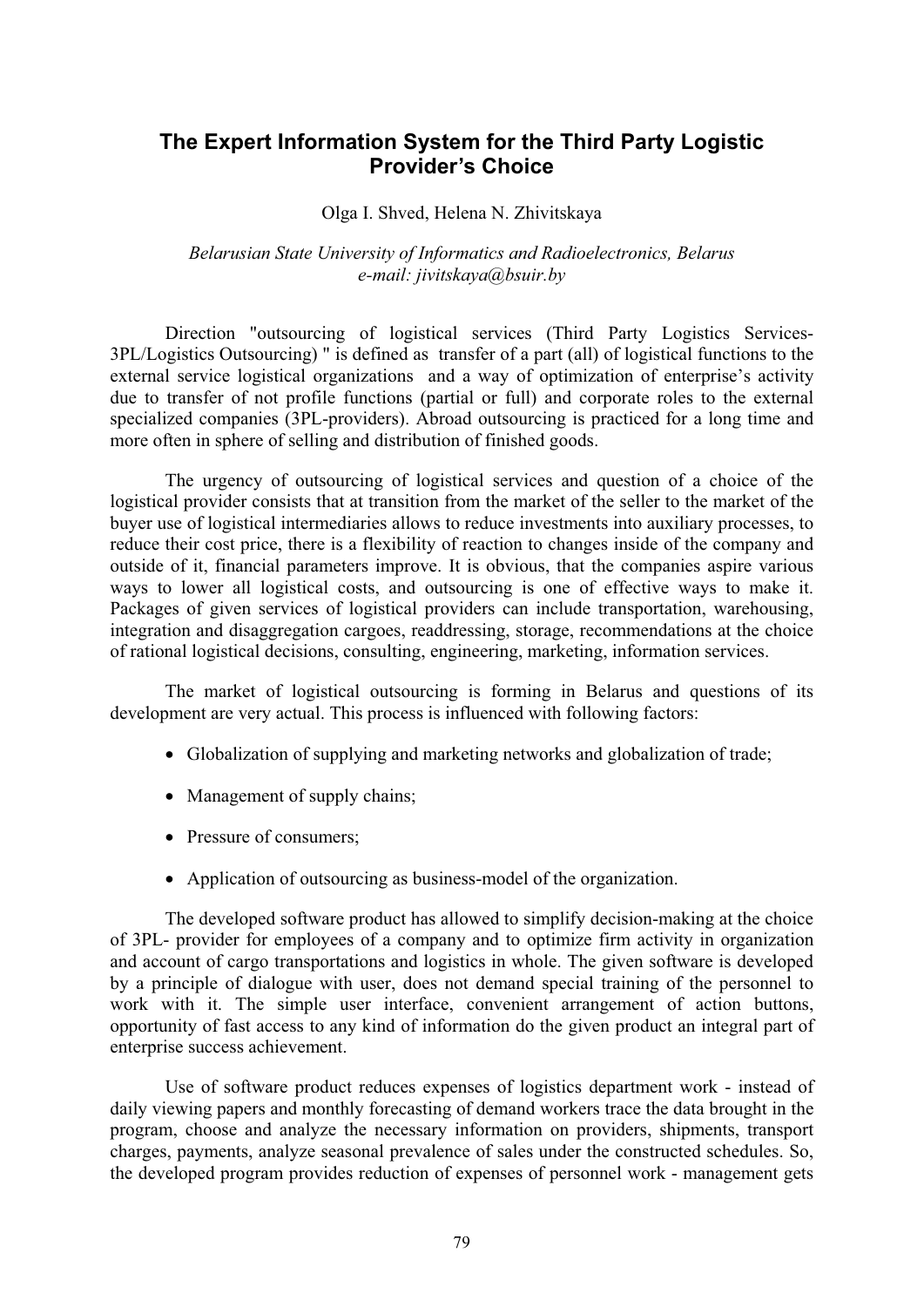higher level, the firm can devote more time to work with clients, to studying of the markets, advertising activity; also program provides reception of the proved rational decisions at the choice of 3PL- provider. It is important for a firm as for today the economy of means (decrease in monetary, time charges) is simply necessary for developing companies in conditions of the socially-focused economy. A firm which wants to estimate and choose the partner for business can use developed application, besides investors who wish to enclose money in 3PL-providers development can use software product and solve the same question at the choice of the best logistic provider.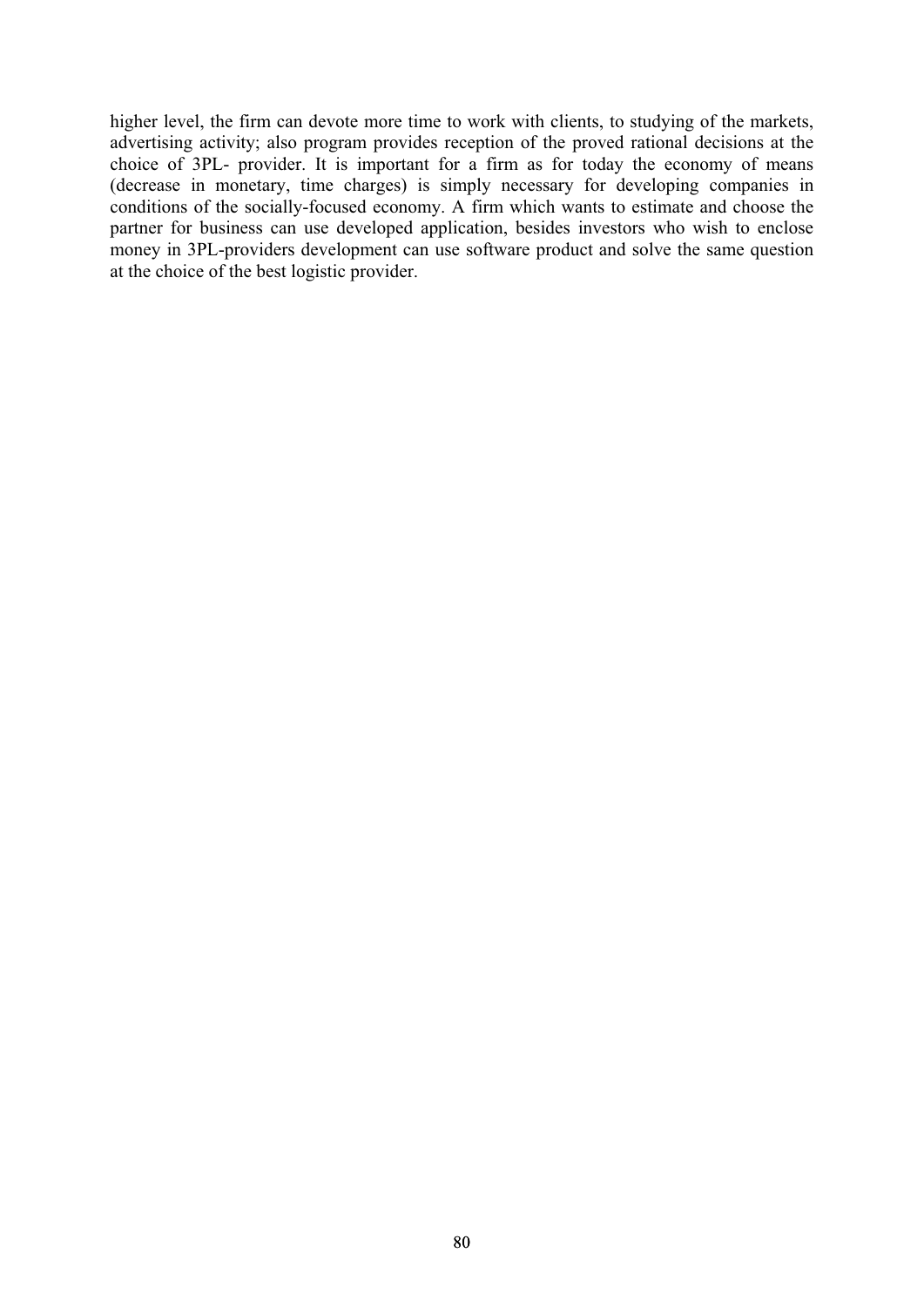# **A GSM-Based Infrastructure for Large Geographically Distributed Sparse Sensor Networks**

Michael Schukat, Colm Connolly

*School of Engineering and Informatics, NUI Galway, Galway, Ireland e-mail: [michael.schukat, c.connolly1]@nuigalway.ie* 

This paper describes the concept of a large geographically distributed sparse sensor network. It consists of a 3-tier architecture, whereby individual wireless sensor nodes (WSNs) and monitoring stations (MSs) communicate via a device authentication and management station (DAMS). The sensor nodes are optimised for battery efficiency. The DAMS allows the simple management and configuration of sensor networks, while providing a centralised database that is used for the storing, dispatching and processing of sensor data.

**Overview.** Large geographically distributed sparse sensor networks are typically deployed in applications like vehicle tracking systems and habitat monitoring of environmentally sensitive areas [1]. Due to the low sensor density of such networks conventional short range wireless network technologies like IEEE 802.11 or ZigBee are not feasible. Instead they are usually implemented on top of existing GSM networks. The obvious advantage of such a network is, apart from its broad coverage, the reliability and build-in routing capabilities that are managed by the service provider.

On the other hand GSM-based networks are shared between numerous users and are open networks. This makes security and authentication a critical factor, particularly when such mobile phone networks become the backbone for a sensor network [2, 3, 4].

This paper describes a sensor network architecture, which takes advantage of the services provided by GSM networks, while adding a scalable device management, data encryption and source authentication component.

The proposed system is an infrastructure-based network. It is based on a 3-tier architecture that consists of

- a number of wireless sensor nodes (WSNs) that form one or more logical networks (LNs),
- a central device authentication and management station (DAMS), and
- one or more monitoring stations (MSs).

Data exchange between these components is done via encoded SMSs. This messaging service has been chosen over GPRS due to the poor coverage of the latter in some rural parts of Europe. Conceptually data is transmitted bi-directionally between the WSNs and the monitoring stations via the DAMS as the gateway in the middle-tier.

- 1. This paper will address the following issues:
- 2. The overall system architecture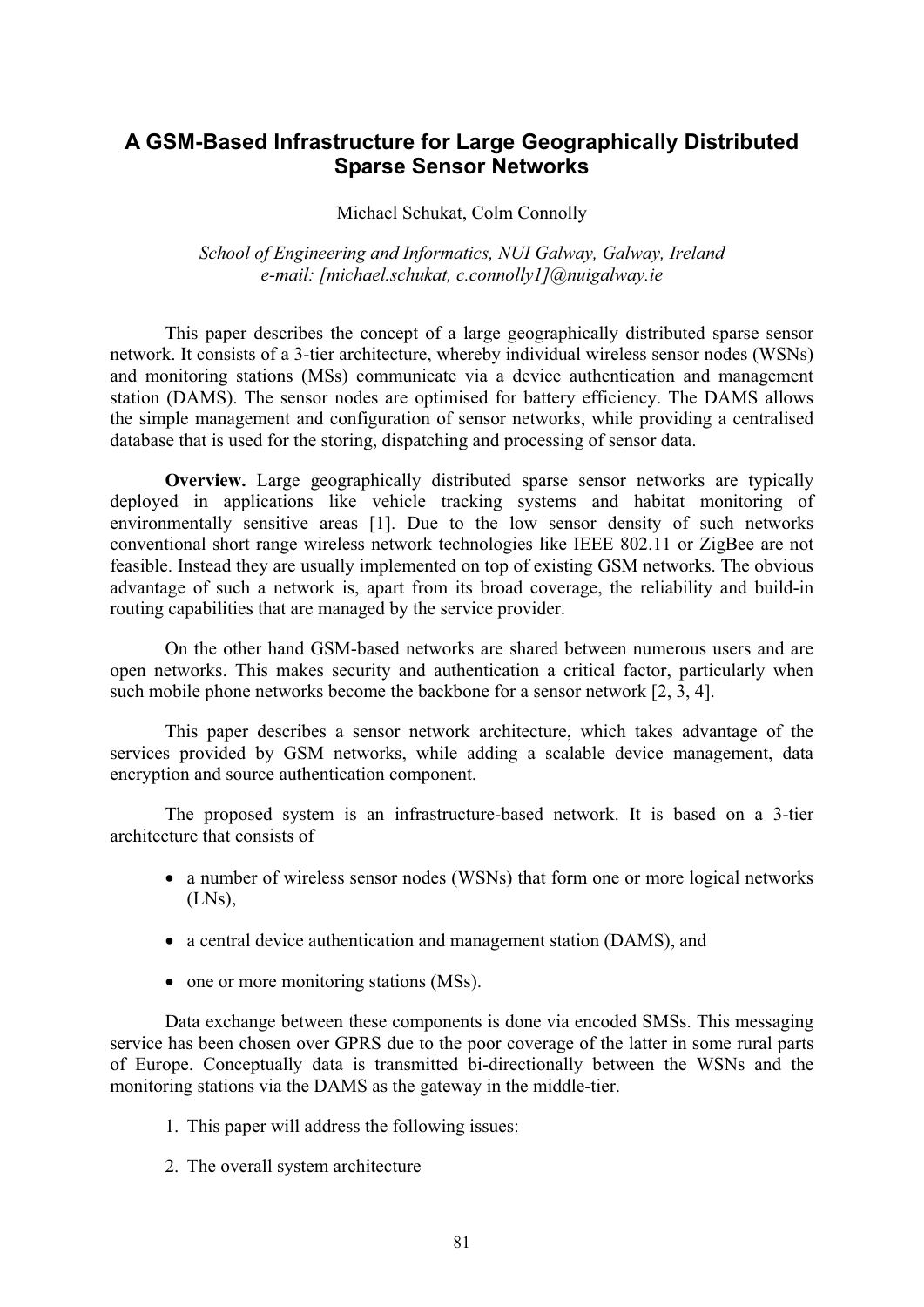- 3. Hardware and software elements of the WSNs, the DAMS and the MSs [5]
- 4. Security and device authentication throughout the network
- 5. Sensor network services [6, 7]

- [1] K. RÖMER, F. MATTERN, The Design Space of Wireless Sensor Networks, IEEE Wireless Communications, Vol. 11, No. 6, pp. 54-61, Dec 2004.
- [2] C.-Y. CHONG, S. P. KUMAR, Sensor Networks: Evolution, Opportunities, and Challenges, Proceedings of the IEEE, vol. 91, no. 8, pp. 1247-1256, August 2003.
- [3] C. CHAN, A. PERRIG, Security and Privacy in Sensor Networks, IEEE Computer, vol.36, no.10, Oct. 2003, pp. 103-105.
- [4] R. V, YI YANG, T. YANG, An overview of Wireless Sensor Network and Applications, IEEE Proceedings of the 35th Southeastern Symposium on System Theory, 2003, pp. 432- 436.
- [5] J. LABROSSE, MicroC/OS-II: The Real Time Kernel, CMP Books, November 1998.
- [6] L. SCHWIEBERT, S. K. S. GUPTA, J. WEINMANN, Research Challenges in Wireless Networks of Biomedical Sensors, Mobile Computing and Networking, pp. 151-165, 2001.
- [7] P. J. MARRÓN, A. LACHENMANN, D. MINDER, M. GAUGER, O. SAUKH, K. ROTHERMEL, Management, and Configuration Issues for Sensor Networks, International Journal of Network Management, Special Issue: Wireless Sensor Networks, Vol. 15, Nr. 4, pp.  $235 - 253$ , 2005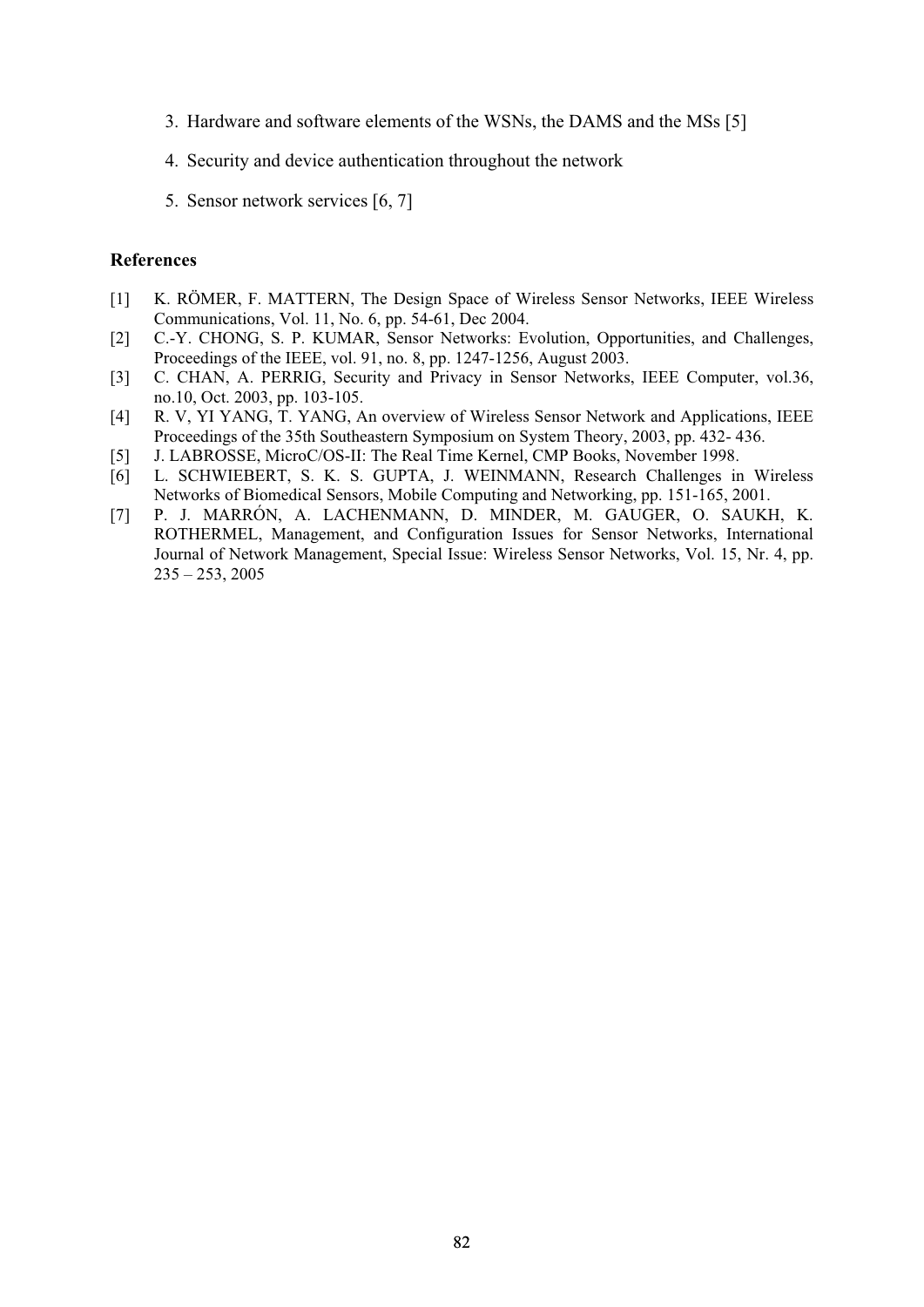### **Computer-Aided Diagnosis of the Pulmonary Nodule**

Matvey V. Sprindzuk<sup>1)</sup>, Vassili A. Kovalev<sup>1)</sup>, Alexander V. Tuzikov<sup>1)</sup>, Eduard V. Snezhko<sup>1)</sup>, Alexander A Dmitruk<sup>1)</sup>, Siarhei A. Kharuzhik<sup>2)</sup>, Elena Zaitseva<sup>3)</sup>

*1) The United Institute of Informatics Problems of National Academy of Sciences of Belarus, Minsk, Belarus 2) N.N. Alexandrov Scientific-Practical Center of Oncology and Medical Radiology Minsk, Belarus 3) University of Zilina, Faculty of Management Science and Informatics Univerzitná 8214, 010 26 Žilina, Slovakia e-mail: elena.zaitseva@fri.uniza.sk* 

Lung cancer is the most common cause of cancer death in both men and women in the world. Lung cancer is the most commonly diagnosed cancer worldwide, accounting for 1.2 million new cases annually. Lung cancer is one of the most prevalent cancers, with an estimated 173,770 new cases and 160,440 deaths attributed to the disease in 2004 in the United States. In 2006, the LC caused over 158,000 deaths—more than colorectal, breast, and prostate cancers combined.

The advantages of imaging techniques for the pulmonary nodule detection and differential diagnosis are the noninvasive nature of these manipulations, which causes no discomfort and pain to patient, the possibility to easily collect and share the images for diagnostic and research purposes. These methods are an addition to the existing methods, which provide the biochemical picture of the disease or serve as the ultimate expert diagnosis (pathohistology). Adequately applying the pulmonary nodule imaging diagnostic methods, it is possible to reduce the number of biopsies and other painful medical procedures which patients are inevitably subjected to.

The analysis of the performed research shows the evidence that various *computeraided diagnosis* (CAD) systems can be successfully applied for chest radiographs, *computed tomography* (CT), *magnetic resonance imaging* (MRI), *positron emission tomography* (PET). These modalities can serve as a useful tool for a practicing medical professional facing the burden of routine diagnostic job.

A CT scan is commonly used to evaluate whether lung cancer is present in the hilar and mediastinal lymph nodes, liver, and adrenal glands, but its accuracy in identifying mediastinal lymph node involvement is suboptimal (sensitivity of 40 to 65% and specificity of 45 to 90% versus either a PET scan or mediastinoscopy). Most importantly, CT as a rule misses small metastatic foci that do not result in mediastinal lymph node enlargement. Mediastinal lymph nodes that are normal in size have an 8 to 15% probability of having metastatic disease, whereas mediastinal lymph nodes that are 1 to 1.5 cm, 1.5 to 2 cm, and greater than 2 cm in size will contain metastases 15 to 30%, approximately 50%, and about 90% of the time, respectively. PET which uses 2-[18F] fluoro-2-deoxy-D-glucose to identify areas of increased glucose metabolism in lung tumors, is more sensitive than CT in staging lung cancer it has a sensitivity of 83%, specificity of 96%, and negative predictive value of 96%. However, increased glucose metabolism also occurs with inflammatory processes. Obtaining both a PET and CT scan can enhance the accuracy in the staging of lung cancer. PET also enhances detection of bone, liver, and adrenal metastases. However, if treatment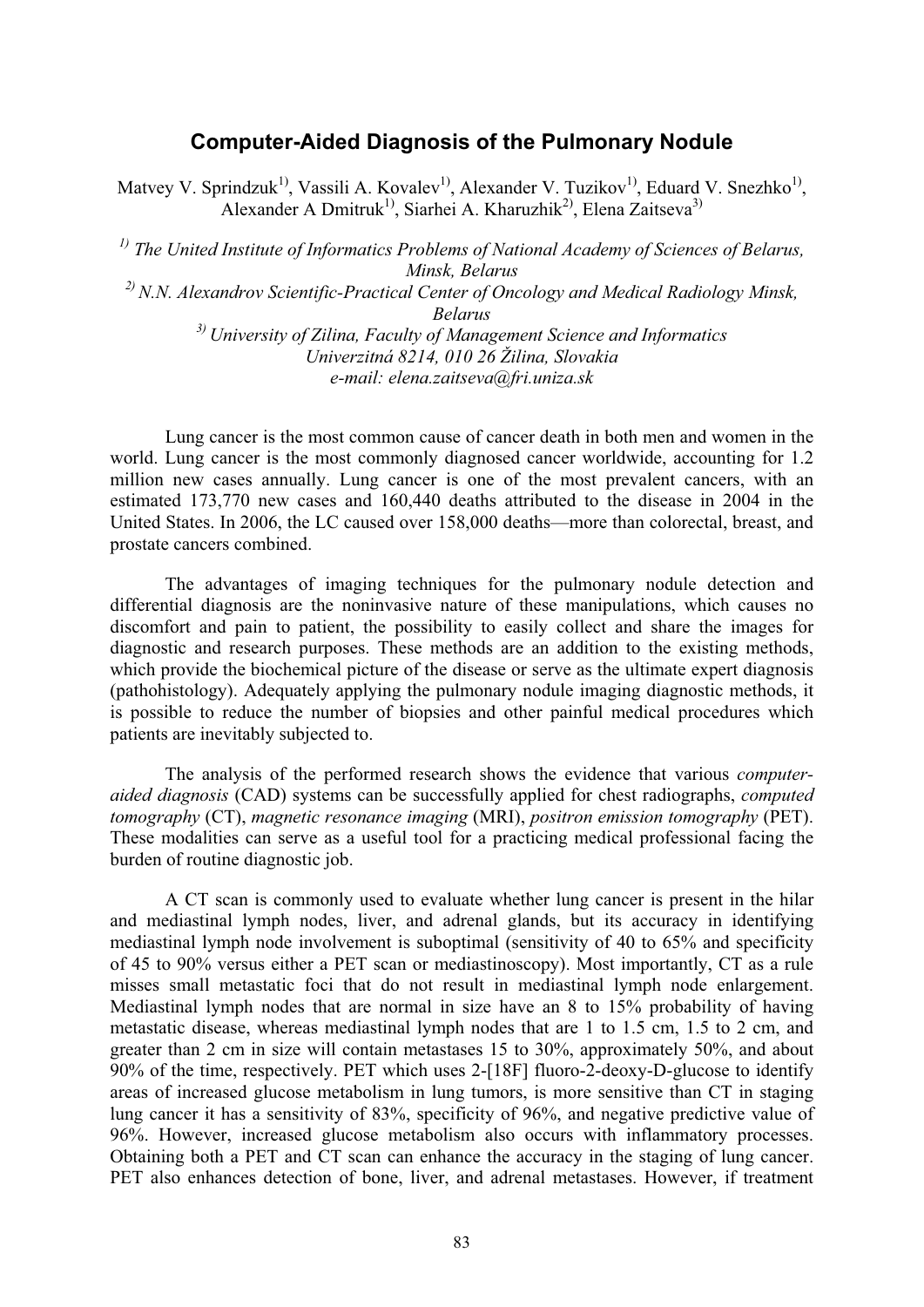decisions are to be based on PET scan results, positive PET scan findings require pathologic or other radiologic confirmation. MRI is another option for detection of malignant pulmonary nodules and in particular based on the image analysis. Recent experience with MRI points to its potential for detection and characterization of pulmonary nodules while avoiding ionizing radiation.

In a brief review article we have described the concepts, mehods and some definitions of the modern CAD and thoracic radiology and the facts derived from the available literature on the topic of pulmonary nodule differential CAD published during 2004-2009. The review of the literature shows that a significant experience of the CAD clinical application has been gained. The unresolved problems of CAD are the ways to improve the techniques of the image analysis to increase the sensitivity of diagnostic strategies, to broaden the spectrum of the differential diagnosis. Perhaps the implementation of samples of miscellaneous verified pathologic entities to cover the entire pulmonary nodule differential diagnosis extent may be the rational effective strategy to decrease the rate of false-positive diagnostic results. Apparently, this amount of work requires an extremely large database of the correctly detected and verified images. Another challenge is the performance of the large-scale evidence-based trials in order to discover the advantages and disadvantages of the computerassisted approaches to diagnosis of malignant pulmonary nodules.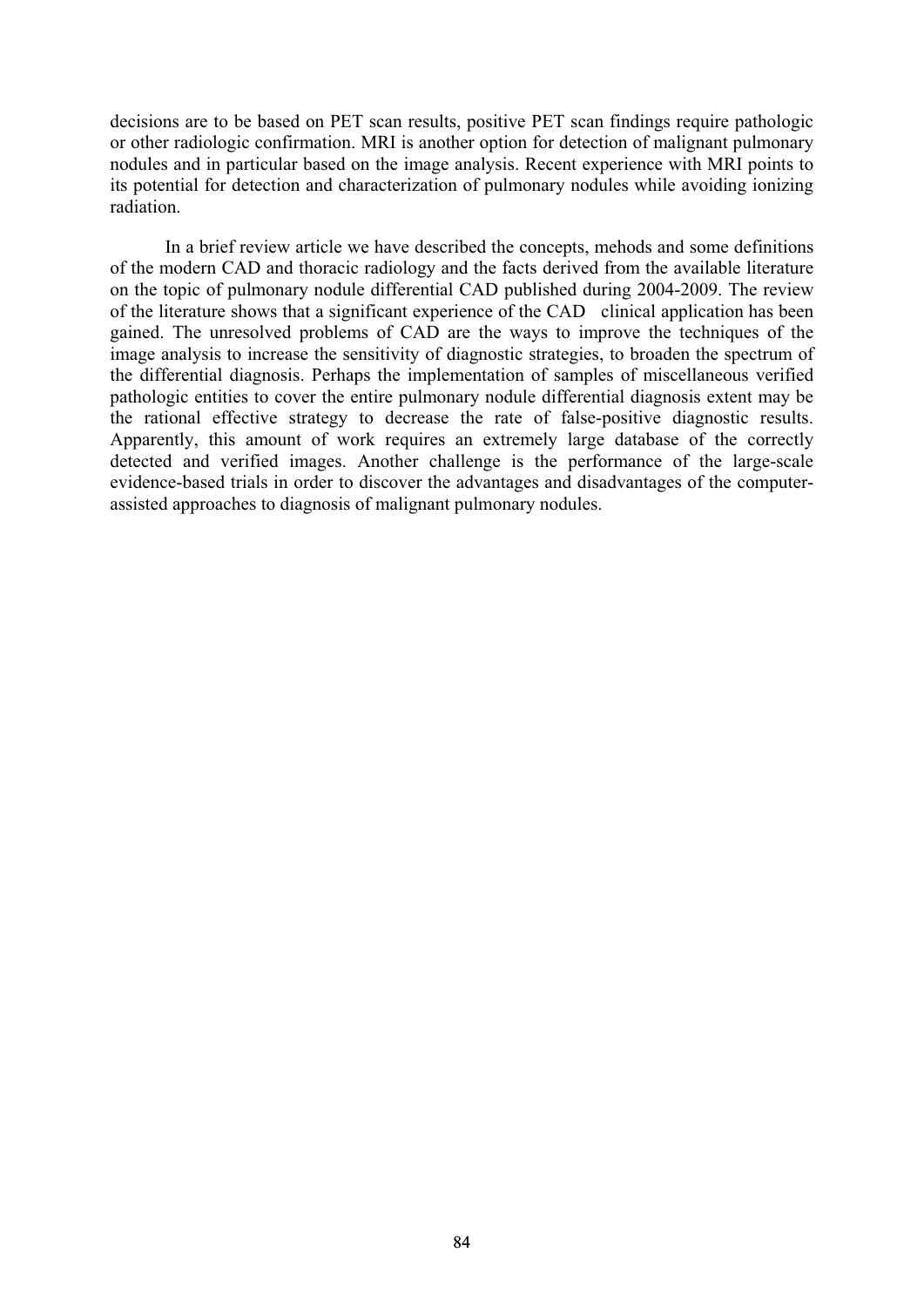## **On the Static ADC Non-Linearity Evaluated for RSD Cyclic A/D Converter Case**

Ondřej Šubrt <sup>1, 2</sup>, Miloslav Kubař<sup>1, 2</sup>, Pravoslav Martinek<sup>2</sup>

*1 ASICentrum, Prague, Czech Republic, 2 Faculty of Electrical Engineering CTU Prague, Czech Republic e-mail: [ondrej.subrt, miloslav.kubar]@asicentrum.cz, martinek@fel.cvut.cz* 

One of the recent approaches to test A/D converter performance is the so-called Servo-Loop Method. This method is aimed at the non-linearity extraction of static ADC transfer curve. In this paper, we prove an advanced Servo-Loop version focusing on behavioral and transistor-level example of the Residual Signed Digit (RSD) cyclic A/D converter design. The background of the considered Servo-Loop version was proposed in [1]. In this paper, we establish a Virtual Testing Environment (VTE) built on Verilog-A implementation of the Servo-Loop unit fully integrated into Cadence design environment.

The Servo-Loop method [2], [3] is widely used for direct A/D converter test and measurement. However, to implement this method in a simulation way into advanced IC design tools, improvements of the standard implementation are strongly advised as to increase the performance and efficiency of the search algorithm. We successfully made such improvements in [1], significantly accelerating the Servo-Loop convergence. The subsequent task being the main topic of this paper is to develop a Virtual Testing Environment (VTE). The VTE proposed incorporates the Servo-Loop core and creates a convenient user interface for IC design engineers involved in the A/D converter design and verification. Particularly, the VTE is dedicated to solve the following tasks. First, it is capable to simulate a behavioral ADC model annotated by a priori known circuit error sources and to extract INL and DNL performances invoked by these errors. The individual error source contributions to the total ADC performance can be then evaluated. In such a way, the most crucial parameters for a given ADC circuit implementation are pinpointed, enabling a system-level design optimization. Secondly, the VTE enables to run full transistor-level simulation necessary for the verifications carried out in the IC design practice. At this point, the accelerated Servo-Loop convergence offers a significant advantage during the IC verification process.

Our paper is expected to be partitioned as follows. In Section 2, the main advantages of the considered powerful Servo-Loop implementation are summarized. In Section 3, Virtual Testing Environment idea is presented, describing the Verilog-A system background for use with Cadence design environment, particularly the Spectre circuit simulator. In Section 4, we demonstrate the system architecture and behavioral model of the RSD A/D converter used as a Device Under Test (DUT) for the proposed VTE. Section 5 deals with the most important verification results of the ADC design prototype, discussing various models from fully behavioral to advanced circuit-similar level. As a preliminary conclusion (Section 6), we can state that the presented paper brings the most significant results of the ADC simulation procedure, including the description and setup of the testing environment. The VTE proposed is dedicated for the semiconductor industry practice and it already has been found as a useful tool for IC design engineers.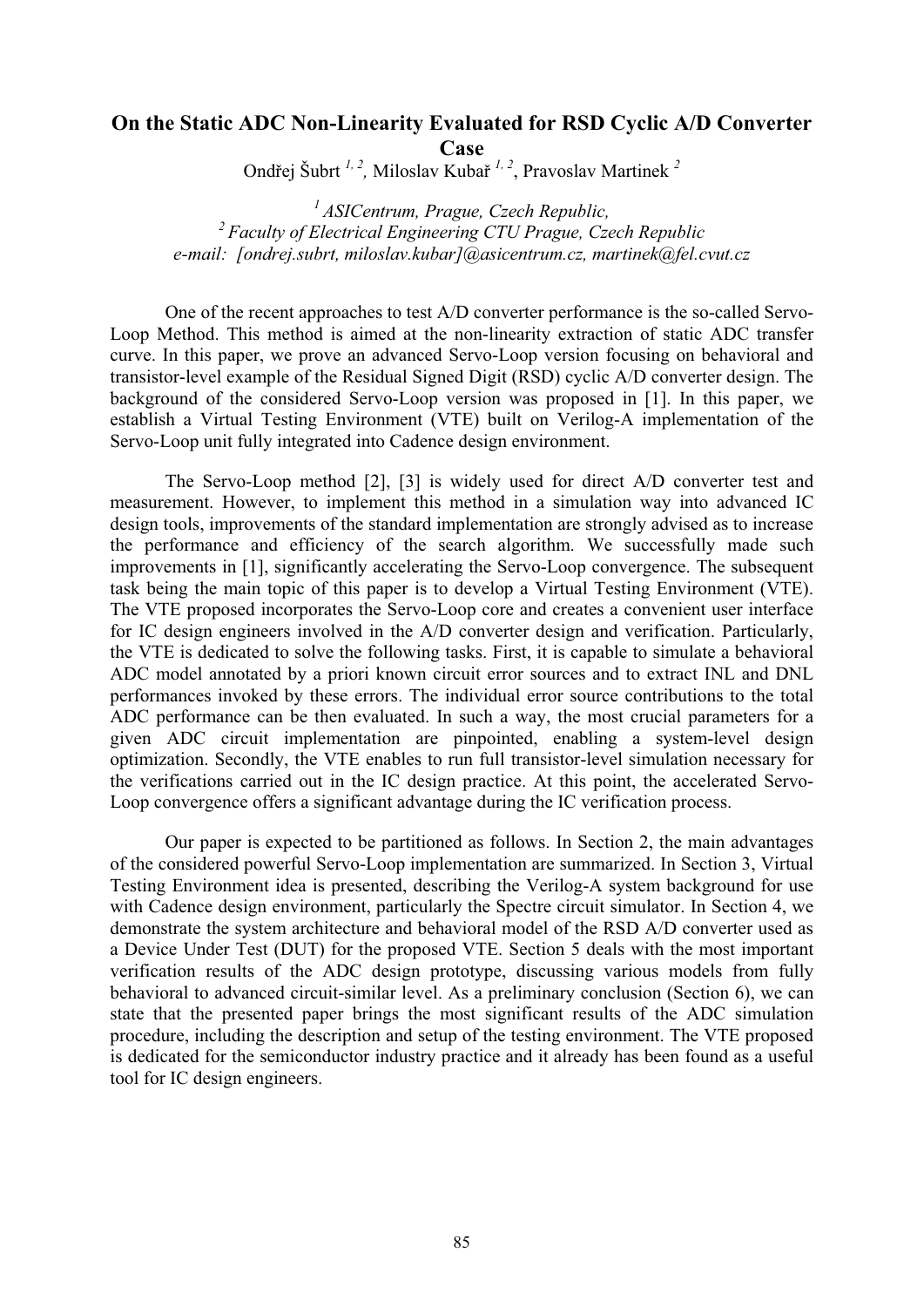- [1] O. ŠUBRT, P. MARTINEK, C. WEGENER: "A Contribution to Advanced Extraction Methods for Static ADC Non-linearity", *Instrumentation and Measurement Technology Conference (IMTC) 2007,* CD-ROM, Warsaw, Poland, May 2007.
- [2] M. BURNS, G. W. ROBERTS: *An Introduction to Mixed-Test and Measurement*, Oxford University Press, pp. 447-481, New York 2001.
- [3] C. WEGENER: Applications of Linear Modeling to Testing and Characterizing D/A and A/D converters, Ph. D. Thesis at NTU Ireland, University College Cork, 2003.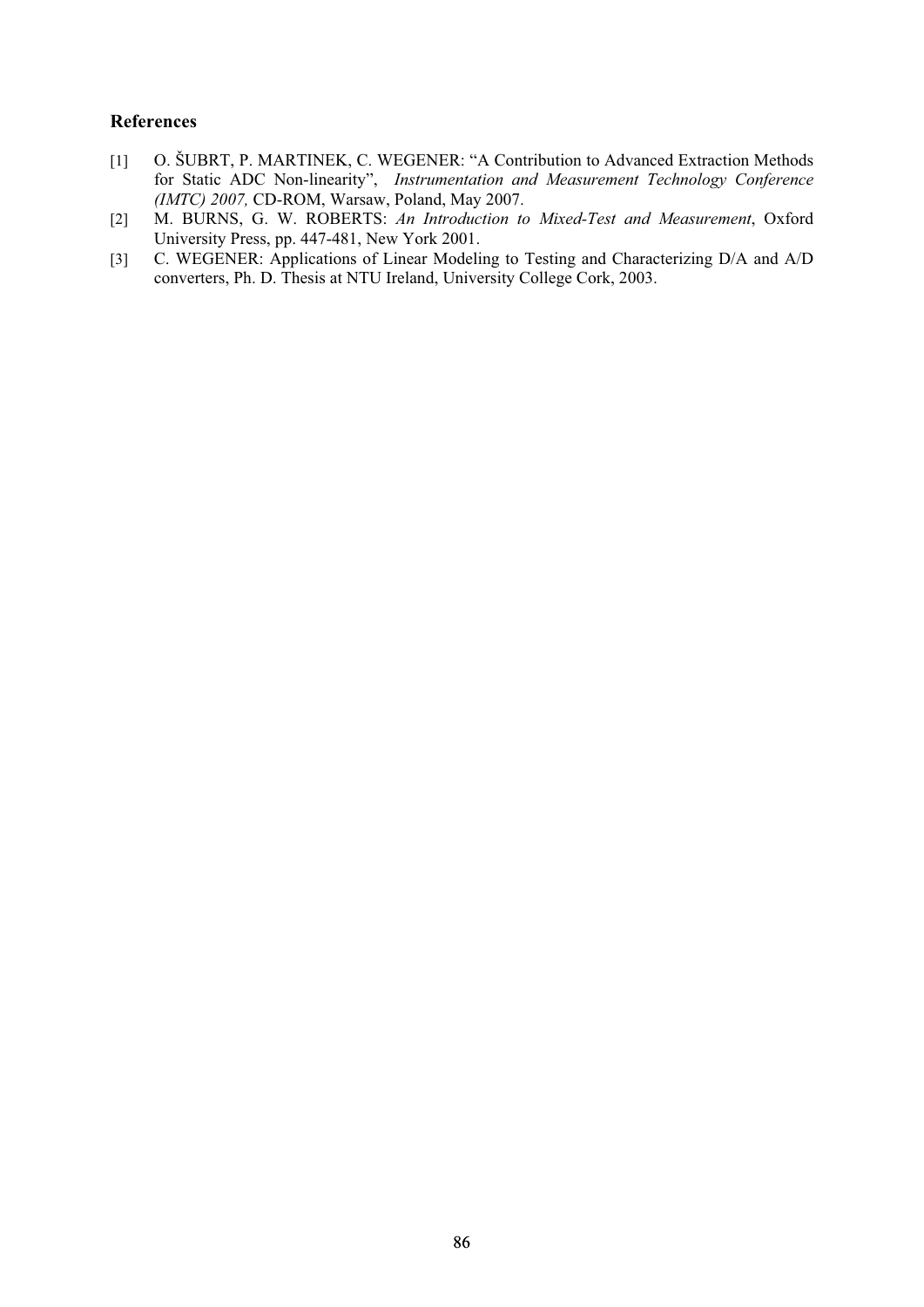### **Analysis of algorithms of decision-trees making**

Andrej Šulhin, Peter Solenský and Vitaly Levashenko

*University of Žilina, Faculty of Management Science and Informatics Department of Informatics, Univerzitná 8214/1, 010 26 Žilina, Slovakia e-mail: [sulhina,solensky]@st.fri.uniza.sk* 

An important part of the development of the information society is the need to work with the growing amount of data. Companies, financial and scientific institutions store these data in databases in the hope that they are hiding useful information. Therefore it is a natural consequence that scientists from different disciplines focus on finding methods that would be able to discover knowledge in large volumes of data.

The data in the database originate from the real world. We collect them by identifying of objects. This identification is based on their measurable characteristics. These characteristics can be described by attributes. There are independent and dependent attributes. Dependent attributes are function of independent attributes. We call this function classification model [2, 8].

One form of representation of the classification model are decision trees. You can imagine the decision tree how a simple data structure. This structure contains nodes, branches and leaves. Nodes represent independent at-tributes. Branches are values of the independent attributes. Leaves represent the outcome of the dependent at-tribute. One path coming from the tree root to any leaf represents the classification rule: IF condition THEN conclusion. The condition is represented by the conjunctions of constraints on the independent attribute values. Conclusion of the rule is dependent attribute value.

Classification rules have some advantages. These rules are easily understandable to people and quickly processed by the machine learning. They are optimal for implementation in expert systems [4]. Therefore, the classification rules are often used for classification [3].

The main objectives of this work were to make a software package designed to create classification models and analyze their effectiveness. In this package are implemented several methods of knowledge discovery (methods of decision trees induction [7] and statistical classification [6]). Advantage of the software is better classification accuracy, because it realizes the choice of best methods for each specific database.

The publication includes also the results of experiments on several databases from Repository [1]. The classification models with the regard to their accuracy are rated on the basis of the training databases. From the measured results we can make recommendations, which model is suitable for which type of database on the basis of their characteristics. Experimental results show that our software provides better-summarized classification accuracy for training databases.

The project is divided as follows: The first section is referred to the issue of knowledge discovery and role of the decision trees and classification rules as the solution of the classification problem. The second section de-scribes our software package. In the last section are explained the results of the experiments.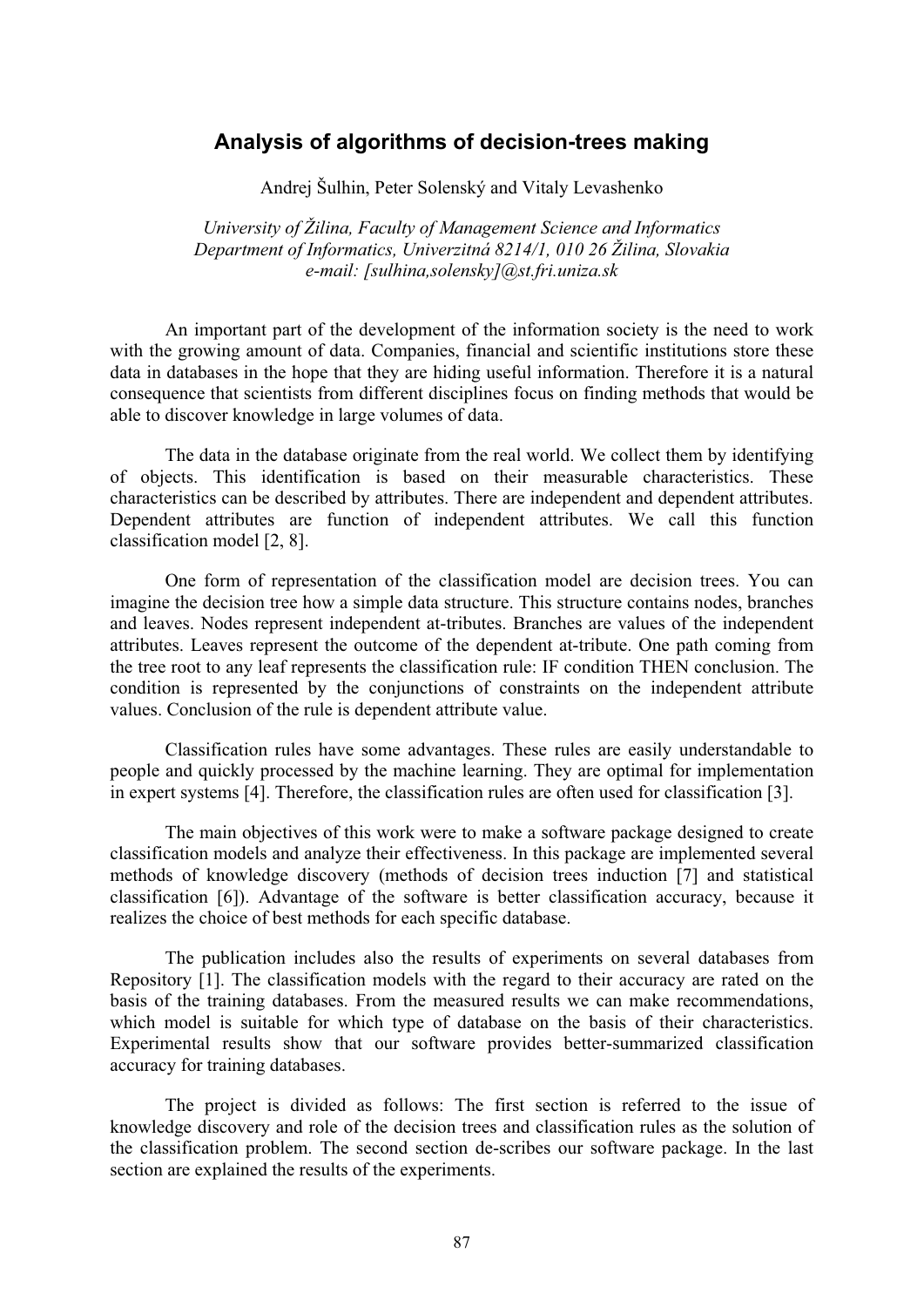#### **Acknowledgment**

This work was partially supported by grants of Scientific Grant Agency of the Ministry of Education of Slovak Republic (VEGA 1/0664/08).

- [1] ASUNCION A. and NEWMAN D., UCI Machine Learning Repository, available at www.ics.uci.edu/~mlearn/MLRepository.html, 2007.
- [2] HAND D., MANNILA H., SMYTH P., Principles of Data Mining, MIT Press, 2001.
- [3] LAROSE D., Discovering Knowledge in Data. An Introduction to Data Mining, Wiley, 2005.
- [4] MITCHEL T., Machine Learning, Mc-Graw Hill, 1997.
- [5] WITTEN J.H., FRANK E., Data Mining Practical Machine Learning Tools and Techniques with Java Implementations, Morgan Kaufmann Publ., 1999.
- [6] COVER, T., HART, P., Nearest neighbour pattern classification, In: IEEE Transactions on Information Theory, p.21-27, 1967.
- [7] QUINLAN J.R., Induction of decision trees, In Journal of Machine learning, Springer, p.81- 106, 1986.
- [8] ZAITSEVA E., PUURONEN S., Representation and Estimation of Multi-State System Reliability by Decision Diagrams, Safety, Reliability and Risk Analysis: Theory, Methods and Application. Eds. S.Martorell, C.G.Soares, Barnett J. (Proc. of European Safety and Reliability Conference, ESREL 2008, and 17th SRA-Europe ), 22-25 September, Valencia, Spain, 2008, pp.1995-2002.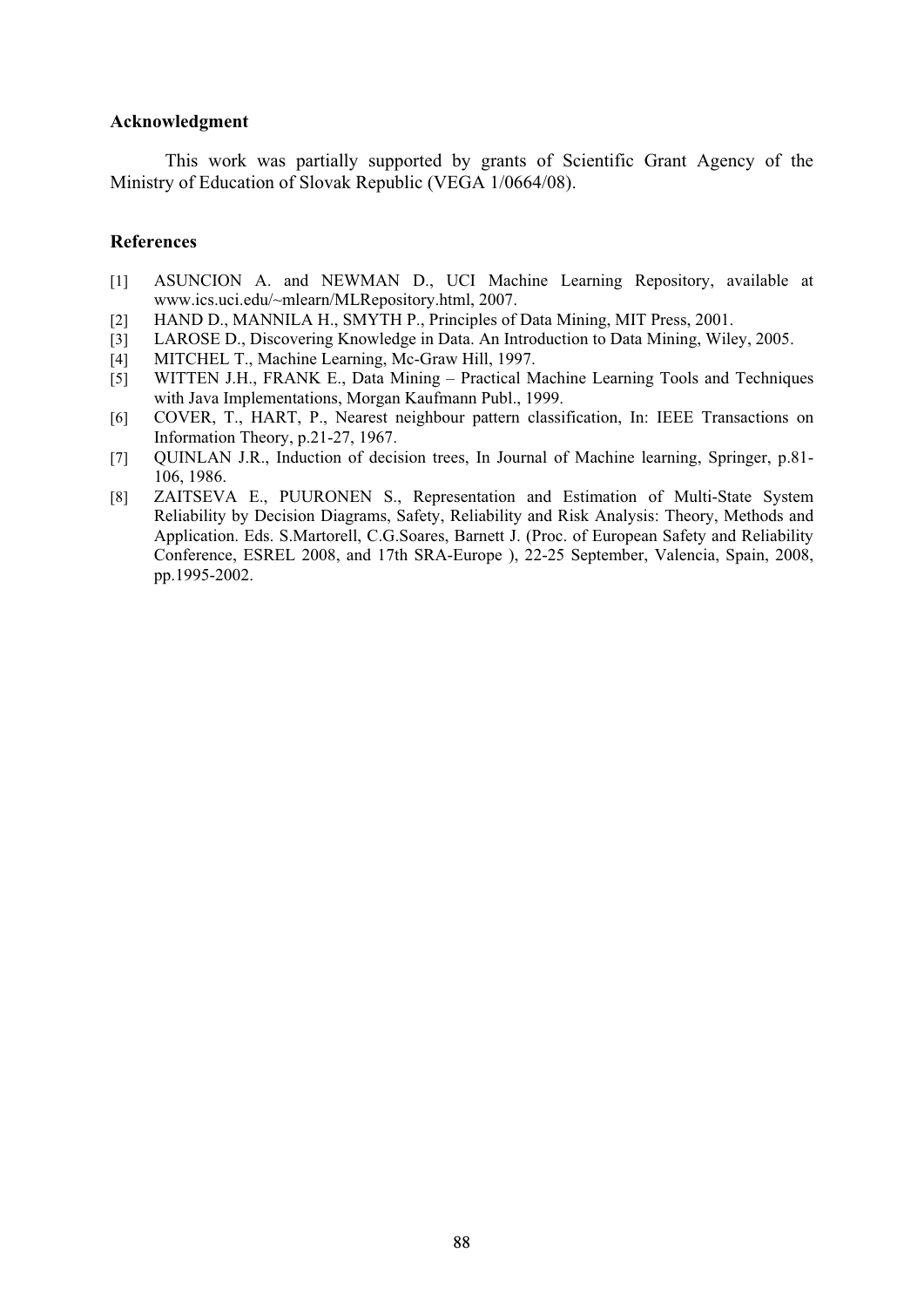# **Videofilters for Digital TV**

Daša Tichá<sup>1)</sup>, Pravoslav Martinek<sup>2)</sup>, Petr Boreš<sup>2)</sup>

*1) University of Žilina, Faculty of Electrical Engineering Dept. of Telecommunications and Multimedia, Univerzitná 1, 010 26 Žilina, Sovakia 2) Czech Technical University, Faculty of Electrical Engineering Department of Circuit Theory, Technická 2, 166 27 Prague 6, Czech Republic e-mail: dasa.ticha@fel.uniza.sk; [martinek, bores]@fel.cvut.cz* 

The transition from analogue to digital television has brought significant changes and an application of new building blocks in the signal chain. Here the fast A/D and D/A converters and anti-aliasing and reconstruction video-filters play very important role regarding to the keeping quality of the processed video-signal. In the following we discuss properties of the video filters and possibilities of their design and circuit implementations. The main attention is devoted to the approximation problem and a realization using voltagemode and current-mode building blocks.

Requirements for video-filters depend on their purpose and application areas. As mentioned, there are two main groups - anti-aliasing and reconstruction filters, which are further differ with respect to the format of video-signal. The available video-formats are RGB, component video, composite video and RGB PC graphics. The filter requirements include not only conditions for an attenuation frequency response, but also for group delay frequency response, and are more precisely specified under recommendations of ITU, NTSC, PAL/DVB, SMPTE and VISA, see e.g. [1], [2].

Successful video-filter design requires efficient solution of two key tasks - first, find the appropriate transfer function approximation, and then choosing the appropriate implementation of the filter with respect to its working frequency range, which is approximately 75MHz for HDTV applications.

The first task is usually solved using standard approximations, mostly Butterworth type - see e.g.[3]. Such a solution is not optimal, as it does not respect the requirements to the group delay. Our paper provides a different approach, based on non-standard approximation obtained using an algorithm that simultaneously accepts both attenuation and group-delay requirements. The algorithm and its implementation in MAPLE program has been presented in [4]. A result is a transfer function of a lower order than the Butterworth one. In addition, it shows better group-delay frequency response and a sufficient attenuation margin.

A solution of the second task is strongly influenced by requirements to the simplest integrable realization, less sensitive to the component value tolerances and minimized power consumption. Presented implementations are mostly based on cascade realization using known single amplifier biquadratic sections (SAB). The bottleneck of this approach is the high requirements to the used amplifiers, especially their real behavior, that negatively affect the signal suppression in filter stop-band. The article further discusses the filter implementation using the SAB based on CCII current conveyor. Such a solution we consider more appropriate, both for the implementation of voltage- and current-mode. In the following, a design based on LC prototype simulation using lossy FDNR is discussed and compared to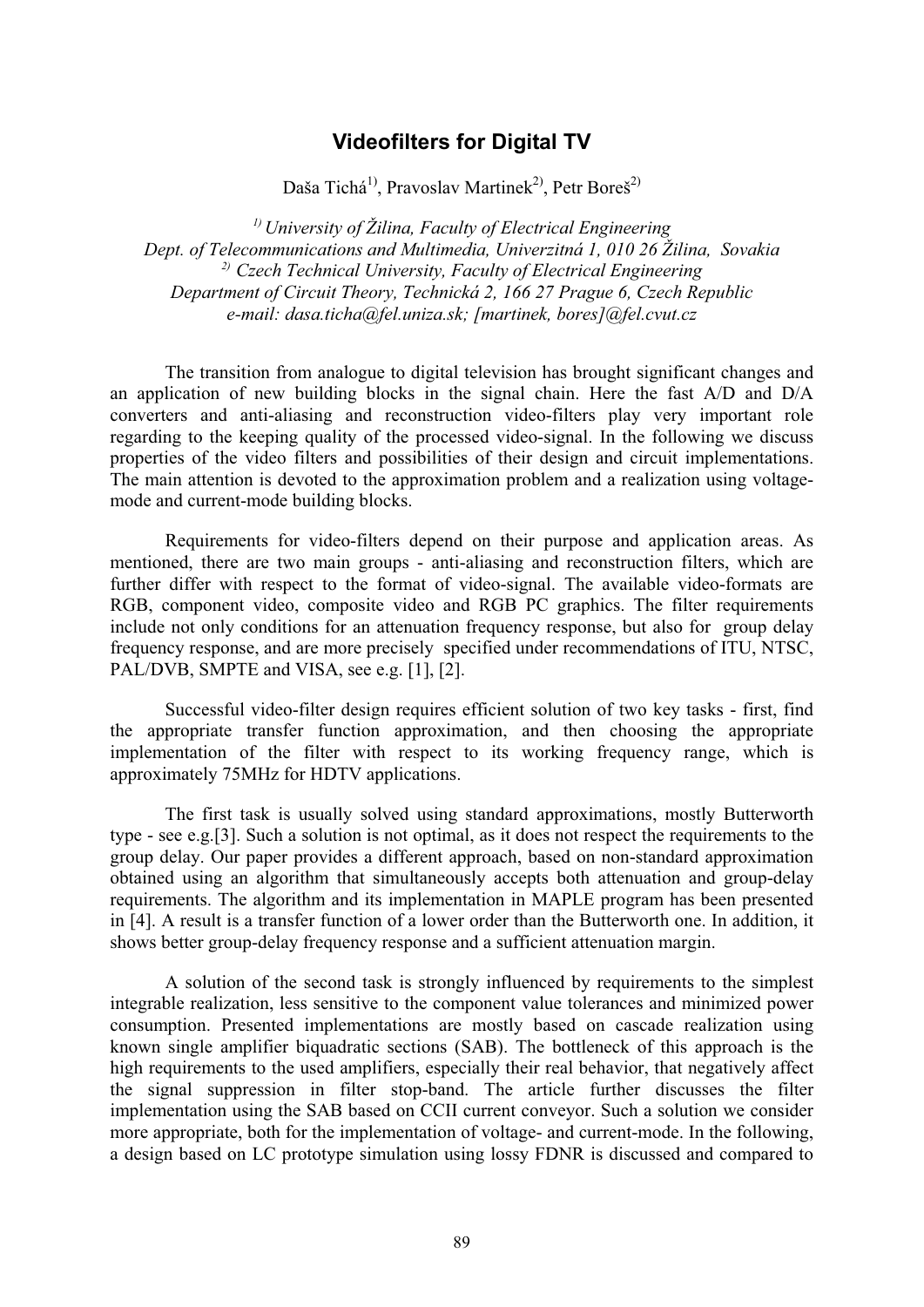the cascade realization. All these considerations are demonstrated on the practical example of SDTV video-filter design.

- [1] http://www.itu.int/publ/R-REC/en
- [2] STUTZ,B., BEKGRAN,M.: *Active Filters for Video Meet Antialiasing and Reconstruction Requirements*, EDN, June 2003, pp 75-84, http://www.edn.com/article/CA302235.html
- [3] MAX7428/MAX7430/MAX7432, MAXIM, http://http://www.maxim-ic.com/quick\_view2.cfm/qv\_pk/3049
- [4] MARTINEK, P., TICHÁ, D., BOREŠ, P.: *Filter Approximation Problem Using DE Algorithms*. In ECCTD'09 European Conference on Circuit Theory and Design 2009 [CD-ROM]. Istanbul: IEEE, 2009, p. 687-690. ISBN 978-1-4244-3896-9.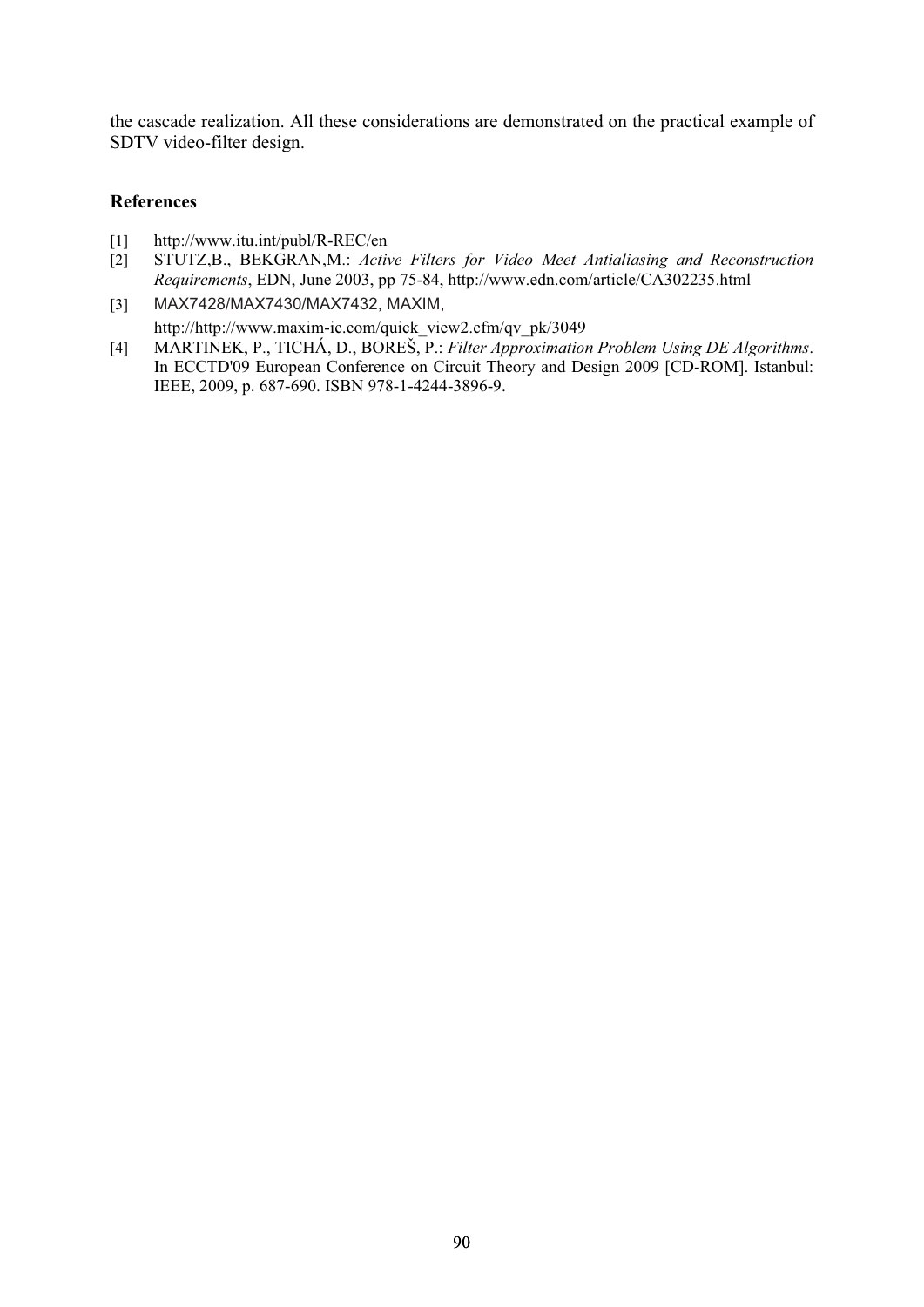## **Emotions as a Component of Prosody**

Jana Tuckova

*Czech Technical University, Faculty of Electrical Engineering Department of Circuit Theory, Technická 2, 166 27 Prague 6, Czech Republic e-mail: tuckova@fel.cvut.cz* 

Prosody is very important for any kind of synthetic speech. As a matter of fact, improper prosody is one of the factors which make natural and synthetic speech sound differently. Apart from frequently used prosodic parameters, such as fundamental frequency, speech unit duration and intensity, other parameters related to prosody, for example voice timbre, are also studied. Timbre is related to the expression of emotions in speech, but can be impacted by pathological changes as well. The timbre, characteristic of each individual, is based on higher formant frequencies, which are a result of signal modification in vocal organs, reverberation in cranial cavity, but also lip and tongue position variations. For these reasons, speech analysis can be a supporting tool for the diagnosis of some neurological diseases and one of the means for evaluating the therapeutic process. A direct expression of emotions is problematic in Text-to-Speech (TTS) synthesis. Speech corpora used in synthesis have been based on neutral speech so far. Emotions are coded in speech signal only, not in text. They can serve as one of the input parameters for prosody modelling by artificial neural networks (ANN) in TTS synthesis. The prosody will not reflect any specific emotion, but will increase the naturalness of speech. Emotions can be expressed in larger speech units only, such as phrases and sentences. In both of these tasks, however, it is necessary to find a method of describing emotions so as to implement them in computer applications. A generalization of the way in which people perceive sound is one of the possibilities to model prosodic parameters. This approach could be a basis for emotional speech modelling as well. I will proceed from the way in which frequency changes are perceived in speech signal. Difference tones (or combination tones), which characterize tone proximity, play an important role in the perception of emotions in speech. We base our reflection on the analogy with music theory, assuming that the most important factor in human perception is the perception of harmonic series. Harmonic components of speech signal represent a significant part of the formants, and their changes will rank among ANN input parameters. Another important parameter of emotional speech are temporal changes of speech segments, i.e. tempo changes (variations in the length of individual segments within the utterance). The change of tempo at the end of an utterance is conditioned physiologically. Furthermore, intensity as the parameter which is considered as the least important in prosody, has more importance in emotional speech than in neutral speech. Intensity helps distinguish passive and active emotions (unpleasant and pleasant). Sadness or boredom rank among passive emotions, pleasure or anger among active emotions. Describing emotions mathematically is difficult. However, we can assume that the use of artificial neural networks is helpful in analysing and processing them. In our first experiments, we have used four basic emotions: pleasure, sadness, fear and anger. To obtain an accurate classification of emotions, we shall apply supervised selforganizing maps in our research.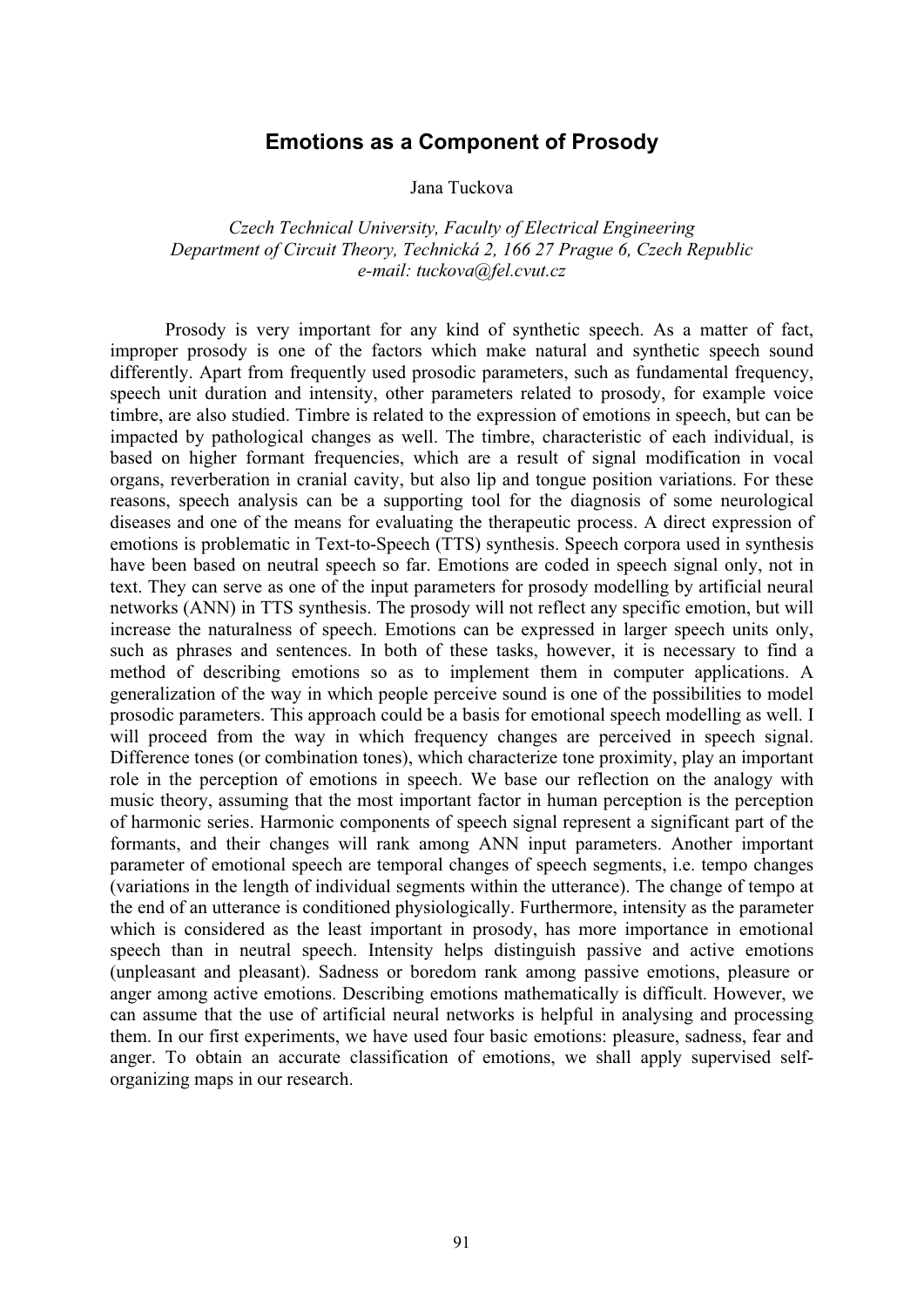- [1] ANDERS,S., ENDE,G., JUNGHOFER,M.,KISSLER,J.,WILDGRUBER,D.: Understanding Emotions. Progres in brain research, vol.156, Elsevier, ISBN 0-444-80104-9.
- [2] VLČKOVÁ-MEJVALDOVÁ, J. Prozodie, cesta i mříž porozumění. 1st ed., UK v Praze, nakladatelství Karolinum, 2006. ISBN 80-246-1266-6.
- [3] TUČKOVÁ, J. Vybrané aplikace umělých neuronových sítí při zpracování signálů. 1st ed. ČVUT v Praze, Česká technika-nakladatelství ČVUT, 2009. ISBN 978-80-01-04229-8.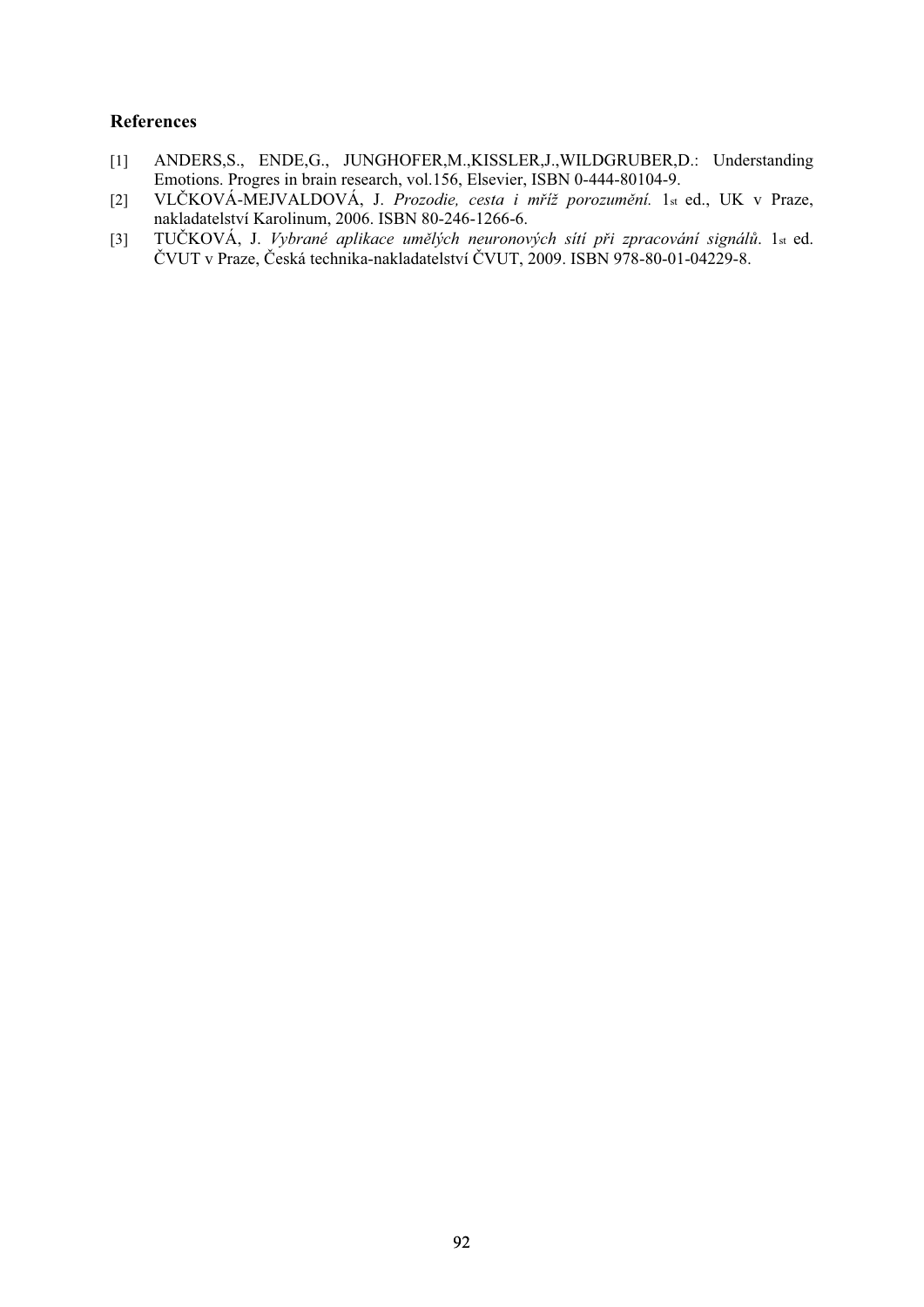## **Improved Current Conveyor Optimization Via Differential Evolution**

Milan Valenta, Pravoslav Martinek

*Czech Technical University, Faculty of Electrical Engineering Department of Circuit Theory. Technická 2, 166 27 Prague 6, Czech Republic e-mail: m.valenta@email.cz* 

This article refers recent results of author's work in the field of optimization of analog electronic circuits. The main task of this work is to find acceptable parameters of known circuit topology such as geometric parameters, supply voltage and bias voltage values. In other words it means to find a minimum of a function which is multicriterial multimodal, noncontinuous and hard to evaluate.

To reach such a solution we have used optimization system, developped at our department, which links the differential evolution algorithm with a spice-like simulation system Ngspice. It helps us to evaluate the fitness function, which is computed directly within Ngspice. This solution makes us possible to work with recent libraries and models at a transistor level, such as BSIM3,4, EKV etc. The input and output of circuit block which is to be optimized is also spice-like textfile and could be used for other or further optimization and simulation process.

The optimization part is based on differential evolution algorithm, which is recently well proved to find a satisfactory solution in a variety of technical optimization problems. Our system allows us to select one of the schemes of differential evolution algorithms. After several computations, we chose the typical  $D<sub>E</sub>/current-to-random/1/bin$ , scheme. Although the computational time of this scheme is longer, it is able to reach a satisfactory result compared to faster variants such as "DE/current-to-best/1/bin". The last-mentioned was mostly very fast, but in many cases it was "caught" into the local extreme. Nevertheless in several cases it found desired solution in distinctively shorter time.

The main deal of the article is however to show that a design using proposed results of optimization is comparable to conventional designs. Generally it imposes requirements especially on the domain of definition of the objective function. To demonstrate them we now show the requirements for known topology of a current conveyor (CCII-). Basically, we need to know the approximate operation domain of such a circuit topology and main performance characteristics. We can divide the requested features into the basic and the extended ones. The basic features of CCII- were current and voltage transfer between corresponding clamps, input and output resistively of these clamps, transfer functions in voltage and current mode and the cut off frequency of the block. The extended characteristics were sizing and the rate of geomatrical proportions of transistors, saturation region of transistors, bias voltages in biased casode output and the bias current. There are also some requirements, which are not included yet. They are the stepping (discrete) size of geometric values and current flowing each branch of CCII, which can optimize total power requirements.

At the end of optimization process, we use professional Mentor Graphics design tool to verify proposed design and manually trim its sizing to meet selected requirements of the design kit.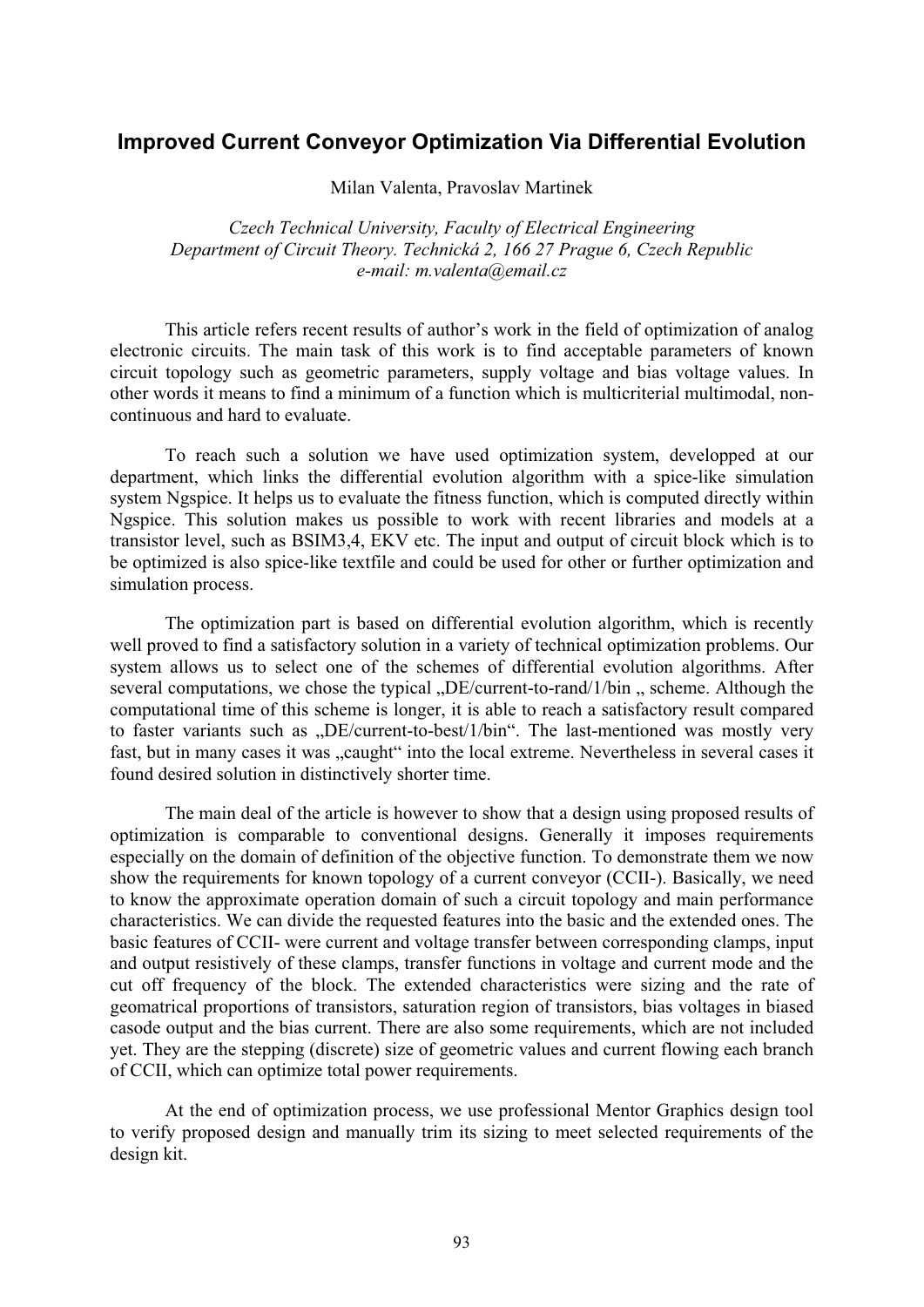Solutions found within this optimization flow are comparable to conventional design. This optimizational and design flow is able to find suitable values of unknown parameters to reach desired operation of given topology depending on our requirements. The recent work heads for the implementation of the differential algorithm into the Mentor Graphics design tool.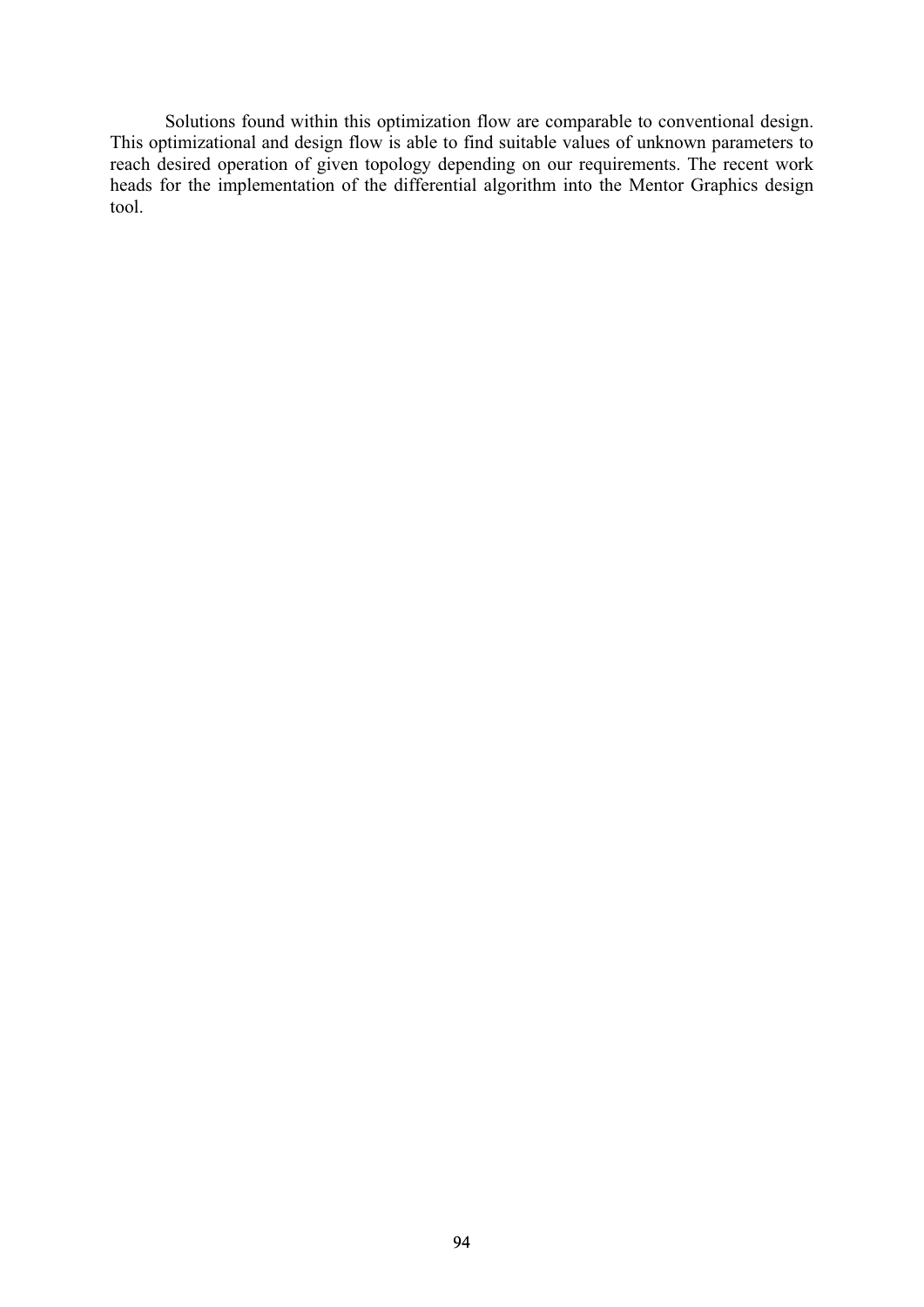# **Simulation of the Selected Network Attacks on the TESLA Authentication Protocol**

#### Tomas Vanek, Matej Rohlik

*Czech Technical University Prague, Faculty of Electrical Engineering Department of Telecommunication Engineering Technická 2, 166 27 Prague 6, Czech Republic e-mail: vanekt1@fel.cvut.cz; rohlim1@fel.cvut.cz* 

This paper deals with the task of simulation the broadcast authentication protocols using Colored Petri Nets. CPN is a special instance of orientated graph that enables to describe data flows and information dependencies inside of modeled systems. Protocol TESLA (Time Efficient Stream Loss-tolerant Authentication) was taken as an example of broadcast authenticating protocol to show how Color Petri Nets can be used to create a functional model of the protocol. Broadcast authentication protocols can be used in many situations where is one transmitter and multiple recipients such as message exchange in sensor networks routing protocols, or the process of leader election in sensors networks.

**Keywords-component:** broadcast authentication; simulation; protocol; sensor networks; TESLA; Colored Petri Nets

#### **Acknowledgment**

This research work was supported by Department of Cybernetics, Czech Technical University in Prague under project no. MSM 6840770038.

- [1] A. PERRIG, J.D. TYGAR, "Secure broadcast communication in wired and wirekess networks", *Springer*, 2002.
- [2] [2] K. JENSEN, "Coloured Petri Nets: Basic Concepts, Analysis Methods and Practical Use", Volume 1, *Springer*, 1996.
- [3] CPN ML Language for declarations and net inscriptions, http://wiki.daimi.au.dk/cpntoolshelp/cpn\_ml.wiki.
- [4] CPN Tools, http://wiki.daimi.au.dk/cpntools/cpntools.wiki
- [5] A. PERRIG, D. SONG, R.CANNETI, J.D.TYGAR, B.BRISCOE, "TESLA: Multicast Source Authentication Transform Introduction", RFC 4082.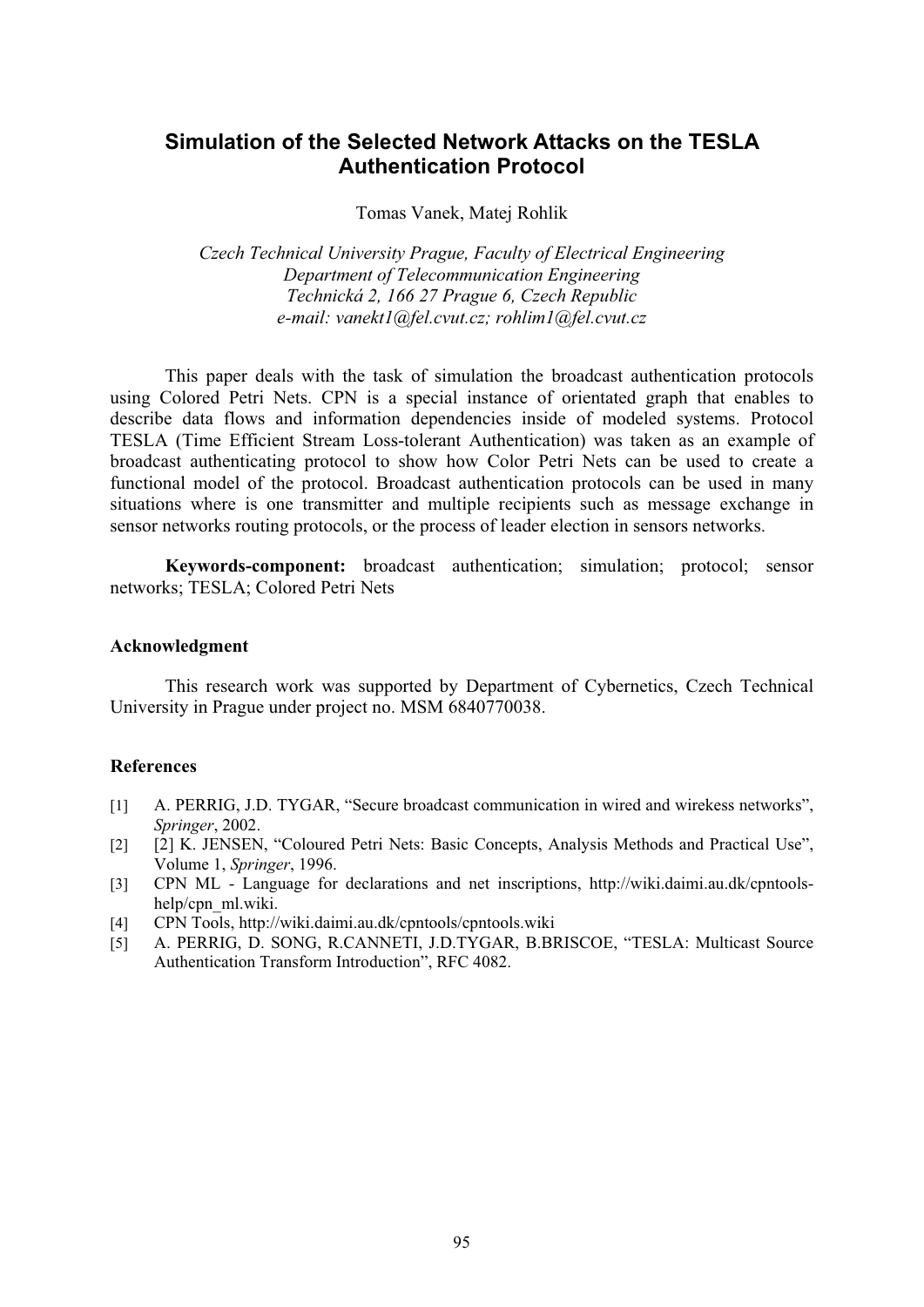# **Voice Quality Estimation for Narrowband and Wideband Phone Communication**

Jiri Vodrazka

*Czech Technical University Prague, Faculty of Electrical Engineering Department of Telecommunication Engineering Technická 2, 166 27 Prague 6, Czech Republic e-mail: vodrazka@fel.cvut.cz* 

Voice quality estimation for narrowband and wideband phone communication is very important for Next Generation Networks (NGN) and for mobile networks UMTS. The Next Generation Networks are built mainly on Internet Protocol (IP) stack. A major challenge for emerging wire-line and wireless IP-based networks is to provide adequate Quality of Service (QoS) for different services. To do this requires a detailed knowledge of the performance requirements for particular services and applications. The starting point for deriving these performance requirements must be the user. The paper is oriented primary to end-to-end voice and web-services. The parameter Mean Opinion Score (MOS) is possible for subjective valuation of all service types (voice, video, web-browsing).

The guidelines and planning examples of Recommendation ITU-T G.108 are based on the utilization of the E-model as described in Recommendation ITU-T G.107. The intent of this Recommendation is to demonstrate how the E-model can be used in end-to-end transmission planning for a wide range of local, national, multinational and transcontinental networks. For wideband codec the R factor is higher than 100. Empirical formulas were defined for conversion of R-factor to MOS and reversely in connection with implementation of E-model. These references are valid for interval of R-factor from 0 to 100. Wideband speech transmission in frequency band from 50 Hz to 7 kHz is now very perspective way for upgrade classical telephony service. This band can be used for common audio signal for example music and high quality voice. There is required some extrapolation smoothing for higher R-factor by utilization of codec working with band up to 7 kHz. The R-factor in scale to 100 or 130 can be used for other cases.

It stands to reason, that enlargement of frequency band at transfer doesn't bring real growth in articulation, because it will be already close to 100%. However total subjective impress will be better, because timbre of speaker's voice will be transferred better. But there is a question, if the functional implementation of codecs with frequency band 7 kHz doesn't shift sense of quality in the direction of higher requirements to telephone communication and when classic codec will be subsequently subjectively evaluated worse than till this time by keeping five-grade scale of MOS. The subject testing was realized for standard and wideband PCM codec in IP network for different values of loss packet rate. The added value of wideband codec for increase of voice quality was not demonstrated.

The paper will present new on-line program for calculation R-factor of narrowband, wideband and mixed networks and program for conversion MOS parameter to R-factor in scale to 100 or 130. The programs will publish on The Matlab Server at address http://matlab.feld.cvut.cz. The corrected formula for author original approximation of transform curve from 100 point scale R-factor to MOS parameter from 1 to 4.75 was used for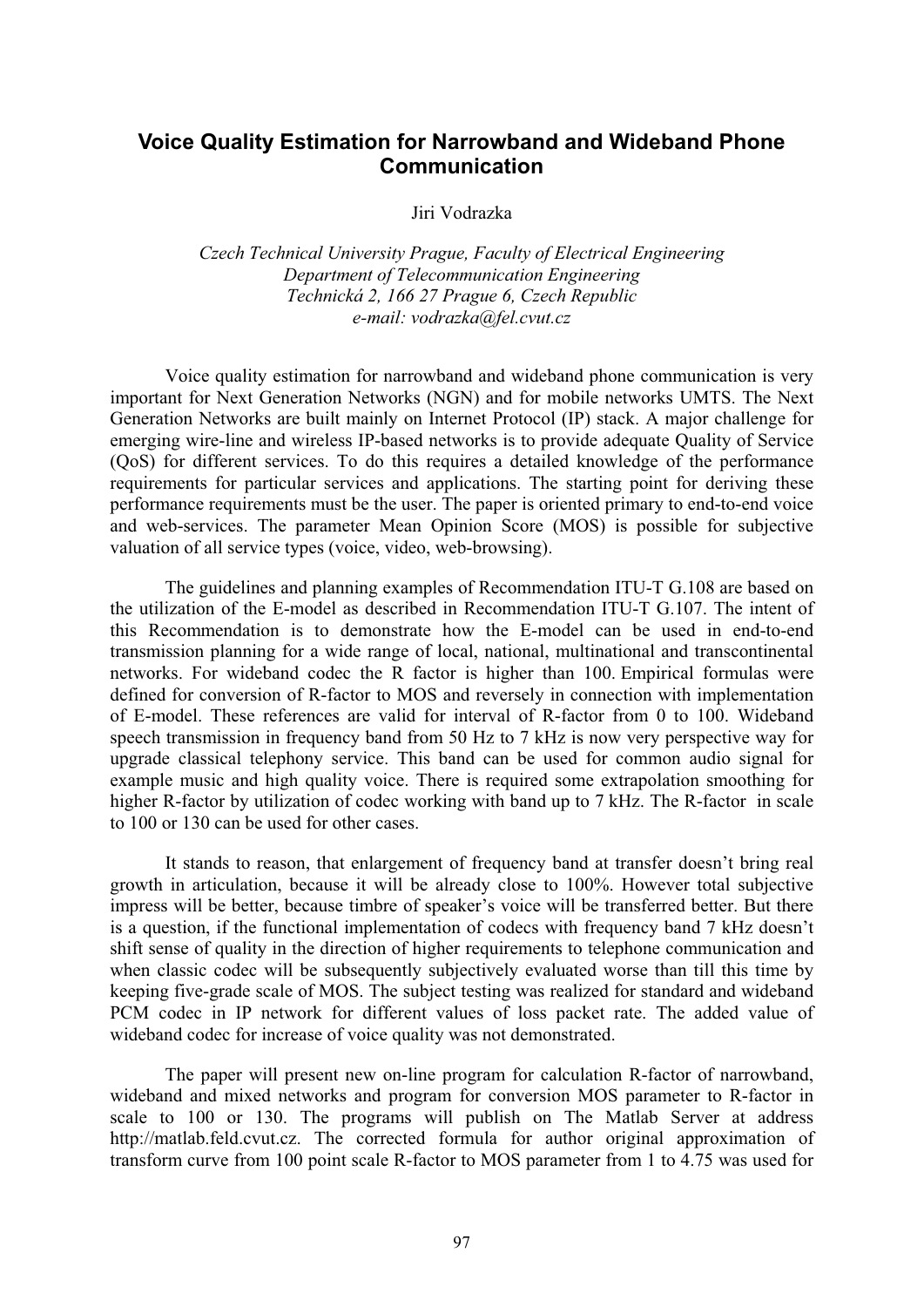programs. New values of equipment impairment factor for narrowband and wideband codec from new version of Recommendation ITU-T G.113 were used.

## **Acknowledgement**

This paper has originated thanks to the support of the Grant Agency of the Czech Republic within project GA102/07/1503.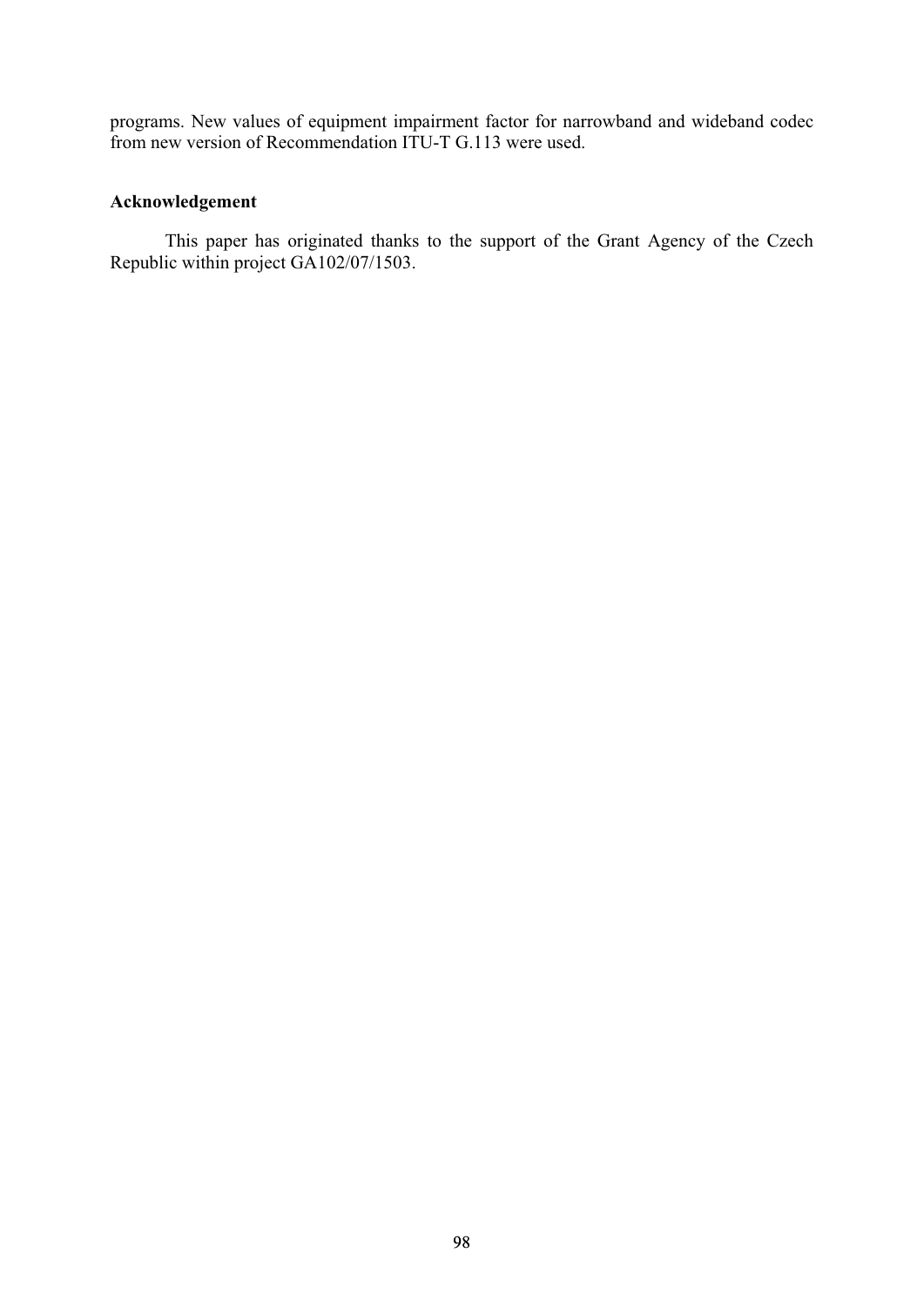# **Measurement of Electromagnetic Shielding Efficiency of Planar Textiles**

Lukas Vojtech, Marek Neruda, Jiri Hajek

*Czech Technical University Prague, Faculty of Electrical Engineering Department of Telecommunication Engineering Technická 2, 166 27 Prague 6, Czech Republic e-mail: vojtecl@fel.cvut.cz, nerudmar@fel.cvut.cz, hajekj3@fel.cvut.cz* 

A great development of electronic, especially microprocessor and high frequency telecommunication engineering in last decades requires human protection and protection of sensitive electronic devices against electromagnetic interference and electric charge. A necessary condition of correct operation of all electric devices and systems is an ability of operation in environment with different electromagnetic sources. In addition, these devices must not influence its surroundings by its operation, i.e. they must not generate electromagnetic and electrostatic fields with disturbing intensities for other devices. This rule is also valid for dangerous intensities of electromagnetic and electrostatic fields from the electric devices staff point of view. Demands on hygiene and safety at work are standardized by appropriate national standards and public notice, which are harmonized with EU standards [1]. A fulfilment of these sophisticated demands is not so easy.

One of the most important possibilities of protection against electrostatic and electromagnetic fields is a variety called shielding. The shielding is a constructive instrument for attenuation of disturbing signal field in limited space. Technical instruments (construction) are called viewing hood or shielding. Shielding is nowadays used for protection of particular components, functional blocks and whole electronic devices, which can generate or receive electromagnetic signals. Shielding principles also protect human himself against dangerous fields or devices, which ensure health protection and health functions (e.g. cardiac stimulator). Shielding is one of the most effective ways of electromagnetic protection against power impulse or continual disturbance.

Protective clothing of staff of power high frequency devices and systems (e.g. antenna engineer) is used like additional instrument.

New types of textiles were developed in the project Be-Tex, which is focused on human and technology protection against high frequency radiation. These textiles can reduce an effect of intensities of electromagnetic fields.

This article is focused on realization measuring experiments of electromagnetic shielding efficiency of planar textiles in frequency range 30 MHz - 1,5 GHz. This measurement uses ASTM D4935 standard [2]. The goal of the measuring experiments is to realize reproducable measurement based on comparison of reference sample and measured sample.

The size of measuring experiments was minimized by using capacity coupling systems. It also supports minimization of environment influence. This is very useful feature, which does not require measuring in anechoic chamber. This is a great advantage in comparison with e.g. electromagnetic compatibility measuring.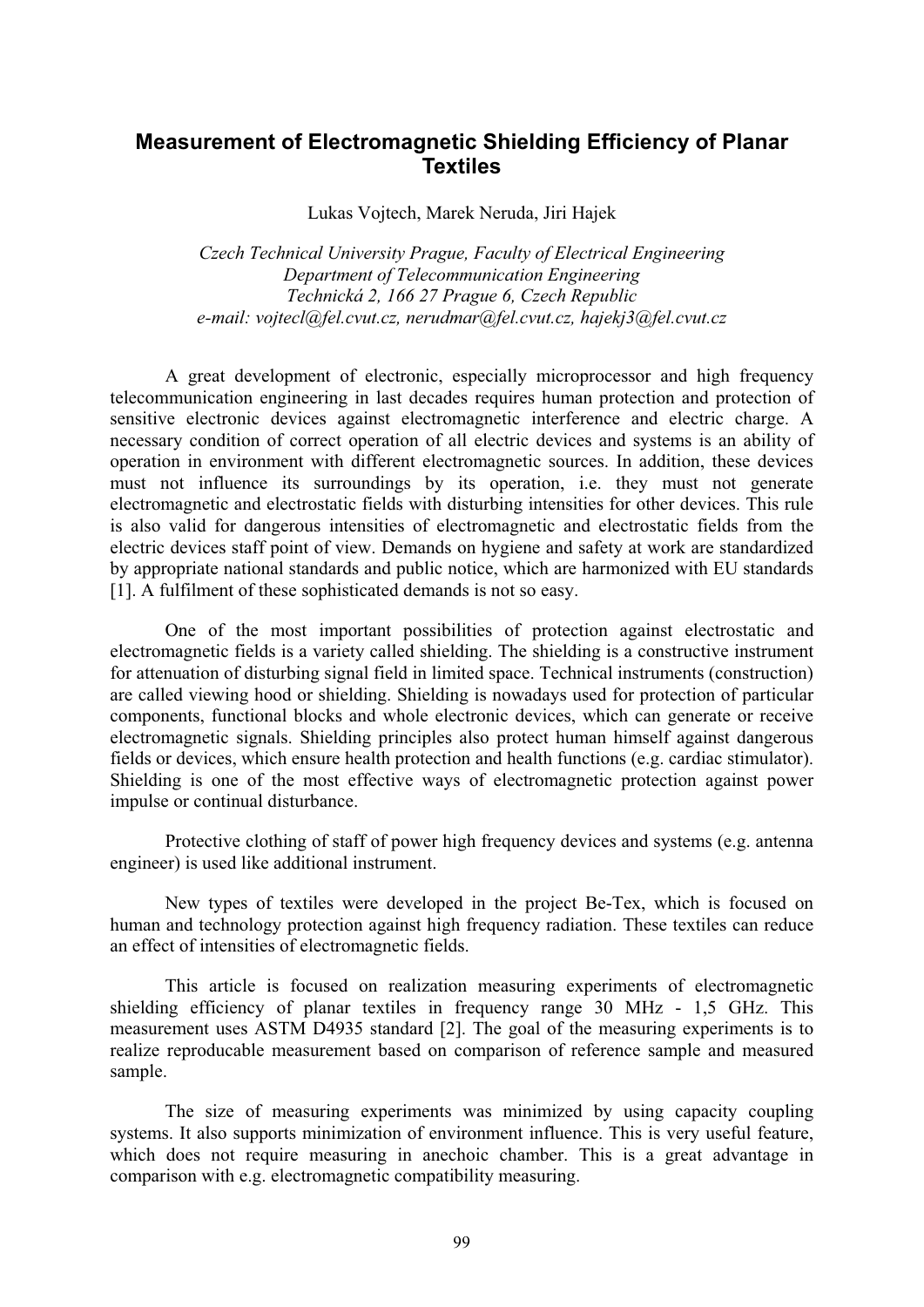A construction of measuring experiments allows measuring 133 mm sample mean and higher. It makes possible to measure special laboratory prepared samples of different technical textiles. These samples are prepared in laboratories of project partners VUB a.s. Ústí nad Orlicí and Nyklíček a spol. s.r.o. Nové Město nad Metují.

Samples of planar textiles are formed by technical textiles with addition of silver nanoparticles in the yarn. These samples are not crash-resistant. Therefore the measured samples of these planar technical textiles have to be prepared by new developed procedure. This procedure uses two designed preparations, which are employed in dependence on technical textile construction. Thermal fixation of textiles structure is used in the case of higher capacity of synthetic fiber with the aid of thermostatic radial preparation construction [3]. The second sample, which is especially designed for surface stable knitting, forms radial organized die. The measurements can be reproducable with measurement error under 0.3 dB due to designed and constructed preparations. This measurement error is sufficient in electromagnetic shielding efficiency measuring of technical textiles.

### **Acknowledgment**

This work was supported by project BE-TEX (FI-IM5/202) "Human and technology protection against high frequency radiation – research and development of new textiles". The work was also supported by Ministry of Industry and Trade of the Czech Republic in Impuls program.

- [1] Department of Health of the Czech Republic (2009), Vyhláška o ochraně zdraví před nepříznivými účinky elektromagnetického záření ve znění změněném nařízením vlády ČR .352/2000 Sb. [Online]. Available: http://www.crk.cz/HYGC
- [2] American Society for Testing and Materials, Standard Test Method for Measuring the Electromagnetic Shielding Effectiveness of Planar Materials, Standard D4935-99, 1999.
- [3] VOJTĚCH, L. HÁJEK, J.: Přípravek pro úpravu vzorků textilií na bázi umělých vláken, stínících elektromagnetická pole. Funkční vzorek, ČVUT v Praze, FEL, Katedra telekomunikační techniky. 2009.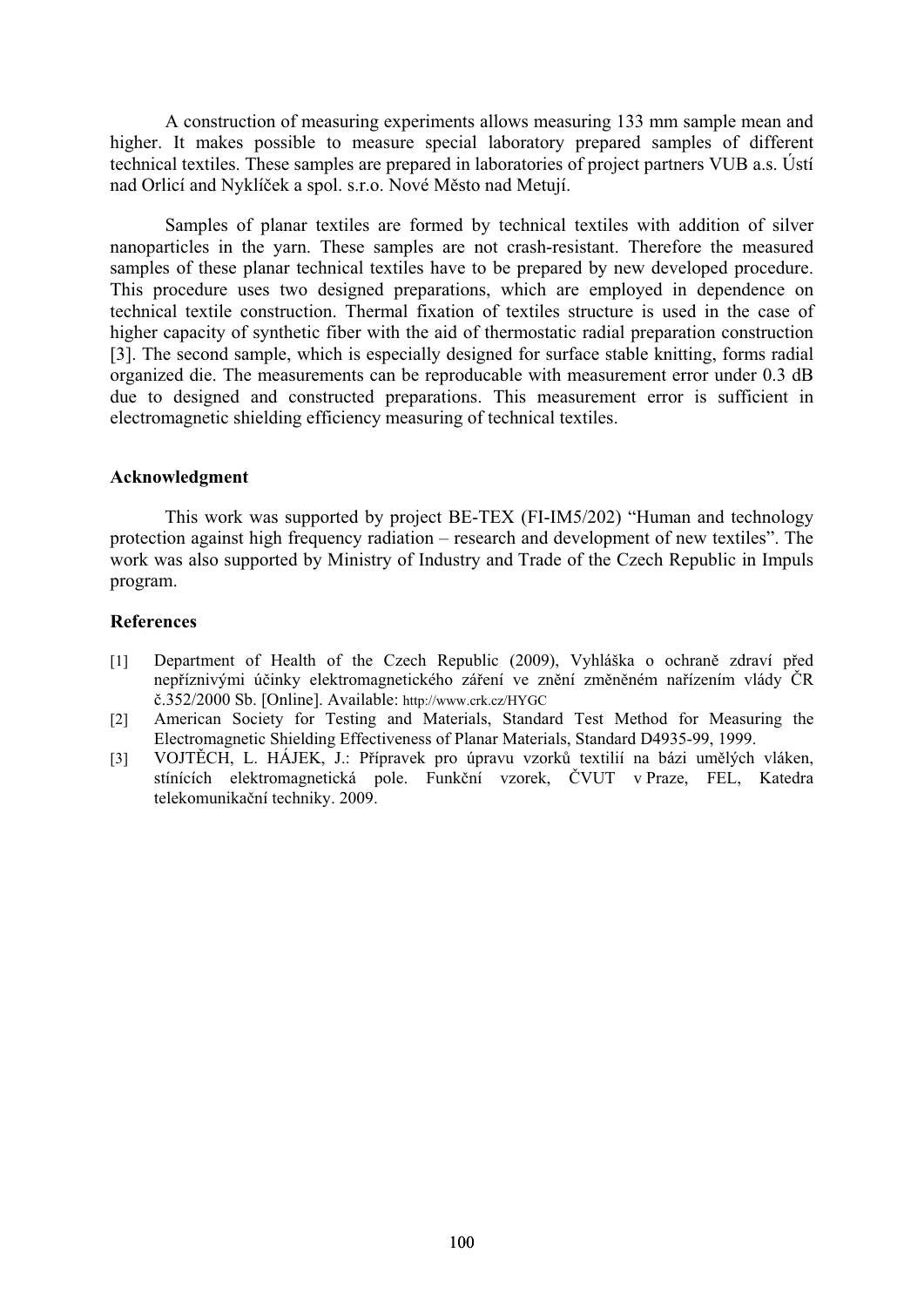## **Comparison of Directional Hearing for Cochlear Implants**

Martin Vondrášek

*Czech Technical University in Prague, Faculty of Electrical Engineering Department of Circuit Theory Technická 2, 166 27 Praha 6, Czech Republic e-mail: vondram3@fel.cvut.cz* 

The cochlear implant is electronic device that bypasses a non-functional inner ear by stimulating hearing nerve by patterns of electrical pulses, so that sounds and speech can be medicated to profound hearing loss patients. All over the world, the bilateral implantation is up to date. Till this time, only one cochlear implant for one patient was used, so the patient had only limited two-dimensional orientation. This paper provides comparison of twodimensional orientation ability for normal hearing and hearing with cochlear implant using simulations.

**1. Introduction.** The cochlear implant system is composed of two parts - implantable (receiver/stimulator) and external (speech processor). Sound is picked up by a microphone, digitalized and divided in segments. Frequency analysis is applied on each segment and band selection is undertaken. The signal energy in each band is calculated and the most important information is chosen, depending on the used coding strategy and patient's setting. The information is coded and transmitted into the implant via radio frequency. The information is decoded in the implant and the nerve fiber stimulation is carried out.

**2 Ace Strategy.** The Advanced Combination Encoder (ACE) strategy is the newest strategy used in Nucleus® 24 implant systems. The input of the ACE strategy is digitalized speech with sampling rate 1600 Hz. The output is information about current pulses and appropriate electrode which will be used for stimulation and defined stimulating rate.

**2.1. Speech Reconstuction.** Backward speech reconstruction is a process which translates the stimulation frames normally used for stimulation to the speech. The reconstructed speech could be used for simulations with hearing volunteers. One possibility how to reconstruct speech signal from current pulses is synthesis using superimposed sinusoidal signals. The signal reconstruction using the pure tone generator is based on the assumption that every audio signal can be approximately reconstructed using a finite number of pure tones. Because ACE give no information about phase of processed signal (only absolute value of spectrum is used), the reconstruction using superimposed sinusoidal signals uses no phase information, too. The reconstructed signal s(n) is given by the formula:

$$
s(n) = \sum_{k=1}^{N} A_k(n) \cdot \sin(2\pi i \cdot f_k \cdot n)
$$
 (1)

The frequency value  $f_k$  is given by the central frequency of k-th band of currently used speech strategy. The number of bands N is 22 same as in ACE strategy. The  $A_k(n)$  represents the amplitudes of the pure tones at a discrete time sample  $n = 1, 2...L$ , where L is length of signal to be created. The length of time sample corresponds to stimulating rate. For each time sample n the  $A_k(n)$  is: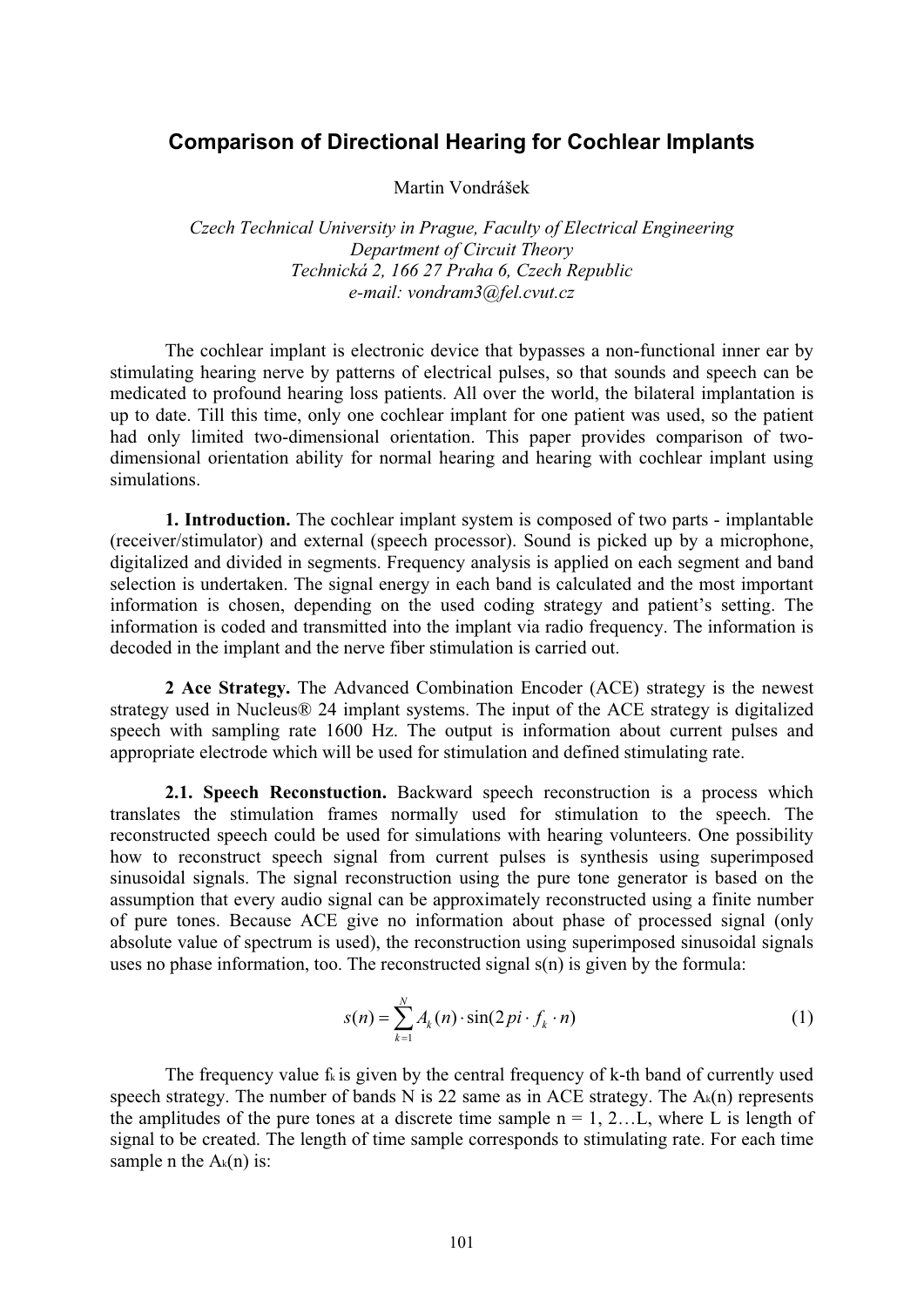a) equal to amplitude of current pulse stimulated in electrode k (if the k-th band is selected as maximum),

b) equal to zero.

#### **3. Directional Hearing**

For the localization of sound, which came to normal hearing people is mostly important time delay shift, as it is depictured on Fig. 1. The time delay is given by path difference d, distance of left and right ear L and by angle  $\alpha$ . If we count with  $\overline{L} = 25$  cm and sampling rate  $fs = 16000$  Hz, the time delay between left and right channel is  $-8$  samples for  $\alpha = 0$ , and 8 samples for  $\zeta = 180$  degrees.



Figure 1: Time delay between left and right ear.

**4. Directional Hearing Verification.** For the directional hearing comparison for normal hearing and for simulation of hearing with cochlear implants, part of "Czech speech audiometric database" was used. 30 three syllable words recorded as monophonic wave files were selected. Firstly for each file, stereophonic signals with time delay -8, -6, -4, -2, 0, 2, 4, 6, and 8 samples were created. The left and right channels in these signals were exactly same except time delay between. Secondly the 30 original three-syllable words were processed using ACE strategy and reconstructed back to speech using algorithm described in section 2.1. Also for these reconstructed speech records, the stereophonic signals with 9 different time delay between left and right channel were generated. All 540 signals (270 for normal speech and 270 for ACE strategy) were randomly presented to 10 hearing volunteers using tool created in JAWA programming language and headphones. The volunteers were asked for direction of the presented signals and their answers were compared with real direction of speech.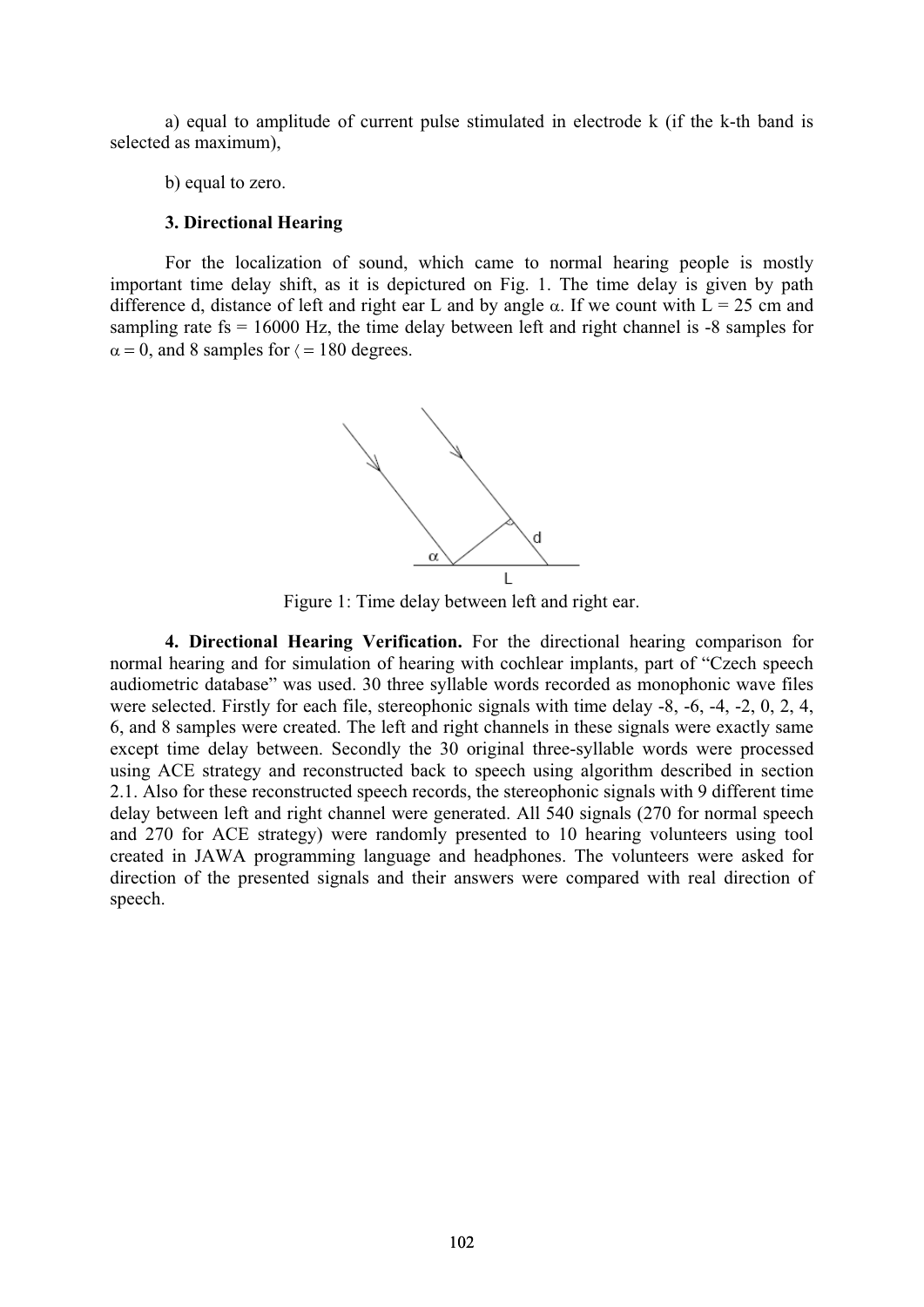# **Methods of Key Management Systems Used in Safety-Related Applications**

Marek Výrostko

*University of Žilina, Faculty of Electrical Engineering Department of Control and Information Systems Univerzitná 8215/1, 010 26 Žilina, Sovakia e-mail: marek.vyrostko@fel.uniza.sk* 

Cryptography is used to achieve confidentiality of information (protection against unauthorized sharing), to ensure the integrity of information (protection against unauthorized data modification, whether the protection against deployment viruses in the program) for authentication (proof of identity of the entity - a user, a process), to manage access to object with the proof of report origin (incontestability responsibilities) [1]. Cryptosystem security is given by confidential key, not by confidential algorithm.

The objective of cryptanalysis is to reveal the clear text from the cipher without any knowledge of the key. With successful cryptanalysis we could obtain an open text, or key. We may detect cryptosystem's weak point, which eventually will get an open text. Efforts to perform cryptanalysis is known as attacking.

There are four basic ways of cryptanalytic atack: Ciphertext-only attack; Knowplaintext attack; Chosen-plaintext attack; Adaptive-chosen-plaintext attack.

Attack with knowledge of the open text and attack familiar with the chosen texts are the most frequently used methods.

Current cryptography focuses on systems that are computationally unbreakable for which the algorithm is considered computationally secure or strong. The complexity of the attack is defined as: data complexity - amount of data required as input for attack, computational complexity - the time needed for attack, memory requirements - the extent of memory needed to attack.

Currently the most widely used cryptographic systems include a system of secret and public key. Both need key to realize algorithm (change element). The key is needed in calculating hash code in the key hash functions, such as MAC (Message Authentication Code). In cryptographic practice is currently used many methods of generation, transmission, archiving key from manual to automatic. Key management deals with this issue.

The article deals with the requirements for key management in commercial cryptography. Wing section is devoted to the description of methods for generating key mainly focusing on the RSA algorithm and the method of exponential key exchange, Diffie-Hellman's method. My article also devote to implementation, distribution and managing key in CrypTool software.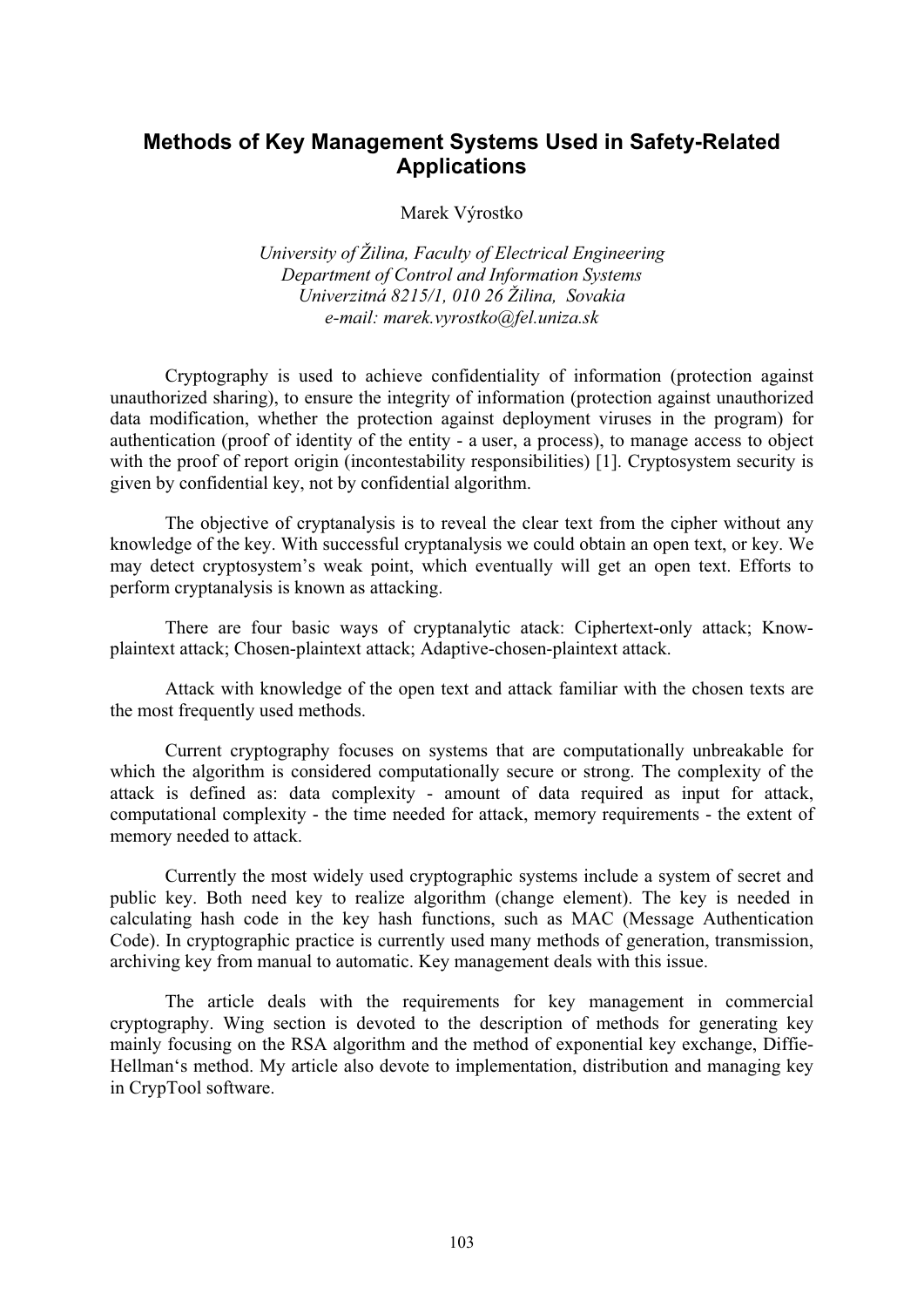# **Inter-media Synchronisation for IPTV: A Case Study for VLC"**

Lourdes Beloqui Yuste, Hugh Melvin

*College of Engineering and Informatics, NUI Galway, Galway, Ireland e-mail: lbeloqui@gmail.com, hugh.melvin@nuigalway.ie* 

Introduction. The tight integration and synchronisation of different multimedia streams presents opportunities for IP network delivery TV platforms, such as IPTV. This paper presents a case study whereby RSS (Really Simple Syndication) Feeds and Video are tightly synchronised using the media player VLC (VideoLAN Client). In particular it uses the embedded subtitles mechanism to facilitate this and examines two implementation scenarios: synchronisation at client-side or server-side. VLC is used both as a media streamer and as a media player in the client-side.

Common inter-media synchronisation challenges include synchronising video with audio or subtitles. Acceptable synch threshold between video and audio (also known as lipsynch) is a rich research area with differing viewpoints but typical values are between 15 and 45 milliseconds [1] with viewers being much more perceptive to audio leading than audio lagging. Inter-media synchronisation between video and subtitles is not as tight, mainly due to the nature of the subtitles as the viewer listens to the audio but has to read the subtitles. Subtitles display in text format the audio information, either in the same language or translated, and the viewer reads the subtitles at his/her own speed. Within VLC mechanism, video and subtitles synchronise to the millisecond relative to start of the video and indicates how long the subtitles should remain on the screen.

**Implementation.** In our VLC IPTV testbed, two approaches have successfully been implemented and are currently been analysed. Firstly, where RSS Feeds are streamed separately and embedded within the VLC client (Set Top Box). Secondly, where the TV and RSS Feeds are merged in the server and then streamed to the client.

 $\mathbf{1}$  $00:00:06,000--00:00:12,000$  $\langle p \rangle$  = font color="#00ffff">Fri, 2 Oct 2009 15:39:32 UTC </font>  $\langle p \rangle$ <p>Pakistan Routs 'Cancer' Of Taliban Fighters</p>  $\overline{2}$  $00:00:16.000--00:00:22.000$  $\langle p \rangle$  = font color="#00ffff">Fri, 2 Oct 2009 15:39:42 UTC </font>  $\langle p \rangle$ <p>Rogue Bull Gores Runner To Death In Spain</p>

Fig 1: Example SubRip subtitles

MPEG-2 video format was chosen, being the main format for IPTV video streaming, although the latest platforms also use MPEG-4 [3]. VLC recognises different subtitle formats including SubRip. This format was selected for having 1 millisecond's accuracy and some html text format [3]. An example of SubRip subtitles format can be found in Fig.1.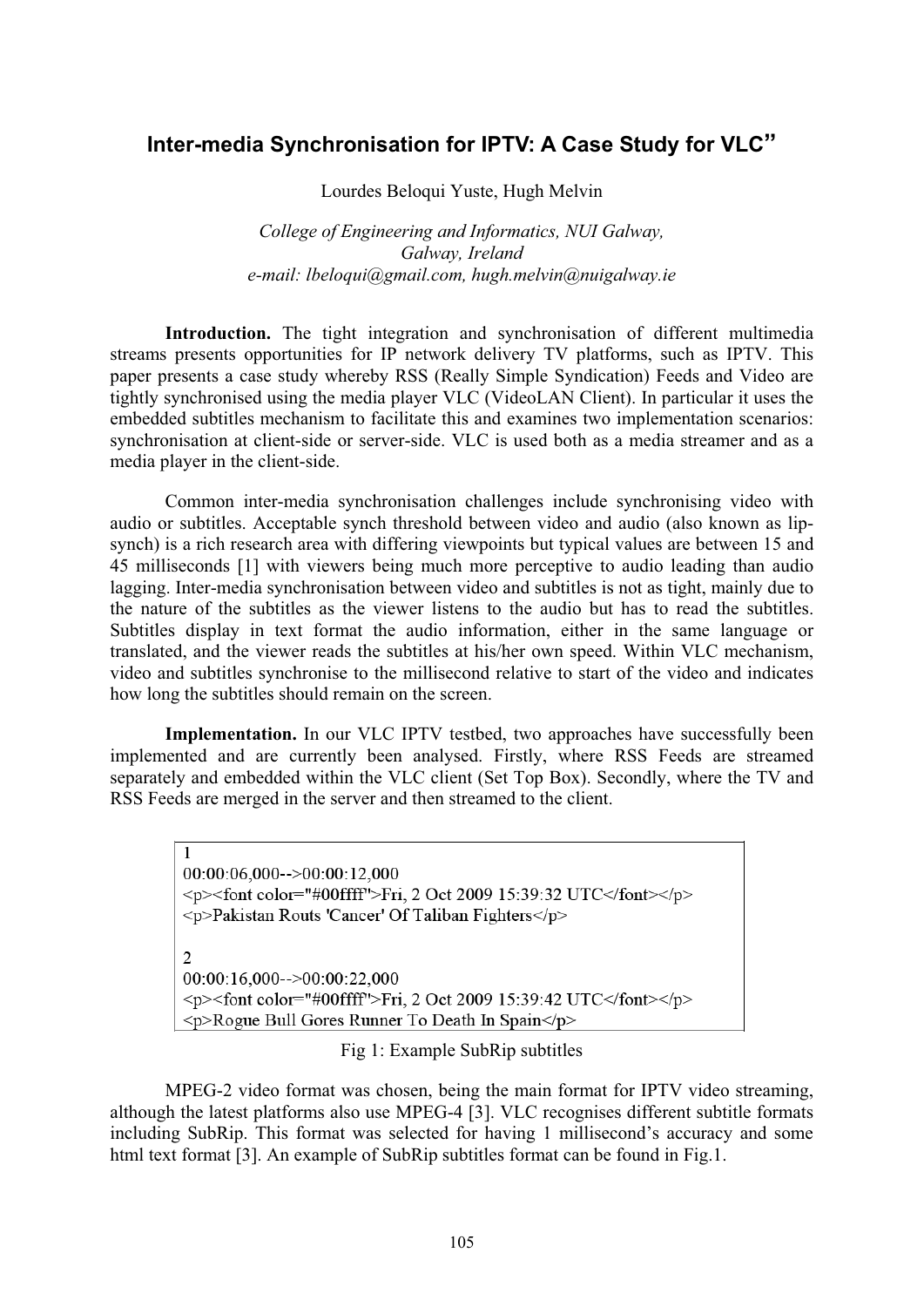For VLC to display a subtitle file related to a video, both stored locally, all that is needed is for both files to be located in the same folder and to share the same name with the corresponding extension, .mpeg for video and .srt for subtitles file.



Fig. 2: VLC client-side alignment

VLC in client-side alignment works as follows: the server(s) stream(s) the TV file encoded with MPEG-2 and RSS Feeds independently. RSS is converted to subtitle format. On client subtitles are embedded within MPEG-2. See Fig.2.



Fig 3: VLC server-side alignment

VLC in the server-side alignment works as follows: RSS Feeds converted to subtitle format, the server transcodes the MPEG-2 video with the subtitles file, stored both in the server, and then streams it to the client. See Fig.3.

**Results & Future Work.** Initial results suggest that the way RSS/subtitles is handled (Client v Server) affects the end quality of the video. This is presumably due to the processing steps which are quite different i.e. streaming the video and then aligning it with the RSS (via subtitles) (client implementation) or embedding the RSS/subtitles within the video in the server and then streaming it to the client. This is currently been investigated further.

Other major issues to be considered and investigated in future work include the broader impacts of differing client/server implementation. These include server processing requirement, bandwidth requirement, potential for multicasting and STB functionality/cost.

In summary, this paper describes how the VLC media player is used to showcase inter-media synchronisation of logically and temporally related RSS and Video Feeds. Details are provided about VLC streaming combined with video transcoding and inter-media synchronisation between video and subtitles and how this affects the TV/RSS synchronisation project.

This research is done within the Performance Engineering Laboratory (PEL) group at NUI Galway. PEL is a widely distributed research group based principally at

University College Dublin and Dublin City University with links to other research institutes including NUI Galway.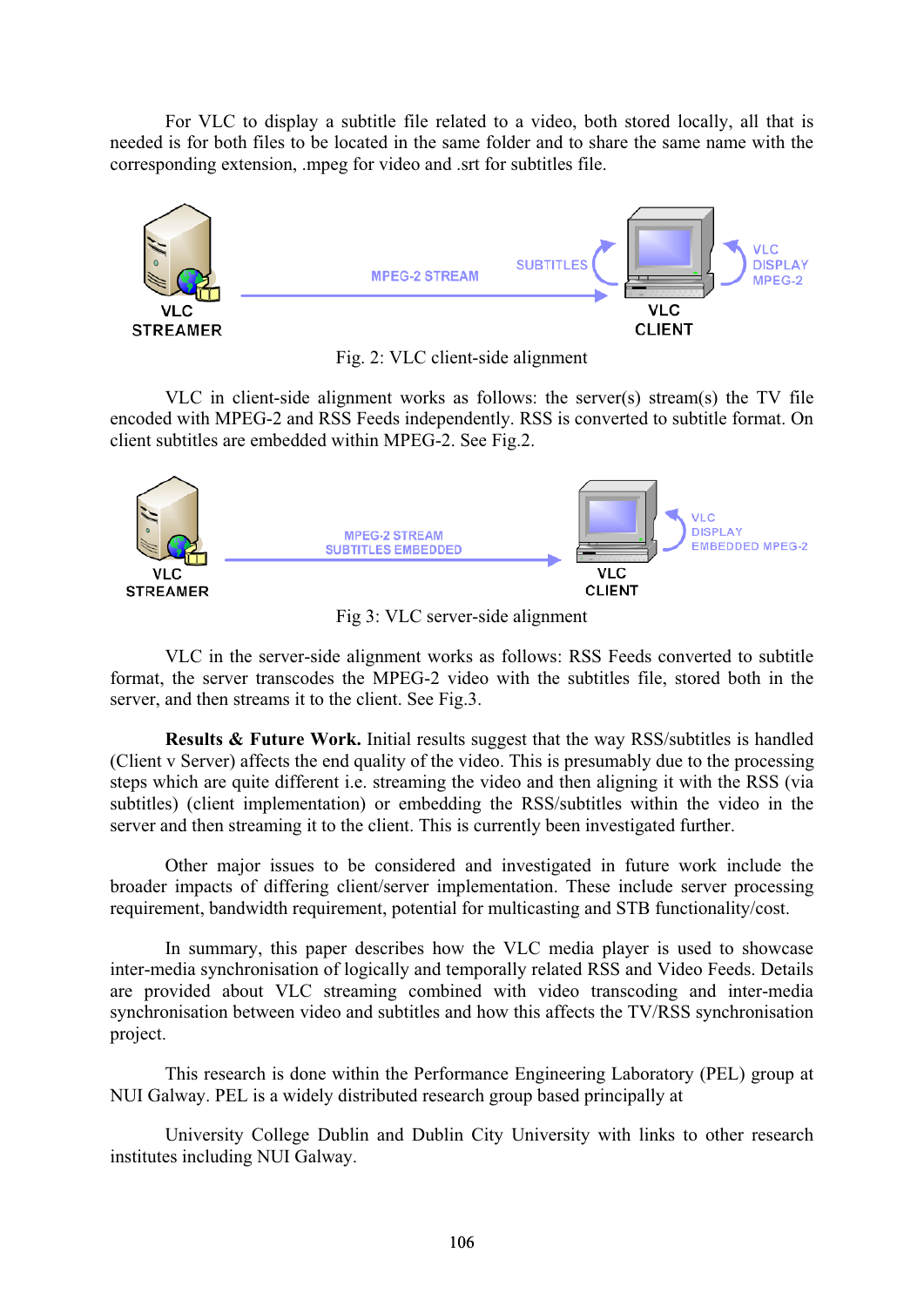- [1] "ATSC Implementation Subcommittee Finding: Relative Timing of Sound and Vision for Broadcast Operations", Doc. ID-191, 26 June, 2003.
- 
- [2] VideoLAN Client Software, Open Source Code. www.videolan.org.<br>
[3] Spanish Government. Ministry of Industry, Tourism [3] Spanish Government. Ministry of Industry, Tourism and Commerce. http://www.televisiondigital.es/ADSL/OperadorTVAdsl.<br>Annodex. Open Standards for annotation a
- [4] Annodex. Open Standards for annotation and indexing networked media. http://www.annodex.net/node/8.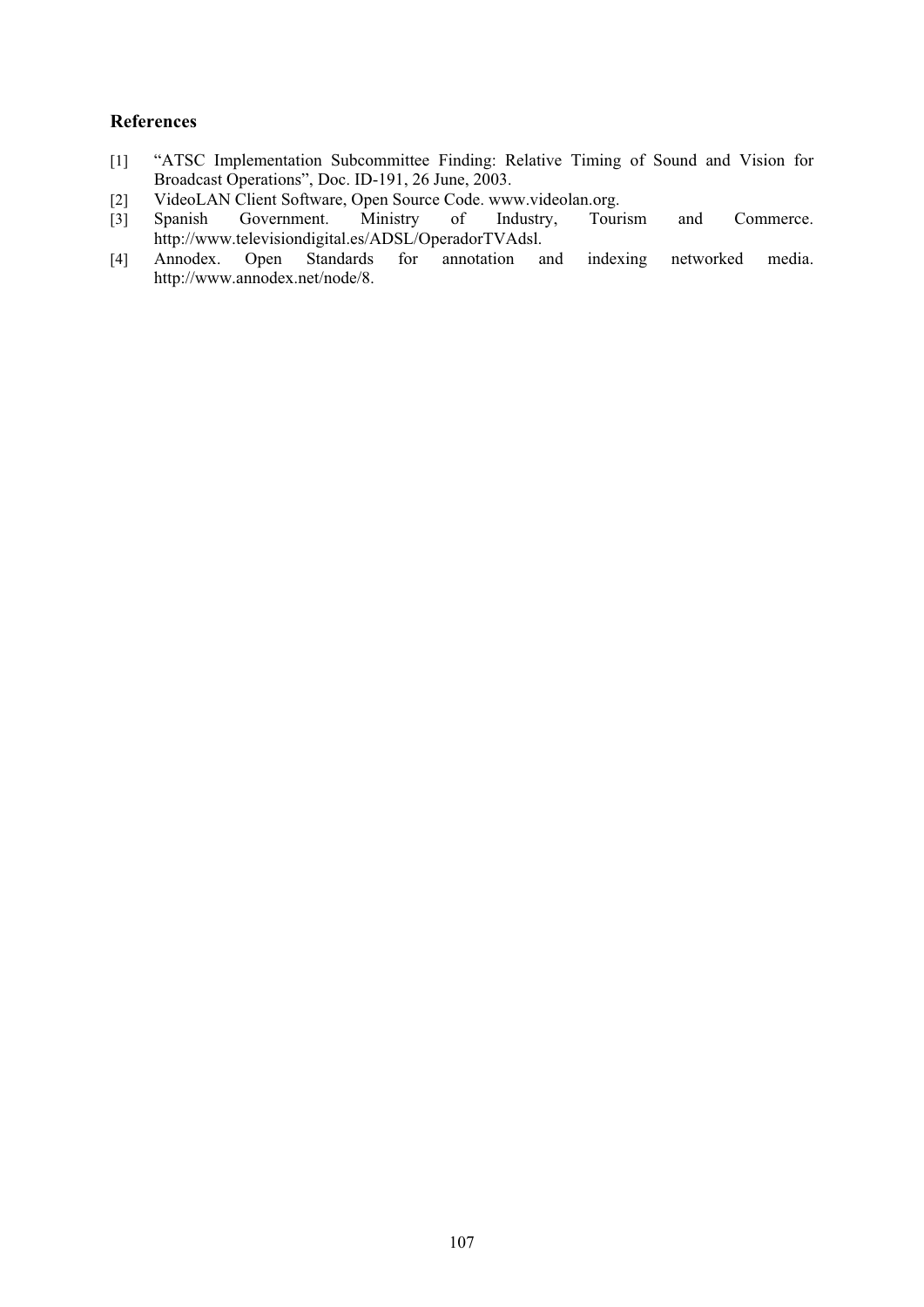## **Estimation of Multi-State System Reliability**

Elena Zaitseva, Milan Kamensky

*University of Žilina, Faculty of Management Science and Informatics Univerzitná 8215/1, 010 26 Žilina, Sovakia e-mail: Elena.Zaitseva@fri.uniza.sk, kamensky.milan@gmail.com* 

Multi-State System (MSS) is used in reliability analysis for systems that have many (more than only two) states of system functioning [1, 2]. In a MSS, both the system and its components may experience more than two states, for example, completely failed, partially functioning and perfect functioning.

There are some principal problems in MSS reliability analysis. The first of them is analysing the probability of the system being in each state [1, 2]. Next the principal problem in MSS reliability analysis is to measure the effects of state changes of each individual component upon the system reliability [1, 2]. These measures are named as importance measures of MSS and they are used to evaluate the impact of a system component state change on MSS reliability [3, 4]. There are different tools for MSS reliability estimation. For example, Markov processes are used to analyze the system state transition process [2] or the structure function approach is used to investigate the system topology [1, 3]. We have been developed structure function tool for computation system reliability measures.

Nonbinary state property of the MSS and its component causes the difficulty in analysis of the system state probability and its change depending on component state changes. One of the decisions here is MSS transformation to a set of *Binary-State System* (BSS) [5]. In this transformation method, each component state is assigned a Boolean variable indicating whether or not the component is in that particular state. The major problems of this method are that many Boolean variables must be dealt with and the dependence among variables representing different states of the same component must be addressed [6].

In this paper two approaches for MSS reliability analysis are considered. One of them is based on the MSS reliability estimation by the methods that include transformation of the initial system to a set of BSS [5, 6]. Other method analyses MSS without additional transformation. In this case the following assumptions are made about the structure function: (a) it is the Multiple-Valued Logic (MVL) function [7, 8]; (b) the structure function is monotone and  $\phi(s) = s$  (s = s1 s2...si and si= sj; s, si  $\in \{0, ..., m-1\}$ ) [1]; (c) all components are s-independent and are relevant to the system [1].

Proposed method a MSS estimation is independent of initial type system and can be applied for reliability analysis different system that primary interpreted as discrete MSS. In this paper some examples of this method application are considered.

#### **Acknowledgement**

This work was partially supported by grants of Scientific Grant Agency of the Ministry of Education of Sovakia and the Slovak Academy of Science (VEGA 1/0664/08).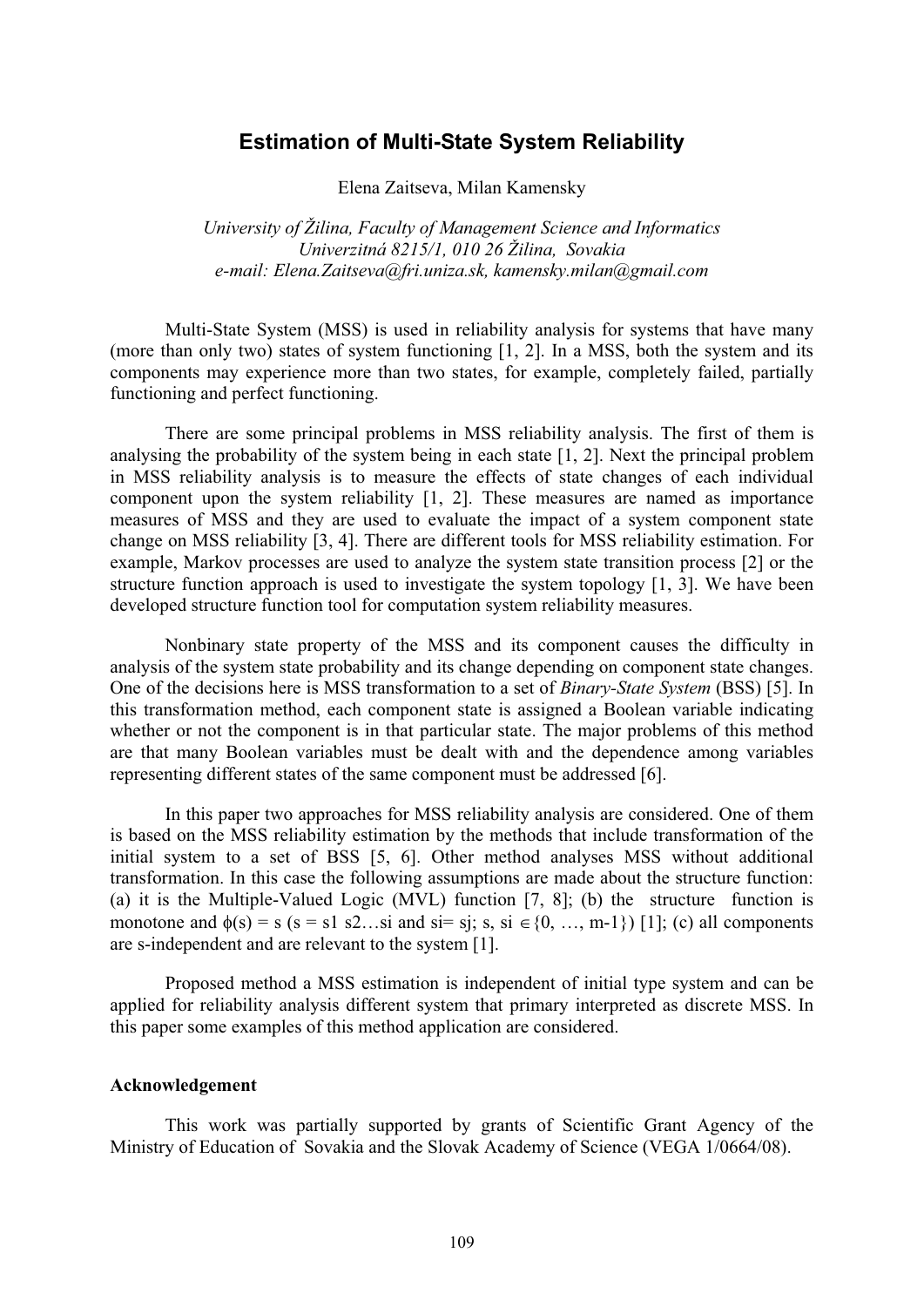- [1] LISNIANSKI, A. & LEVITIN, G. Multi-state System Reliability. Assessment, Optimization and Applications. World Scientific. 2003.
- [2] PHAM, H. Handbook of Reliability Engineering. Springer. 2003.
- [3] LEVITIN, G., PODOFILINI, L. AND ZIO, E. Generalised Importance Measures for Multi-State Elements Based on Performance Level Restrictions, Reliability Engineering and System Safety, 82(3), 2003. 287–298.
- [4] RAMIREZ-MARQUEZ, J.E. AND COIT, D.W. Composite Importance Measures for Multi-State Systems with Multi-State Components. IEEE Trans. Reliability, 54(3), 2005. 517 – 529.
- [5] DUTUIT, Y. AND RAUZY, A. Approximate estimation of system reliability via fault trees. Reliability Engineering and System Safety, 87(2), 2005. 163-172.
- [6] VEERARAGHAVAN, M., TRIVEDI, K.S. Combinatorial Algorithm for Performance and Reliability Analysis Using Multistate Models, IEEE Trans. Computers, 43(2), 1994. 229-234.
- [7] ZAITSEVA, E. LEVASHENKO V. Dynamic Reliability Indices for parallel, series and k-outof-n Multi-State System, In Proc. of the IEEE 52nd Annual Reliability & Maintainability Symposium (RAMS). Newport Beach, California, USA. 2006.253 – 259.
- [8] SHMERKO, V.P., YANUSHKEVICH, S.N., LEVASHENKO, V.G. Techniques of Computing Logical Derivatives for MVL function. In Proceedings of the IEEE 26th International Symposium on Multiple-Valued Logic, Santiago de Compostela, Spain, 1996. 267-262.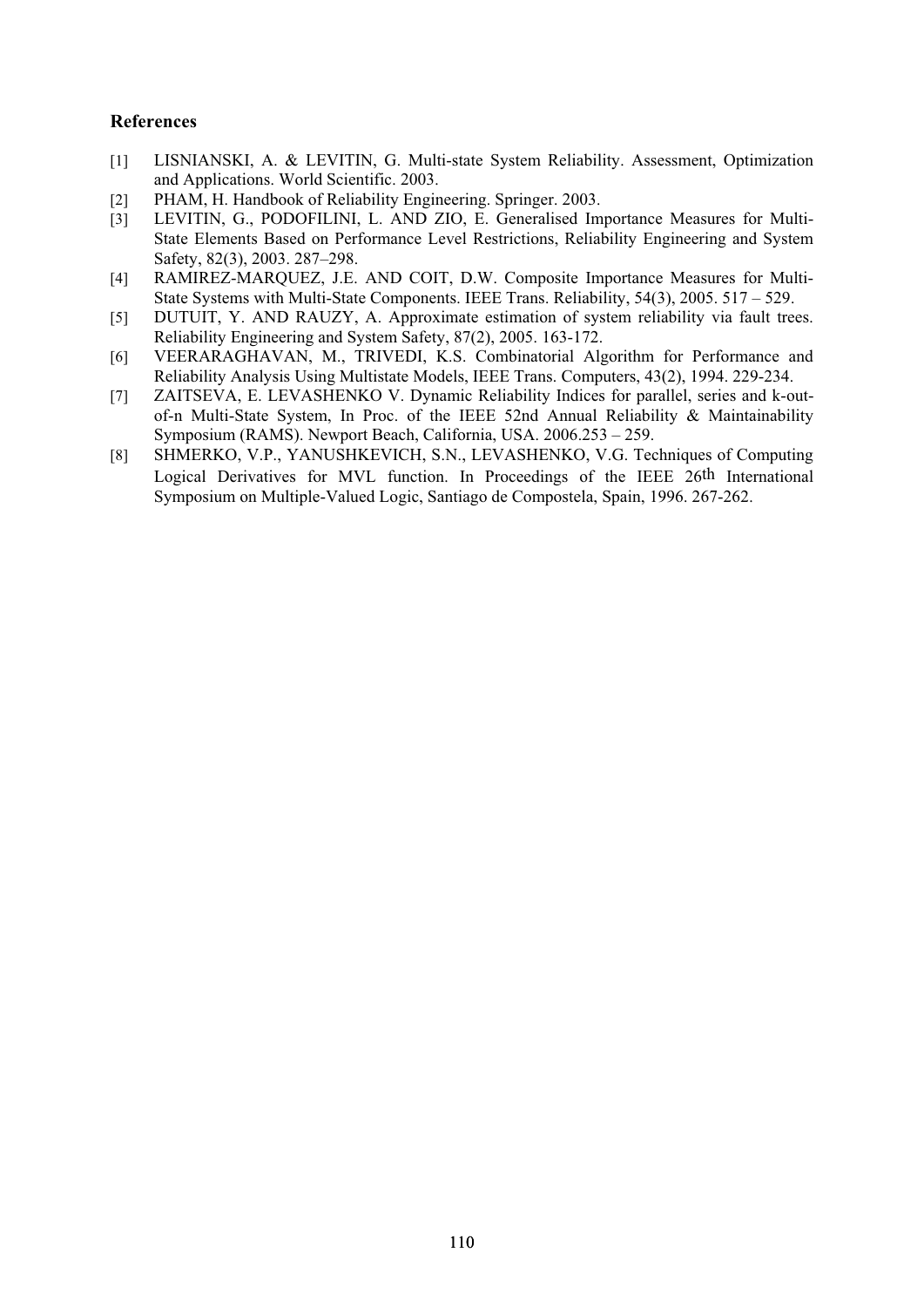# **Self-Organizing Map in Developmental Dysphasia Analysis**

Petr Zetocha

*Laboratory of Artificial Neural Networks Application Dept. of Circuit Theory, Faculty of Electrical Engineering, Czech Technical University in Prague, Prague 6, Czech Republic zetocp1@feld.cvut.cz* 

A topic of this contribution is one of application of Self-Organizing Maps (SOM) in the field of medical research. It is a part of project finding a connectivity between children's neurological disorders called developmental dysphasia and the assessment of the degree of perception and impairment of speech.

We have tested the presumption that the developmental dysphasia can influence a shift of formant frequencies in spectral characteristics compared with the formant frequencies of healthy children. For that reason, our hypothesis says that the improvement in correctly classification means the improvement in health of the patient (i.e. the reduction of the developmental dysphasia).

We present results of analysis of vowels in 12 children patients with developmental dysphasia. In our tests we used vowels of 72 healthy children in age 4 -10 years and 12 ill children in age 4-7 years. Our aim was to find a shift in correct classifications of vowels in special type of Self-Organizing Map. This neural network is called Supervised Self-Organizing Map. The shift in correct classifications can support our hypothesis mentioned above.

We have three comparable records for each patient. Every record was made in threemonth interval. A medical therapy was applied only for 6 patients. The special speech corpus was recorded directly at hospital. The comparative corpus, which includes isolated vowels, monosyllables and polysyllables, was compiled by neurological specialists as related to a medical therapy. Children were also assessed by clinical psychologist, using Gesell developmental diagnosis, Standford-Binet Intelligence Scale-IV revision and an additional test standardized for Czech language consisting of sound differentiation test, world differentiation test, auditory analysis and synthesis test. Our technical team from CTU recorded patient's speech [4]. Results of clinical psychologist and our results were compared.

In summary, the Supervised SOM should prove the ability to describe a trend of the developmental dysphasia.

We have taken advantage of software developed by the Laboratory of Information and Computer Science (CIS) in the Helsinki University of Technology. This software "SOM Toolbox" [3] is library for Matlab implementing the Self-Organizing Map (SOM) algorithms.

#### **Acknowledgement**

This work has been supported by the Grant Agency of the Czech Republic under project GD102/08/H008 "Analysis and Modeling of Biomedical and Speech Signals".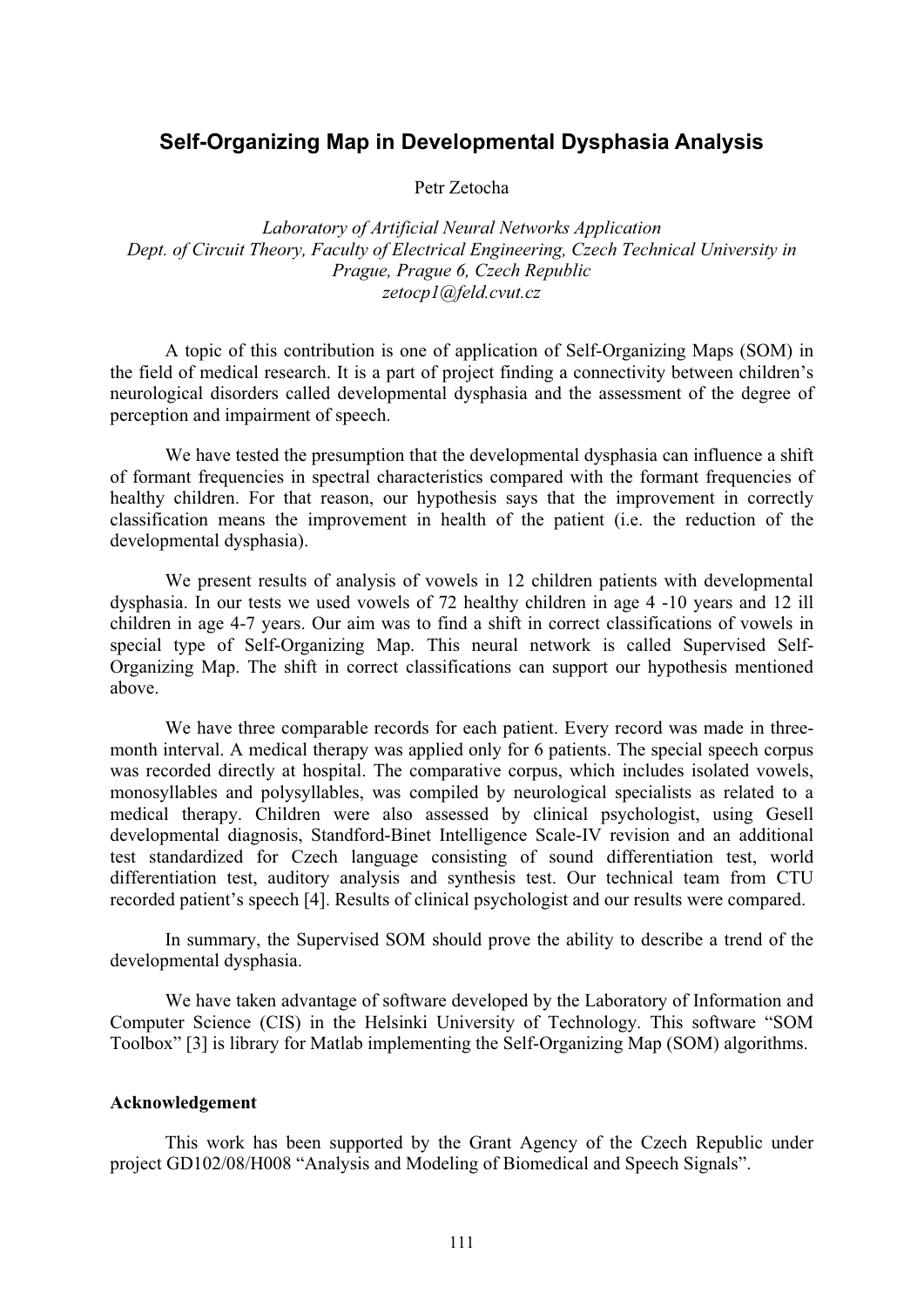- [1] KOHONEN T., *Self-Organizing Maps*. 3-rd edition, Berlin Heidelberg, Springer Series in Information Sciences, Springer-Verlag, 2001.
- [2] TUČKOVÁ J.: Úvod do teorie a aplikací umělých neuronových sítí. CTU in Prague. 2003, 148 s., ISBN 80-01-02800-3
- [3] VESANTO J., HIMBERG J., ALHONIEMI E. AND PARHANKANGAS J., *SOM Toolbox for Matlab 5*, SOM Toolbox Team, Helsinki Univesity of Technology, Finland, Homepage of SOM Toolbox: www.cis.hut.fi/projects/somtoolbox
- [4] NEUSCHLOVÁ L., ŠTĚRBOVÁ K., ŽÁČKOVÁ J., KOMÁREK V. Epileptiform activity in children with developmental dysphasia: quantification of discharges in overnight sleep video-EEG, Epileptic Disorders. Volume 9, 28-35, Supplement n°1, December 2007, Epileptology in Czech Republic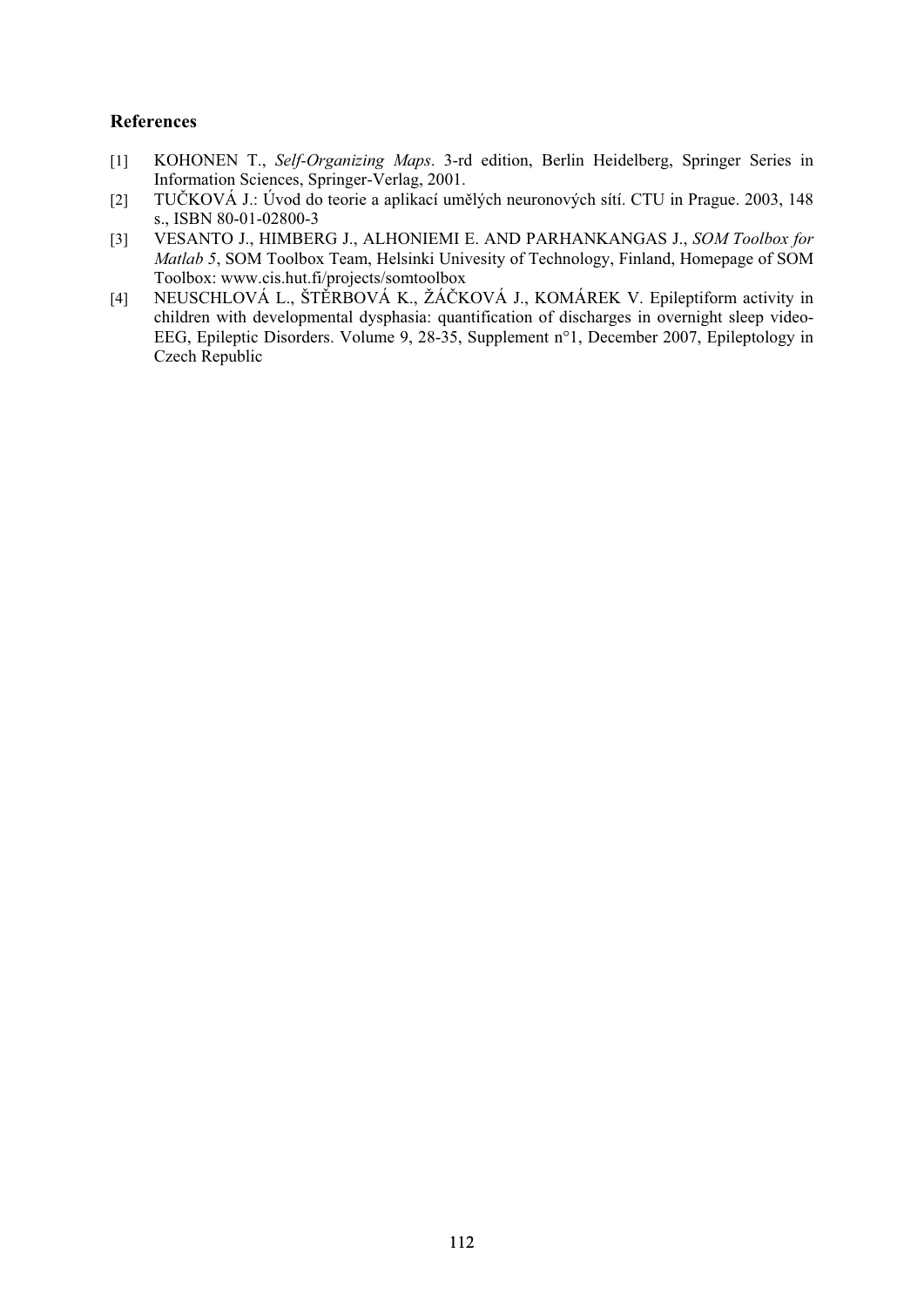# **Perfection of Information Infrastructure of Retail Trade Network**

B.A. Zhelezko, G.N. Podgornaya, Y.V. Skrebneva

*Department of Economic Information Science Belarus State Economic University Minsk, Belarus, 220672 e-mail: zhelezko\_b@bseu.by, podgornaya\_galja@mail.ru, giu\_gloria18@mail.ru* 

In the given work there was made an estimation of influence of introduction of a system of intellectual analysis of data on financial and economic activity of the enterprise.

Optimization of activities of any structure of retail trade is possible not only by means of classical methods of business conduct, but also through perfection of information infrastructure of an organization.

The systems of intellectual analysis of data allow companies to get competitive advantages expressed in constant adaptation of manufacture and sale of production of the enterprises to changes in internal and foreign markets, achievement of high competitiveness of production and services, increase in sales in the existing markets and gain new markets.

The stored by this time experience of application of Decision Support System in processes of making various economic decisions has shown that common approach in general is not ideal. Therefore it is necessary to develop an approach to analytical researches that will allow to raise validity of decisions, in conditions of constant increase in data level in a company, in management of financial and economic activities of an organization.

The purpose of the given work is generalization and adaptation of experience of carrying out an intellectual analysis of data with use of an integrated and modified ABC–XYZ method, to improve the information infrastructure and increase on this basis the efficiency of activities of the network of retail shops.

Introduction of system of Business Intelligence (BI), realizing ideas of modified ABC–XYZ method in the existing corporate information systems (CIS) can solve these problems.

 Similar systems provide business by essential advantages: possibility of forecasting of development of a company; deep analysis of markets and requirements of clients; freedom of giving accounts, their visualization; possibility of on-time reaction to changes of market conditions; rendering of the personalized services to clients.

In the given work an application of the ABC - XYZ analysis of the network of retail shops of Co Ltd "NTS" was considered. In carrying out of the intellectual analysis knowledge bases are used. The rules presented in the knowledge base of distribution of goods into groups allow to allocate priorities in management of product categories. On the basis of the rules the analysis of the product category of coffee has been carried out.

In the research it has been defined that the goods which fall into the group CcZz are characterized by permanently low importance and constantly low stability that demonstrates an unbalanced assortment. The goods which fall into this group make a small contribution to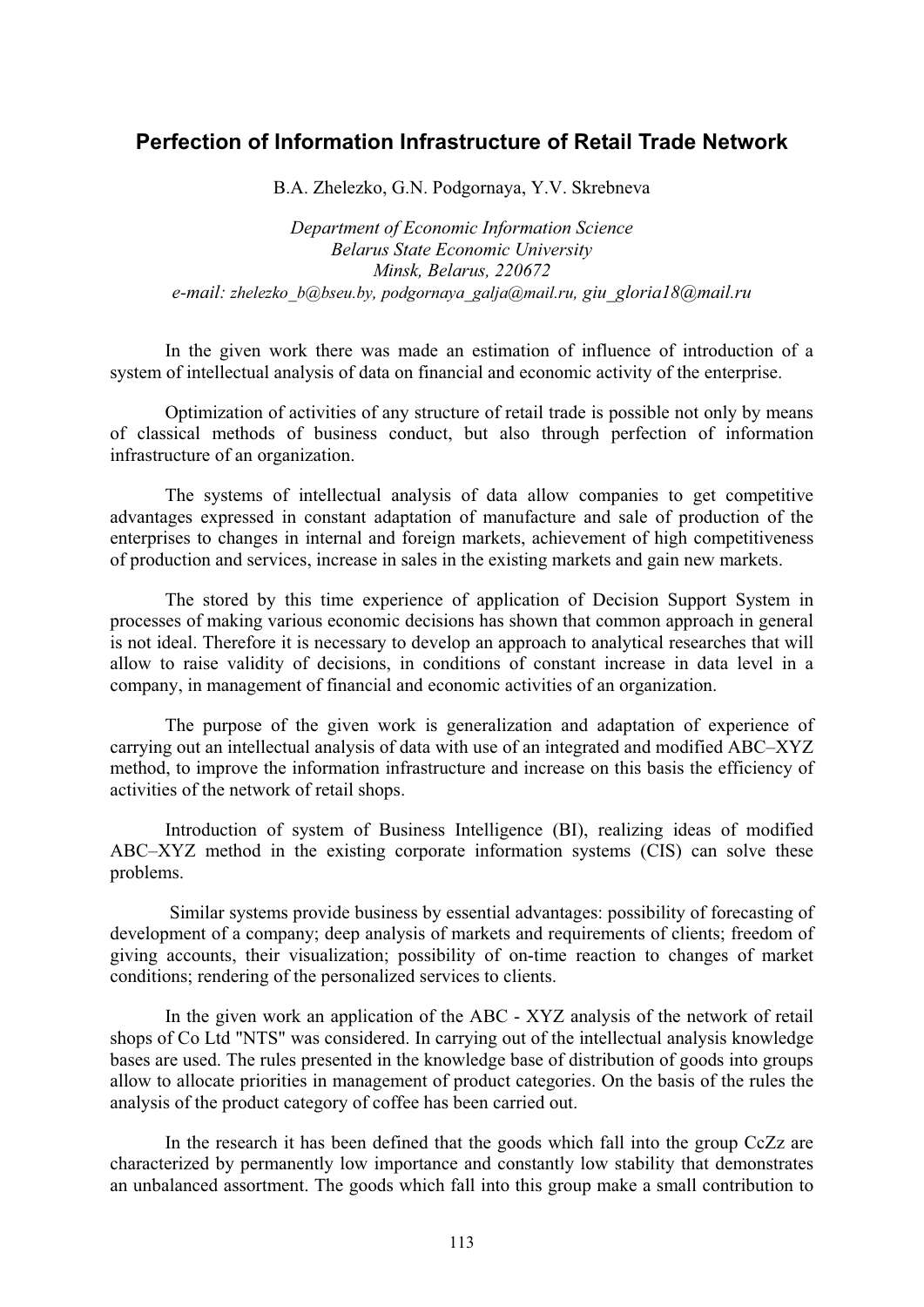goods turnover and have considerable fluctuations of sales. Consequently, it is necessary to analyze these goods additionally and thoroughly before taking a decision about their exclusion from the assortment.

Everything aforesaid allows to arrive at a conclusion that the usage of the given integrated modified ABC-XYZ approach and its deepening with use of methods of classification of different kinds of production Data Mining will allow to identify priorities in their management on the basis of usage of the developed matrix of management. This in turn will allow to work out assortment matrixes which will fully meet the requirements of consumers.

The carried out calculations allow to arrive at a conclusion that investments in introduction of system of intellectual analysis of data at Co Ltd "NTS" will be compensated in 7.5 months and the enterprise will start to get profits. Introduction of the system will allow to reduce expenses of execution of laborious analytical works and creation of consolidated reporting and will also allow to optimize account payable, this will increase terms of use of cash assets. The increase of sales income will be executed due to decrease of the rests of production at the warehouses, exclusion of the unprofitable goods, application of effective marketing campaigns and calculation rules. The managerial staff will be able to accept competent managerial decisions based on extensive statistical data, with Data Mining methods they will get notable advantages in competitive struggle.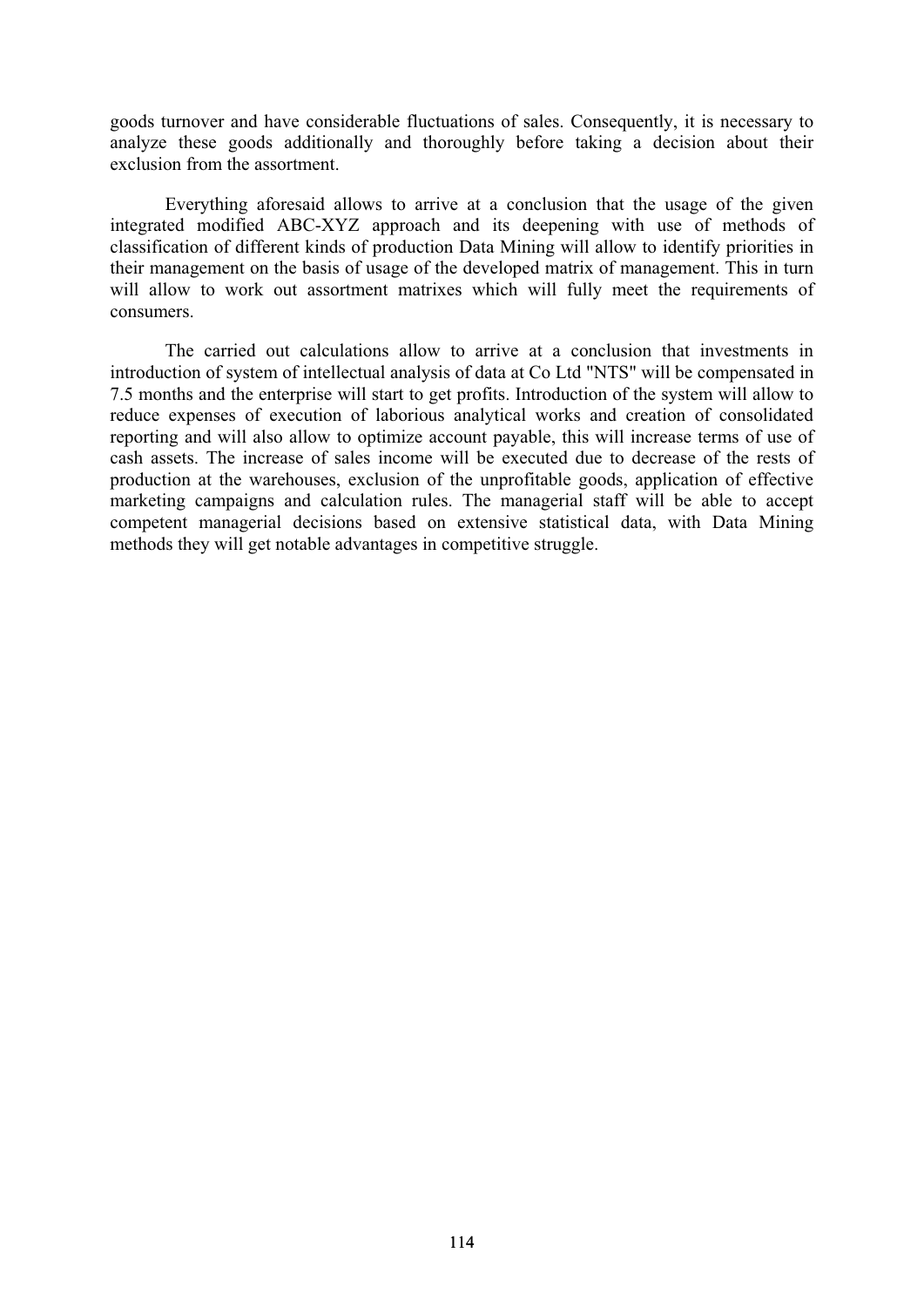## **On the Design of ESD Protections**

Premysl Ziska

 *ASICentrum s.r.o. Novodvorská 994, 142 21 Prague 4, Czech Republic e-mail: pziska@hippo.feld.cvut.c* 

Electrostatic discharge (ESD) can occur everywhere we can look at. Walking across carpet can charge our bodies up to thousands of kilovolts [1]. ESD has impact on semiconductors industry by increasing their cost. Wafer fabrication is not the only place where the semiconductor device can be attacked by ESD shock. A lot of operation steps have to performed between fabricated wafer and device in package placed into final modern electronics. The device can meet ESD event at all these process steps. So ESD measures have to implemented inside integrated circuit (on-chip ESD protection) and assembly environment as well.

Increase in performance and density of integrated circuits (IC) come from making the transistors smaller. Smaller devices are heated to higher temperature at given amount of ESD energy. Similarly, thinner gate oxides cannot sustain higher voltages generated by ESD events. Progress has been made in understanding the different types of ESD events damaging integrated circuits. This fact led to developing test methods which allow to characterize and to compare ESD robustness at the same conditions.

This paper focuses on design of on-chip ESD protections for radio-frequency (RF) chips. A lot of papers and patents related to design of ESD protection were published. One of the most often used ESD protection is so-called gate-grounded NMOS (ggNMOS). This popular ESD device can be easily used for protection of digital output buffers, gate inputs, output of regulators, power supply pads. This device allows to reach 2kV ESD level mostly requested on IC by industry customers simply.

Unfortunately, it is not so easy to use this ESD element for protection of RF input/output pads operating at frequencies in order of GHz. The reason is that a several improvements have to be implemented on layout design of ggNMOS due to progress in advanced submicron CMOS technologies. The main process step leading to degradation of ESD protection was introducing silicide-clad drain and source diffusions of the NMOS transistor to reduce the resistance and to increase speed of the transistor [2]. From ESD design point of view, this step is equivalent to bringing drain contacts closer to gate and diffusion edge. This fact results in reducing ballasting resistance. The consequence is degradation of current uniformity during discharge of ESD energy. Thus, as soon as a hot-spot is localized at drain diffusion edge, there is a small resistance to prevent current localization via the hot-spot [2]. Subsequently, this effect leads to silicon melting, thus short is created finally. This way, the ESD device is not able to reach requested ESD level, even though size of the ESD device is enough to sustain the ESD shock.

To overcome such issue, it is necessary to increase ballast resistance by layout modifications of ggNMOS in such way that the drain side is extended and silicide process step is blocked on the drain diffusion area. This solution improves ESD performance perfectly, but affects electrical behaviour. It increases series drain resistance and parasitic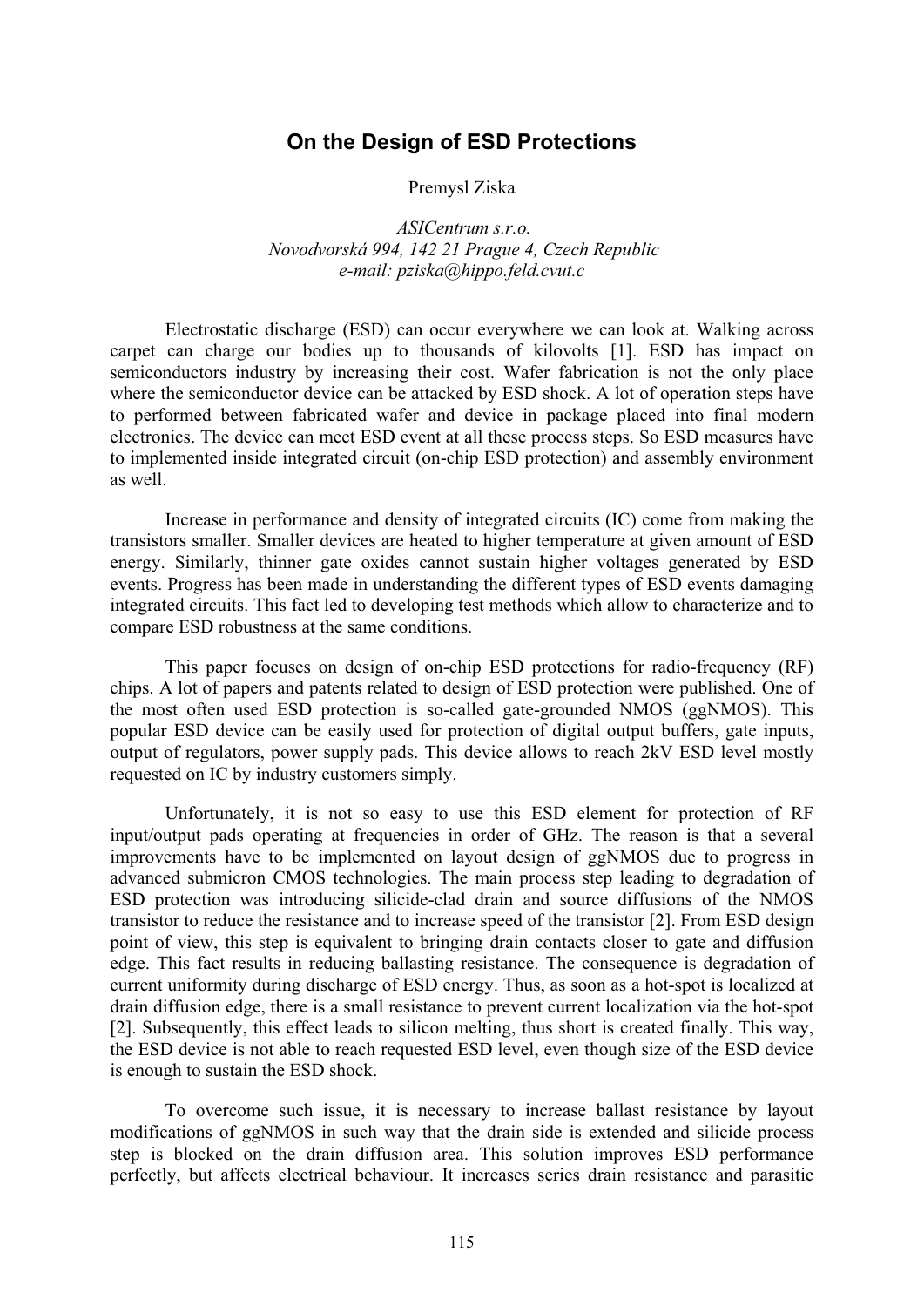capacitance. Hence, it has critical impact on RF signal if such ggNMOS is applied to protect IO circuits of the RF pad against ESD events.

Therefore, the ggNMOS is not optimal ESD protection for RF pads and has to be substituted by alternative low-parasitic ESD protections. A good candidate can be diode or thyristor. The diode is low parasitic, but is not ESD robust if working in reverse-biased mode. Thyristor satisfies both conditions required: is low parasitic and ESD robust. Standard CMOS thyristor (SCR) has too high break-down voltage which is impossible to protect thin submicron gate oxides. Several variants of thyristor were developed and presented [2] which authors tried to decrease break-down voltage in. One of them is called low voltage trigger silicon controlled rectifier (LVTSCR), it combines SCR with NMOS transistor which triggers SCR during ESD event occurred. From author's of the paper experience, the break-down voltage of LVTSCR can be still higher than break-down voltage of the protected device.

This paper describes a possible way how to decrease break-down voltage of LVTSCR by a kind of trigger circuit driving LVTSCR. It was tested on silicon successfully.

- [1] VINSON, J.E., BERNIER, J.C., CROFT, G.D., LIOU, J.J.: ESD Design and Analysis Handbook, *Kluwer Academic Publishers,* 2003.
- [2] AMERASEKERA, A., DUVVURY, Ch.: ESD in Silicon Integrated Circuits, *John Wiley & Sons Ltd.*, 1995.